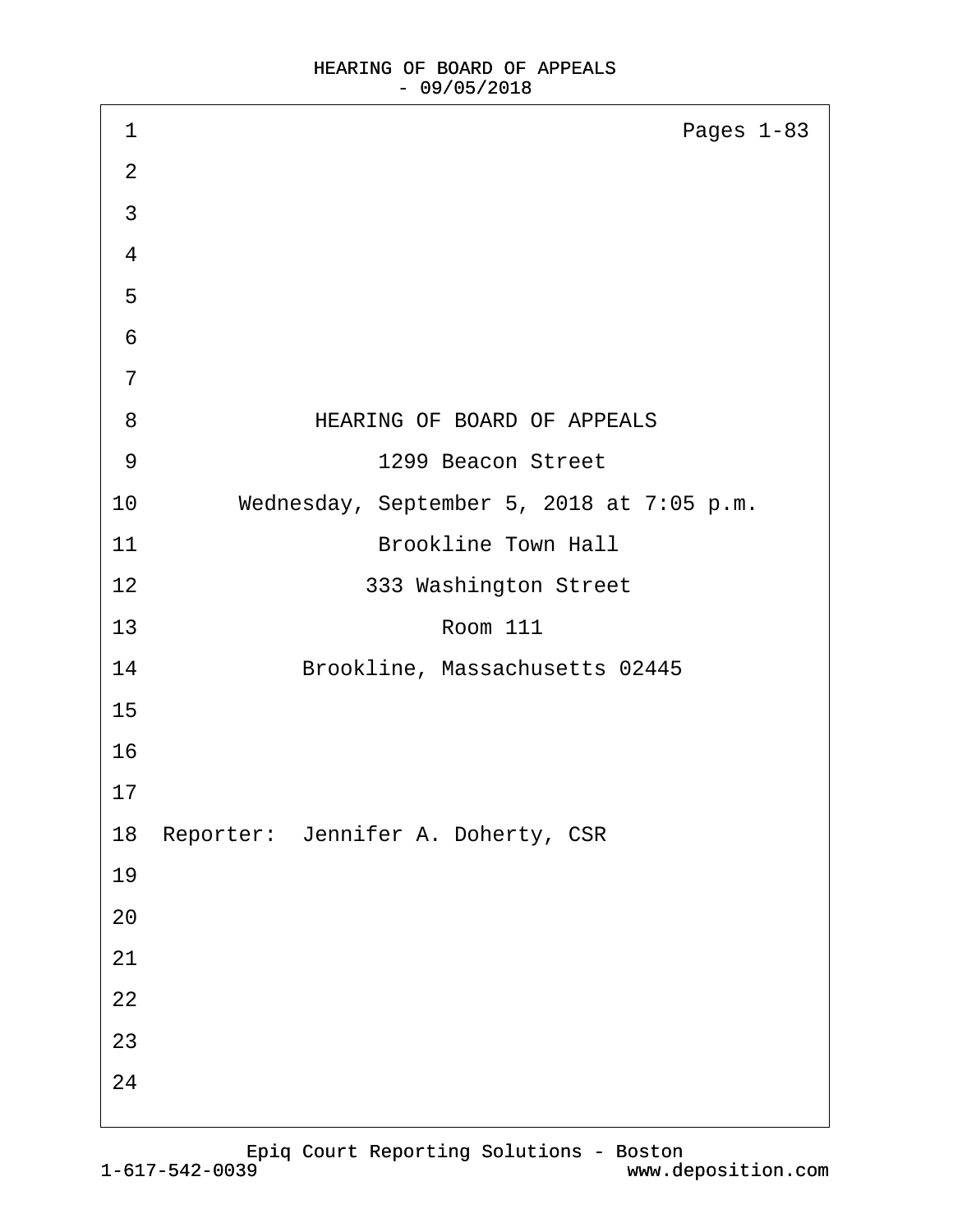·1· APPEARANCES: ·2 ·3· Board Members: 4 Jesse Geller, Chairman 5 Kate Poverman, Board Member ·6· Randolph Meicklejohn, Board Member ·7· Johanna Schneider, Board Member ·8 9 Town Staff: 10 Maria Morelli, Planner 11 Clark 12 Alison Steifeld 13 Cliff Boehmer 14 15 Applicant: 16 Raj Dhanda, Chestnut Hill Investments, LLC 17 Rachna Balakrishna, Chestnut Hill Investments, LLC 18 Bob Engler, President, SEB, LLC 19 Haril A. Pandya, AIA LEED AP, Principal 20· Stefan Voglemann 21 22 23 24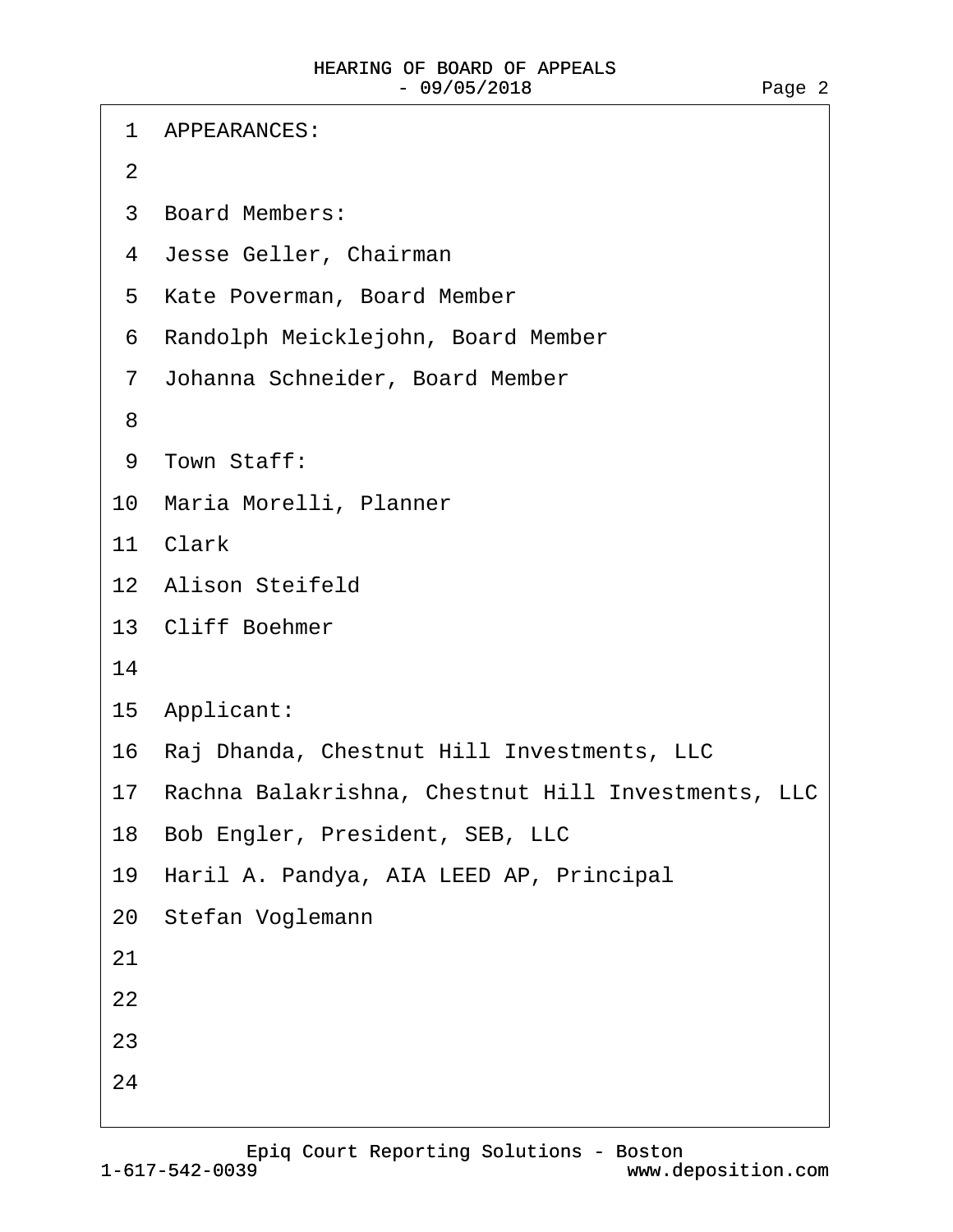| PROCEEDINGS<br>1                                        |
|---------------------------------------------------------|
| CHAIRMAN GELLER: Good evening,<br>$\overline{2}$        |
| 3 everybody. We're re-opening this application of       |
| 4 comprehensive permit involving the property at 1299   |
| 5 Beacon Street. Again for the record, to the far       |
| 6 left is Randolph Meiklejohn, Johanna Schneider, and   |
| 7 Jesse Geller and to my right is Kate Poverman.        |
| MS. POVERMAN: The reappearing Kate<br>8                 |
| 9 Poverman.                                             |
| CHAIRMAN GELLER: All the way from<br>10                 |
| 11 Kenya. People will recall our last hearing was July  |
| 12 11. It's hard to imagine that was before it got      |
| 13 hot. And at the time we covered traffic and          |
| 14 parking, peer reviews, and the Planning Department   |
| 15 design analysis as well as site plan review.         |
| 16<br>This evening will be largely                      |
| 17 dedicated to peer review from our design peer        |
| 18 reviewer, Cliff Boehmer. We will also have an        |
| 19 update and administrative details, if there are any. |
| The Board will start to give its<br>20                  |
| 21 charge to the developer although I think he started  |
| 22 to give the developer a sense at the last hearing of |
| 23 what direction we were moving in, and I think we'll  |
|                                                         |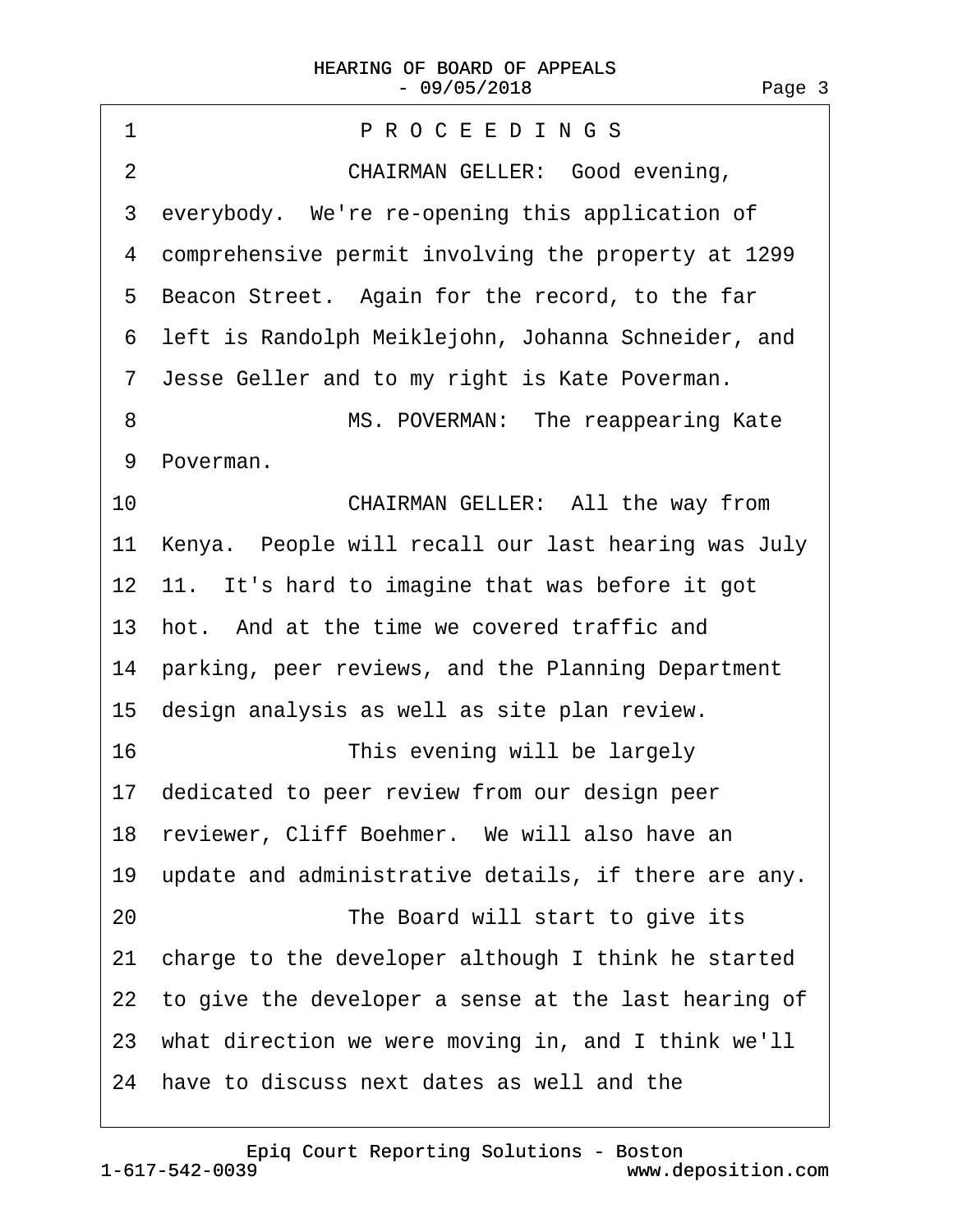| 1<br>process.                                          |
|--------------------------------------------------------|
| $\overline{2}$<br>MS. MORELLI: Yes. For the record,    |
| 3 I'm Maria Morelli, senior planner, Planning          |
| 4 Department. And so we don't lose some sight, I will  |
| 5 be asking or recommending to the Board that you ask  |
| 6 the developer or the applicant for an extension to   |
| 7 close the hearing. We're currently scheduled to      |
| 8 close October 15, 2018.                              |
| CHAIRMAN GELLER: Do you want me to<br>9                |
| 10 ask him now?                                        |
| 11<br>MS. MORELLI: Yes. Mr. Dhanda, I                  |
| 12 sent an e-mail earlier asking or recommending a     |
| 13 three-month extension to the close of the hearing   |
| 14 from October 15, 2018 to January 16, 2019. It's     |
| 15 about three months.                                 |
| 16<br>MR. ENGLER: Can I speak to that as               |
| 17 the consultant?                                     |
| MS. MORELLI: Certainly.<br>18                          |
| 19<br>MR. ENGLER: Bob Engler with SEB                  |
| 20 representing my son, Geoffrey, who is mainly        |
| responsible here, but he's not here tonight.<br>21     |
| This was discussed. We feel that we<br>22              |
| 23 granted an extension. We're cooperative in every    |
| 24 way, as you all know; at any rate, I don't think we |
|                                                        |

1-617-542-0039 [Epiq Court Reporting Solutions - Boston](http://www.deposition.com)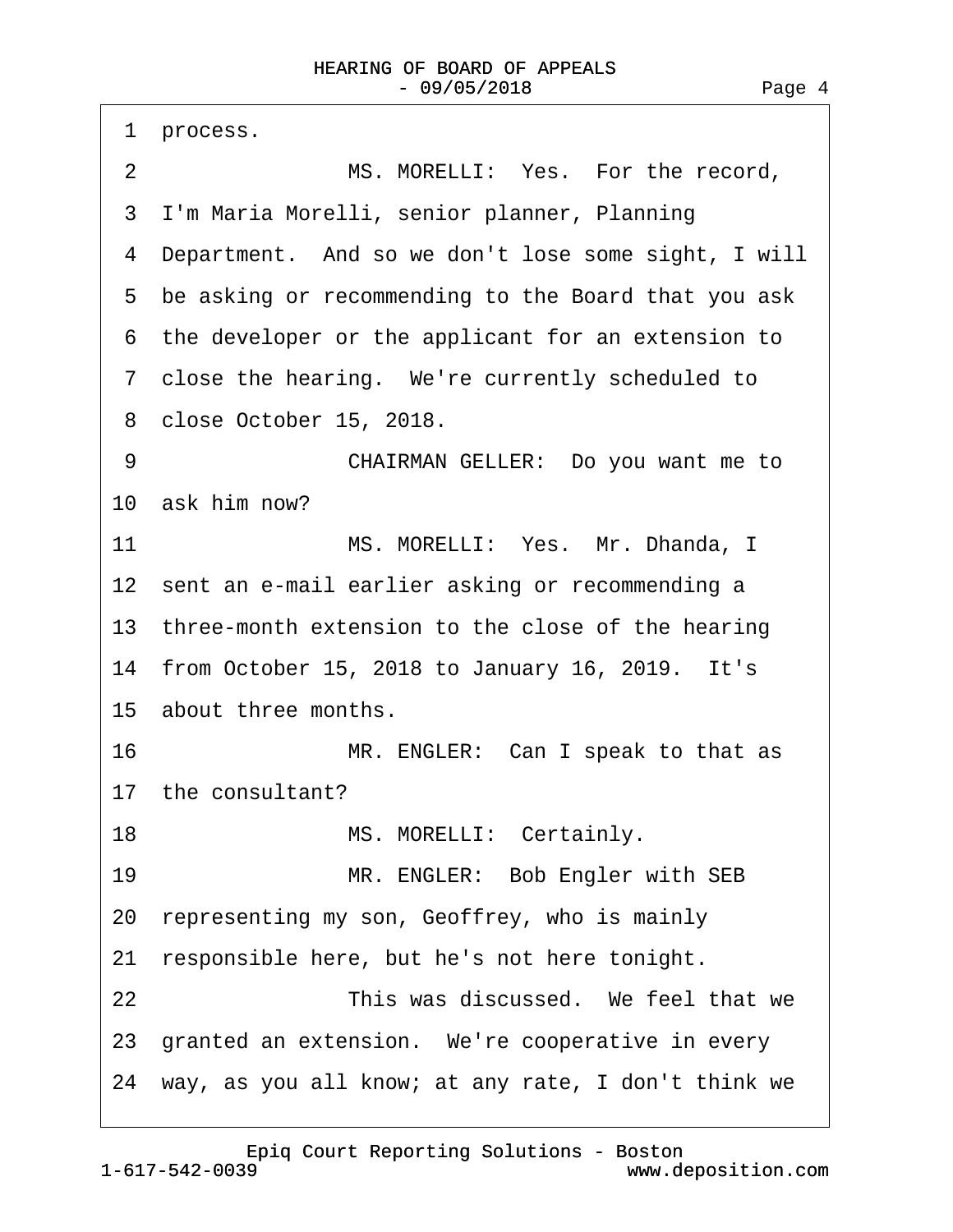| 1 want to do 90 days right now, but certainly October   |  |
|---------------------------------------------------------|--|
| 2 15 is very quick, only a month away, so why don't I   |  |
| 3 look at a month and see what happens, 30 days and     |  |
| 4 see how it goes and keep our pedal to the metal and   |  |
| 5 see what happens, if it's okay.                       |  |
| MS. MORELLI: So I just want to maybe<br>6               |  |
| 7 just outline what that three months would consist     |  |
| 8 of. So the next hearing, you would be looking at      |  |
| 9 the first version of revised plans, so we are still   |  |
| 10 looking with the initial proposal, and we usually    |  |
| 11 see at least two revisions of the plan. So we        |  |
| 12 haven't seen -- we're having the ZBA charge tonight, |  |
| 13 so that would be one hearing in October, one hearing |  |
| 14 in November, two in December and then two in         |  |
| 15 January.                                             |  |
| 16<br>So we work from the bottom up, those              |  |
| 17 last two hearings would be, say, draft decision.     |  |
| 18 The two hearings before that would be waivers and    |  |
| 19 conditions, and then that really leaves the October  |  |
| 20 and November hearings for revised plans. That's      |  |
| 21 pretty conservative. So I think it would be          |  |
| 22 respectful to the ZBA if we could just have a        |  |
| 23 legitimate, reasonable schedule that plots out what  |  |
| 24 these topics are.                                    |  |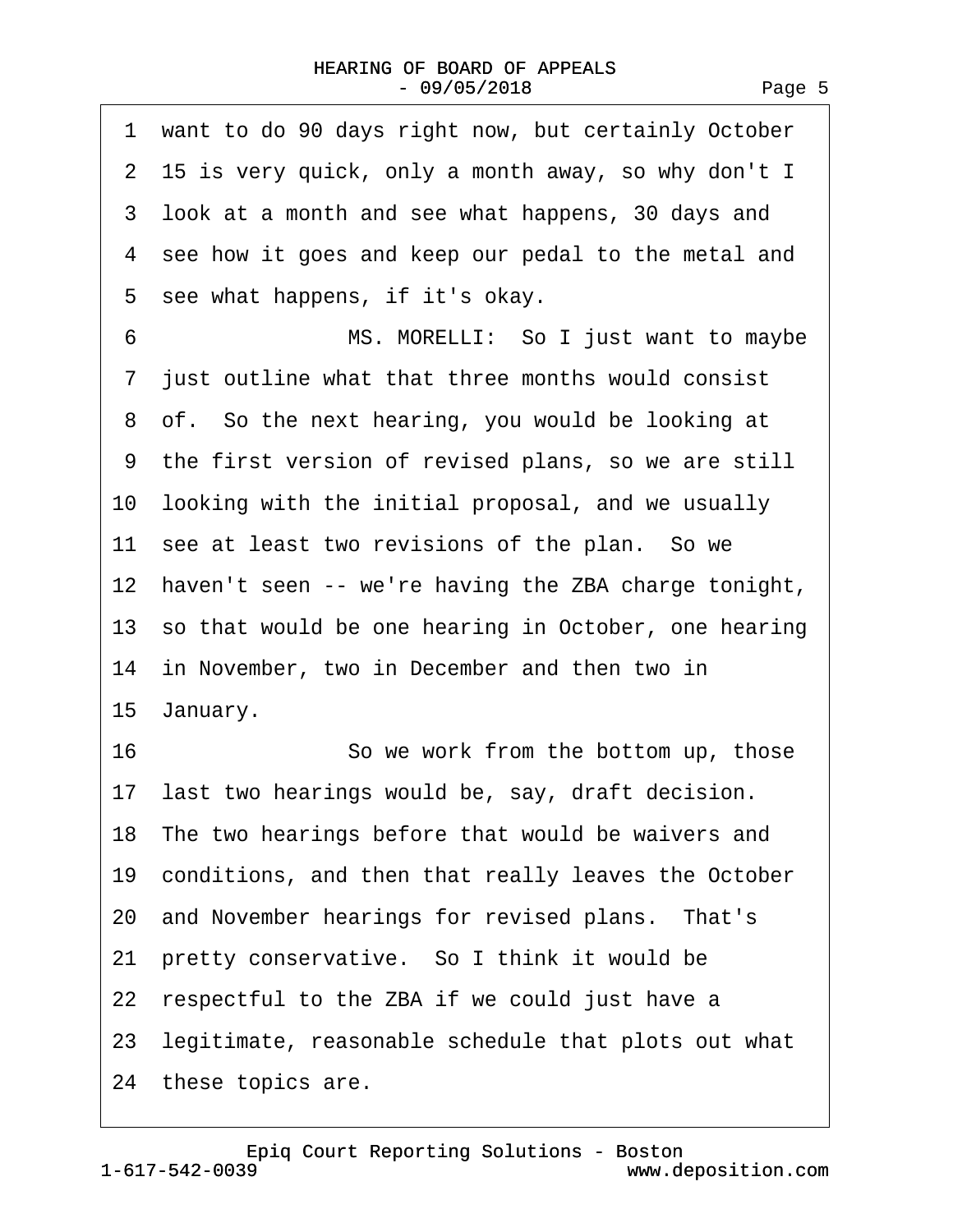| 1<br>MR. ENGLER: I can't speak for the                  |  |
|---------------------------------------------------------|--|
| 2 team. I can speak during the evening, come back to    |  |
| 3 you before we're done and give you an answer.         |  |
| MS. MORELLI: I appreciate that.<br>4                    |  |
| MR. ENGLER: I'm brought in here as a<br>5               |  |
| pinch hitter, so I'll talk to them.<br>6                |  |
| MS. MORELLI: Thank you, Mr. Engler.<br>$\overline{7}$   |  |
| 8 So continuing, we can also discuss, I'll just throw   |  |
| 9 it out there when the next hearing maybe so that you  |  |
| 10 can look at your calendars -- you don't have to      |  |
| 11 answer right now -- proposing either September 24 or |  |
| 12 26, or October 17. We're just working around         |  |
| 13 Mr. Boehmer's schedule. I would expect the next      |  |
| 14 hearing would be a presentation of revised plans in  |  |
| 15 response to the ZBA's charge.                        |  |
| 16<br>So any of those dates work for the                |  |
| 17 project team? Okay. So it's really up to the ZBA     |  |
| 18 to look at their calendars.                          |  |
| CHAIRMAN GELLER: I find the 24th or<br>19               |  |
| 20 the 26th. I would rather keep the next hearing in    |  |
| 21 September.                                           |  |
| MS. POVERMAN: I'm fine with either<br>22                |  |
| 23 of those days.                                       |  |
| 24<br>MS. SCHNEIDER: I'm only available on              |  |
|                                                         |  |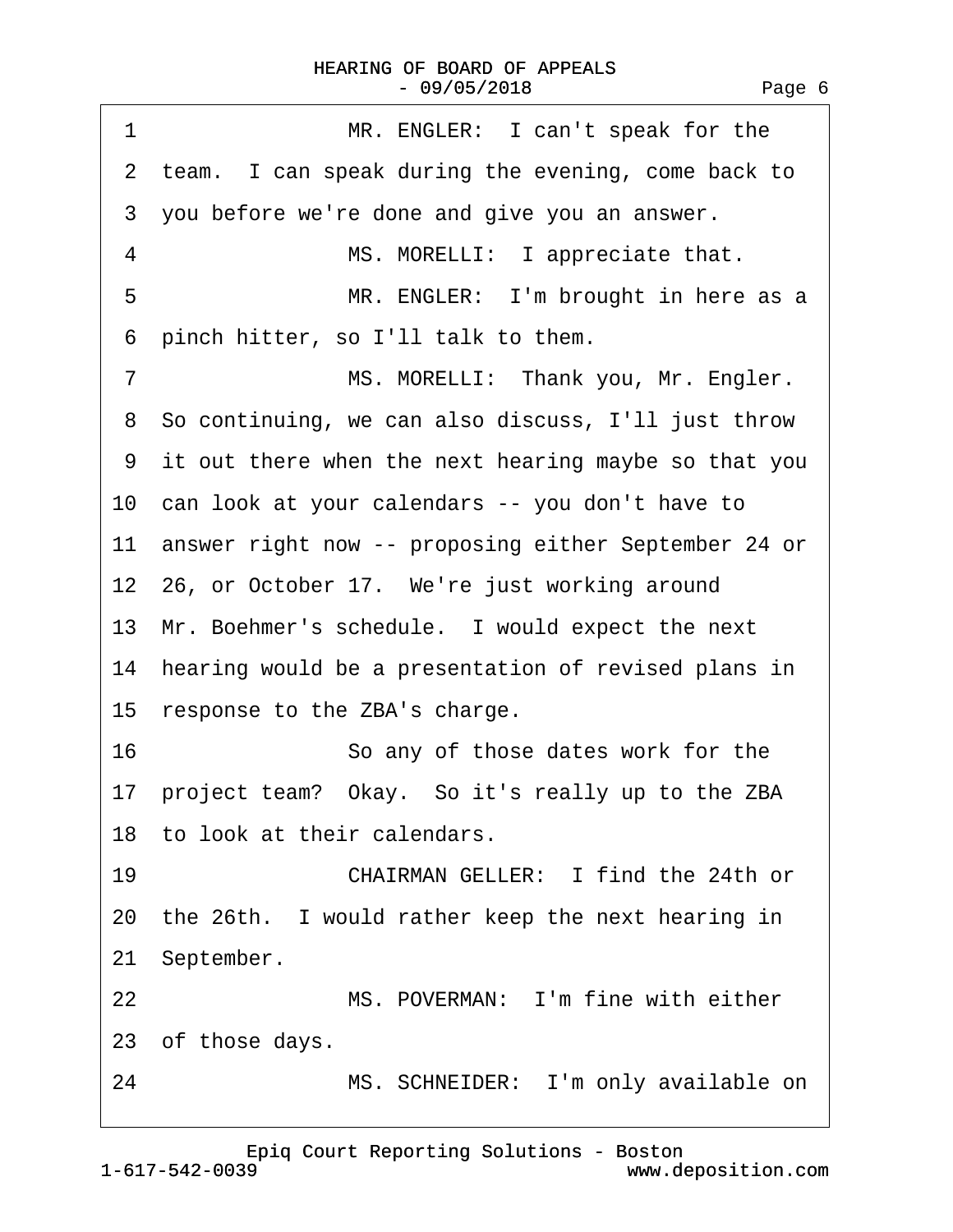|    | 1 the 26th.                                            |
|----|--------------------------------------------------------|
| 2  | MS. MORELLI: Okay. While you're                        |
|    | 3 looking at your calendar, I'll continue with my      |
|    | 4 staff report and you can interrupt at any time.      |
| 5  | The staff report is actually going to                  |
| 6  | cover a range of things. I will give you a bullet      |
|    | 7 list and then proceed. I do want to follow up        |
|    | 8 regarding the second means of egress issue. There    |
|    | 9 is a two-page memo from the Building Commissioner    |
|    | 10 with that update as well as some other              |
|    | 11 considerations regarding safety and building code.  |
| 12 | The fire department is referring the                   |
|    | 13 July fire at 1299 Beacon to the State for           |
|    | 14 investigation. I think there were some questions    |
|    | 15 from Mr. Geller regarding that fire, and I want to  |
|    | 16 say that's the status. At this time we don't have a |
|    | 17 report from the State.                              |
| 18 | In the interim over the summer,                        |
|    | 19 actually August 23, staff did have a meeting with   |
|    | 20 the Walker Parking regarding some concepts that the |
|    | 21 project team was working on in response to your     |
|    | 22 charge in July regarding parking circulation and    |
|    | 23 accommodations for the use.                         |
| 24 | We have a memo from the Preservation                   |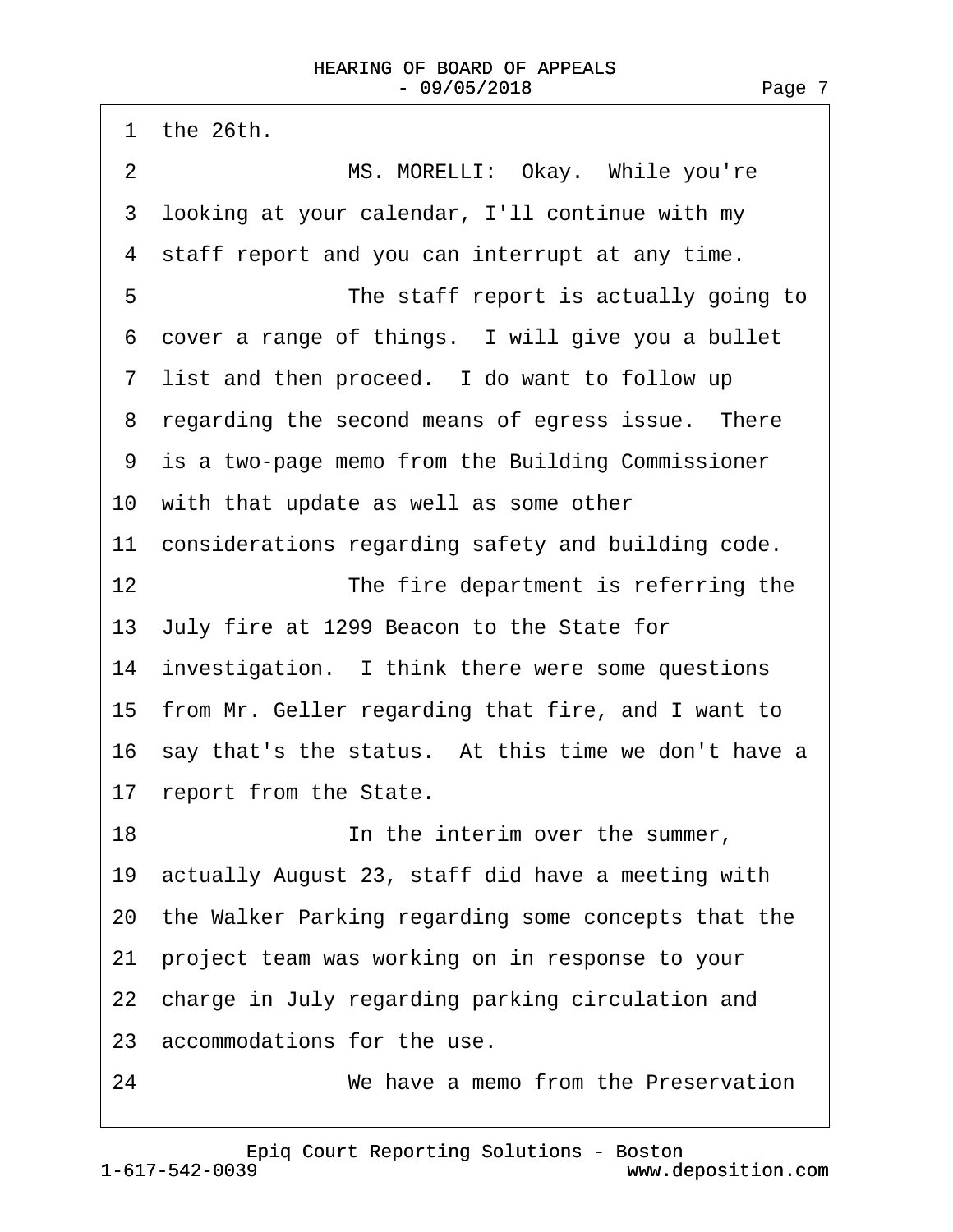| 1 Commission. This is a national registered district          |
|---------------------------------------------------------------|
| 2 so we want to hear from the Preservation Commission         |
| 3 regarding any captive define features and there is a        |
| 4 status of outstanding materials regarding rubbish           |
| 5 plan, lighting plan, and so forth. I just wanted to         |
| keep track on your behalf.<br>6                               |
| $\overline{7}$<br><b>CHAIRMAN GELLER: Maria, there were a</b> |
| 8 number of items that was looking for verification.          |
| 9 You've included those?                                      |
| MS. MORELLI: We're tracking that.<br>10                       |
| 11 One of the largest ones was much updated traffic           |
| 12 counts when school is in session. So clearly this          |
| 13 is the beginning of September and I'm working with         |
| 14 the project team on when that will be scheduled and        |
| 15 to give you an update on that.                             |
| 16<br>So regarding the Building                               |
| 17 Commissioner's update, I don't know if you want me         |
| 18 to read his memo or if you want me to summarize.           |
| <b>CHAIRMAN GELLER: Summarize.</b><br>19                      |
| MS. MORELLI: Okay. So to provide<br>20                        |
| 21 the background, there is a long-standing second            |
| 22 means of egress issue. I don't have the site plan          |
| 23 up, but you know that at the front there is an             |
| 24 abutter, 1297 Beacon, which that rear property line        |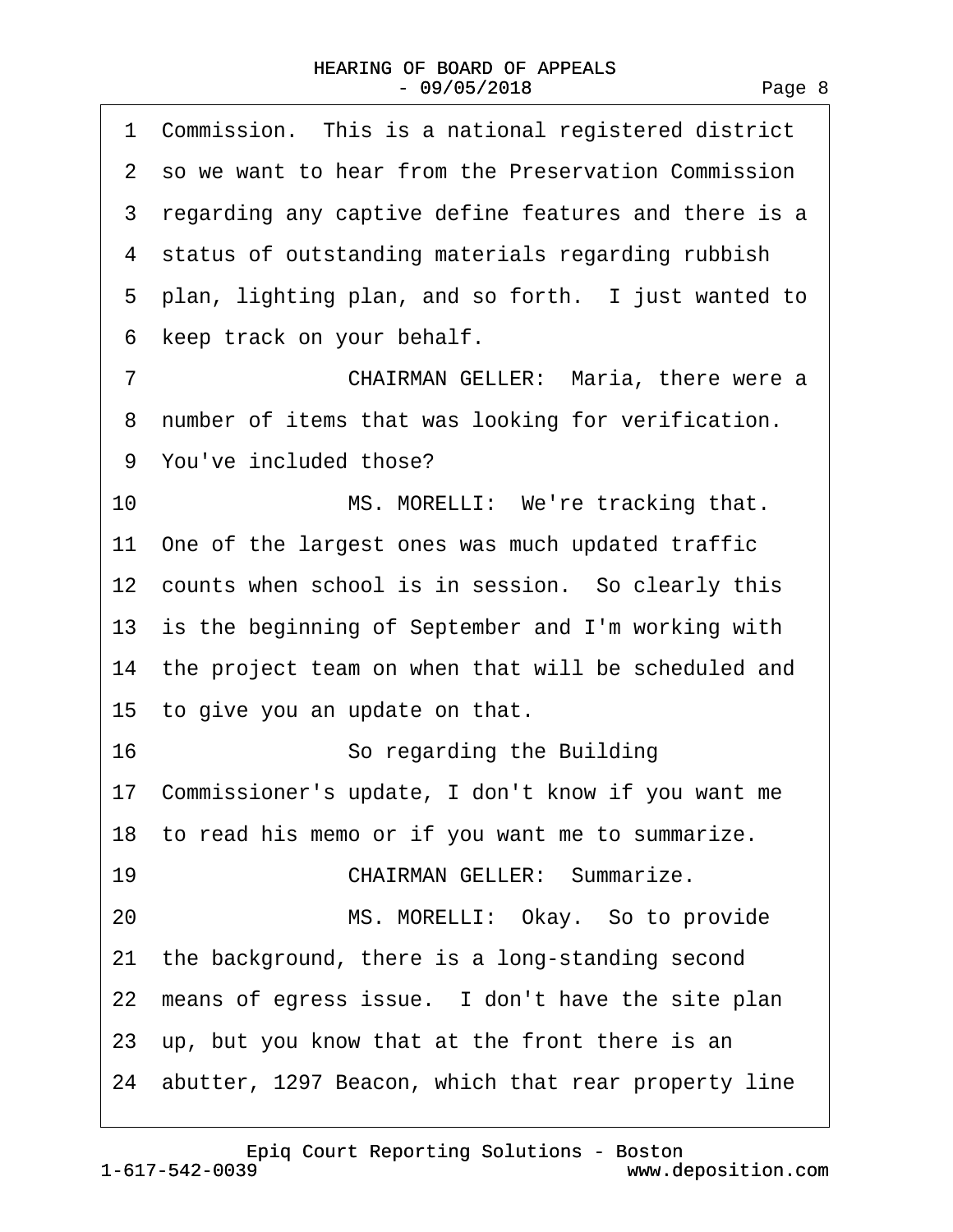| 1 is shared with like a jog in the property, the         |
|----------------------------------------------------------|
| 2 parcel at 1299 Beacon. There had been a fence          |
| 3 installed on 1299 Beacon's property that precluded     |
| 4 any door opening on that rear facade at 1299 and to    |
| 5 want to open that door and get out of that building,   |
| 6 so there wasn't a second means of egress.              |
| This summer the Building<br>7                            |
| Commissioner, the current Building Commissioner did<br>8 |
| 9 issue violations to both parties as both are           |
| 10 responsible, one 1299 cannot preclude a means of      |
| 11 egress, and the owner of 1297 Beacon also has the     |
| 12 responsibility to provide a second means of egress.   |
| 13<br>So in July 2018, I believe that the                |
| 14 project team did appeal to the State Board regarding  |
| 15 regulations and standards, appealed the Building      |
| 16 Commissioner's violation notice.                      |
| The BBRS -- that's short for the<br>17                   |
| 18 State Building Board -- did have a hearing on August  |
| 19 21, I believe, and at that hearing ruled in favor of  |
| 20 the owner of 1299 Beacon regarding the fence. This    |
| 21 was not looking at a proposed building, it was        |
| 22 concerning the violation for the fence.               |
| 23<br>So the fence has been temporarily                  |
| 24 removed. The State said that Mr. Dhanda has a right   |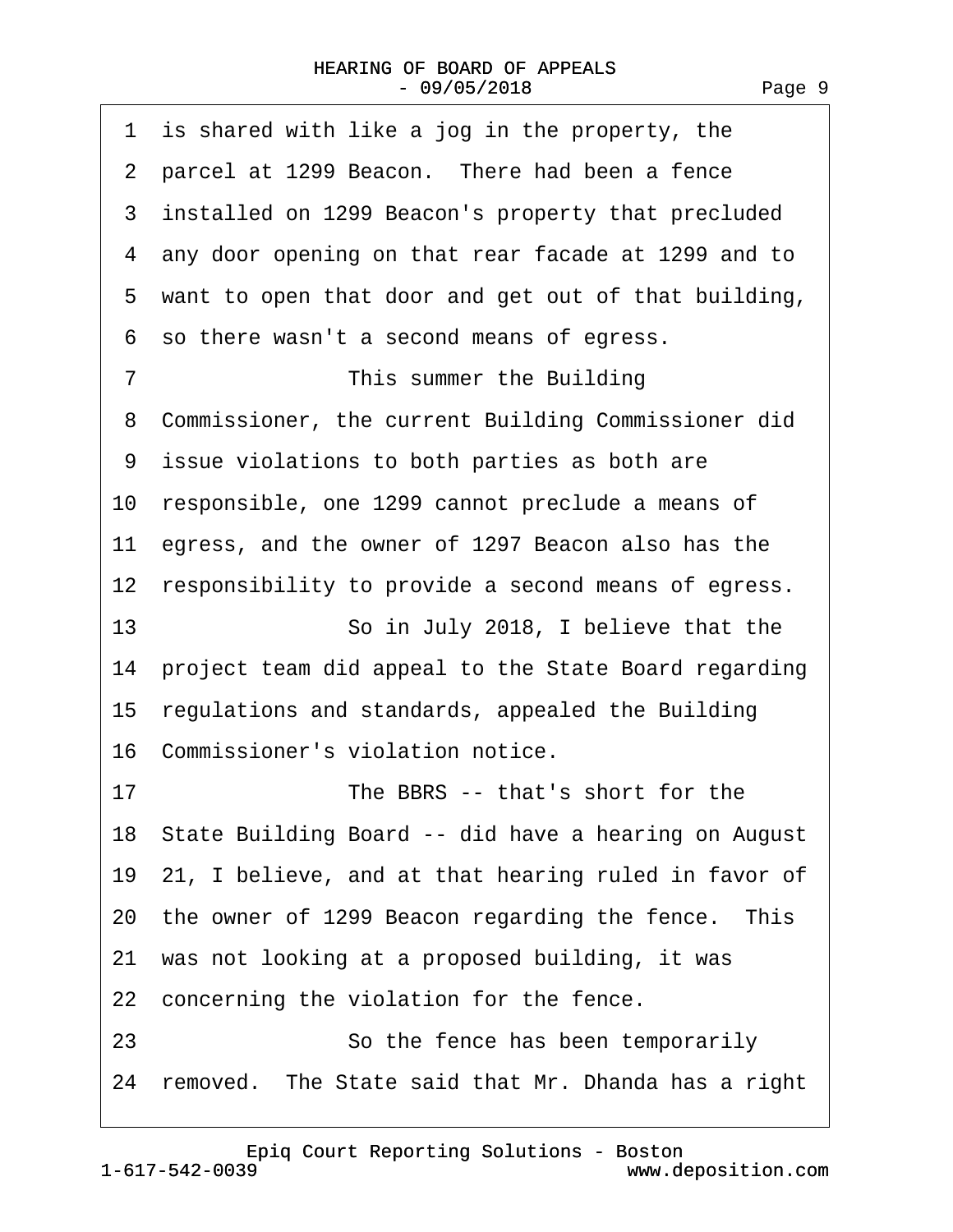|                | 1 to install a fence at that property line.            |
|----------------|--------------------------------------------------------|
| $\overline{2}$ | There are a few snafoos, one, both                     |
|                | 3 the Fire Department and the Building Department were |
|                | 4 not properly notified by the State and, therefore,   |
|                | 5 did not attend the hearing as they normally would,   |
|                | 6 typically would if there is a case in Brookline      |
| $\mathcal{I}$  | before the Board.                                      |
| 8              | Secondly, the Board wasn't aware or                    |
|                | 9 wasn't informed that there was going to be a         |
|                | 10 building constructed or proposed for that site even |
|                | 11 though of the violation concerning just the fence,  |
|                | 12 the Building Commissioner would have wanted the     |
|                | 13 Board to know that that proposed building is        |
|                | 14 currently before the ZBA.                           |
| 15             | So I'm not sure if that would have                     |
|                | 16 made any difference in the Board's decision. That's |
|                | 17 something that the Commissioner will take up with   |
|                | 18 the Board when the decision is available within 30  |
|                | 19 days.                                               |
| 20             | <b>CHAIRMAN GELLER: The decision hasn't</b>            |
|                | 21 been issued, and therefore, nobody knows what the   |
|                | 22 basis is.                                           |
| 23             | MS. MORELLI: Well, that's clear.                       |
| 24             | <b>CHAIRMAN GELLER: The substance of</b>               |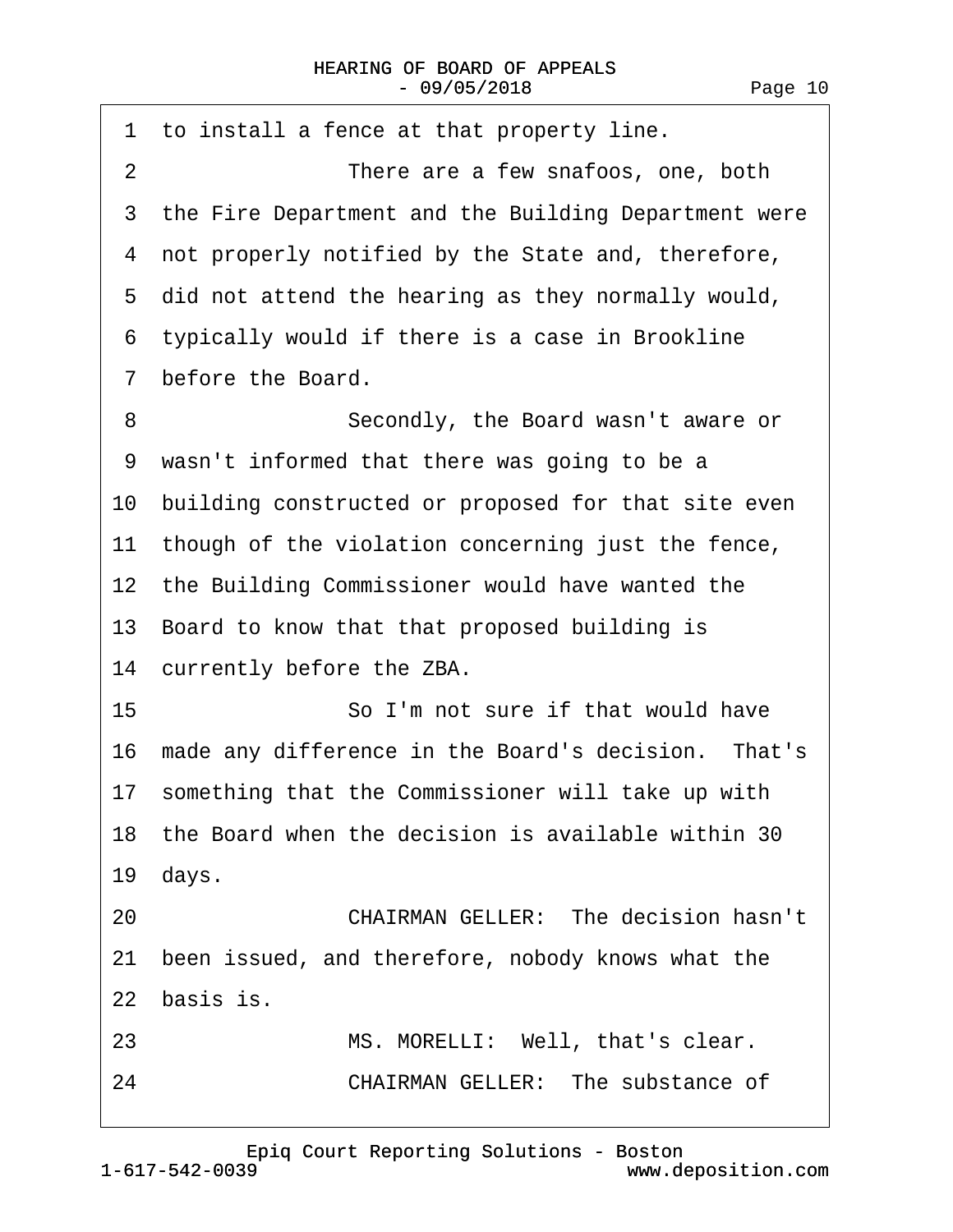|    | 1 the decision was whether or not you can block         |
|----|---------------------------------------------------------|
|    | 2 secondary means of egress that's broader than you     |
|    | 3 can't put a chain-link fence in.                      |
| 4  | MS. MORELLI: I think the                                |
|    | 5 Commissioner wants to be cautious. Certainly he has   |
|    | 6 talked to the Board staff at the Board and has        |
|    | 7 confirmed that the issue of the proposed building     |
|    | 8 where it's constructed, its footprint and its height  |
|    | 9 was not discussed. I think they read the arguments    |
|    | 10 before the Board and there was no mention of that,   |
|    | 11 so, again, the Commissioner just wants to read the   |
|    | 12 decision before he raises his concerns with the      |
|    | 13 Board.                                               |
| 14 | I've also he e-mailed Mass. Housing                     |
|    | 15 regarding this issue if they have any advice for the |
|    | 16 ZBA, and they have not responded, and honestly, I    |
|    | 17 don't expect them to respond. I can try again. We    |
|    | 18 can have Judi Barrett put a little pressure on them, |
|    | 19 but so far, I have not received a response.          |
| 20 | CHAIRMAN GELLER: Let me ask you this                    |
|    | 21 question: If our charge is heavily weighted to       |
|    | 22 review issues of safety issues, health and safety,   |
|    | 23 then don't we need to know, first of all, whether a  |
|    | 24 secondary means of egress on the neighboring         |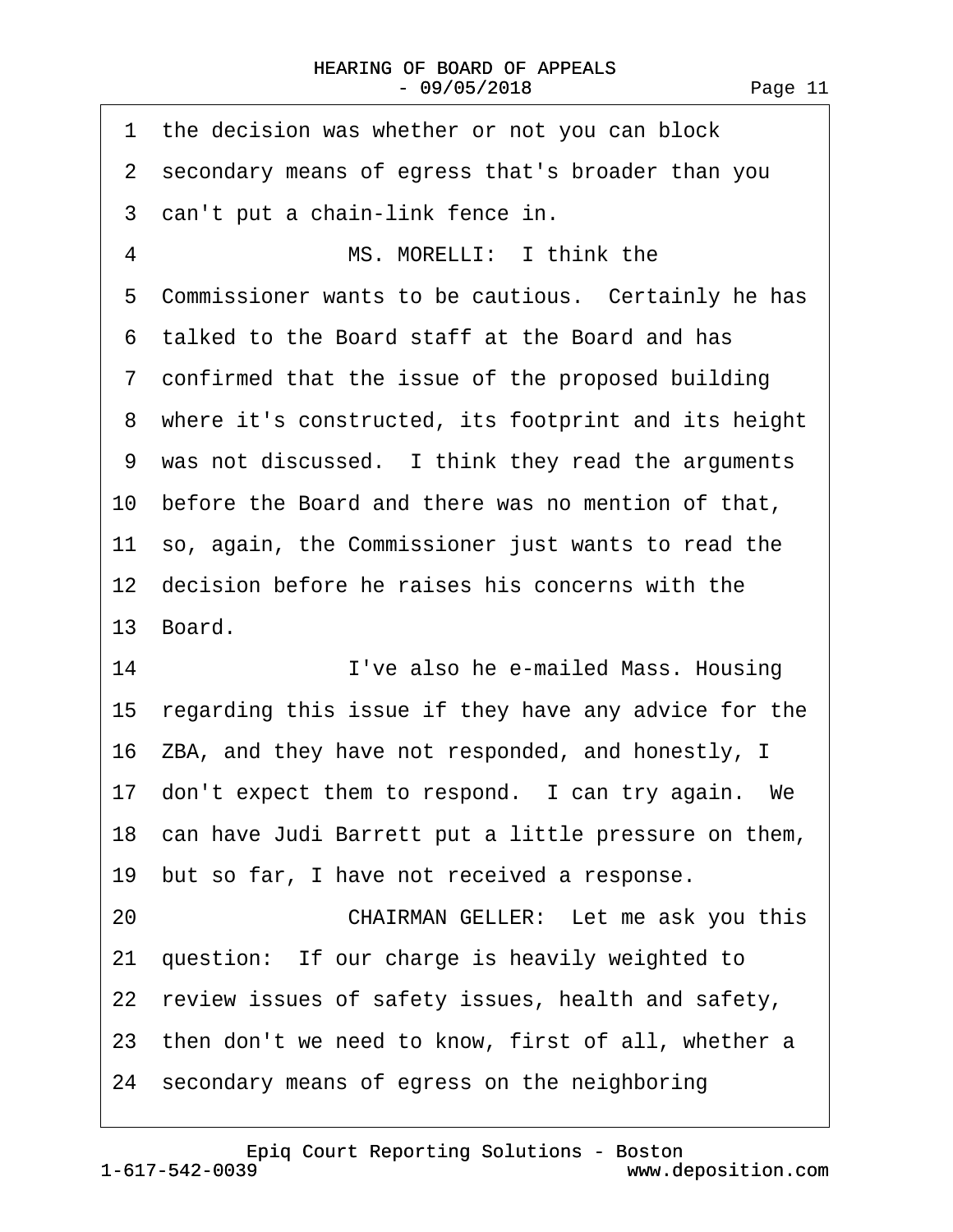1 building is relevant? 2 MS. MORELLI: Certainly. 3 **CHAIRMAN GELLER:** I sat on the case, 4 the 40A case involving that property, and the then 5 Building Commissioner in his infinite wisdom, as he ·6· explained it, as I recall it, there is alternative 7 means of egress, which is why in his opinion this 8 was not necessary. I'm not suggesting he was right; ·9· I'm not suggesting he was wrong, but in order for us 10 to be able to make an assessment, we need some more 11 information from the Building Commissioner. 12 MS. MORELLI: The Building 13· Commissioner has stated in his July 10, 2018 memo to 14· you that the owner of 1297 does have a 15 responsibility to provide a second means of egress. 16 That can be done in a number of ways. There can be 17 a different configuration. That person could also 18 appeal to the State Board. So there are a number of 19 actions that the owner of 1297 can take. 20 • **Also, it depends on the uses, if a** 21 second means of egress is even required. So it's 22 not solely the burden on the owner of 1299 Beacon. 23 It's both parties. 24 I want to continue with --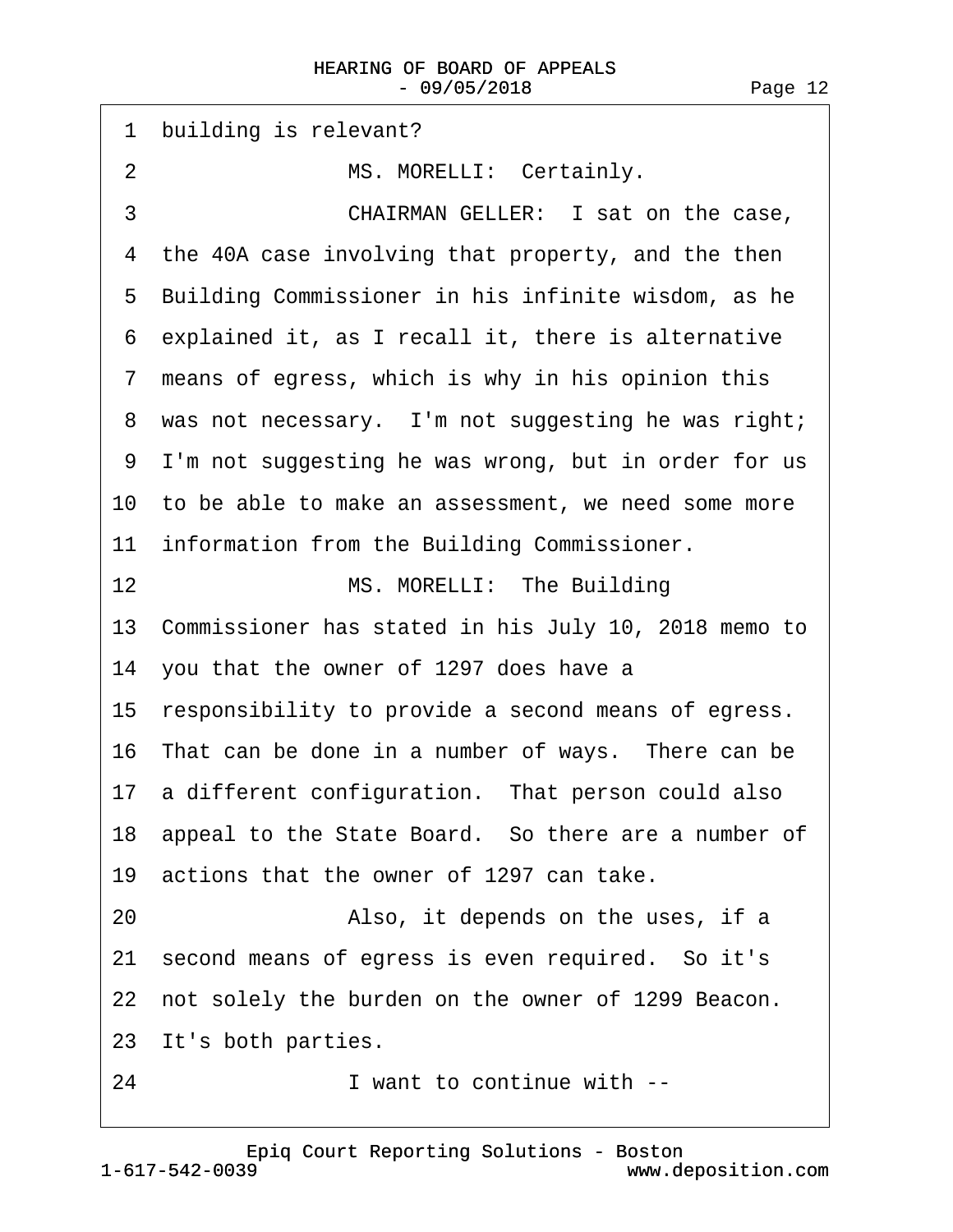| 1  | CHAIRMAN GELLER: I'm just saying if                     |
|----|---------------------------------------------------------|
|    | 2 we're going to make an assessment about this issue,   |
|    | 3 we need the information with which to make the        |
|    | 4 assessment, and I'm just focusing on the safety       |
|    | 5 issue.                                                |
| 6  | MS. SCHNEIDER: It does sound like                       |
|    | 7 there is a health and safety concern that the         |
|    | 8 Building Commissioner of this town has raised, and    |
|    | 9 it sounds like we cannot be the arbiter. It sounds    |
|    | 10 like based on the curb plans he would be inclined to |
|    | 11 deny a building permit for this project and then it  |
|    | 12 would have to go to the State and then come back to  |
|    | 13 us.                                                  |
| 14 | <b>CHAIRMAN GELLER: I would like to</b>                 |
|    | 15 hear the explanation.                                |
| 16 | MS. SCHNEIDER: I'm not sure that it                     |
|    | 17 matters what the explanation is and whether we're    |
|    | 18 satisfied by the explanation. I think that           |
|    | 19 ultimately there's a State Board that will make the  |
|    | 20 determination.                                       |
| 21 | CHAIRMAN GELLER: Right. I mean,                         |
|    | 22 Maria, you said that the Commissioner, many of us    |
|    | 23 would like to read the opinion of the BBRS, and      |
|    | 24 beyond the matter of the fence, it will help to know |
|    |                                                         |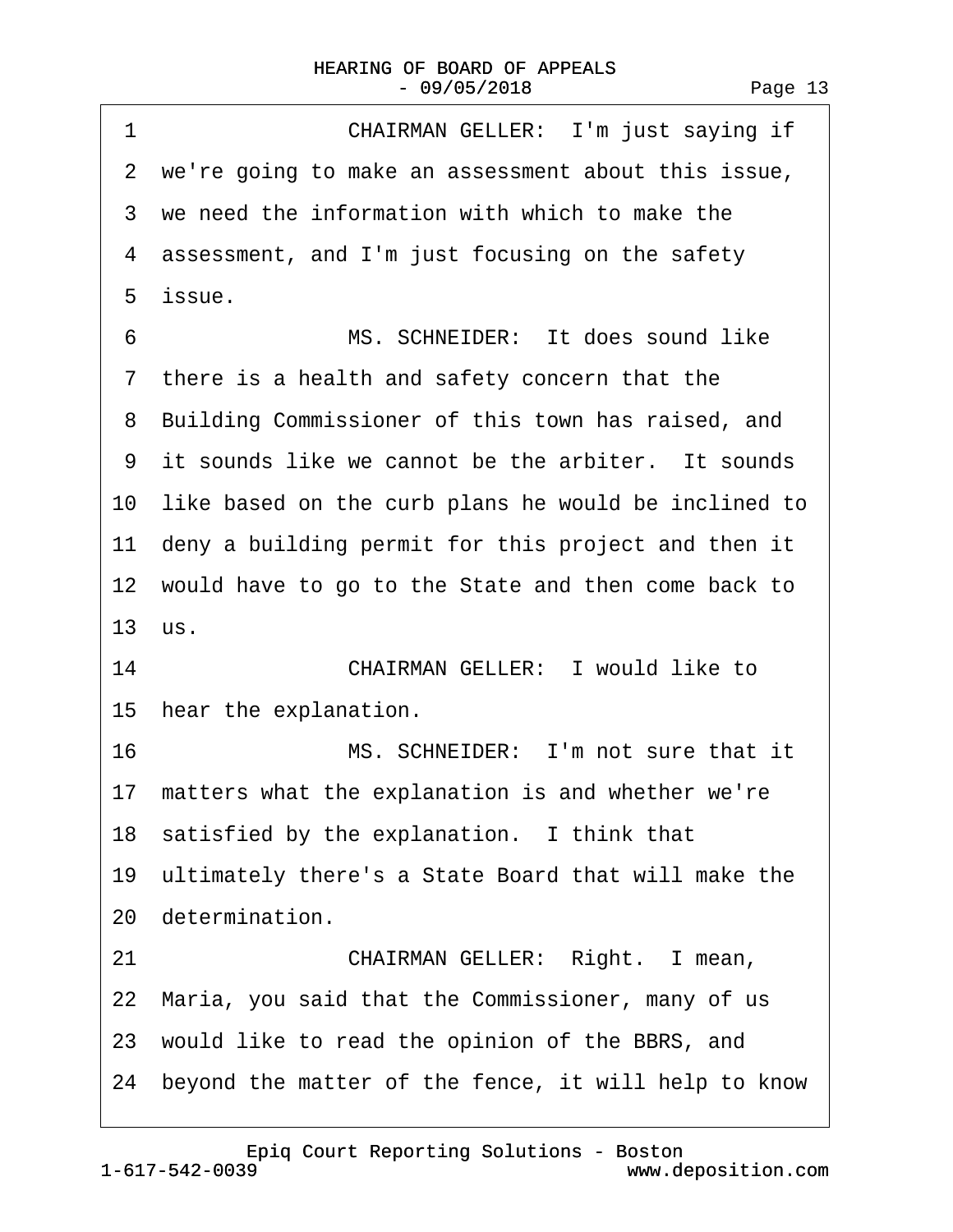| whether the owner of 1299 Beacon has any<br>1          |
|--------------------------------------------------------|
| 2 responsibility in the view of the BBRS for providing |
| 3 for the means of egress on the other property on     |
| 4 their property, and if they don't, then I don't see  |
| 5 what concern the ZBA has, but it would be nice to -- |
| 6 tell us again the time line for the --               |
| $\overline{7}$<br>MS. MORELLI: Yes. The hearing was    |
| 8 late August, so we expect by late September to have  |
| 9 a written decision from the State Board.             |
| 10<br>MS. SCHNEIDER: I would say as a                  |
| 11 practical matter, we shouldn't hold our breaths. I  |
| 12 appeal these decisions to Court routinely and       |
| 13 they're very skeletal and provide very little       |
| 14 reasoning. Usually at the end of the hearing        |
| 15 there's a read-out of their reasoning, so if people |
| 16 review the minutes or talked, there is not going to |
| 17 be much beyond whatever was said at the hearing.    |
| 18 It's not like a judicial decision where it's all    |
| 19 laid out. It's very summary.                        |
| MS. POVERMAN: To state the obvious,<br>20              |
| 21 case laws as to whether or not a property owner can |
| 22 block the egress of a second building that's        |
| 23 existing. So at 1297 has a door there. It's         |
| 24 blocked by or was blocked by the fence and may be   |

[Epiq Court Reporting Solutions - Boston](http://www.deposition.com)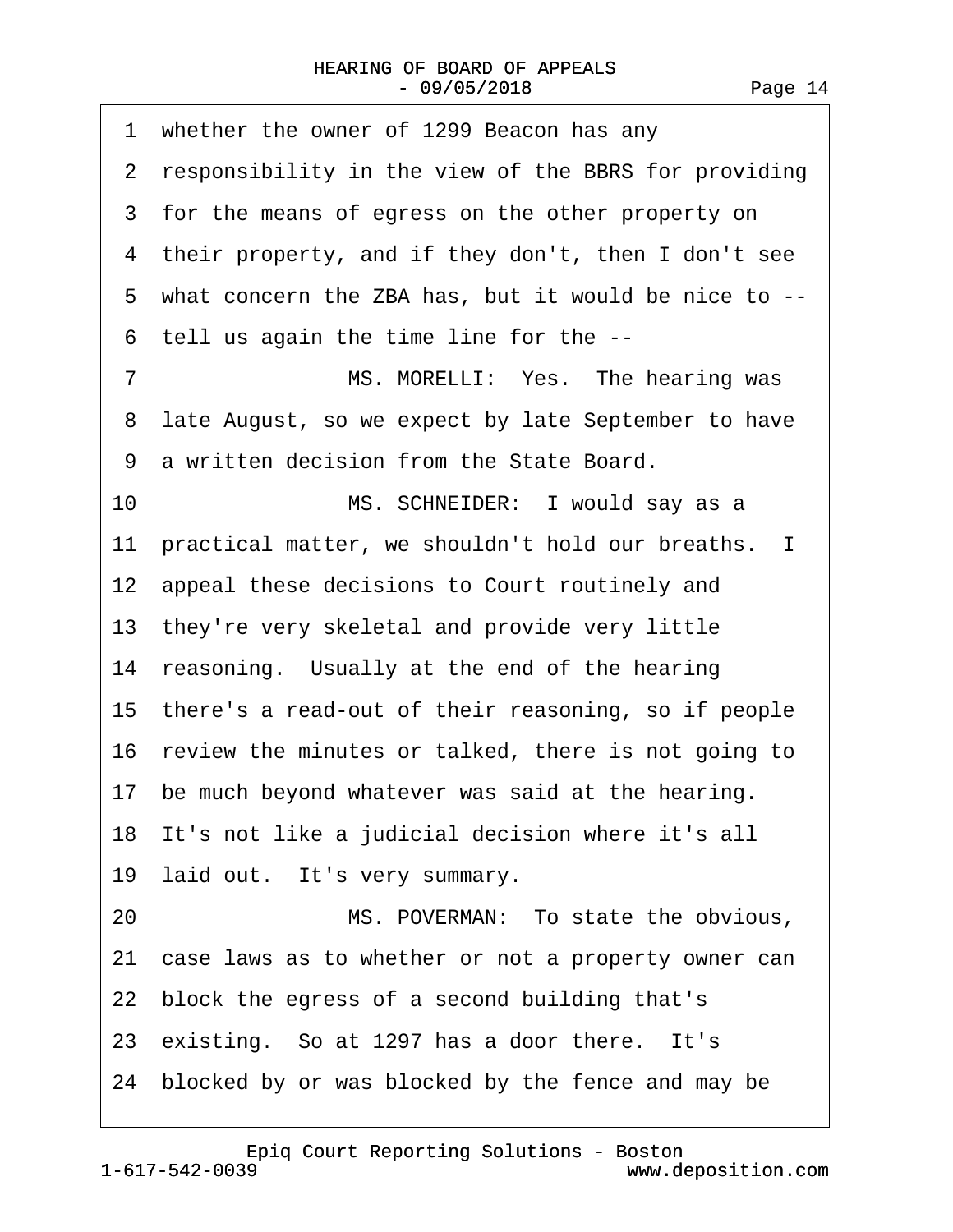| blocked based on the current plan. So it may not be<br>1 |
|----------------------------------------------------------|
| 2 just in the opinion of the BBRS. There may also be     |
| 3 case law regarding whether or not somebody has a       |
| 4 right to do that.                                      |
| MS. SCHNEIDER: I'm not sure that's<br>5                  |
| 6 the responsibility of this Board to figure that out.   |
| 7 We're not charge with interpreting how the State is    |
| 8 going to review something as a matter of law.          |
| 9<br>MS. MORELLI: Right. So I want to                    |
| 10 make sure this is clear. The Building Commissioner    |
| 11 feels that these plans as proposed present a safety   |
| 12 issue. There is zero setback at that area, at that    |
| 13 property line, and he would not issue a building      |
| 14 permit if the plans remain as they are or the issue   |
| 15 at 1297 regarding the site means of egress is not     |
| 16 resolved.                                             |
| 17<br>MS. BALAKRISHNA: Mr. Chairman, may I               |
| 18 make a comment?                                       |
| CHAIRMAN GELLER: Sure, Tell us who<br>19                 |
| 20 you are.                                              |
| MS. BALAKRISHNA: Rachna Balakrishna<br>21                |
| 22 for the developer. I want to mentioned that the       |
| 23 hearing that was held on August 21 at the State       |
| 24 Board which was regarding the violation notice that   |
|                                                          |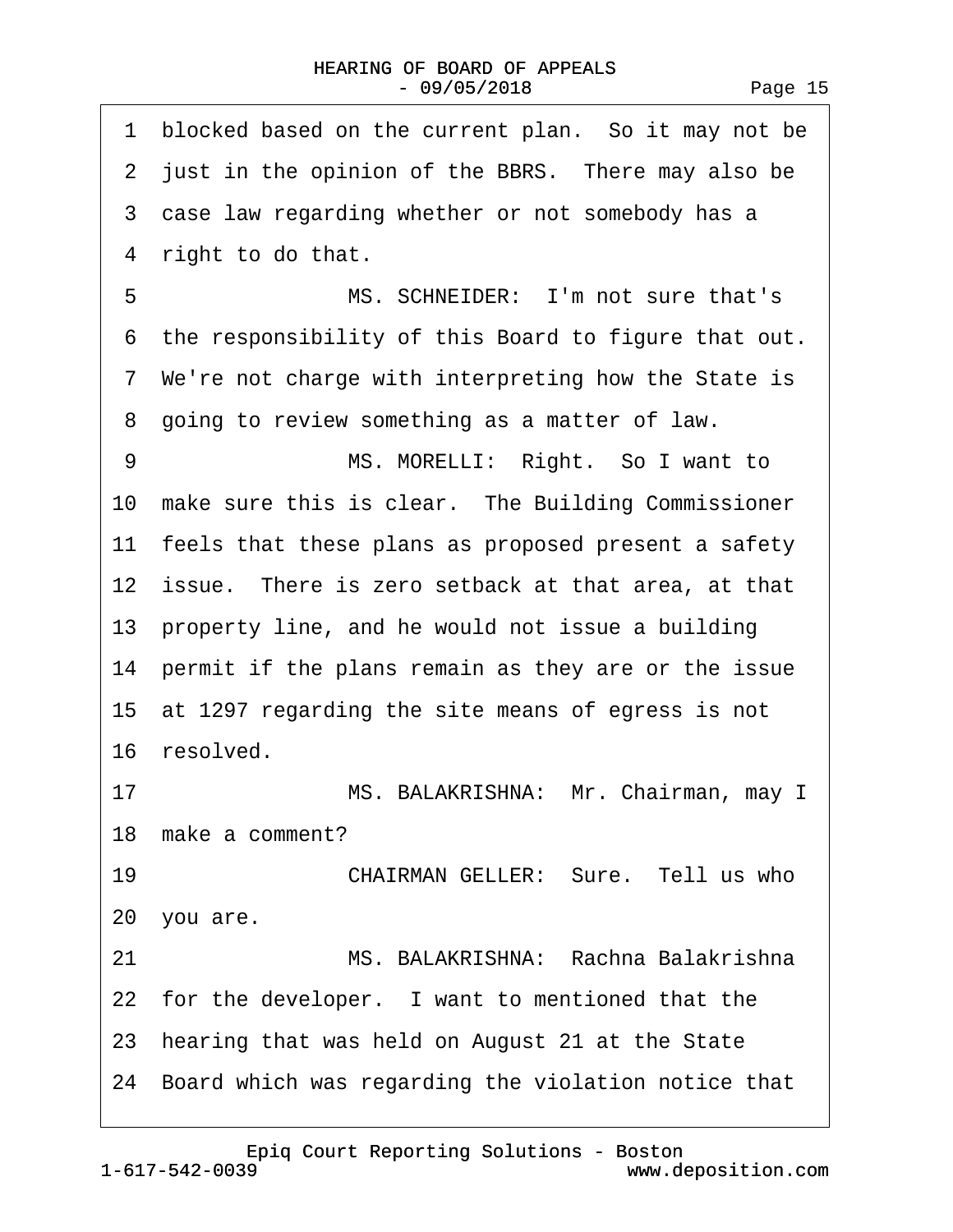| 1 we received from the Building Commissioner, the       |
|---------------------------------------------------------|
| 2 State Board essentially said that the code section    |
| 3 that was cited in the -- they have vacated the        |
| 4 violation notice because the code section applies to  |
| 5 the owner of the property, and in this case 1295-97   |
| 6 Beacon Street is their responsibility to provide a    |
| 7 second means of egress. It is not the abutting        |
| 8 property owners' responsibility to do that. That      |
| 9 was the essence of what they said at the hearing.     |
| 10 So I wanted to mention that.                         |
| 11<br>And as Maria mentioned, there are                 |
| 12 things that the abutter could do, but we're not      |
| 13 aware of them being done as of yet, but we will get  |
| 14 the written decision hopefully in the next couple of |
| 15 weeks.                                               |
| CHAIRMAN GELLER: Thank you.<br>16                       |
| MS. MORELLI: Just a couple of items.<br>17              |
| 18 In Mr. Bennett's memo he has requested a preliminary |
| 19 building code analysis, so there might be other      |
| 20 issues regarding the building design and             |
| 21 fenestration. There could be other violations, and   |
| 22 the project team is certainly willing to provide     |
| 23 that code analysis, but they will be waiting until   |
| 24 they revise the plans to do so, which is acceptable. |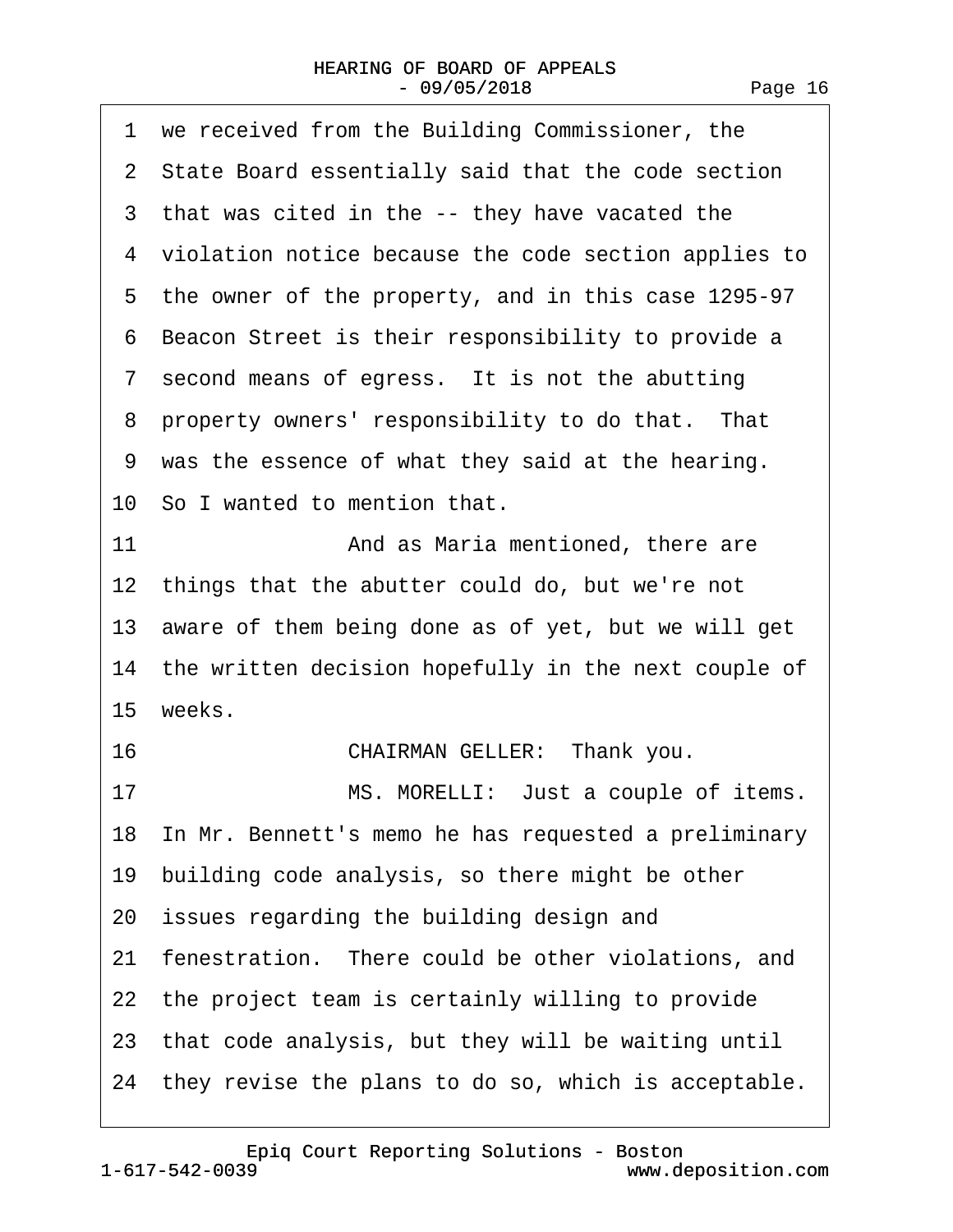## HEARING OF BOARD OF APPEALS - 09/05/2018

1 **Because of the proximity of the** 2 shallow setbacks, the below grade parking, there are 3 party walls that are shared. In some cases the 4 Building Commissioner is just recommending to the 5 project team that they reviewed the deeds of the ·6· abutting properties to discern if there are any deed ·7· restrictions regarding the use of party walls. 8 **8** Also, because of the shallow setbacks ·9· and below grade parking, the applicant should assess 10 two things; construction means and methods, which is 11 the purview of the State Building Code, and 12 protection of adjacent properties, which is also the 13 purview of the State Building Code. These two 14 things might affect project planning and design, so 15· again, it is the State Building Code's purview, not 16 the ZBA, but it can certainly affect some of the 17· decisions the project team might make, and it's just 18 easier to assess that just to make sure the site 19· plans work, so we don't want people to come back 20· later if there's an issue, although that's their 21 prerogative. 22 MR. MEIKLEJOHN: Just a question 23 about that. Based on the timing of responses to 24 similar requests from the Commissioner on other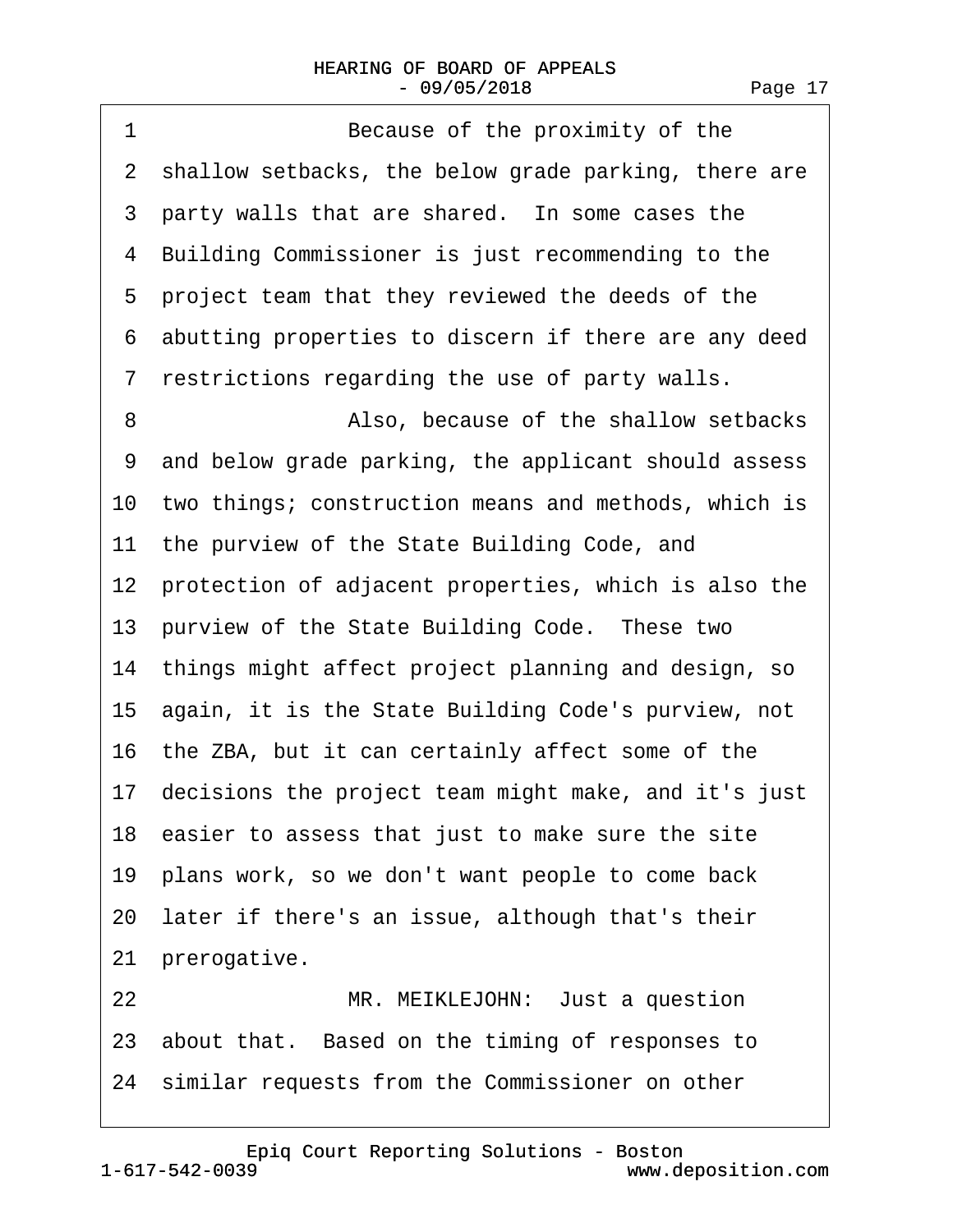·1· projects or based on where we are now on design, do 2 we have a sense from the applicant when they might 3 respond to this request from the Commissioner about 4 the code analysis that might affect some aspects of 5 the design such as foundations and use of party ·6· walls. 7 MS. MORELLI: If we are going to have 8 a hearing in late September, I would certainly ask ·9· for that code analysis to come in this month so that 10 the Building Commissioner can look. We have staff 11 meetings and we include, say, the Commissioner. It 12 would be helpful to have that. 13 MR. MEIKLEJOHN: While you're talking 14 about September, I got to my calendar. I have the 15–24th. I don't have the 26th. I think you had the 16 opposite. 17 MS. SCHNEIDER: Yes, that's 18 correct. 19 MR. MEIKLEJOHN: The 17th I have. 20 MS. MORELLI: The 17th, does that 21 work for everyone? 22 MS. POVERMAN: The 17th of October? 23 MS. MORELLI: Yes. 24 MS. POVERMAN: That's fine.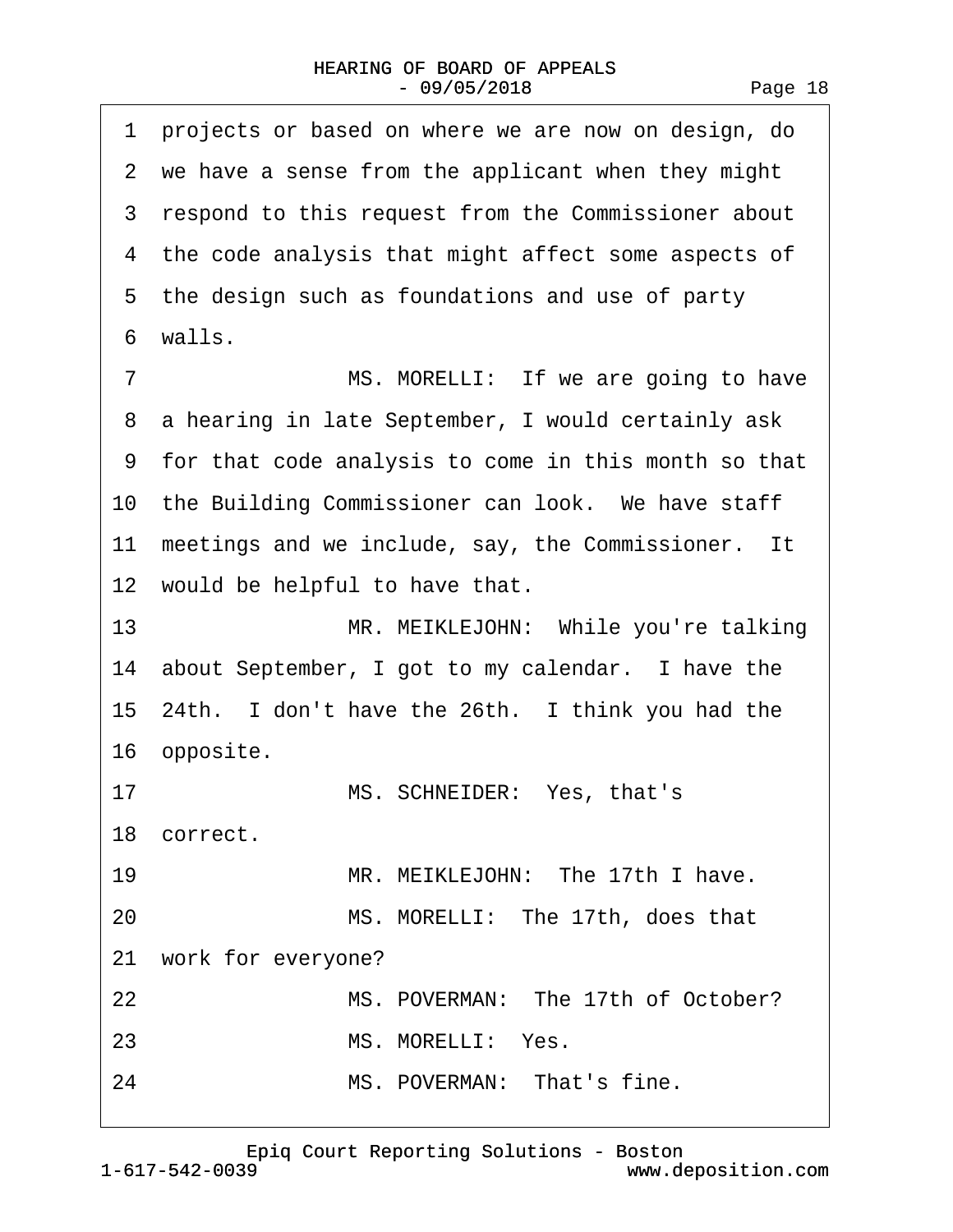| 1<br>MS. MORELLI: Just Mr. Boehmer, is                  |
|---------------------------------------------------------|
| 2 that okay with you?                                   |
| 3<br>MR. BOEHMER: Yes.                                  |
| 4<br>MS. MORELLI: So the next hearing is                |
| October 17. Did I answer your questions?<br>5           |
| 6<br>MS. POVERMAN: I have a procedural                  |
| 7 question. How can the applicant do a proper           |
| 8 building code analysis without current plans?         |
| 9<br>MS. MORELLI: That's the point, they                |
| 10 would be revising the plans and so as they revise    |
| 11 the plans, it would be based on the revised plans,   |
| 12 not the initial proposal.                            |
| 13<br>MS. POVERMAN: Is there any date by                |
| 14 which we can expect the revised plans or is that     |
| 15 just October 17 now?                                 |
| 16<br>MS. MORELLI: We're going to reserve               |
| 17 October 17 for presentation of the revised plans.    |
| 18 Certainly if we can make them available in advance,  |
| 19 we will do so.                                       |
| MS. POVERMAN: Thanks.<br>20                             |
| 21<br>MS. MORELLI: Just to keep in mind                 |
| 22 that you haven't heard from the Transportation Board |
| 23 and Planning Board. You will be getting comments.    |
| 24 They do understand that the project team was eager   |
|                                                         |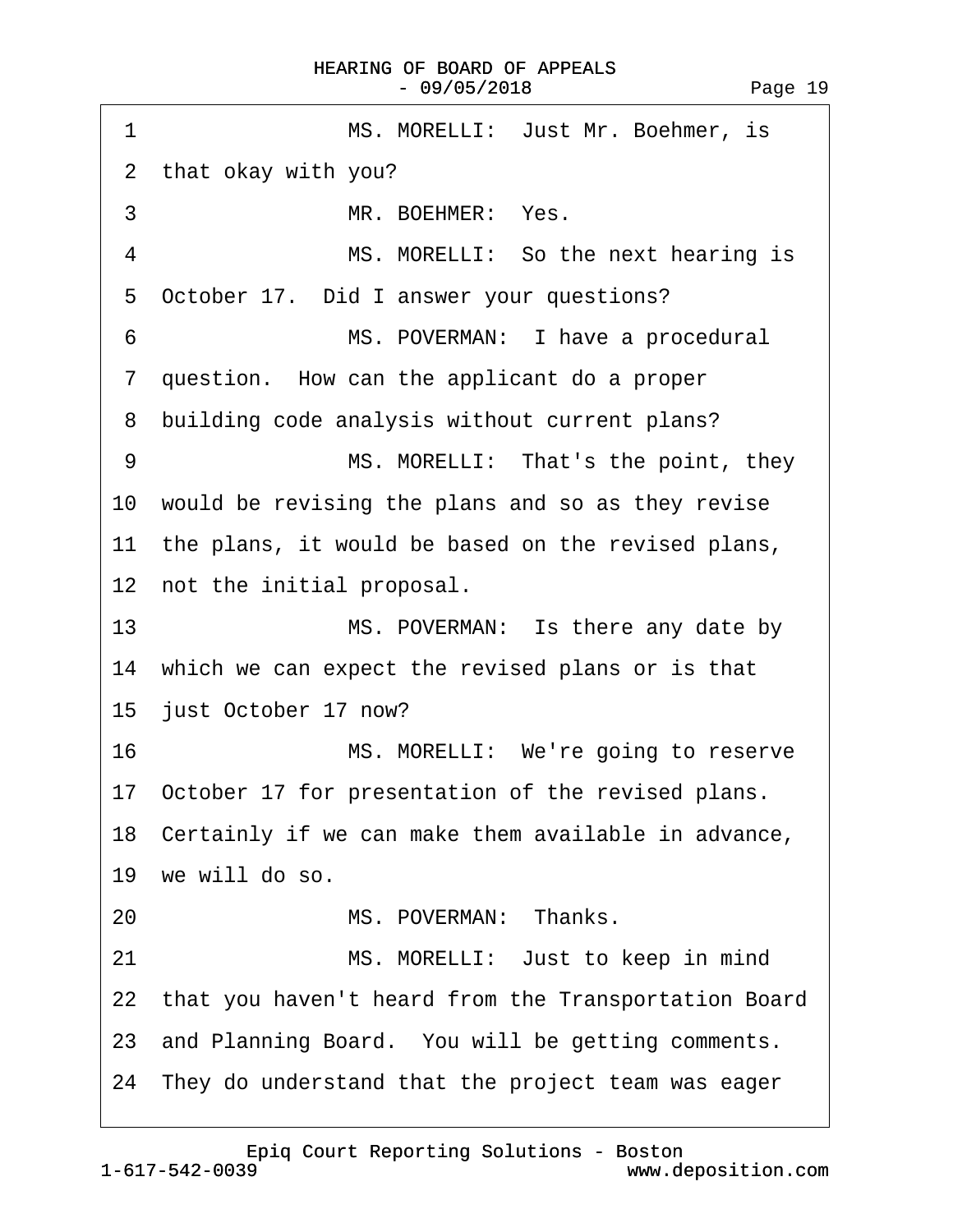1 to start working on a site circulation. Because 2 they're making some big moves regarding the parking ·3· plan and operations plan, the Transportation Board 4 and Planning Board will review the revised plans and 5 give you comments on revised plans. The police and 6 fire will also weigh in as well. 7 *We don't have a rubbish and recycling* 8 plan where the Public Health has commented on that, ·9· but again, during the next six weeks that's 10 something that we will be following and making sure 11 that those numbers, that staff will be available for 12 staff meetings to provide some guidance to the 13 project team. 14 **The Preservation Commission did have** 15 a hearing August 21 or a meeting August 21 where 16· they did consider the initial proposal and wanted to 17 weigh in on any character defining features. The 18 entirety of Beacon Street that resides in Brookline 19· from Saint Mary's over to Cleveland Circle -- it's 20· about a two-mile stretch is National Register of 21 Historic Places. 22 **The character-defining features that** 23 the Preservation Commission identified were really

24· strong pattern of one-story commercial with three-to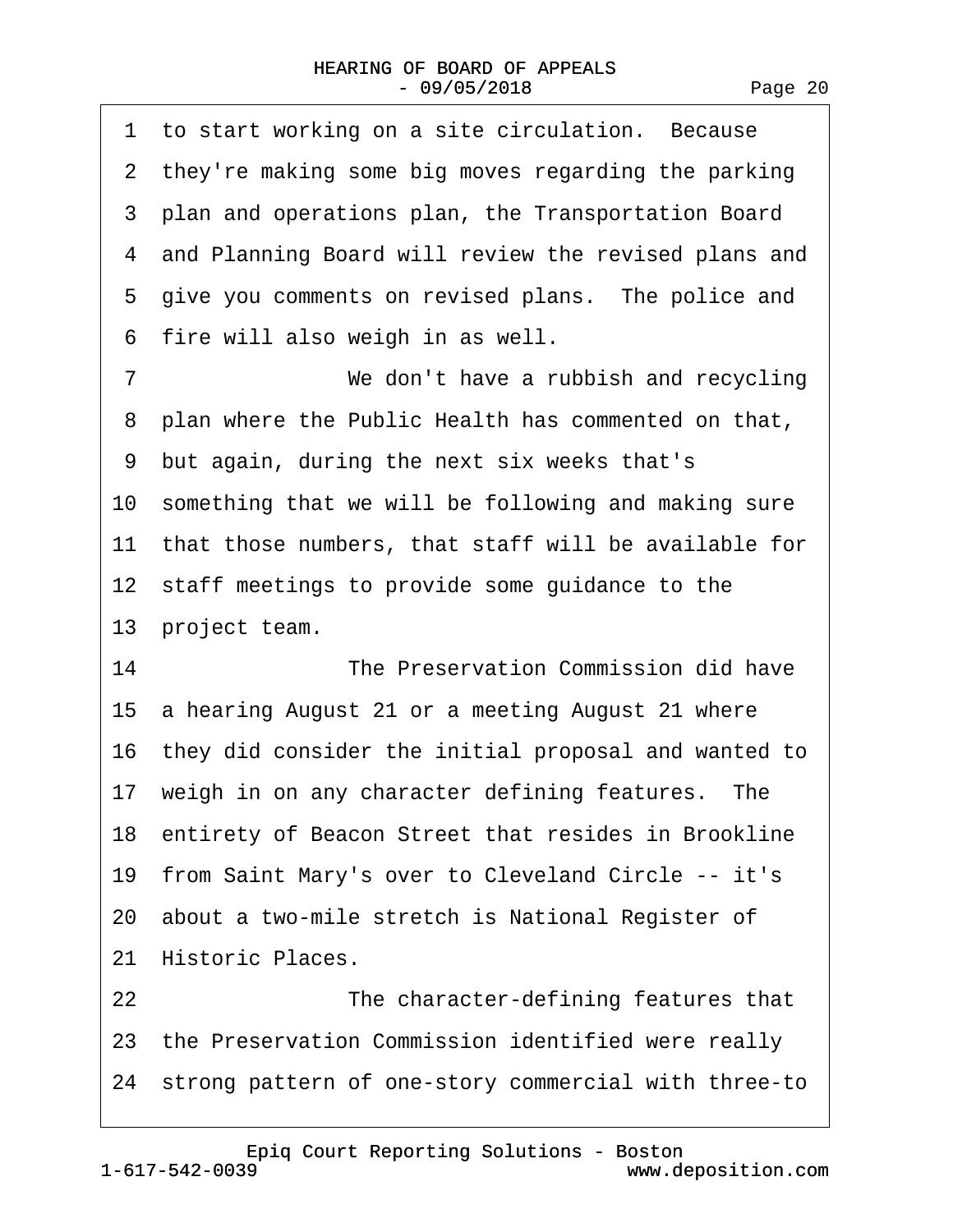| 1 four-story residential and materials such as brick    |
|---------------------------------------------------------|
| 2 and masonry. That doesn't mean that this project      |
| 3 has to be four stories. In fact they said that the    |
| 4 site and Beacon Street can sustain taller buildings   |
| 5 and they pointed to the Pelham Building at 284 right  |
| 6 across the street at Pleasant Street. That's an       |
| 7 eight story building. That site does have unique      |
| 8 characteristics. It has pretty much its own island    |
| 9 or own block. It's a corner lot. This site is a       |
| 10 little different where it is narrow and wedged       |
| 11 amongst low slung buildings. Nonetheless, if there   |
| 12 were very strong lines, say strong one-story         |
| 13 commercial and stepbacks about 40 feet above the     |
| 14 pedestrian, the ground level, those would be really  |
| 15 strong references that would echo the current mobile |
| 16 pattern on Beacon Street and therefore, any height   |
| 17 above 40 feet if sufficiently setback and compressed |
| 18 wouldn't interfere with the pedestrian scale of      |
| 19 Beacon Street.                                       |
| One thing that they were critical of<br>20              |
| 21 was the amount, the expanse of retail space. It is   |
| 22 about 36 feet of retail space on the first two       |
| 23 floors which is largely incongruous with the         |
| 24 existing mobile pattern and the amount of glass is   |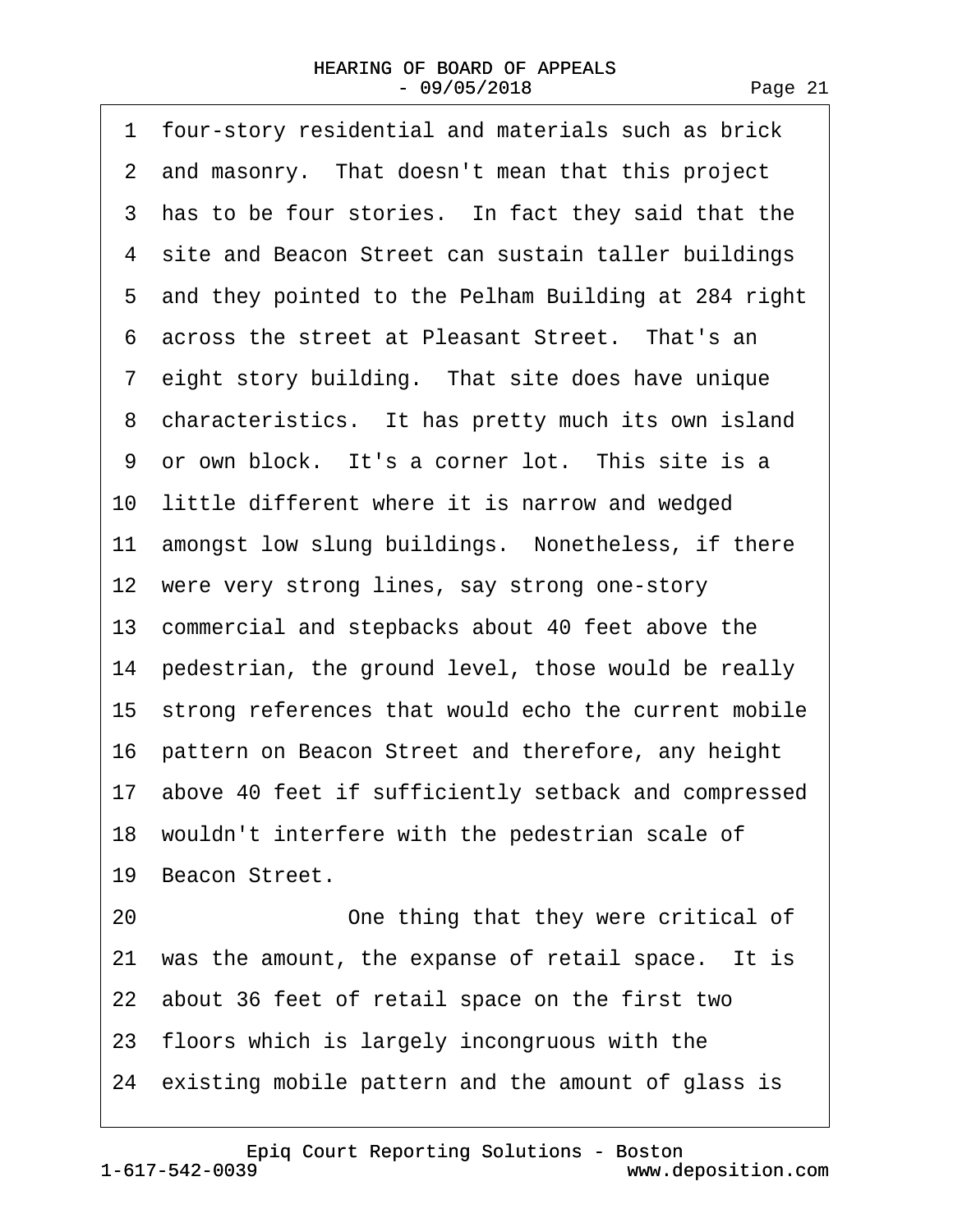| used both at the retail level and the upper floors.<br>1 |
|----------------------------------------------------------|
| 2 That could be reduced somewhat, then it would          |
| 3 perhaps better echo some of the materials that are     |
| 4 used in the surrounding context.                       |
| 5<br>They also looked at shadow impacts.                 |
| 6 The eastbound side where 1299 Beacon is located is     |
| 7 largely in shadow where pedestrians are mostly going   |
| 8 to be walking during the day, the height of            |
| 9 pedestrian traffic, but there is certainly an          |
| 10 impactful, a change on the Beacon and Harvard Street  |
| 11 intersection itself. So any changes, any judicious    |
| 12 articulation of the upper floors could reduce some    |
| 13 of those shadow impacts on really important major     |
| 14 intersections. They would be happy to look at         |
| 15 revised plans to see if any changes to the plans are  |
| 16 more sensitive to the surrounding context.            |
| 17<br>I just want to revisit -- I think I                |
| 18 dropped it -- we did have a staff meeting about       |
| 19 those interim plans which are really not very         |
| 20 cohesive. They're just very cost conceptual and       |
| 21 they were sketched out before the project team        |
| 22 brought on Simon. That's a parking design             |
| 23 consultant which we're really happy to hear because   |
| 24 that will go a long way in helping the project team   |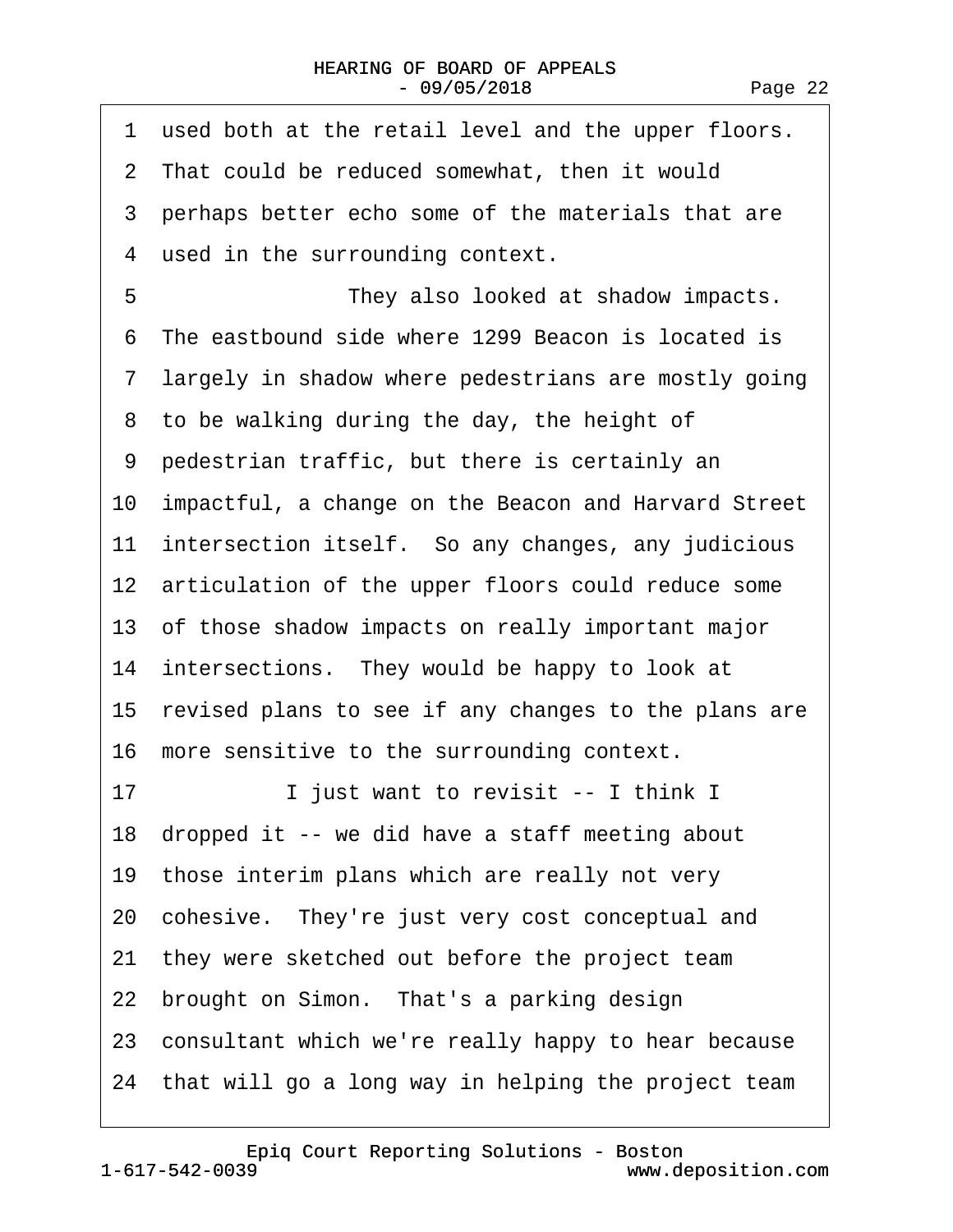## HEARING OF BOARD OF APPEALS  $-09/05/2018$

| resolve some of the issues and show for the ZBA that<br>1 |
|-----------------------------------------------------------|
| 2 operations can accommodate a range of retail uses.      |
| 3<br>We did have Mr. Stadig from your                     |
| 4 parking peer reviewer attend that staff meeting to      |
| 5 give some timely feedback. He did insist the            |
| 6 project team hire a professional parking designer       |
| 7 and also big take-aways that they have to show that     |
| 8 operations, the geometry, the actual management can     |
| 9 accommodate likely retail uses. So that's still         |
| 10 pretty nebulous. That hasn't been defined.             |
| 11<br>The project team can think about do                 |
| 12 they want fine dining, do they want casual             |
| 13 restaurants, do they want other retail uses. If        |
| 14 they could plug in those possible uses, their          |
| 15 parking designer can help them weigh in what is        |
| 16 likely to work or not in terms of parking ratio,       |
| 17 operations and so forth.                               |
| 18<br>So we really can't leave it too                     |
| 19 open-ended for the ZBA, so we just want the project    |
| 20 team to go through that exercise.                      |
| 21<br>When we do have a project team                      |
| 22 present revised plans, mainly the parking plan, the    |
| 23 operations plan, and the returning radii and so        |
| 24 forth, we will show any of those interim plans so      |
|                                                           |

1-617-542-0039 [Epiq Court Reporting Solutions - Boston](http://www.deposition.com)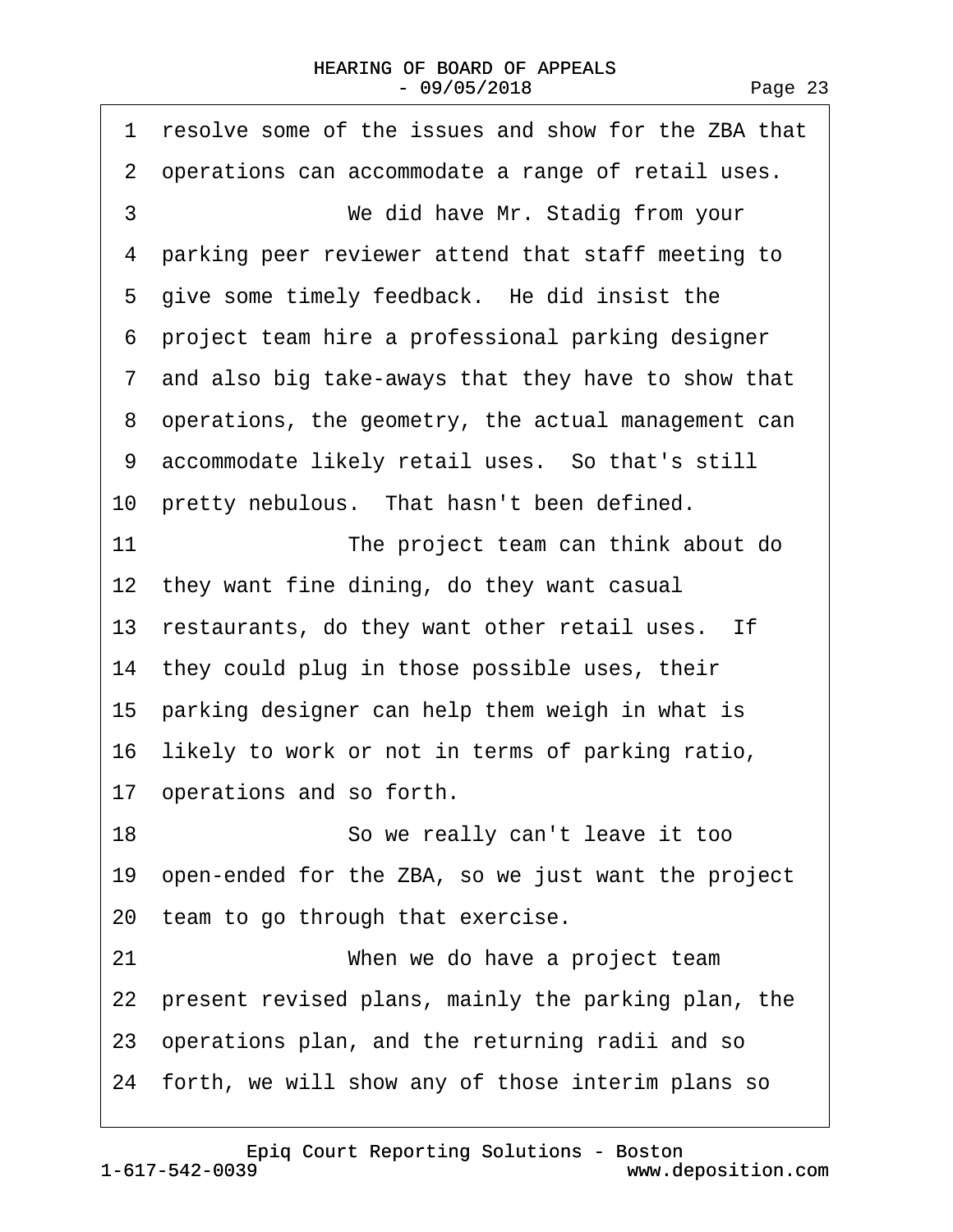|    | 1 you are aware of how this evolved, if that's helpful  |
|----|---------------------------------------------------------|
|    | 2 to you.                                               |
| 3  | So just to sum up, we will be getting                   |
|    | 4 a building code analysis, a rubbish plan, a lighting  |
|    | 5 plan. One possibility that the project team is        |
|    | 6 considering is ramping down and having two layers,    |
|    | 7 so two levels of sub-grade parking at the point       |
|    | 8 because there would be more changes below grade and   |
|    | 9 that's when we would want Mr. Ditto to look at any    |
|    | 10 stormwater reports that might be affected by that.   |
| 11 | MR. MEIKLEJOHN: What's the                              |
|    | 12 connection between extending the number of stories   |
|    | 13 underground and stormwater?                          |
| 14 | MS. MORELLI: Honestly, I'm not sure                     |
|    | 15 what the water table, if there is any impact         |
|    | 16 regarding where they're putting infiltration systems |
|    | 17 on the site, if there's room, how big that is. Any   |
|    | 18 impact on the municipal load. I honestly don't know  |
|    | 19 if where they could be hitting ledge, if that        |
|    | 20 affects anything. So those are just things we don't  |
|    | 21 want to take for granted and we pretty much do.      |
| 22 | MR. MEIKLEJOHN: So broadly,                             |
|    | 23 underground conditions and outcomes, not just        |
|    | 24 stormwater, rainfall because we're in a pretty paved |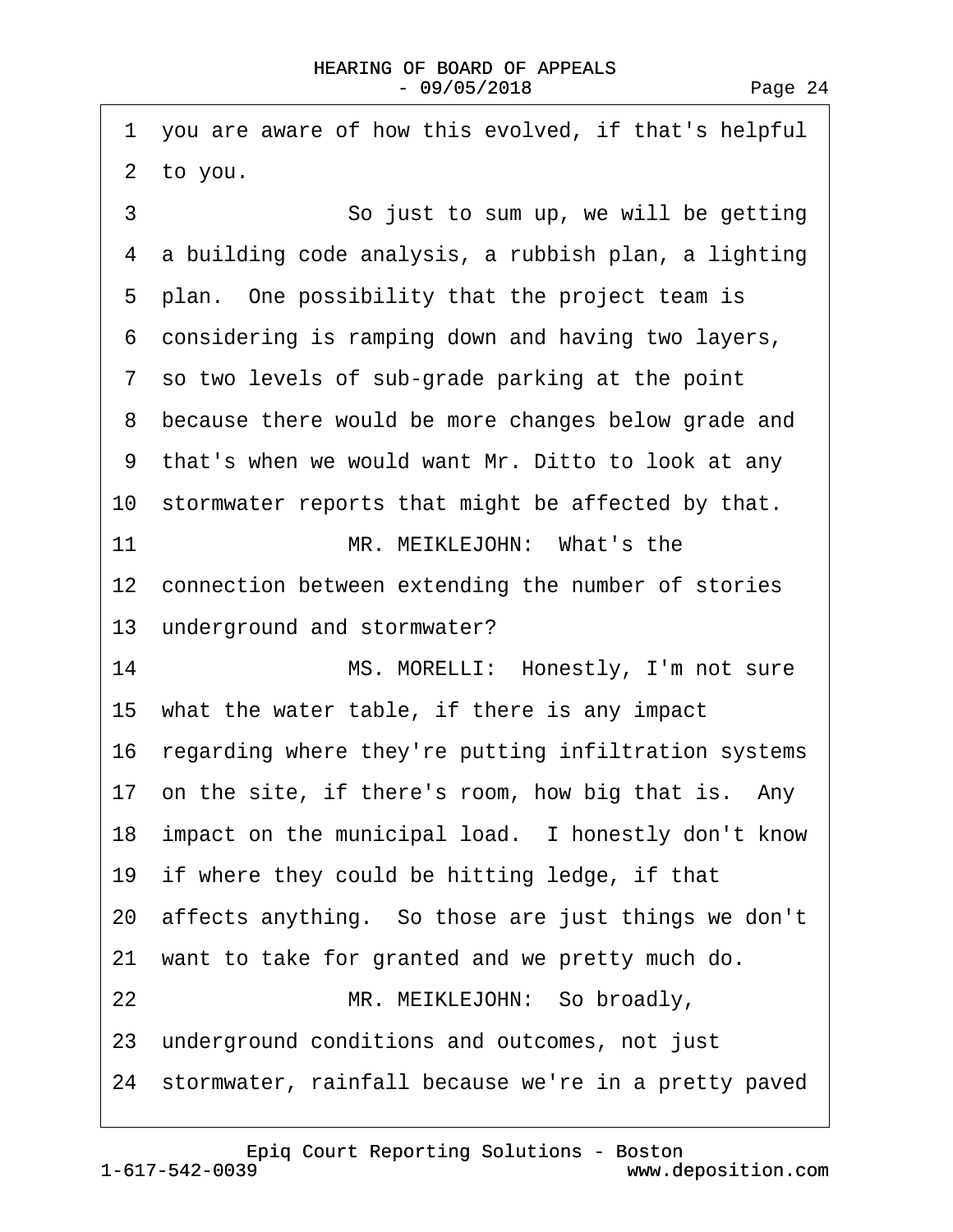| neighborhood, and that was something that I think<br>1  |
|---------------------------------------------------------|
| 2 that was discussed in July and would be a             |
| 3 substantive change.                                   |
| $\overline{4}$<br>CHAIRMAN GELLER: Thank you. Is that   |
| 5 it?                                                   |
| 6<br>MS. MORELLI: That's it.                            |
| CHAIRMAN GELLER: Great. Thank you,<br>7                 |
| 8 Maria. So next we are going to hear from Cliff        |
| 9 Boehmer who is going to offer us design peer review.  |
| 10 Cliff?                                               |
| 11<br>MR. BOEHMER: I think all of you got               |
| 12 to the written report and I'm not dreaming of going  |
| 13 through drumming my way all way through that report, |
| 14 so don't worry. Instead what I'm proposing to do is  |
| 15 that because most of what the report is about, I     |
| 16 think, where most of it went and this development is |
| 17 context and integration into existing fabric. So --  |
| 18<br>MS. POVERMAN: If I can interrupt for              |
| 19 one second. I apologize. I'm not asking that you     |
| 20 read your report, but I did not get it until two     |
| 21 seconds ago, and summarizing it, I would find that   |
| 22 helpful.                                             |
| MS. MORELLI: I want to say I did<br>23                  |
| 24 submit it to you by e-mail promptly when I received  |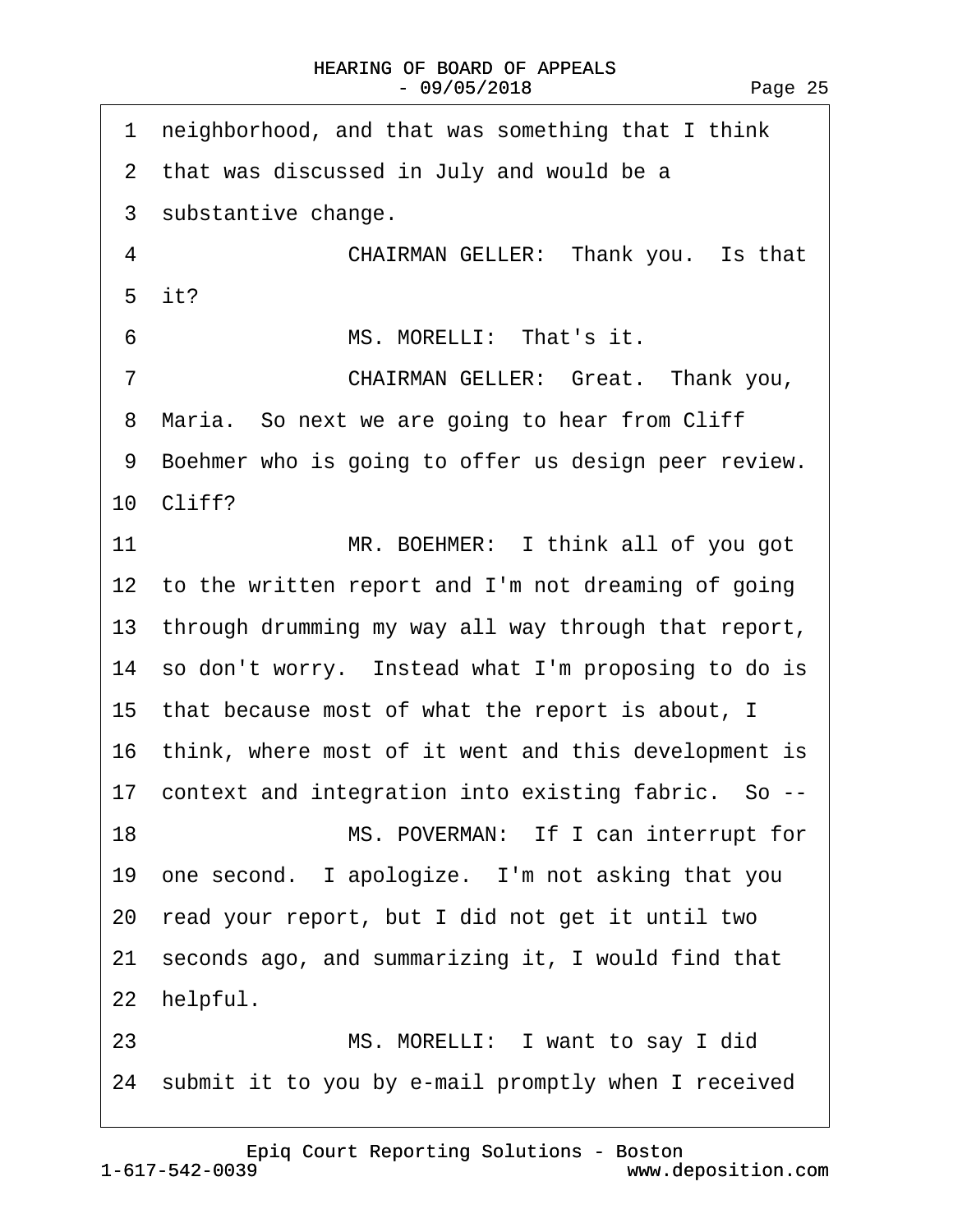| 1 it.                                                  |
|--------------------------------------------------------|
| $\overline{2}$<br>MS. POVERMAN: That's quite           |
| 3 possible.                                            |
| $\overline{4}$<br>MR. BOEHMER: I'm happy to do that.   |
| I think it will help because I think there may be<br>5 |
| 6 drifts occasionally into jardenesque realms. I can   |
| 7 highlight and I know it will help to set this        |
| 8 context and then I'll go through and I have          |
| highlighted for myself what I think the most<br>9      |
| 10 important points are, if that make sense to         |
| 11 everybody.                                          |
| 12<br>I did want to make more comment                  |
| 13 relating to what you were discussing before about   |
| 14 building code analysis. I mentioned that in my      |
| 15 report as well. I think you probably get it.        |
| 16 Interpreting the building code isn't your purview,  |
| 17 but certainly you want to make sure that the images |
| 18 that you're looking at are actually feasible and    |
| 19 sometimes building code is very -- well, sometimes  |
| 20 it virtually always describes what is feasible and  |
| 21 so you want to make sure that the project you're    |
| 22 seeing is feasible. And that level of building code |
| 23 analysis that I think I certainly would look for,   |
| 24 not really detailed things about egress, distances  |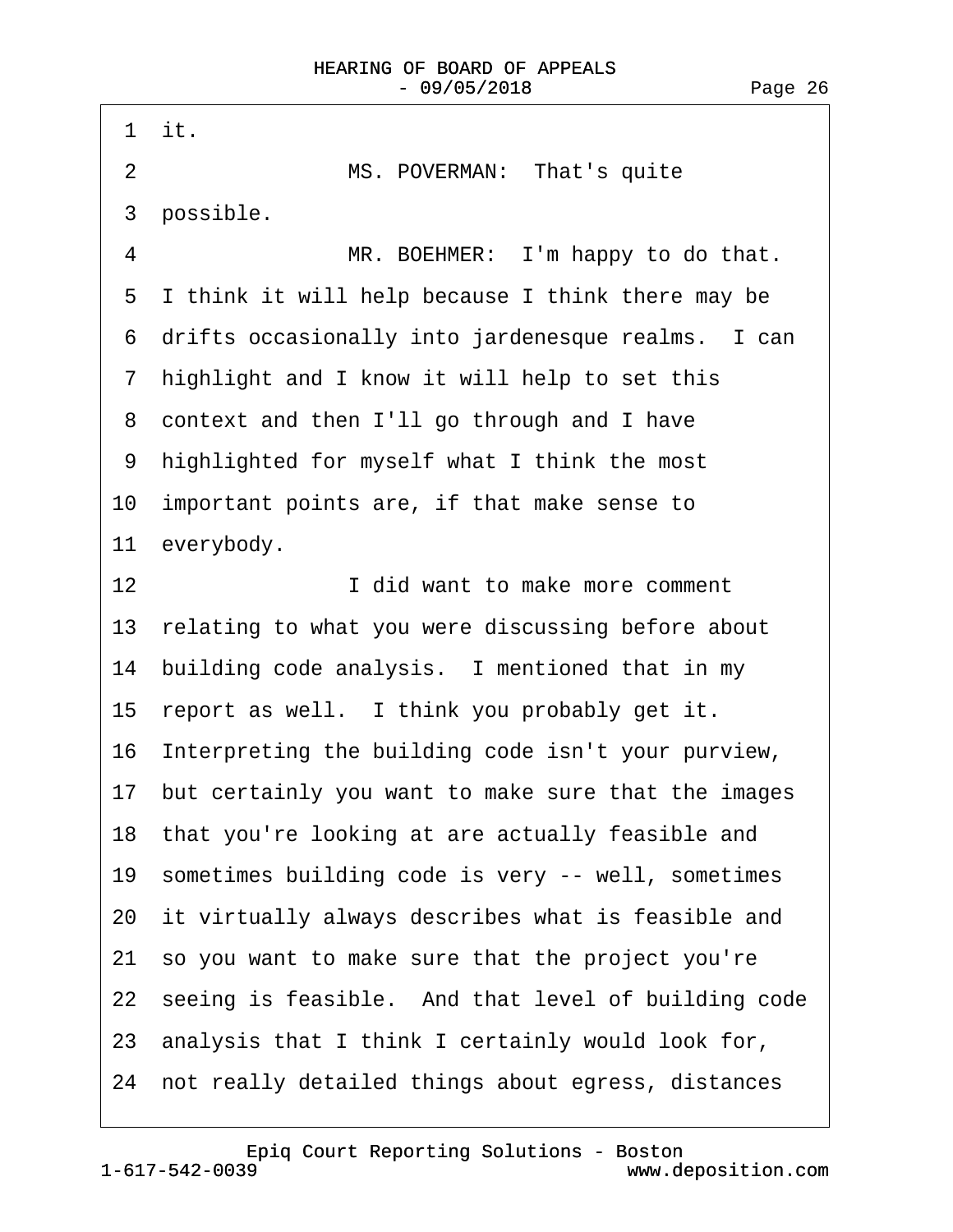·1· and width of doors and swings of doors, any of that ·2· level.

3 • • • • • Anyway, having said that -- so again ·4· because what I mainly want to talk about and I'll 5 certainly read about some of these points that are 6 in here is the context. And some of the things I 7 talk about in the report that I'll point out now are 8 things that I mentioned this side of Sewall Street, ·9· the fact that there is a real variety of types, 10· heights, and even construction types of the 11 buildings along this side of the street; however, 12 there is a relatively consistent attitude towards 13 setback and creating a pedestrian environment, a 14 coherent pedestrian environment on that side of the 15 street. 16· · · · · · · · ·I talk about relationships of 17 different buildings. I think it's important to know 18 what's going on at this corner. You have three 19 buildings that are quite similar to each other 20· relative to material and scale and relationship to 21 the street and kind of an unfortunate event 22 happening at that corner. 23 **Deta Combindial** Cother things I talk about are -- let 24 me go to the next one. So here's the site and the

[Epiq Court Reporting Solutions - Boston](http://www.deposition.com)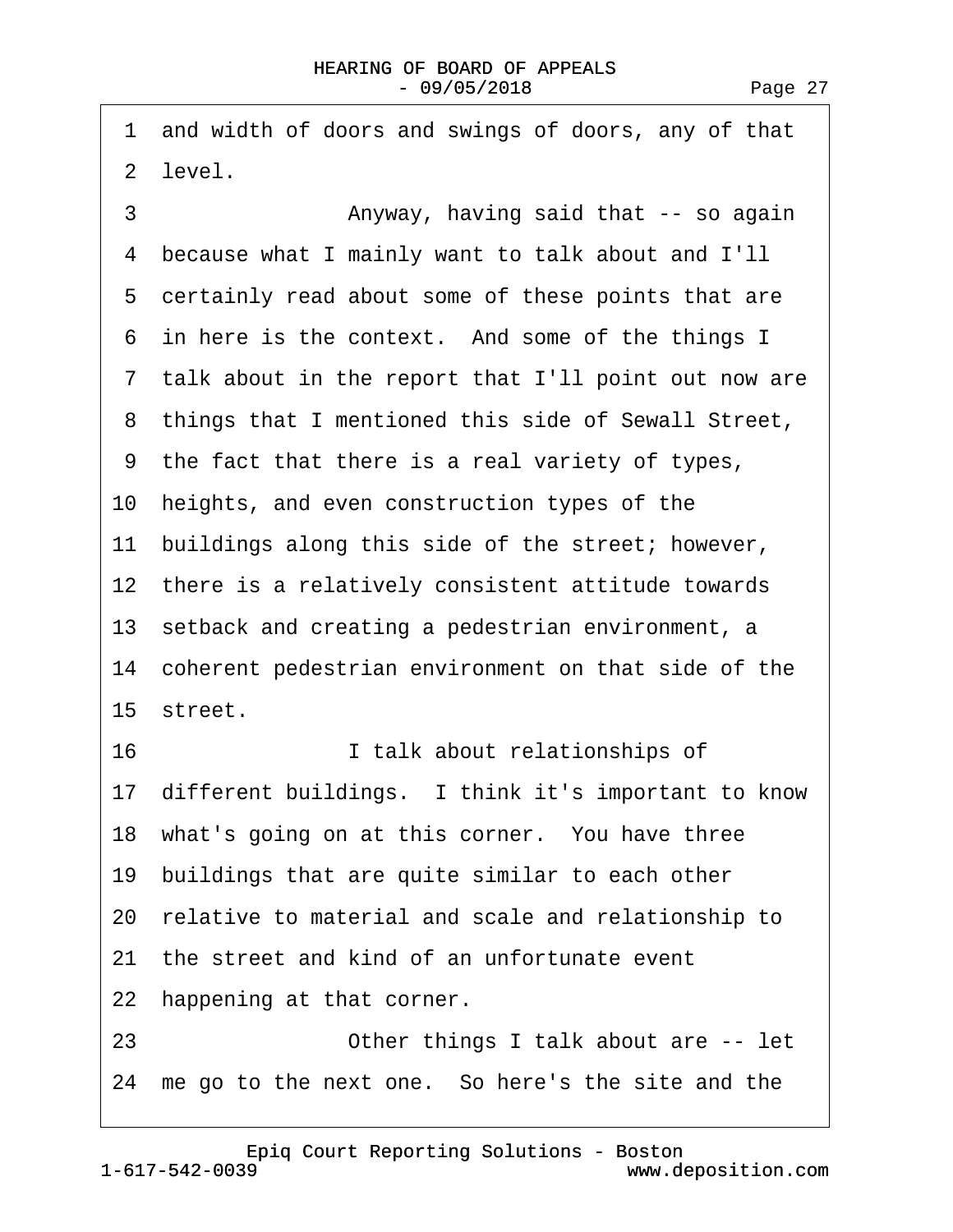|    | 1 egress issue that Maria was talking about. If you     |
|----|---------------------------------------------------------|
|    | 2 don't know, it's in this zone right in there.         |
|    | 3 That's where the egress issue is.                     |
| 4  | But anyway, this is another view                        |
|    | 5 of -- I mention in the report it is a little overly   |
|    | 6 infusive, the Soulmate Building. This is what I'm     |
|    | 7 calling the Soulmate Building, and the reason I do    |
|    | 8 that is there is a couple of interesting              |
|    | 9 similarities. This is a building that does address    |
|    | 10 multiple streets. It has different faces on          |
|    | 11 different streets. The height is very similar to     |
|    | 12 the proposed development, and I think almost more    |
|    | 13 importantly in a setting where you have kind of a    |
|    | 14 smattering of taller buildings that poke up above    |
|    | 15 other buildings, which is pretty common. Sometimes   |
|    | 16 relationships between those tall buildings can set   |
|    | 17 up another kind of level of relationships. You have  |
|    | 18 street relationships and pedestrian relationships to |
|    | 19 the buildings but other buildings can kind of        |
|    | 20 communicate with each other, and those are important |
|    | 21 into the way things can tie in on kind of a mega     |
|    | 22 scale.                                               |
| 23 | And so that has to do with this                         |
|    | 24 actually. This piece right there is dimensionally    |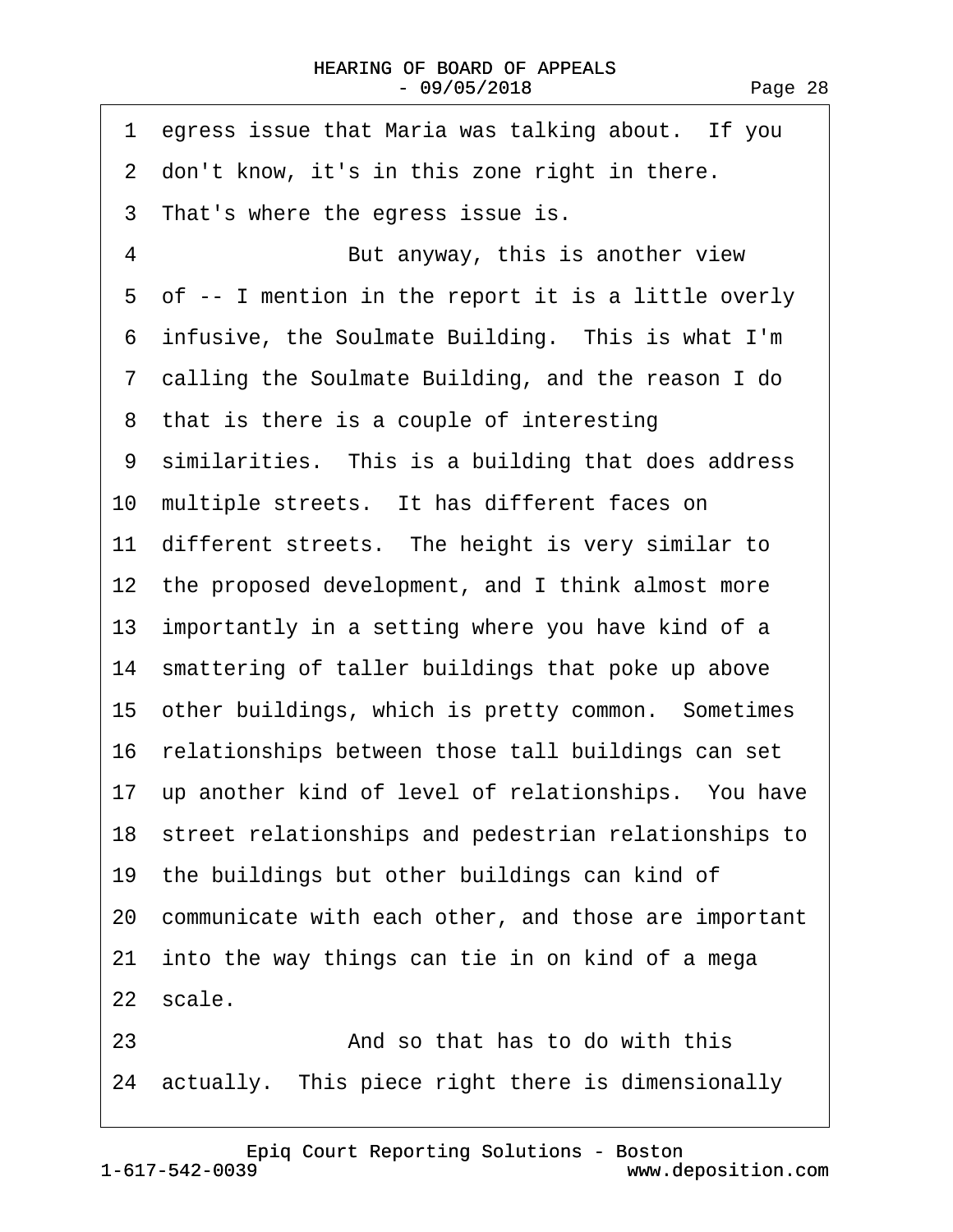·1· very similar to what's being proposed across the 2 street. I think you can see that even better in 3 this other view which is pretty interesting because 4 this street kind of ends exactly where this very 5 similar scale piece would be right over there. So ·6· in the same way that you can talk about how these ·7· buildings relate to each other up at this end makes 8 a pleasant corner, there is another way to look at ·9· how you understand this building better knowing that 10 it does relate to that building. It's just another 11 way of context in talking about context and tie-in 12 particularly when you don't have a continuous street 13 wall of tall buildings. They can relate to the 14 urban overall large urban fabric in different ways. 15 This is, I think, probably one of the 16· most important images.· You see a lot in this one 17 because of the -- you see what happens at this end 18· of the street.· So this is where I was talking about 19· where the scale of the buildings is quite different, 20· and this is a four-and-a-quarter to four-and-a-half 21· story masonry building, and this cable end of a wood 22 framed building, another one hidden back there, just 23 a driveway connecting there and a seven story 24 building. If you go further, I think it's either a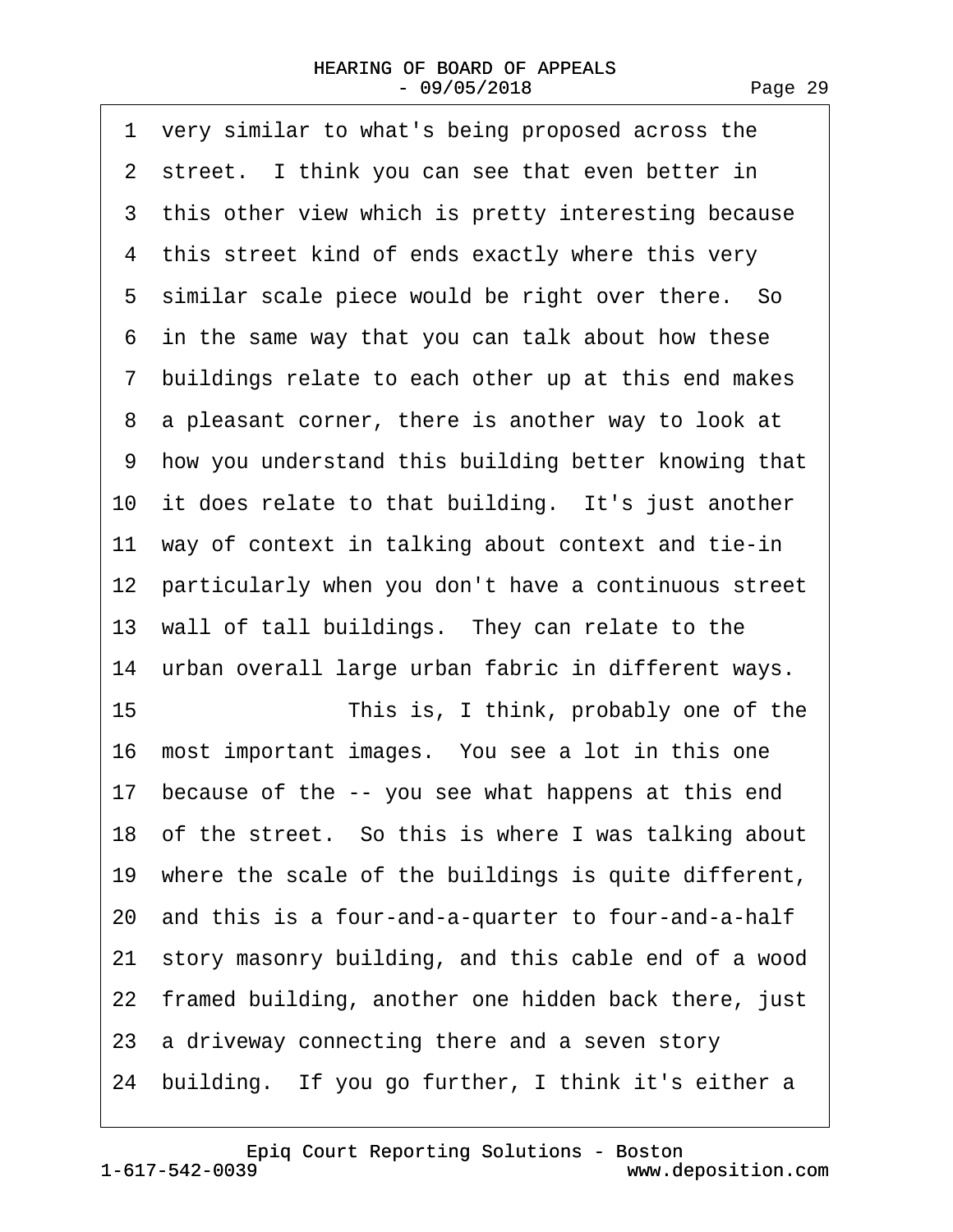| nine-or ten-story building, big variety but still<br>1  |
|---------------------------------------------------------|
| 2 there is a relationship or a territory there that is  |
| 3 a pleasant pedestrian environment.                    |
| 4<br>By contrast the other side is kind of              |
| a mess, actually. And I think it's kind of obvious<br>5 |
| 6 why that is in fact this zone that kind of broadens   |
| 7 out here is a zone where it is possible to make a     |
| 8 transition from the commercial uses on this side      |
| 9 over to this residential district on that side. And   |
| 10 it gets pretty compressed here at the post office    |
| 11 facility, and obviously this is pretty horrible,     |
| 12 60-foot long curbcut with trucks coming and going.   |
| 13 The whole back end of a parking lot coming around    |
| 14 the corner, then back into the parking lot.          |
| 15<br>I think what is interesting, you                  |
| 16 imagine the proposed building fills up this space    |
| 17 right in here, and because there is nothing          |
| 18 happening in this corner, this building actually     |
| 19 kind of creates a sort of gateway for that end of    |
| 20 Sewall Street, and it's significant and I think that |
| 21 a lot of what I'm talking about is if that is what   |
| 22 it is, then it's something to work with. It's a      |
| 23 real design opportunity, and I think it's a little   |
| 24 ahead of myself, I think while it certainly is not   |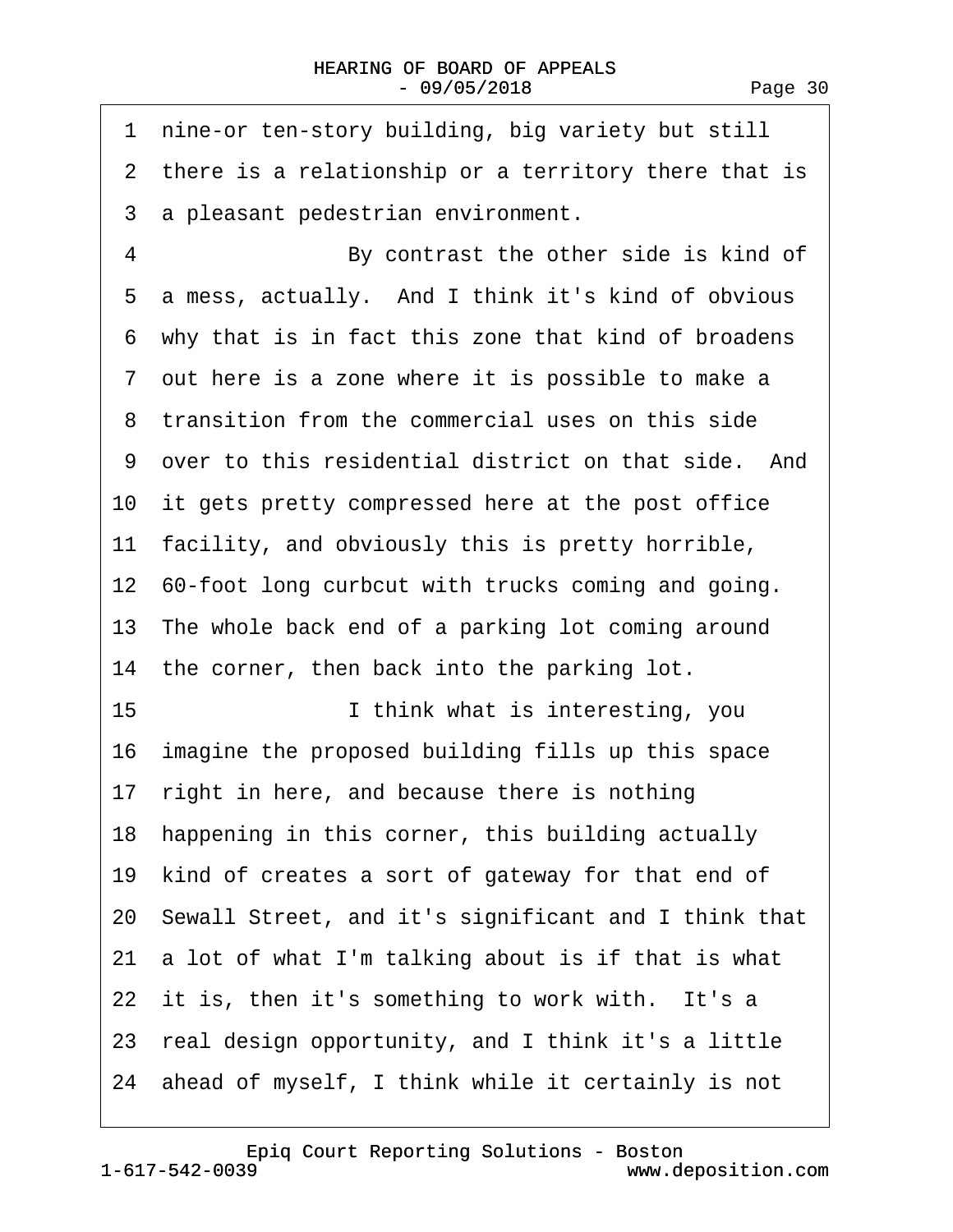1 the proponent's responsibility to fix an entire 2 street by creating a more pleasant zone in this area 3 because it really goes a long ways towards improving 4 the street. 5 This is clearly, as you can see, this ·6· is several times in the report is that it's clearly 7 the backside of commercial uses, and yet this ·8· building that's proposed occupied here is really two 9 sides. It's both sides of important elevations and 10 I think it's useful to think in terms of taking 11 advantage of that opportunity. 12 **· · · · · So we take a walk down there, and** 13 again I'm really trying to impress the idea of scale 14 because I think that's really the important thing 15· here.· You can see that's directly across the street 16 so that gateway I'm talking is here. There is where 17 the other building would be. As I said, it's a 18 masonry three-and-a-half-story building. It's not 19 even very big floor to floor, so it's not a very big 20 building. It's curved around the corner to help 21 make that transition and tie into the shape of the 22 street reasonably well, a nicely landscaped zone in 23 front of it.

24 • **You go further down the street, now**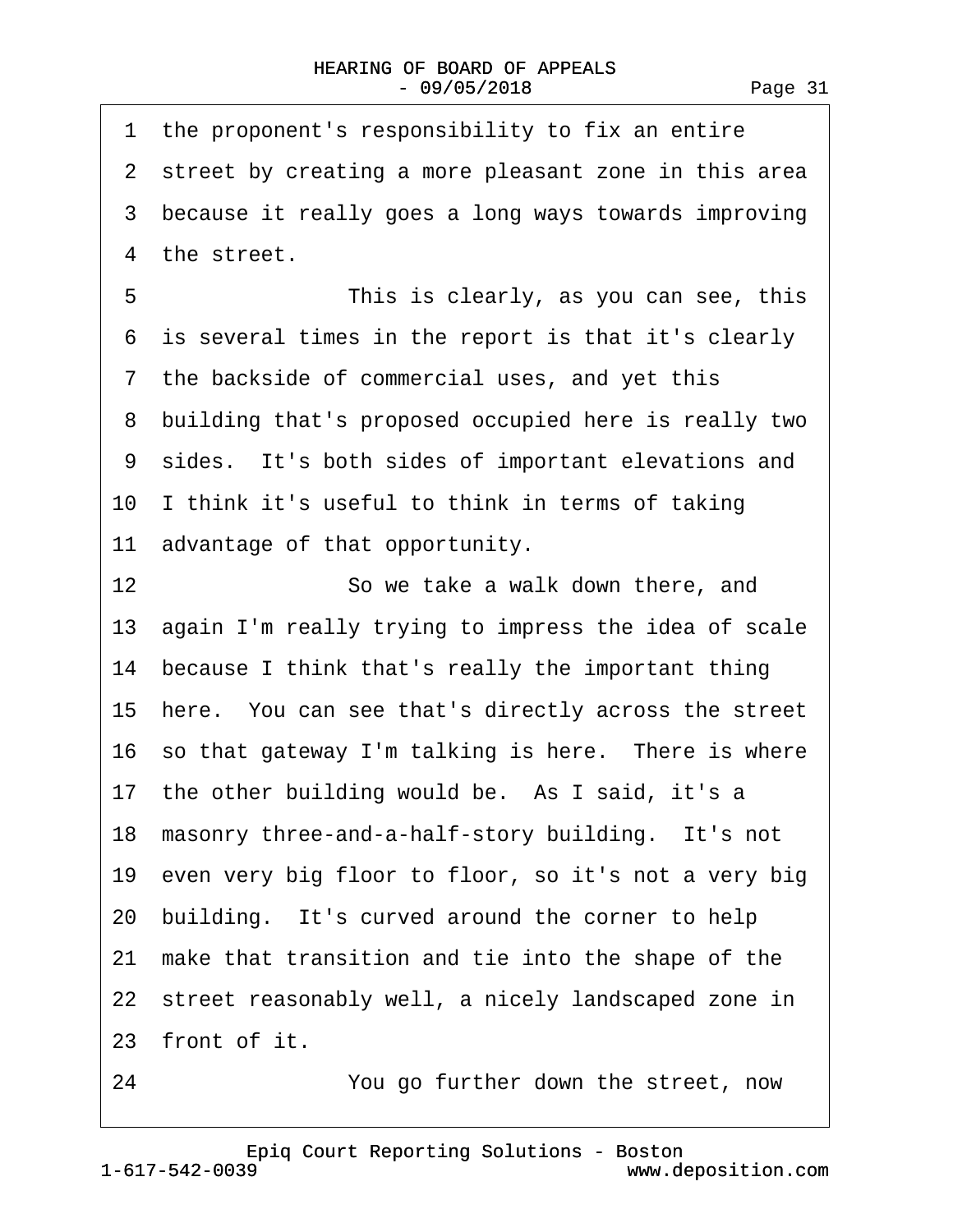| we're down in this zone where those little gable<br>1   |  |
|---------------------------------------------------------|--|
| 2 ended houses are, small built hardscape along the     |  |
| 3 edge, but small scale, lots of landscape you put in   |  |
| 4 there, again, trying to make the experience to kind   |  |
| 5 of retain the continuity of the pedestrian            |  |
| 6 experience as you walk down Sewall.                   |  |
| $\overline{7}$<br>A little further on you see what's    |  |
| 8 starting to happen on the other side now that we're   |  |
| 9 past the post office facility. There are entries      |  |
| 10 out on the street. There is a two-story elevation,   |  |
| 11 two-and-a-half to three-story elevation on that      |  |
| 12 side, a modest setback with plantings. Nothing too   |  |
| 13 significant can grow in that space, obviously. It's  |  |
| 14 too tight, but still it's a reasonably pleasant      |  |
| 15 walk.                                                |  |
| 16<br>Then as we get down around the corner             |  |
| 17 now we're approaching there. You can see the         |  |
| 18 landscaped area. It's not a very wide sidewalk but   |  |
| 19 there is a sidewalk there.                           |  |
| And then we're approaching the seven<br>20              |  |
| 21 story building. I think what's notable about that    |  |
| 22 is -- I think we get a little closer. I wouldn't     |  |
| 23 say this is the absolute best solution for that site |  |
| 24 but it does have some features that really do try to |  |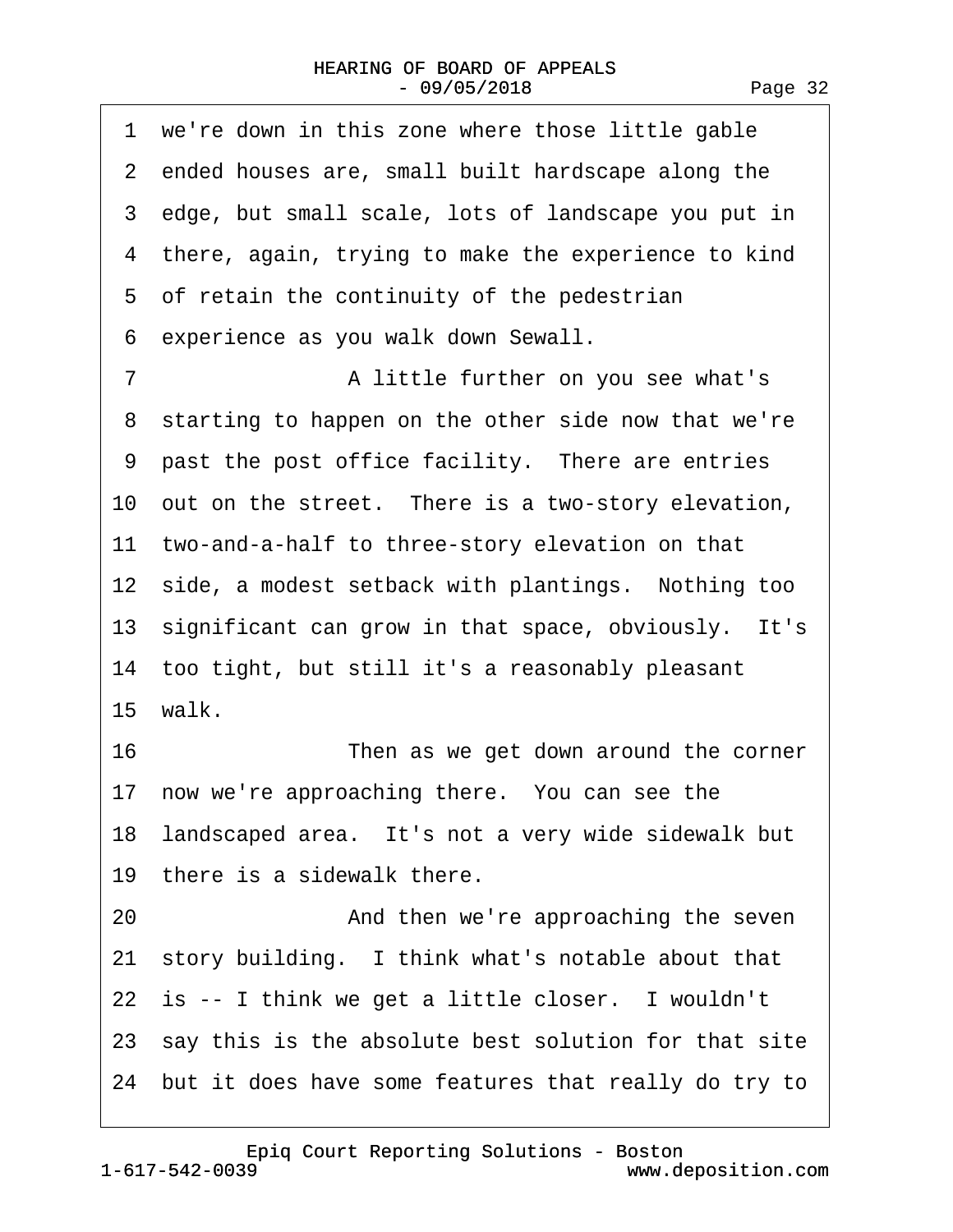1 bring the scale down to very strong horizontal 2 indicators that really keep your eye down lower. 3 Corners are eroded away to even accentuate that even 4 more. 5 **• • • • • • There is an entryway that comes right** 6 down to the street. So while it's far from being a 7 very sensitive building, I guess, and can certainly 8 benefit from a larger setback to help mitigate its 9 impact, even in its time it was making some efforts 10 to improve the sense of scale. 11 Then you look across the corner from 12 the main facade of the temple, again, the 13 three-story with attic, so a four-story building 14 make a little bit more mix of the material. Masonry 15 is a pretty common material in that area. 16 **• Then we work our way back up the** 17 street. You see the entryway into the building. 18 There's a main temple front on that end. 19 • · · · · · Again along this stretch there is a 20 reasonably coherent street scape that is working 21 well on both sides. 22 **• Then unfortunately we had a very,** 23· very long curbcut with trucks coming and going, but 24· you do see the reappearance of this building on the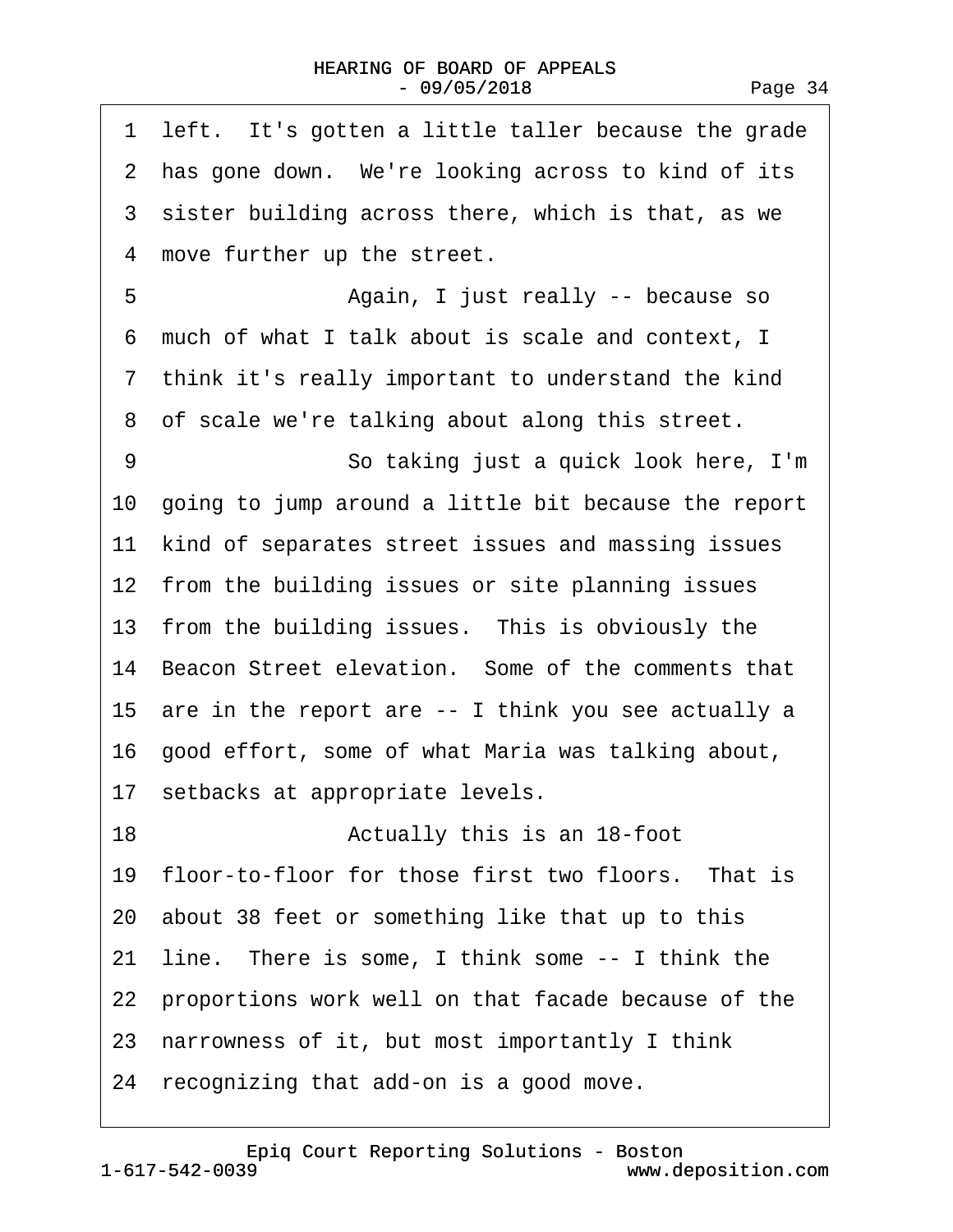| 1<br>I agree that -- and I say that in the              |
|---------------------------------------------------------|
| 2 report. I think there's an issue with the actual      |
| 3 nature of the facade. I think it's too much glass     |
| 4 for that facade. It is kind of overblown in my        |
| 5 opinion and needlessly so. But the proportions of     |
| 6 the building itself at this location I think are      |
| 7 actually pretty good.                                 |
| I also talk about I think some other<br>8               |
| 9 parts that are working on the building are the kind   |
| 10 of front and back change in the expression of the    |
| 11 buildings. These kinds of moves and this kind of     |
| 12 delineation and even the balconies are gestures that |
| 13 are used to help break up the height of the          |
| 14 building. They provide other things that are lower   |
| 15 than the actual corners of the building.             |
| 16<br>This is kind of a change in the                   |
| 17 articulation of the facade from this piece to this   |
| 18 piece are breaking up the building in the other      |
| 19 direction horizontally. It's accentuating the fact   |
| 20 inevitably that the mass changes go from a smaller   |
| 21 mass to a bigger mass where the site gets bigger.    |
| 22 It's a natural move to do that, maybe not inevitably |
| 23 but I think because of that, I think the kind of     |
| 24 changes in the rhythm and the treatment on the       |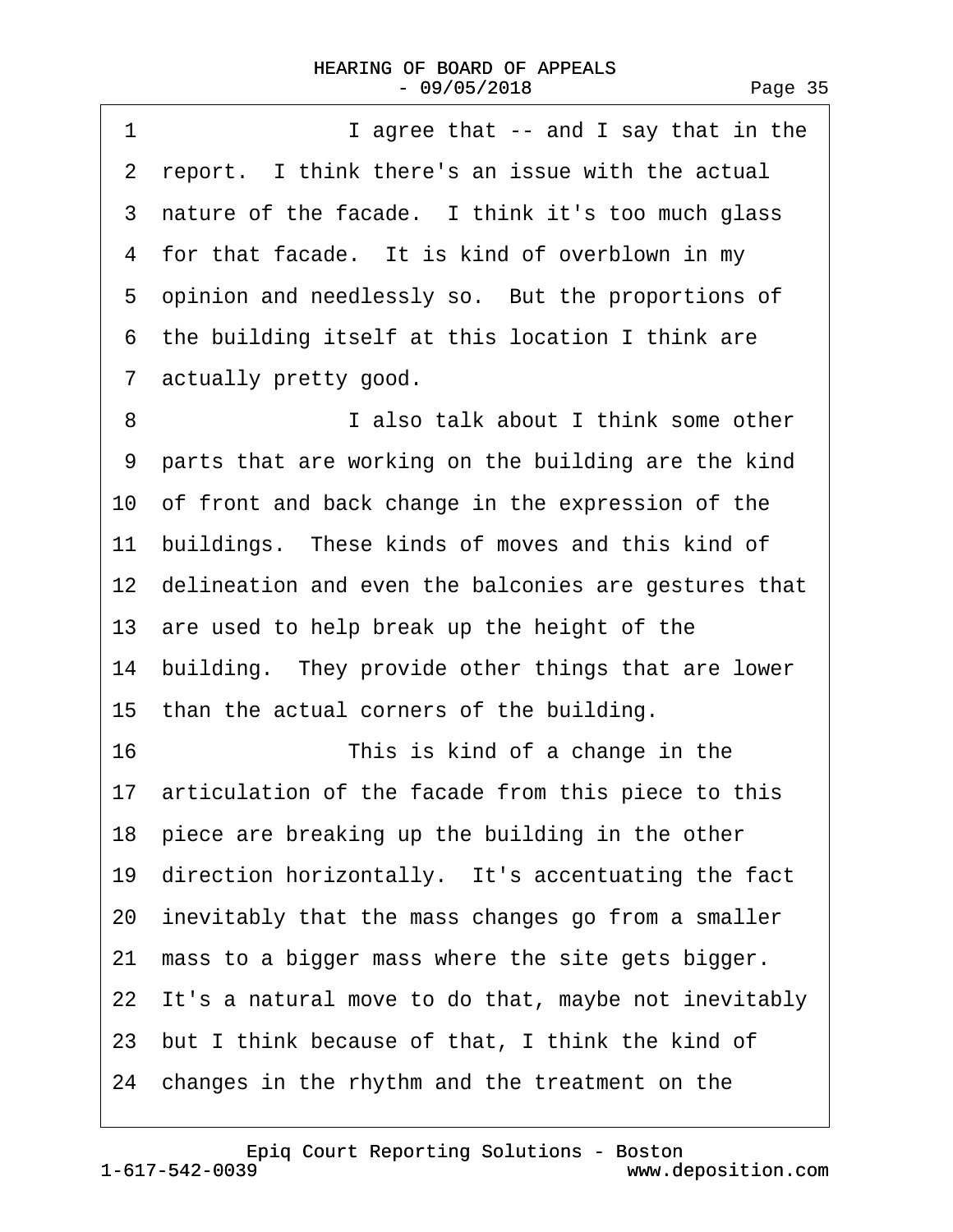| 1 facade accentuates that I think pretty well. These    |
|---------------------------------------------------------|
| 2 are very schematic drawings and I know the architect  |
| 3 knows that, but I think the instincts of breaking it  |
| 4 up in that sense help break up the overall massing    |
| 5 of the building.                                      |
| 6<br>So what I was talking about -- so                  |
| 7 this is the sidewalk on Beacon Street. You can see    |
| 8 how the setback helps a lot in creating this          |
| 9 pedestrian zone. It does set back up at the 38, 40    |
| 10 feet, something like that. I guess it's 38 feet.     |
| 11 And then it sets back again, so the building is in   |
| 12 fact two stories taller but it doesn't jump up to    |
| 13 its full height until it's further back.             |
| 14<br>So on the Beacon Street side as far               |
| 15 as the massing is concerned, it is doing a lot of    |
| 16 things that you would expect to see.                 |
| 17<br>This is a side that I have the most               |
| 18 issues with.                                         |
| MS. MORELLI: Excuse me. Before you<br>19                |
| 20 leave Beacon Street, did you have any comment on the |
| 21 floor-to-floor ceiling heights for the first two     |
| 22 floors or just the amount of glass?                  |
| MR. BOEHMER: I think my feelings are<br>23              |
| 24 it is primarily actually the amount of glass.        |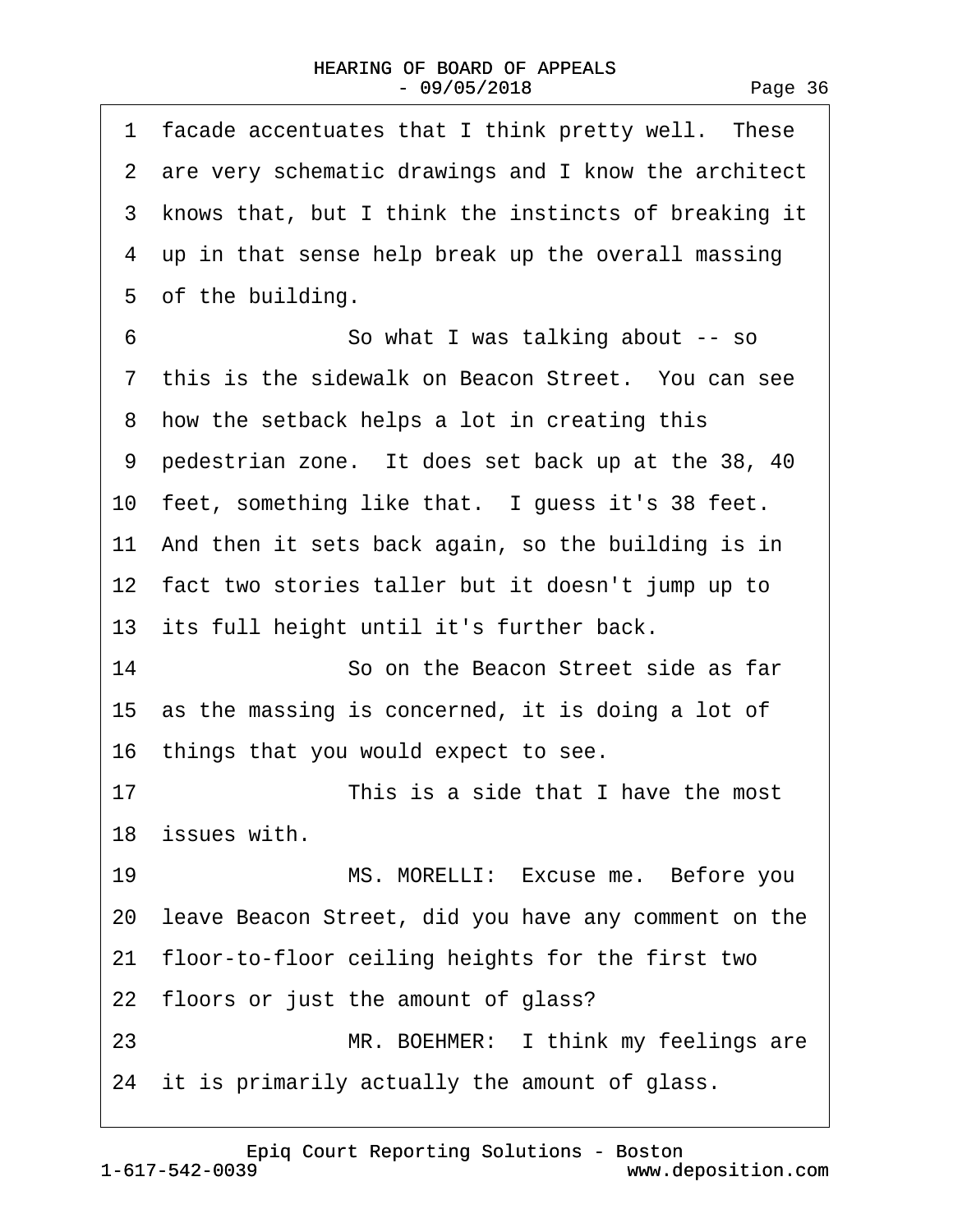| MS. MORELLI: Okay.<br>1                                 |
|---------------------------------------------------------|
| MR. BOEHMER: I think having more of<br>2                |
| 3 a reference to -- I think the problem with the glass  |
| 4 is it creates a basically shear height of 38 feet,    |
| 5 and I do think it would -- I think you can see that   |
| 6 from the image is there is that one story retail      |
| 7 reference is important. It's there, and I think       |
| 8 that this is here -- this is the gesture for the      |
| 9 main residential entry and yet it could be a very     |
| 10 good opportunity for a much stronger gesture that    |
| 11 relates across at the one-story level just like the  |
| 12 Trader Joe's. That is Trader Joe's in that           |
| 13 building.                                            |
| 14<br>Yeah. So to me it just it kind of                 |
| 15 loses it with respect to opportunities for timing    |
| 16 and to existing.                                     |
| MS. MORELLI: So if there is less<br>17                  |
| 18 glass, you wouldn't necessarily see those first two  |
| 19 floors versus 18 feet each?                          |
| MR. BOEHMER: That is right. I think<br>20               |
| 21 what I meant by overblown too is there isn't that    |
| 22 much commercial space as far as square feet of       |
|                                                         |
| 23 commercial space and it seems like it's a really big |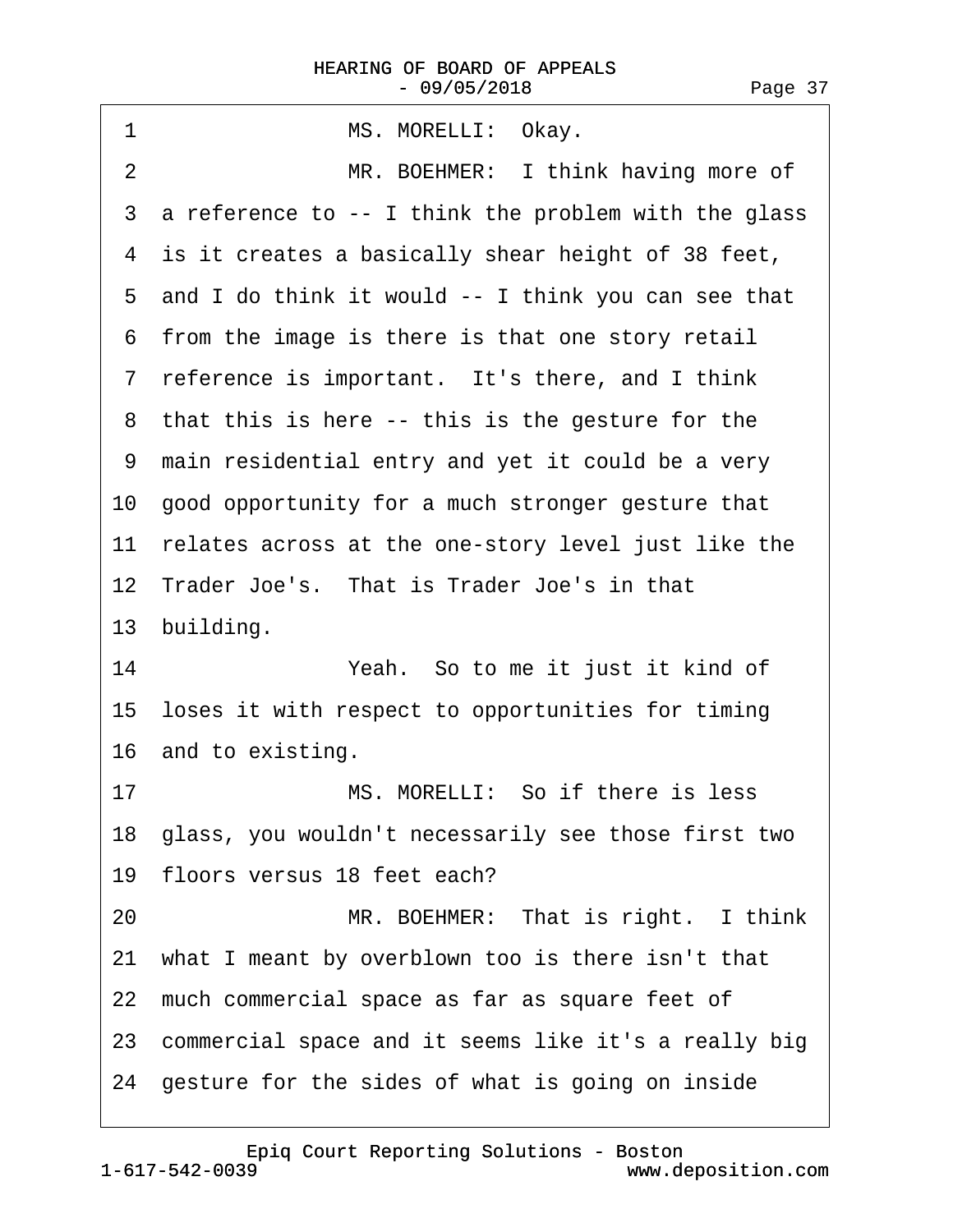| 1 that story, but I think more importantly it is about  |
|---------------------------------------------------------|
| 2 the tying with context, in my opinion.                |
| 3<br>Anyway, this is where you see the                  |
| 4 setbacks. This side, quite unlike the other side,     |
| 5 has no setbacks. It's filling out the edge at kind    |
| 6 of a strange angle, but in any case I don't think     |
| 7 that's the most important issue. I think while        |
| 8 there is something happening at the ground level, so  |
| 9 while it rises up to -- it's about 122 feet tall up   |
| 10 to there, not to mention up to there.                |
| 11<br>But in any case what makes it I think             |
| 12 even more problematic is it doesn't touch the        |
| 13 ground, so it's a dark recess space. The main entry  |
| 14 on this side of the building is actually 50 feet     |
|                                                         |
| 15 back from the edge of the street.                    |
| 16<br>This corner that protrudes in this                |
| 17 direction actually has a lot of shadow impact in the |
| 18 afternoon on Sewall Street. So I think the irony is  |
| 19 kind of -- the street that can handle the height is  |
| 20 stepped back quite sensitively and the street that   |
| 21 can't handle the height has a shear face on it.      |
| 22<br>And again, I think you have to                    |
| 23 imagine there is another building right here that is |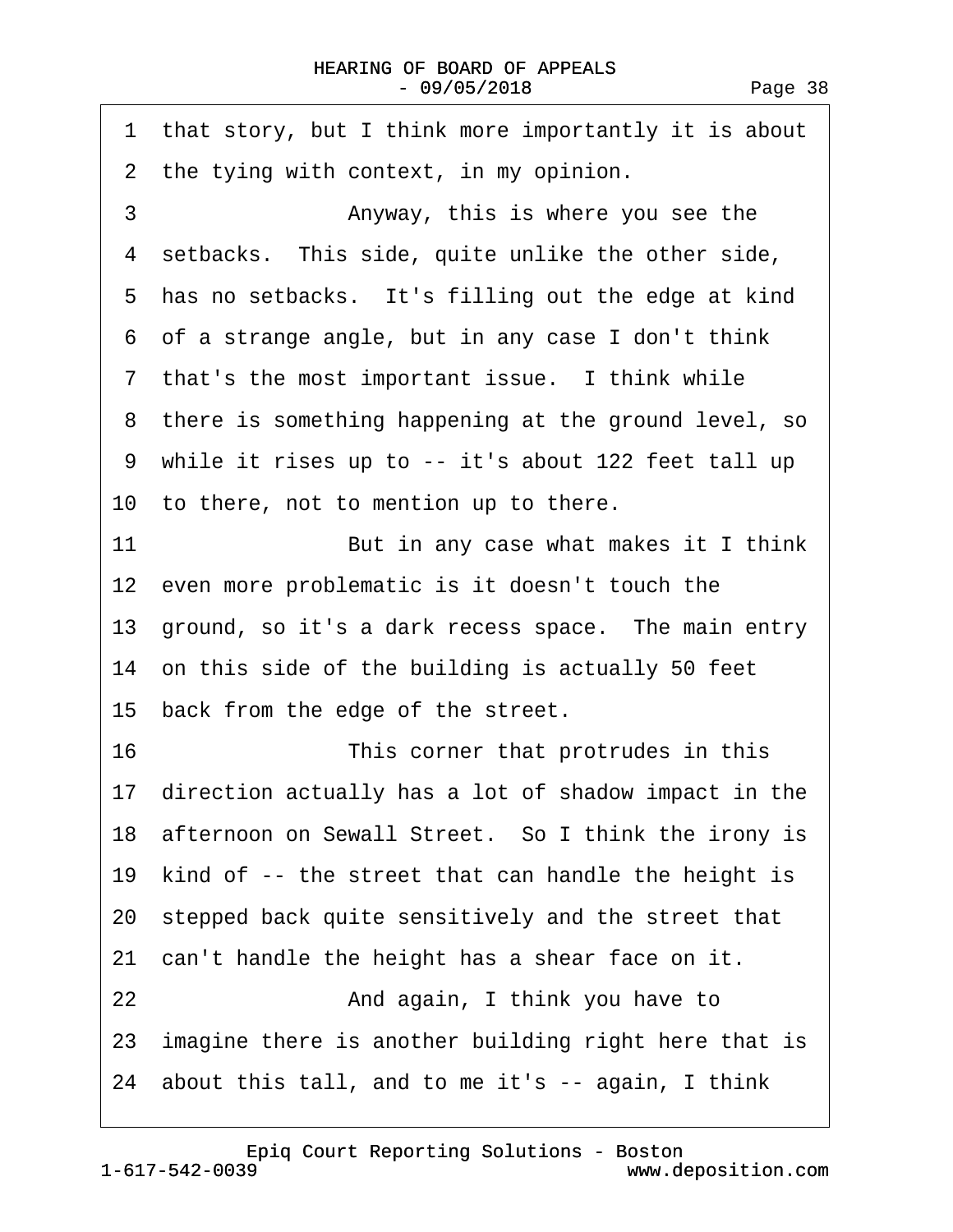| 1 between the shear height of it and really no efforts  |
|---------------------------------------------------------|
| 2 made to integrate it into the scale of the            |
| 3 residential to the south, I think it's a real         |
| 4 problem and I think the statement I made in my        |
| 5 report is that it's really, really accentuating the   |
| 6 service nature of that side of the building. It's     |
| 7 really turned it into a very strong statement of      |
| 8 service and entry, and in essence kind of             |
| 9 appropriates this end of Sewall Street for the        |
| 10 driveway, for the building. It's a funny way to tie  |
| 11 it in.                                               |
| 12<br>And that's a section. So by contrast              |
| 13 you can see that's what we're talking about. It's a  |
| 14 shear face that's at least 122 feet tall because     |
| 15 that doesn't even account for parapet that you might |
| 16 need to make the roof work properly.                 |
| 17<br>Just some more views of that and some             |
| 18 other issues come up again. I think I'm supportive   |
| 19 of the change in the rhythm. Between here and here   |
| 20 it's much more of a regular rhythm of the columnar   |
| 21 statement changes here. I think in an interesting    |
|                                                         |
| 22 way I think the balconies are a nice articulation.   |
| 23 I think that part works. I think what I'm having my  |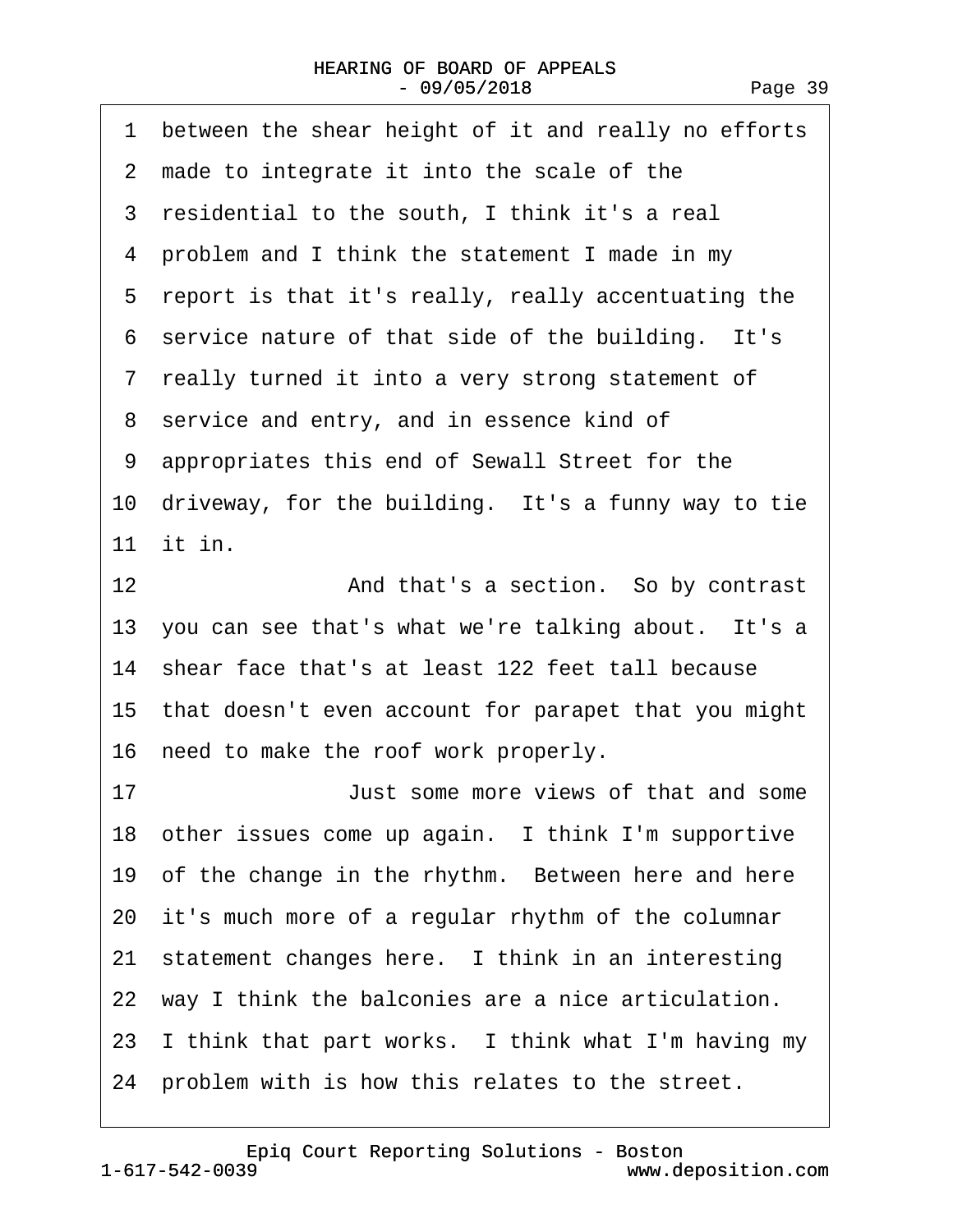| 1  | Actually, I think I might have                         |
|----|--------------------------------------------------------|
|    | 2 another view, but particularly because I don't think |
|    | 3 anybody, any of the reviewers who have looked at the |
|    | 4 building are particularly bothered by the height of  |
|    | 5 the building, the overall height of the building.    |
|    | 6 It's like other projects we've looked at, it's where |
|    | 7 the height is. That's really what matters.           |
| 8  | So anyway, other issues. Here you                      |
| 9  | can see you're looking back into that recess entry.    |
|    | 10 I also mentioned in the report this large wall that |
|    | 11 is pretty prominent and not knowing what that might |
|    | 12 be.                                                 |
| 13 | That's looking at it from the other                    |
|    | 14 side. Again, I think, to me, it's very easy to      |
|    | 15 imagine a massing that gives you more space to work |
|    | 16 with on this side and brings more light into the    |
|    | 17 areaway. It is south facing, so it has access to    |
|    | 18 light. Yet I think the massing up in this area is   |
|    | 19 benign. Another thing Maria did bring up is shadow  |
|    | 20 impact towards Coolidge Corner which would be       |
|    | 21 morning shadow towards Coolidge Corner. However, I  |
|    | 22 would say the sidewalk is already shadowed. It's on |
|    | 23 the north side. There's very little light other     |
|    | 24 than late summer where the sun comes around and     |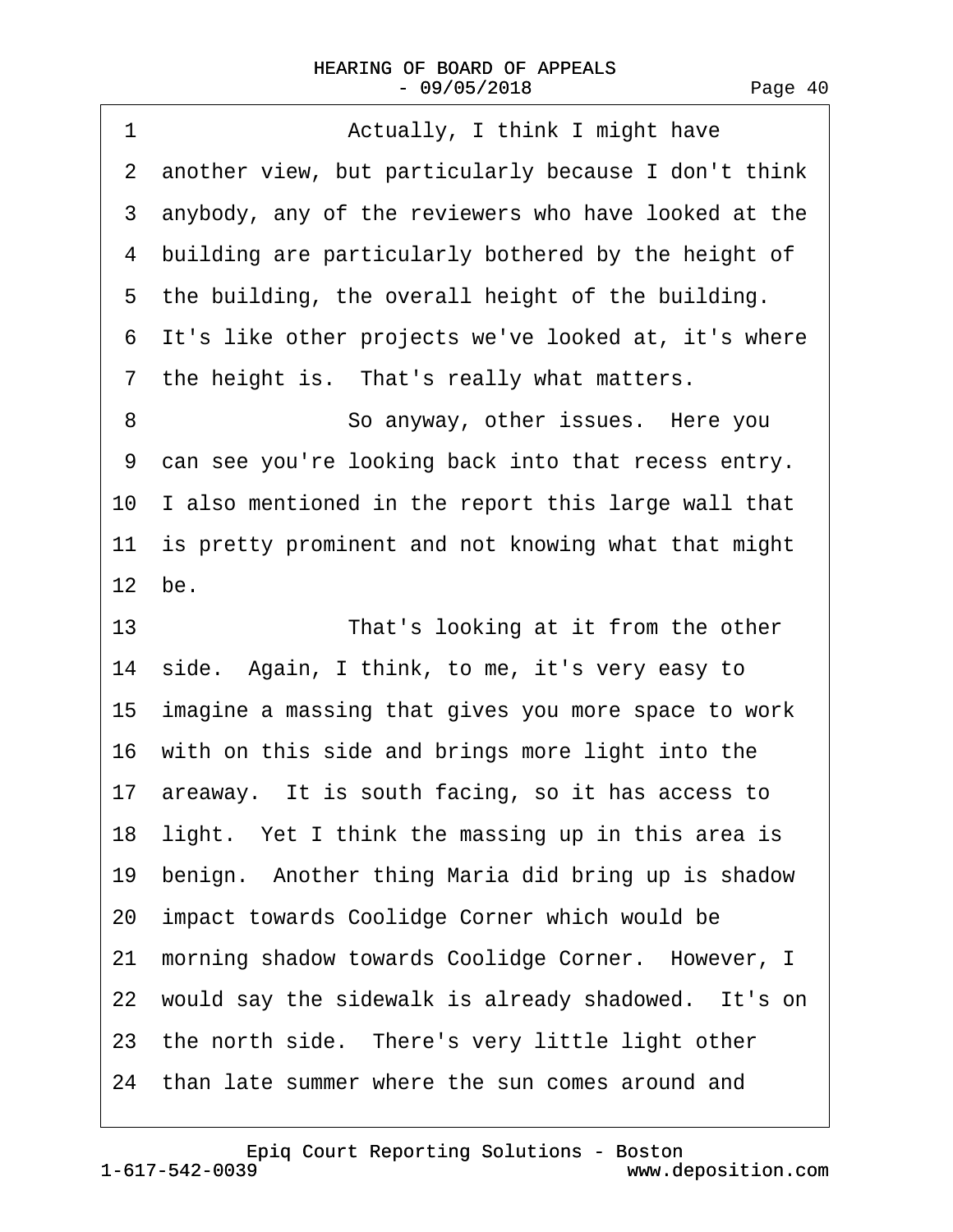| 1 actually lights up the sidewalk in front. It does    |
|--------------------------------------------------------|
| 2 cast pretty long shadows. I did review the shadow    |
| 3 study and it seemed accurate to me and not           |
| 4 unexpected.                                          |
| 5<br>Again, I'll bring -- this is the last             |
| 6 time I'll bring this up. I think there is some       |
| 7 interesting thinking going into the -- actually, I   |
| 8 know there have been comments about the verticality, |
| 9 the expression of verticality. I'm not bothered by   |
| 10 that, actually. I think it's fine, in fact.         |
| 11<br>There are more developed imagines of             |
| 12 this even in those somewhat revised drawings you    |
| 13 saw, but I'm showing this mainly to point out again |
| 14 the idea of this feeling like a service entry and   |
| 15 it's not even all here. That's not the fault of the |
| 16 this image in particular, but there are things      |
| 17 happening.                                          |
| 18<br>If you look at the floor plan,                   |
| 19 there's another probably an overhead door in this   |
| 20 area to access it, transformer, there are two.      |
| 21 There is an entry into the commercial area. There   |
| 22 is an entry into the residential area. There is a   |
| 23 garage entry. And this is all compressed into a     |
| 24 very small space. It's very hard to put that many   |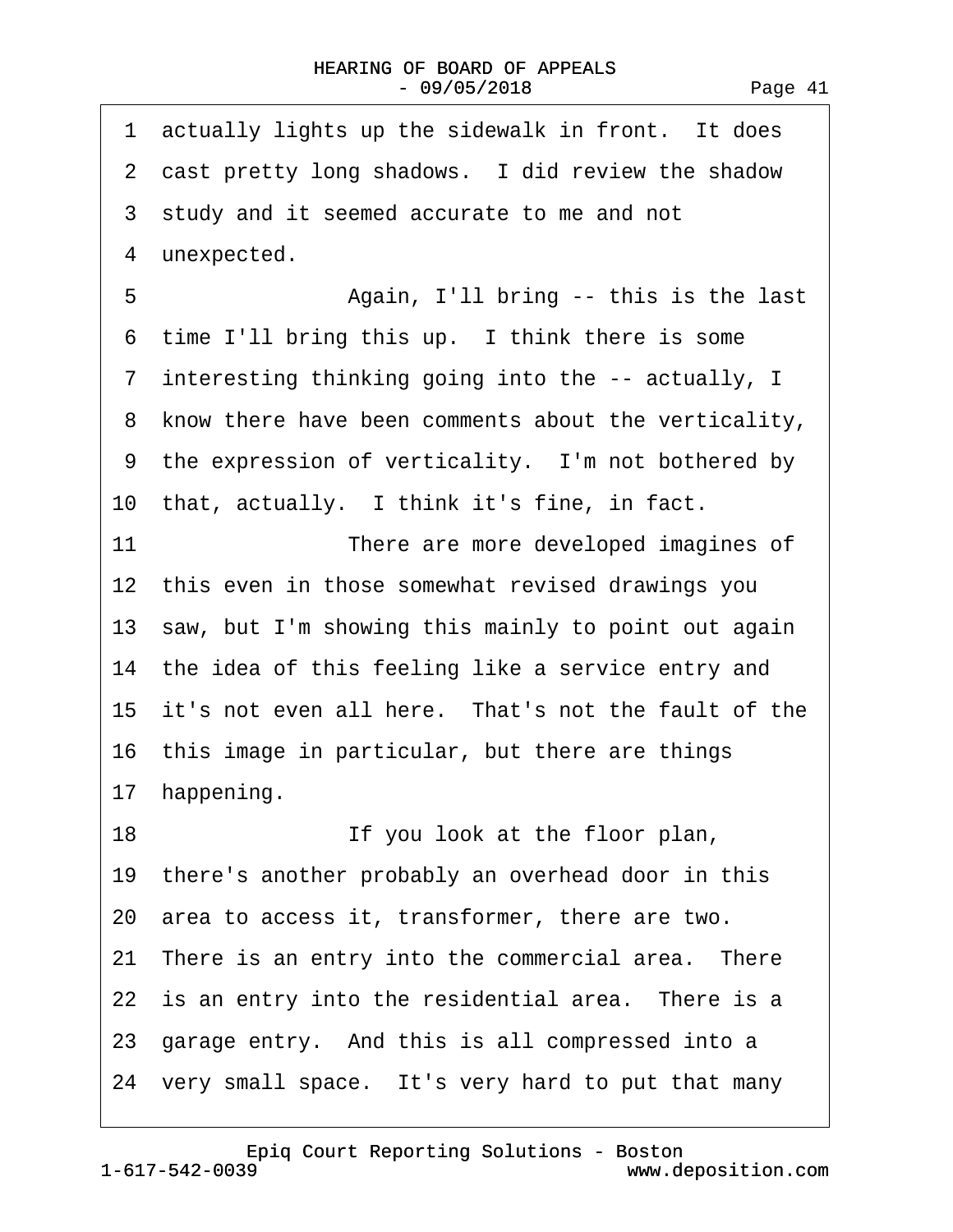| 1 functions in that small of an area of a building to   |
|---------------------------------------------------------|
| 2 the point where I did take umbrage with the notion    |
| 3 that the commercial entry on this side is a very      |
| 4 good tie-in. To me it is not a very good tie-in. I    |
| 5 don't see that as necessary.                          |
| 6<br>Again, it's already so complicated                 |
| 7 trying to fulfill all the functions that I think      |
| 8 various people wanted to see at various times. I      |
| 9 would go for a sunlight in simplification. I think    |
| 10 it would help this side of the building more than    |
| 11 anything else.                                       |
| 12<br>This image I'm showing you mainly                 |
| 13 because there is this wall. It's a big wall and      |
| 14 very prominent especially because until the day this |
| 15 ever gets developed you're looking across a big      |
| 16 parking lot and seeing a really big wall.            |
| 17<br>I made a couple of comments in the                |
| 18 report. It could be a planted wall. It can be        |
| 19 artwork. It could have a light show. I could be      |
| 20 any number of things. It's a very big piece, at      |
| 21 least in the drawings I reviewed, date               |
| 22 undifferentiated. I'm not sure what material.        |
| I think that's the last one. That's<br>23               |
| 24 the last slide. I put this one last, again, to kind  |

[Epiq Court Reporting Solutions - Boston](http://www.deposition.com)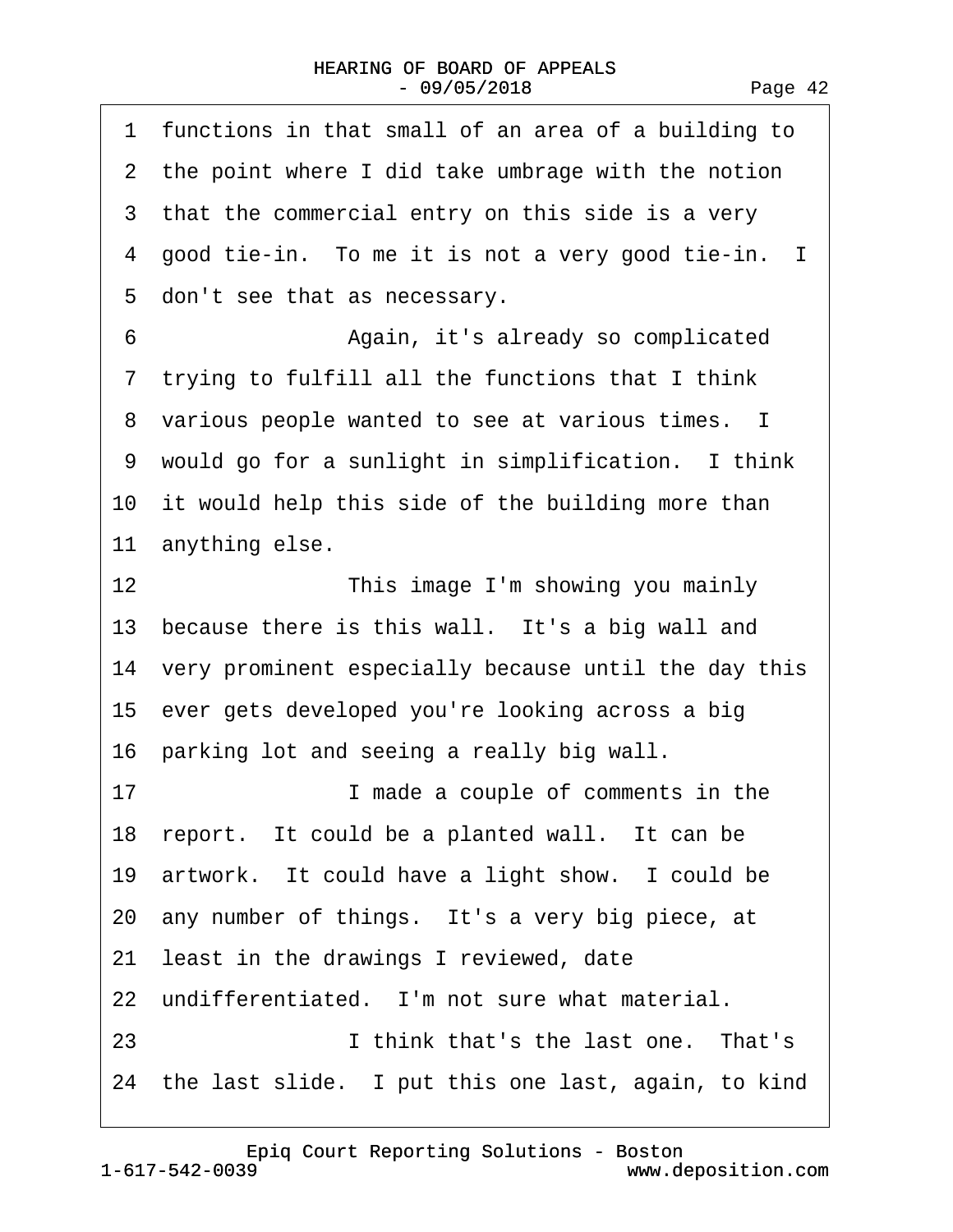| 1 of accentuate this narrow slot that we're talking    |
|--------------------------------------------------------|
| 2 about here. If this building comes all the way out   |
| 3 to there, I think it needs to speak more to its      |
| 4 surrounding buildings. I think that's really,        |
| 5 really what I push on in this.                       |
| 6<br>Kate, there are a number of other                 |
| 7 points that I did bring up. Some of them have been   |
| 8 brought up before. I think one point that even the   |
| 9 eligibility letter did bring up the point about      |
| 10 really the discussion about integration into the    |
| 11 existing fabric is a really important thing in this |
| 12 more than a lot of other developments.              |
| 13<br>A couple other comments I wanted to              |
| 14 make. Right now there is some -- I know there has   |
| 15 been a lot of looking at how the parking works and  |
| 16 turning radii and getting the garage and delivery   |
| 17 spaces. That really isn't important, and I think    |
| 18 it, again, it accentuates why that elevation, I     |
| 19 think, needs to be simplified if it is possible.    |
| 20<br>I pointed out in my report that the              |
| 21 fact there is a drop-off in there, so you pull into |
| 22 the driveway, you can circle to the left and then   |
| 23 exit. Again, that drop off that brings you closer   |
| 24 to the door can be a nice amenity if you have space |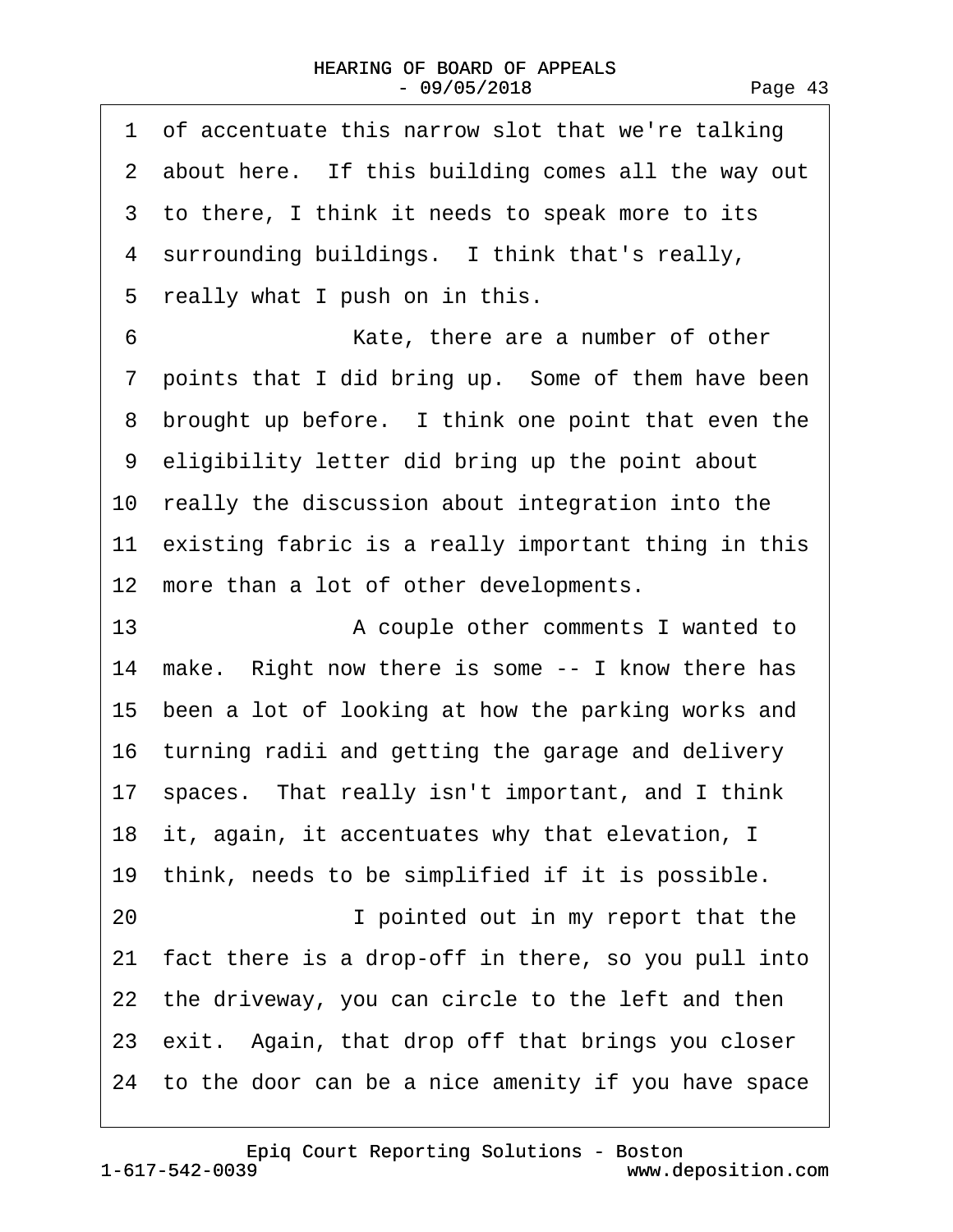| 1 to do it, but in this case when you have very        |
|--------------------------------------------------------|
| 2 limited area to really create any mitigation zone    |
| 3 and then end up with a more paved area so there is   |
| 4 less planting you can put there. I don't have the    |
| 5 answer to it, but I know that it's a problem. There  |
| 6 was an effort to create like a little landscaped     |
| 7 area there, but again, it is just screening the      |
| 8 front of this deep recess that goes back to that     |
| 9 entry piece on the building.                         |
| 10<br>I brought up the bicycle parking on              |
| 11 the site. I didn't see it on the site plan. The     |
| 12 site, like Maria mentioned already.                 |
| 13<br>Other issues, the code analysis we               |
| 14 talked about already. I don't think I saw the       |
| 15 bicycle parking in the parking plans either. I      |
| 16 might have missed that but I didn't see it.         |
| 17<br>A couple of other points. Mechanical             |
| 18 equipment, that is really important. I think,       |
| 19 again, Brookline is made up of -- it's more like    |
| 20 Chicago than New York. New york has scattered tall  |
| 21 buildings, not long walls, but tall buildings, and  |
| 22 the tall buildings that do exist are visible from a |
| 23 great distance, so knowing what is going on up on   |
| 24 that roof, the roof screening really has to be part |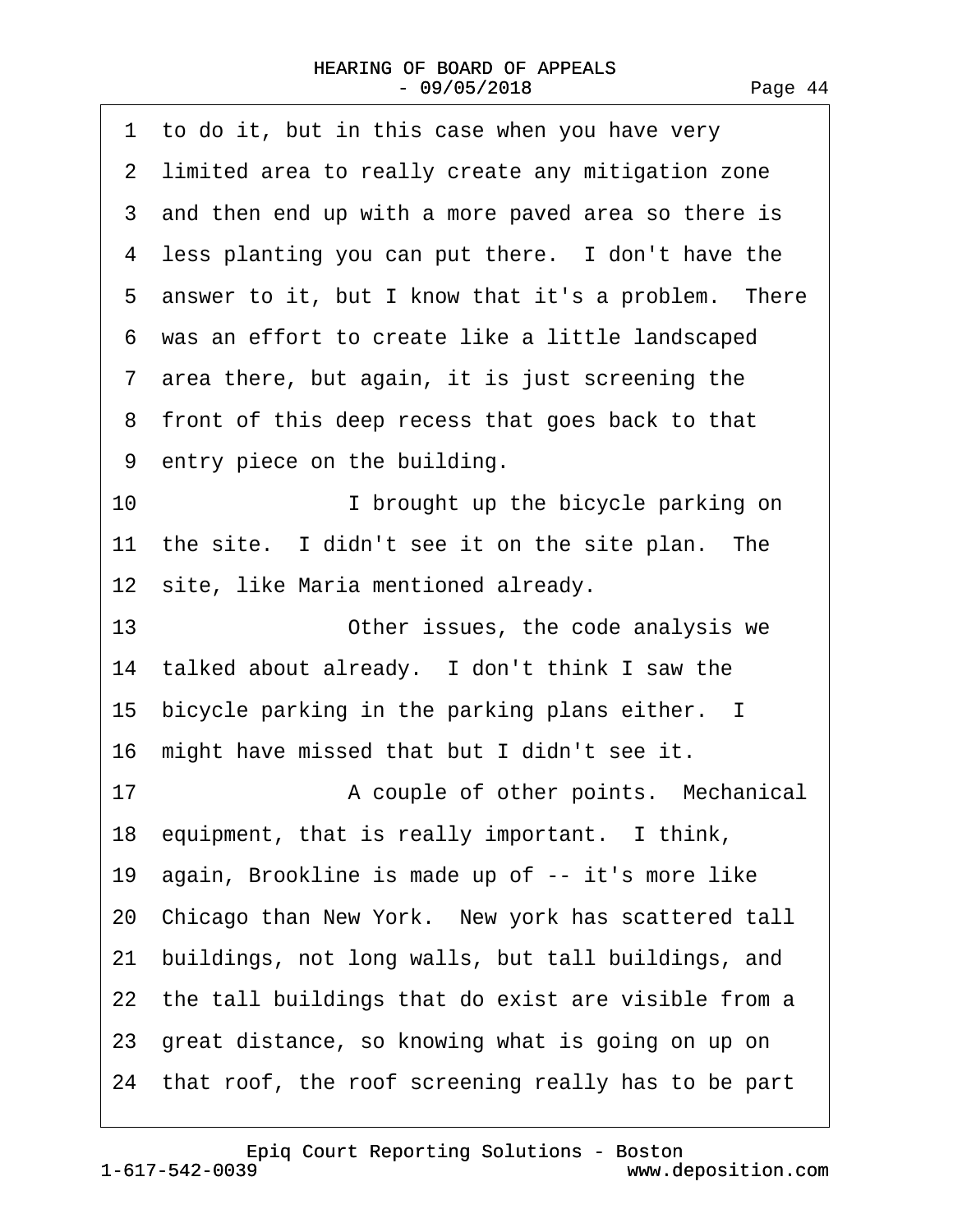| 1 of the building. It's to put it up a 130 feet up in   |
|---------------------------------------------------------|
| 2 the air. A lot of mechanical equipment visible from   |
| 3 a great distance would be doing the community a       |
| 4 disservice.                                           |
| 5<br>Small atypical kinds of comments that              |
| 6 material call-outs. I didn't see material call-outs   |
| 7 on the building elevation. I wouldn't go into         |
| 8 building code stuff because I said it's not under     |
| 9 your purview anyway. Trash area seems a little bit    |
| 10 small. I didn't see space for a parking attendant    |
| 11 if there is going to be a parking attendant. I       |
| 12 didn't see an office or bathroom that would be used  |
| 13 by that person who I think would be there a good bit |
| 14 of the time.                                         |
| 15<br>The comment that I make on a lot of               |
| 16 the buildings, even maybe particularly restricted    |
| 17 buildings, is that there's a lot of generational     |
| 18 activities that happen in buildings like this where  |
| 19 residents might be taking care of kids or visiting   |
| 20 with kids. I think having space, community space     |
| 21 available in a building with this program where the  |
| 22 kids can play and be supervised by their grandparent |
| 23 is a good idea.                                      |
| 24<br>I didn't know what kitchen or demo                |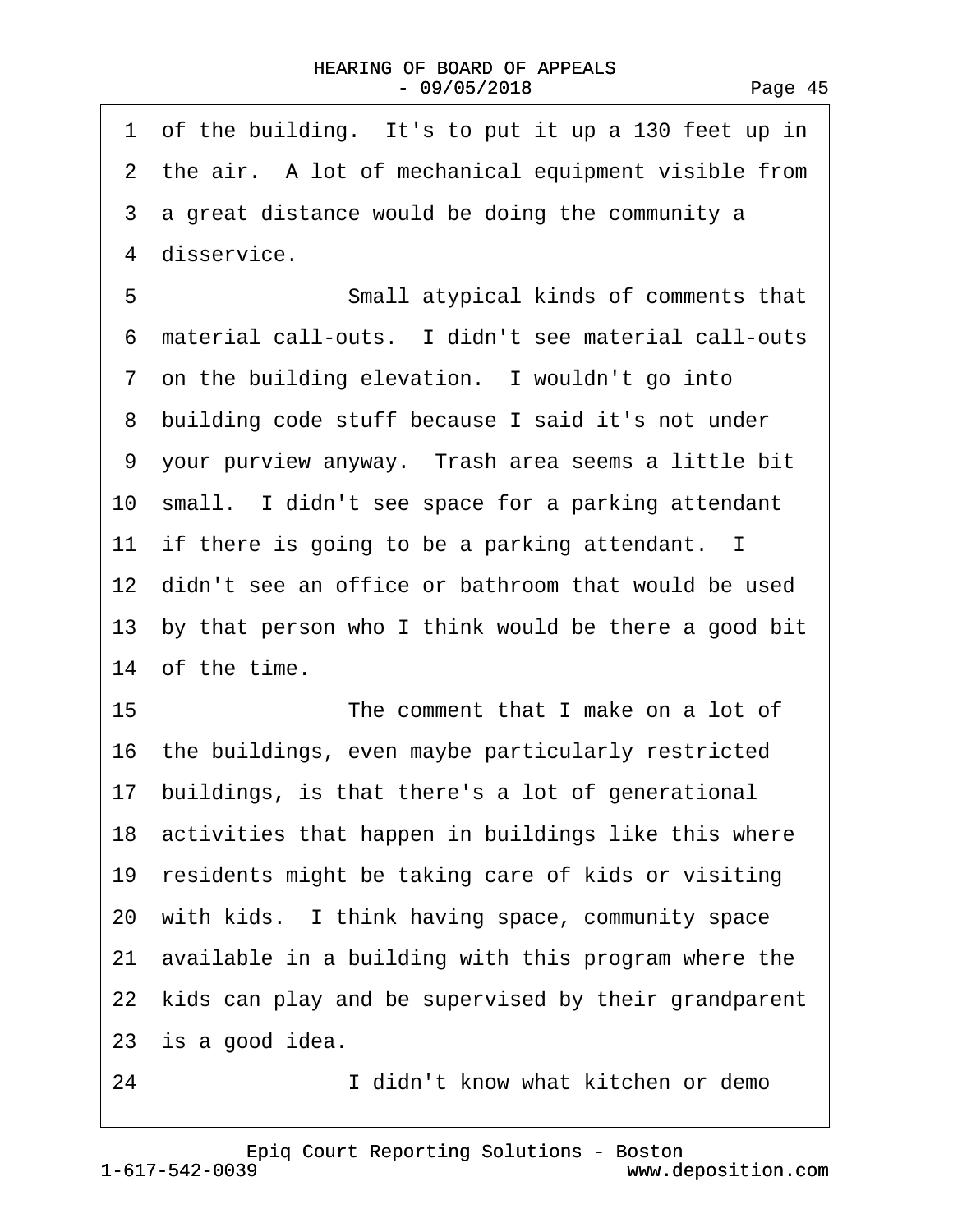| 1<br>kitchen is on this plan. I'm sure you guys talked  |
|---------------------------------------------------------|
| 2 about it at some other previous meeting. I don't      |
| 3 know where the accessible units are proposed to be    |
| 4 in the building or the affordable units.              |
| 5<br>That square footage inside there                   |
| 6 wasn't detailed unit plans, just boxes with square    |
| 7 feet in them. That's about it.                        |
| MS. MORELLI: May I just ask? Maybe<br>8                 |
| 9 you discussed it, but on the Sewall Avenue facade     |
| 10 you were talking about more sunlight. Are you        |
| 11 recommending both stepbacks and setbacks?            |
| 12<br>MR. BOEHMER: I am. I think, again,                |
| 13 to me it looks like -- I don't mean this as a diss   |
| 14 on the architect at all because I know how the       |
| 15 process works. I think there has been a lot of       |
| 16 focus kind of working their way around the building. |
| 17 Just to me it seems like the level of care drops off |
| 18 on the Sewall Avenue side, that it's kind of not     |
| 19 designed from a massing perspective. There is kind   |
| 20 of nothing happening, whereas on every other         |
| 21 elevation there is. There is a lot of strengthening  |
| 22 of the idea that front and back through stepback and |
| 23 side elevations, articulation changes.               |
| So my opinion I think the architects<br>24              |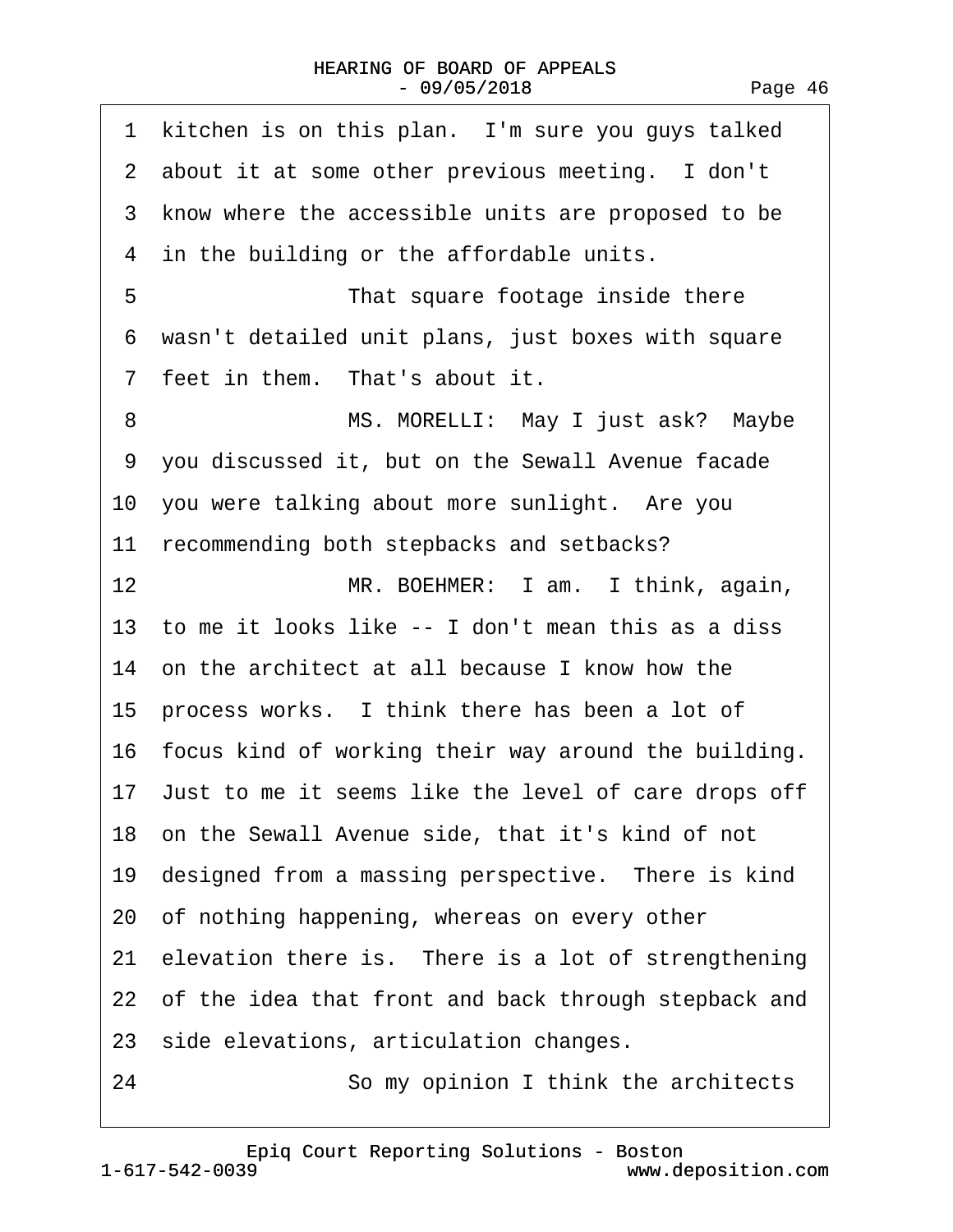| have done a great job working their way around the<br>1 |
|---------------------------------------------------------|
| 2 building. I don't think it extends to the Sewall      |
| 3 Avenue side.                                          |
| MS. MORELLI: I think you also<br>4                      |
| 5 mentioned in your report a more residential quality   |
| 6 on the Sewall Avenue side?                            |
| $\overline{7}$<br>MR. BOEHMER: I guess I kind of put a  |
| 8 hierarchy there. I think it is an important entry     |
| 9 for the residents. I don't know for sure where most   |
| 10 residents come from, but I do know a very effective  |
| 11 way of tying into a street is having a relatively    |
| 12 prominent entry. Maybe that's what you mean by more  |
| 13 residential. To me it feels more like a way you      |
| 14 might go into a hotel, like the back side of the     |
| 15 hotel.                                               |
| 16<br>MS. MORELLI: Anything about                       |
| 17 pedestrian pathways that you wanted to               |
| 18<br>MR. BOEHMER: Maybe not. I mean,                   |
| 19 again, I think the challenge, the design challenge   |
| 20 to the south side of this building and I think       |
| 21 talking about this back side is probably wrong. I    |
| 22 think it's the south side of the building and I      |
| 23 think the issue with that side of the building is    |
| 24 there is a lot that is going on back there. And to   |
|                                                         |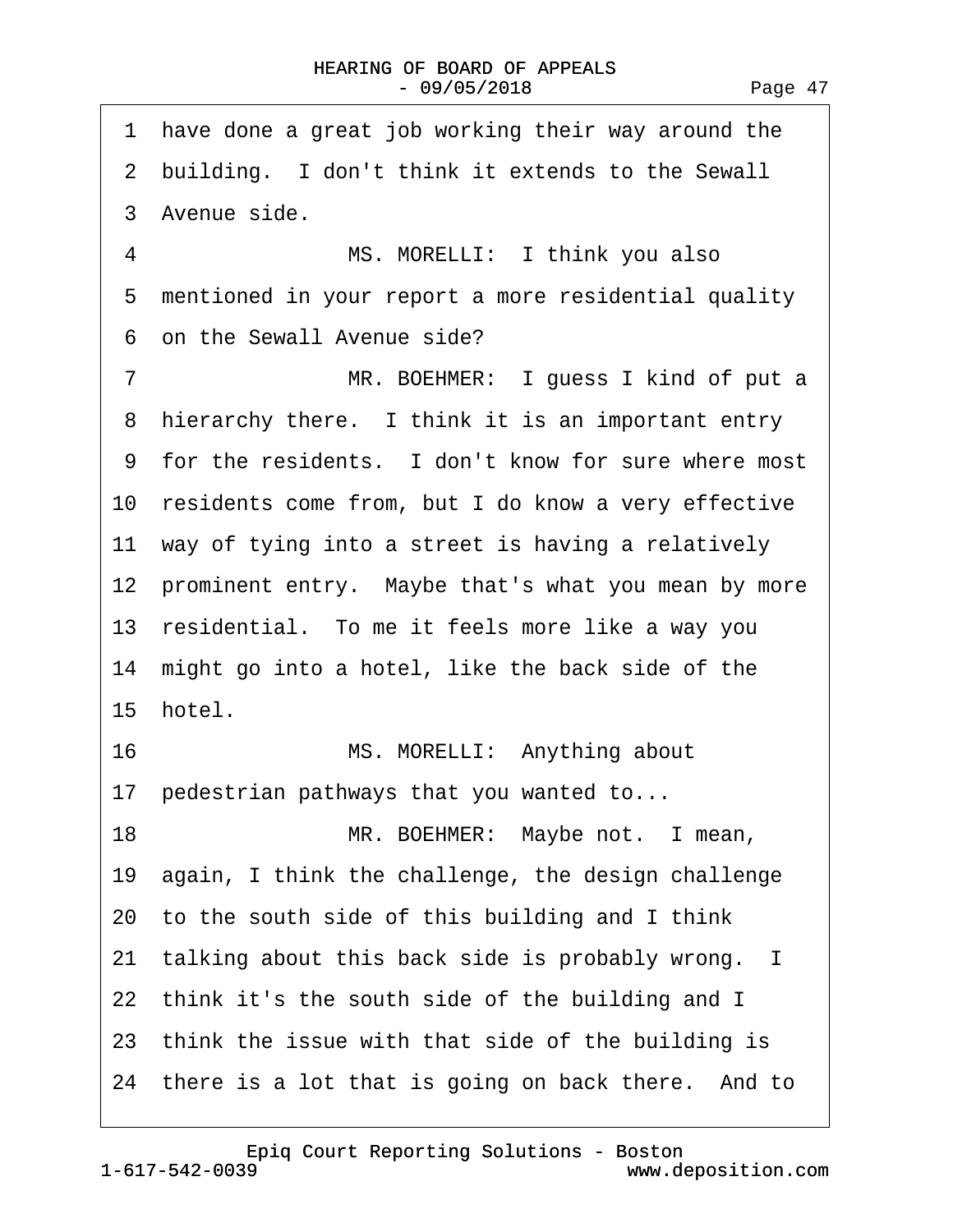| 1 make that really work effectively, it's hard.         |
|---------------------------------------------------------|
| $\overline{2}$<br>MS. MORELLI: And the last thing       |
| 3 being setback at the property line behind 1297        |
| 4 Beacon.                                               |
| 5<br>MR. BOEHMER: I think that was                      |
| 6 independent from the code issue. Well, I think it     |
| 7 certainly does help. I mean that building is really   |
| 8 significantly swallowed up by this building. So,      |
| 9 yeah, I think that's beneficial.                      |
| 10<br>I do have some opinions about the                 |
| 11 egress and Randolph does too, but that's probably -- |
| 12 you don't want to talk about that.                   |
| 13<br>MS. MORELLI: That's up to the ZBA,                |
| 14 if you want to hear.                                 |
| 15<br>MS. POVERMAN: I wouldn't mind                     |
| 16 hearing comments.                                    |
| MR. BOEHMER: Well, I agree with the<br>17               |
| 18 appeal, the decision of the appeal to our local      |
| 19 commissioner who I have tremendous respect for and   |
| 20 he's absolutely right, there is an issue that needs  |
| 21 to be addressed, absolutely, but certainly my        |
| 22 experience is that the responsibility for creating   |
| 23 egress is within your own property, and there are    |
| 24 ways of making that building legal, of the           |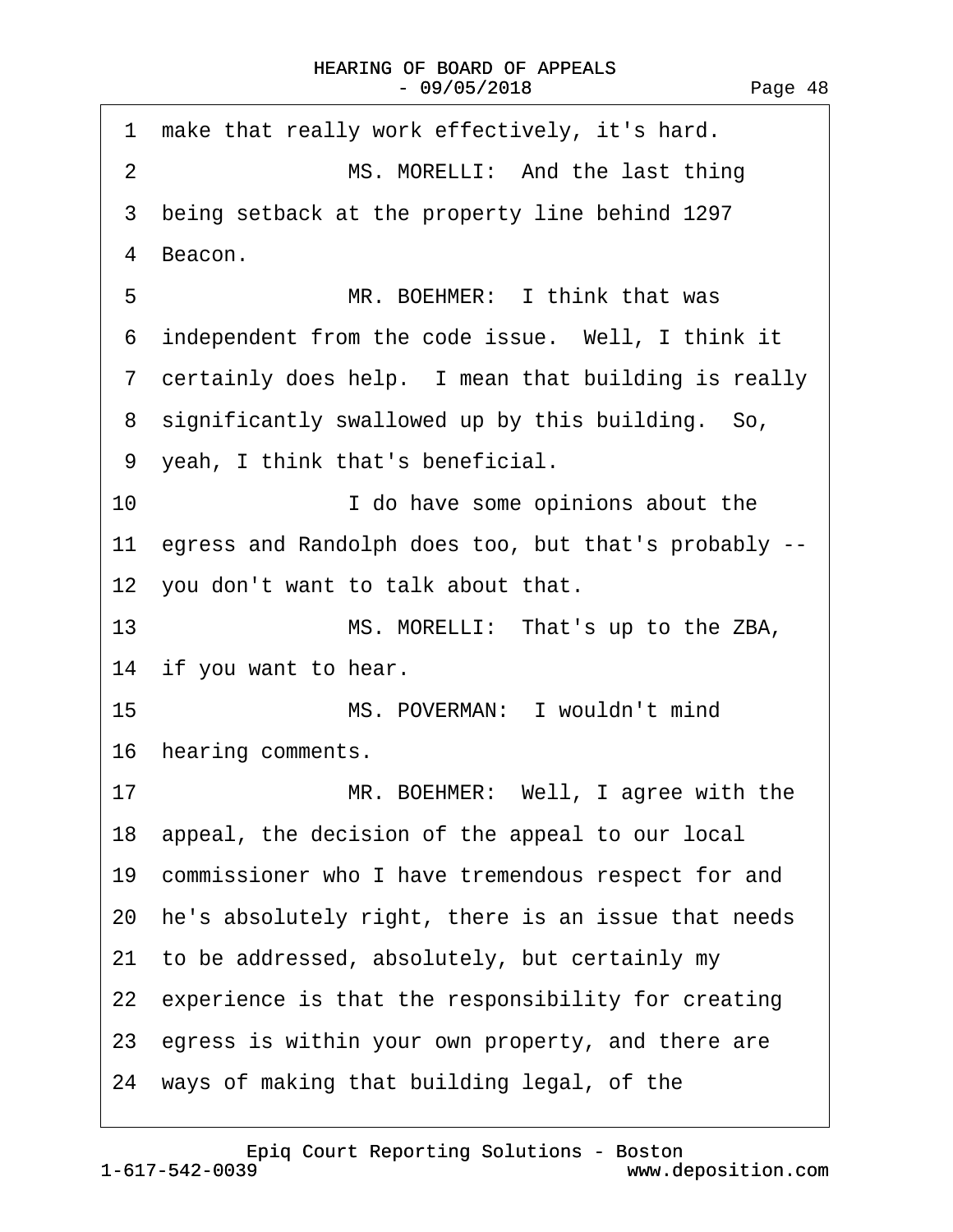1 neighboring building legal without going through the 2 back. 3 **If there were an easement granted,** 4 you know, rear entry on that building with an ·5· easement, that's a different story, but that's the 6 way the code works. If you build a building on your ·7· property, you're responsible for the egress, you 8 can't expect your neighbor to take care of it. 9 MS. POVERMAN: What I don't 10 understand is what is -- let's say I don't know what 11 building came first. Let's say a building has 12 sufficient egress back and front and that somebody 13· else comes along and builds something that blocks 14 the second egress. Why is it the fault of the first 15 person that the egress has been blocked? 16· · · · · · · · ·MR. BOEHMER:· Well, I don't know 17· about fault, but I know that they should have been 18 thinking about getting an easement if they were 19 depending on that for the habitability of their 20 building. 21 **I'm sure there are other** 22 circumstances. Somebody travels a path enough 23 times, maybe there are some form of adverse 24 possession. I don't know. But to your point it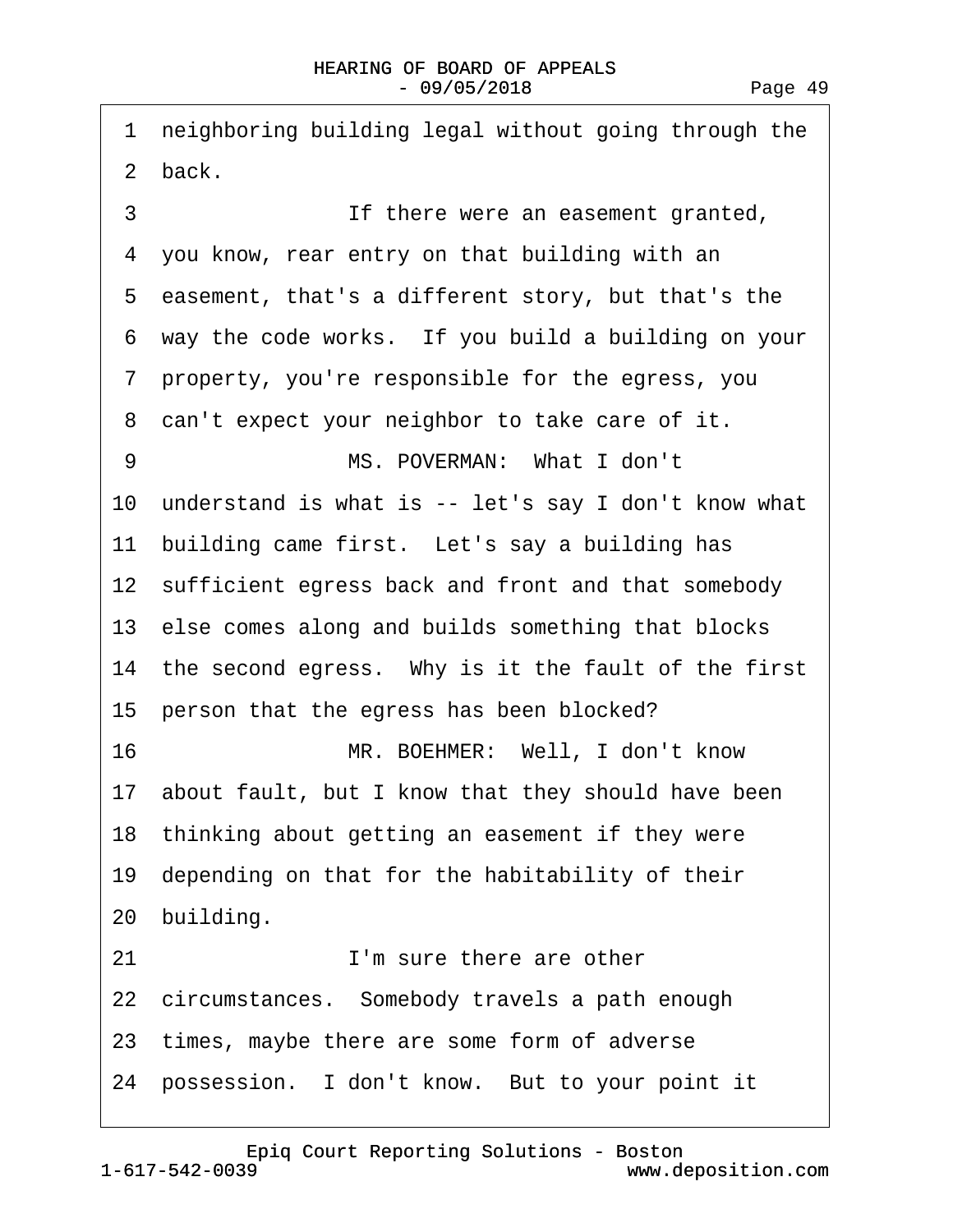|    | 1 certainly creates a really uncomfortable situation,   |
|----|---------------------------------------------------------|
|    | 2 but it should have been taken care of in the deeds.   |
| 3  | MS. POVERMAN: Thanks.                                   |
| 4  | <b>CHAIRMAN GELLER: Okay. Let's move</b>                |
|    | 5 on to some questions for Cliff.                       |
| 6  | I want to jump in with one question                     |
|    | 7 because I want to make sure I have it clear in my     |
|    | 8 head, which is you seem to be suggesting that         |
|    | 9 because they have designed the Sewall Avenue          |
|    | 10 portion, particularly at the ground level as a       |
|    | 11 service entrance effectively, that it would be       |
|    | 12 better served and certainly more consistent with     |
|    | 13 what you see if they had something that is more      |
|    | 14 conventional, street wall. And street wall as in I   |
|    | 15 don't mean an actual wall, I mean a building. And    |
|    | 16 the question then becomes: Are you advocating they   |
|    | 17 move the building down to the ground floor; and if   |
|    | 18 so, at what setback to adequately landscape?         |
|    | 19 Because if I look at the building across the way,    |
|    | 20 when we start to articulate residential, it's not so |
| 21 | much that it's a wide planting strip, though            |
|    | 22 insufficient, it's more that they have filled it.    |
| 23 | So I guess what I'm trying to figure                    |
|    | 24 out is whether you're suggesting that they build all |
|    |                                                         |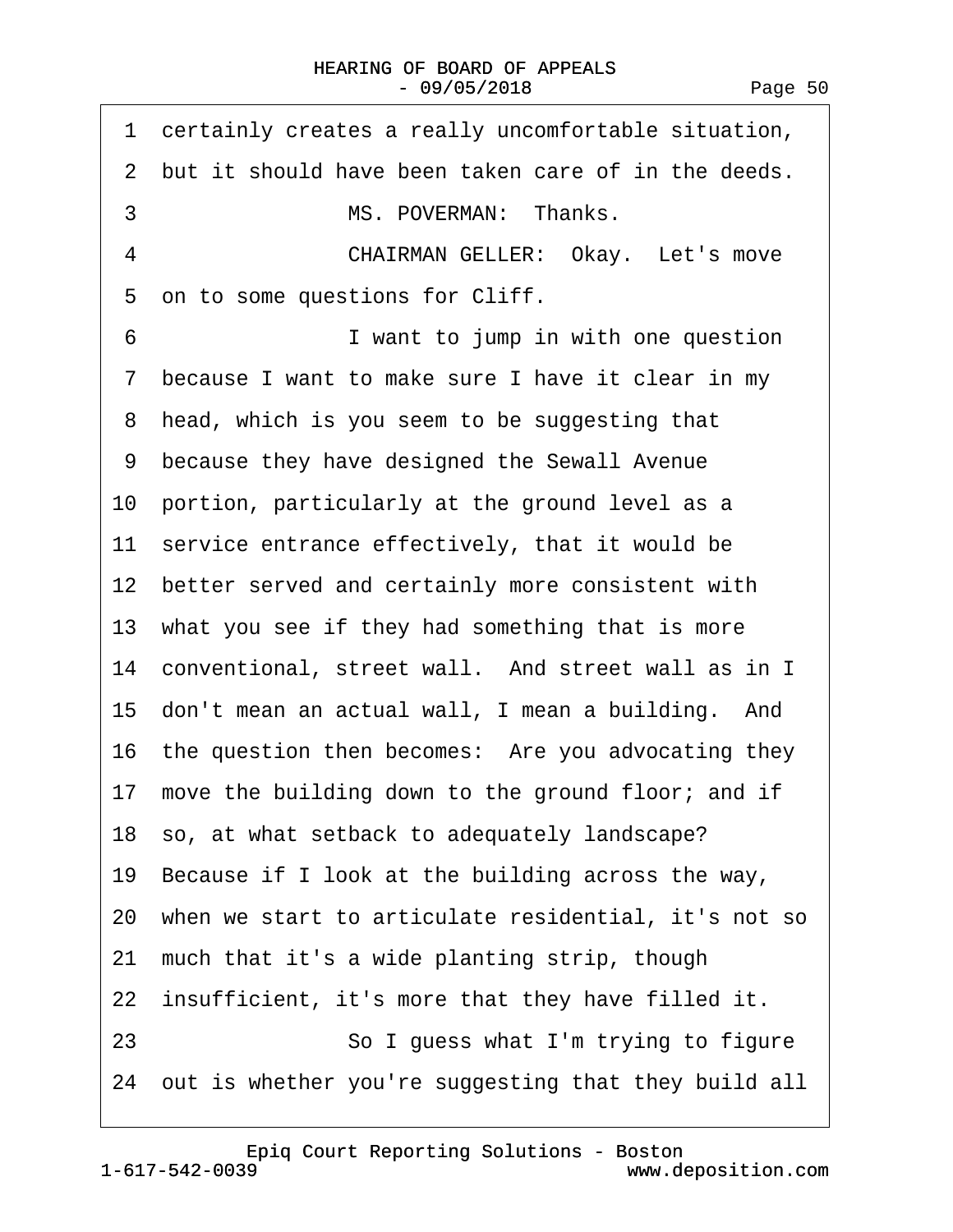·1· the way to the ground, and, therefore, have a larger 2 building, forgetting for the moment stepbacks and 3 setbacks or are you simply suggesting that they 4 better articulate whatever is going on at that 5 ground level? 6 **MR. BOEHMER: Well, it's related** ·7· actually to what I was saying about -- that is a 8 good question. And I think it's related to what I ·9· was saying about the necessity of a drop-off 10 driveway. I'll back up just a little bit and say 11 that I think what -- again I think as I said, as you 12 work your way around the building, there's some 13 things that happen in the massing that I think are 14 effective. There is a change here. There is a 15 change across here. When you go out to the front of 16· the building again, there's articulation there on 17 several levels that really help. 18 **If goes to that question of or point** 19· of it's not so much the height of the building, it's 20 just where it is. And I think the words I used in 21· the report is that I think this elevation needs to 22 be sculpted to a greater degree. I would say yes, 23 that meeting the ground perhaps with an overhang as 24· opposed to a deep recess would be far more effective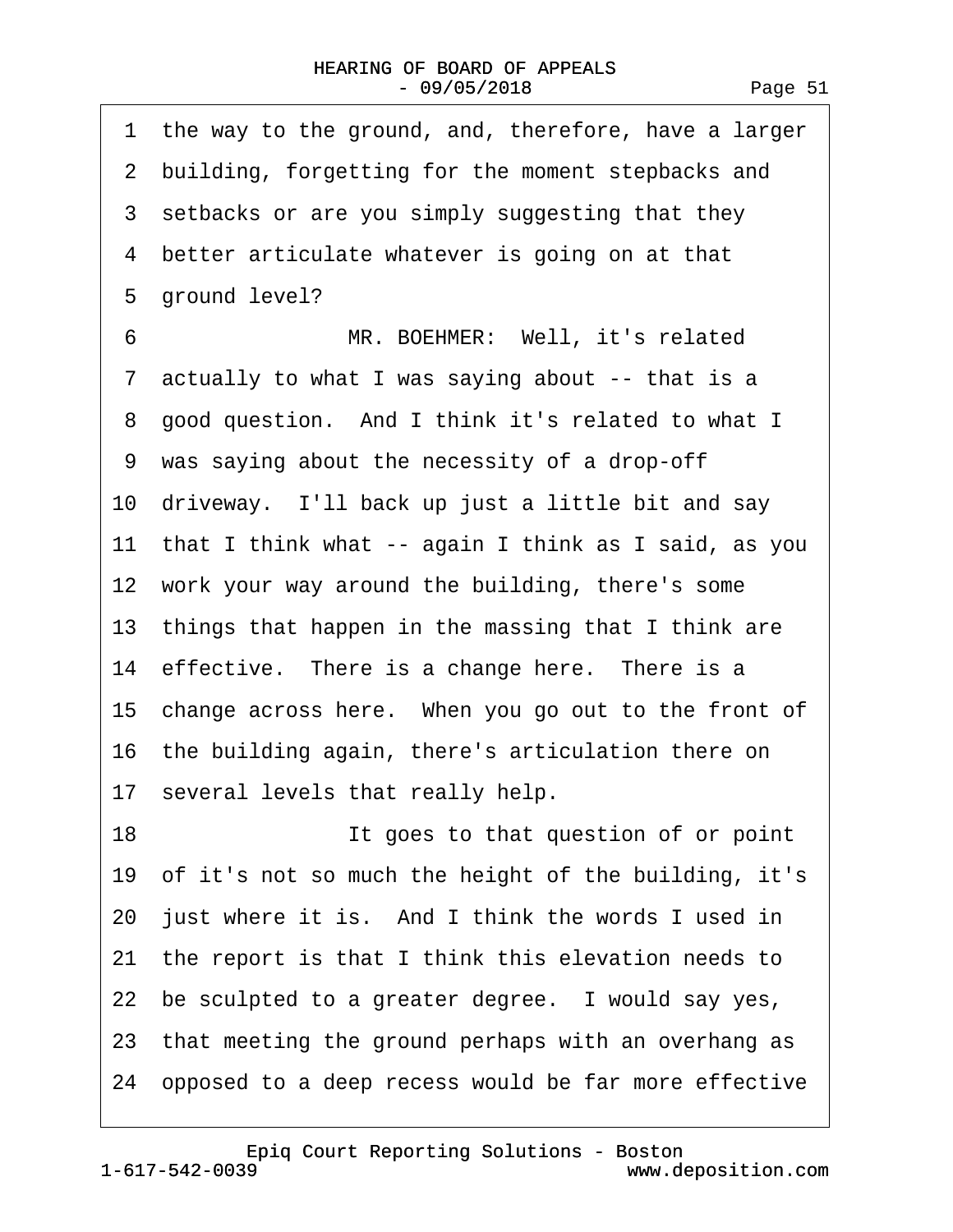| 1 in my opinion, but I think if this were my piece of  |
|--------------------------------------------------------|
| 2 clay, I would probably chop off a piece in there and |
| 3 chop off a piece in there and put it up there. If I  |
| 4 had to use the same amount of clay, that's what I    |
| 5 would think of doing.                                |
| 6<br>So the problem along here is what's               |
| 7 interesting is that in a sense it's kind of          |
| 8 consistent with that pattern on that street that's   |
| 9 featuring parking and automobile access. That's      |
| 10 what it is. That's what it's doing. I think         |
| 11 unfortunately, though, where it -- maybe that's an  |
| 12 argument you can make is that this forever will be  |
| 13 parking in front of the building which certainly    |
| 14 urbanistically is frowned upon. It's hardly the way |
| 15 to think about things these days.                   |
| 16<br>So I think, yes, I think it's easier             |
| 17 to solve the problem if the building comes all the  |
| 18 way down to the ground, maybe back there somewhere, |
| 19 with an overhang if you really need a protected     |
| 20 entry for dropping off residents. It will also give |
| 21 you more space. I think that's what I meant when I  |
| 22 said there's very little space to solve all these   |
| 23 issues. You're not going to fix the width. The      |
| 24 width is -- kind of the width is fixed but what     |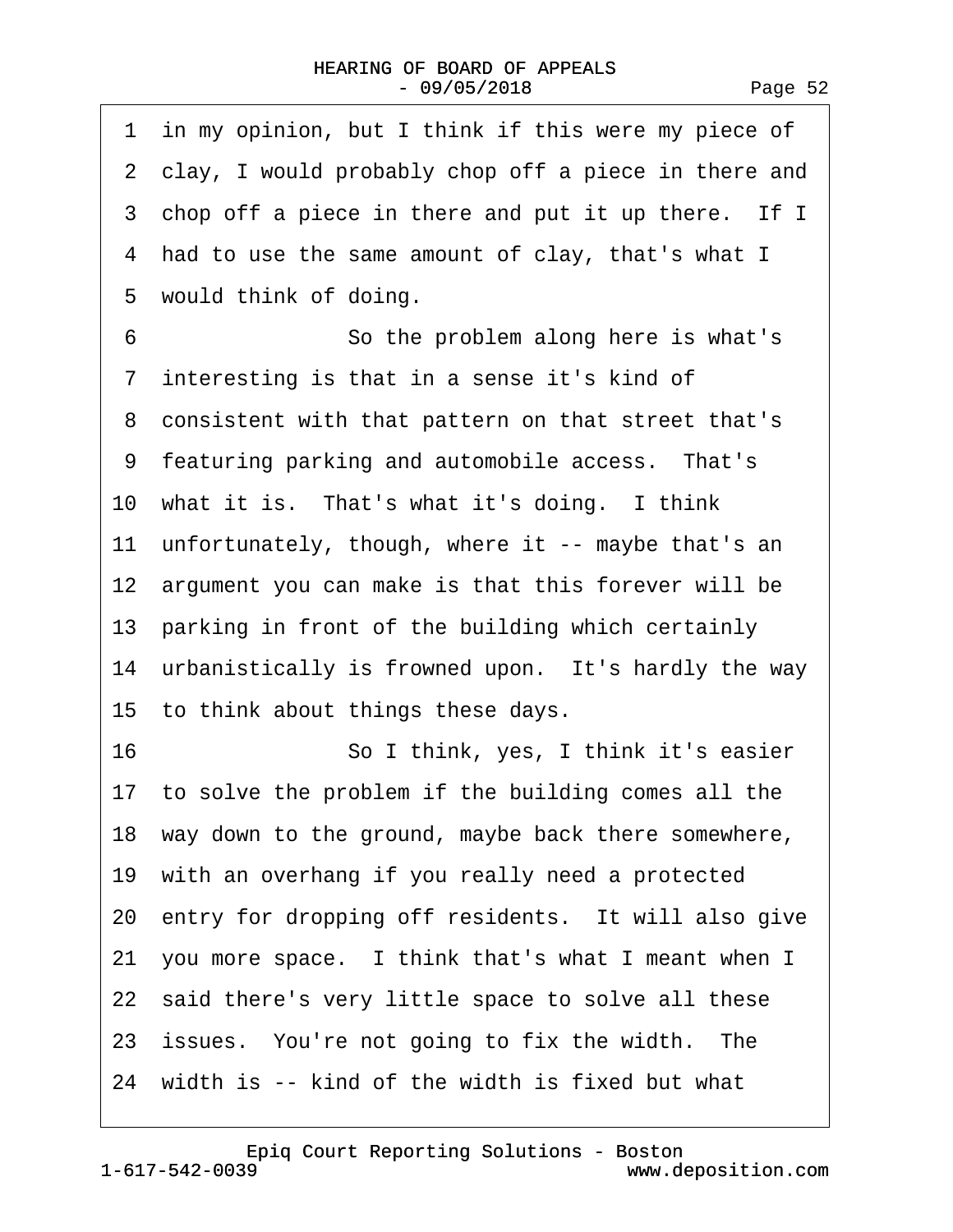1 isn't fixed is the depth. 2 **I** think you can solve a lot of issues 3 about attractive residential entries, the sunnier 4 side, more pleasant maybe broader sidewalk because 5 you are introducing more people. There are going to ·6· be a lot of people and it's a relatively narrow 7 sidewalk along there. Maybe if this walkway on this 8 side were wider, it would be a normal kind of ·9· acknowledgement of the increased population that 10 you're bringing to the neighborhood. 11 **CHAIRMAN GELLER: Just sort of** 12 continuing on that thought process. So they're 13 proposing two curbcuts. So if we sort of consider 14 the street wall of a building with two curbcuts, 15 don't you effectively defeat the street wall by 16 having two curbcuts? 17 MR. BOEHMER: It's hard, yeah, 18· especially when that's kind of all you got, when 19 it's small, but there are other options. I mean, 20· that's why I was asking specifically about -- I'm 21 not suggesting this and I haven't set down a pen and 22 paper to try to sketch it, but a curbcut that goes 23 up and it has to go under the building because this 24· piece needs to be that big, it starts to create a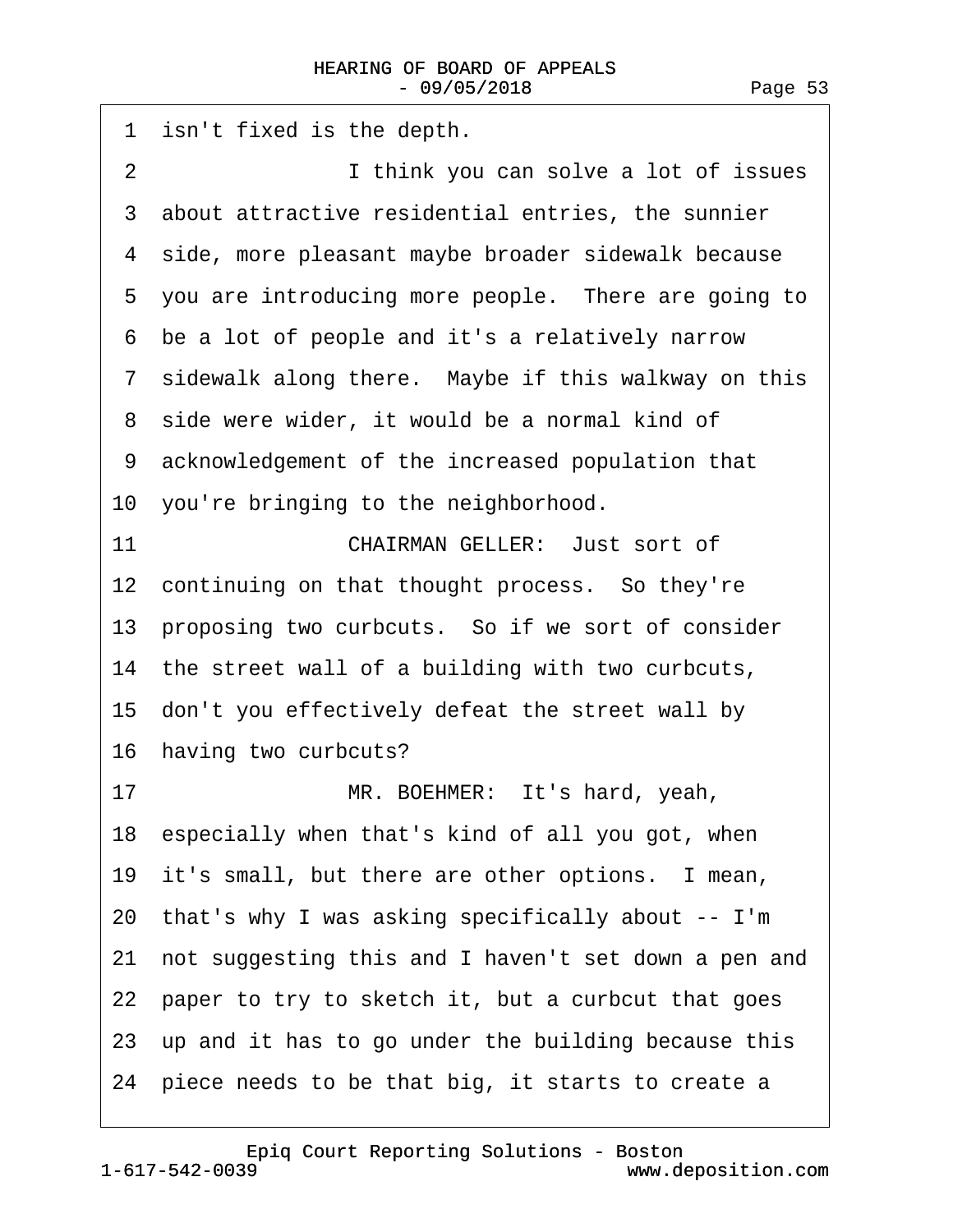| whole set of issues. There are other ways. There's<br>1 |
|---------------------------------------------------------|
| 2 a one-way street, right? Sewall Avenue is one way     |
| 3 going towards the right.                              |
| $\overline{4}$<br>You could have a pull-off. There      |
| 5 could be an indentation where people could pull off   |
| 6 and drop people off, and maybe they get rained on or  |
| 7 maybe it's still a better sidewalk area. I don't      |
| 8 know all the critical design criteria that needs to   |
| 9 be met, but I think that what happens when you        |
| 10 dedicate that much space for drop-off, cars dropping |
| 11 people, you're creating a big cave back there, and   |
| 12 that's very anti-urban.                              |
| CHAIRMAN GELLER: Do you have a<br>13                    |
| 14 suggestion about -- again, I'm sort of looking at it |
| 15 from the perspective, which I thought was really     |
| 16 interesting, the perspective of presenting sort of a |
| 17 service, a dedicated service area on the Sewall      |
| 18 side, and I think it's not just the overhang at the  |
| 19 ground level, but also the dynamic of that entryway  |
| 20 with the tall wall. I forget the height of that      |
| 21 wall.                                                |
| 22<br>Do you have any suggestions for what              |
| 23 is a possibility to better integrate the building to |
| 24 the ground at that portion other than green screen?  |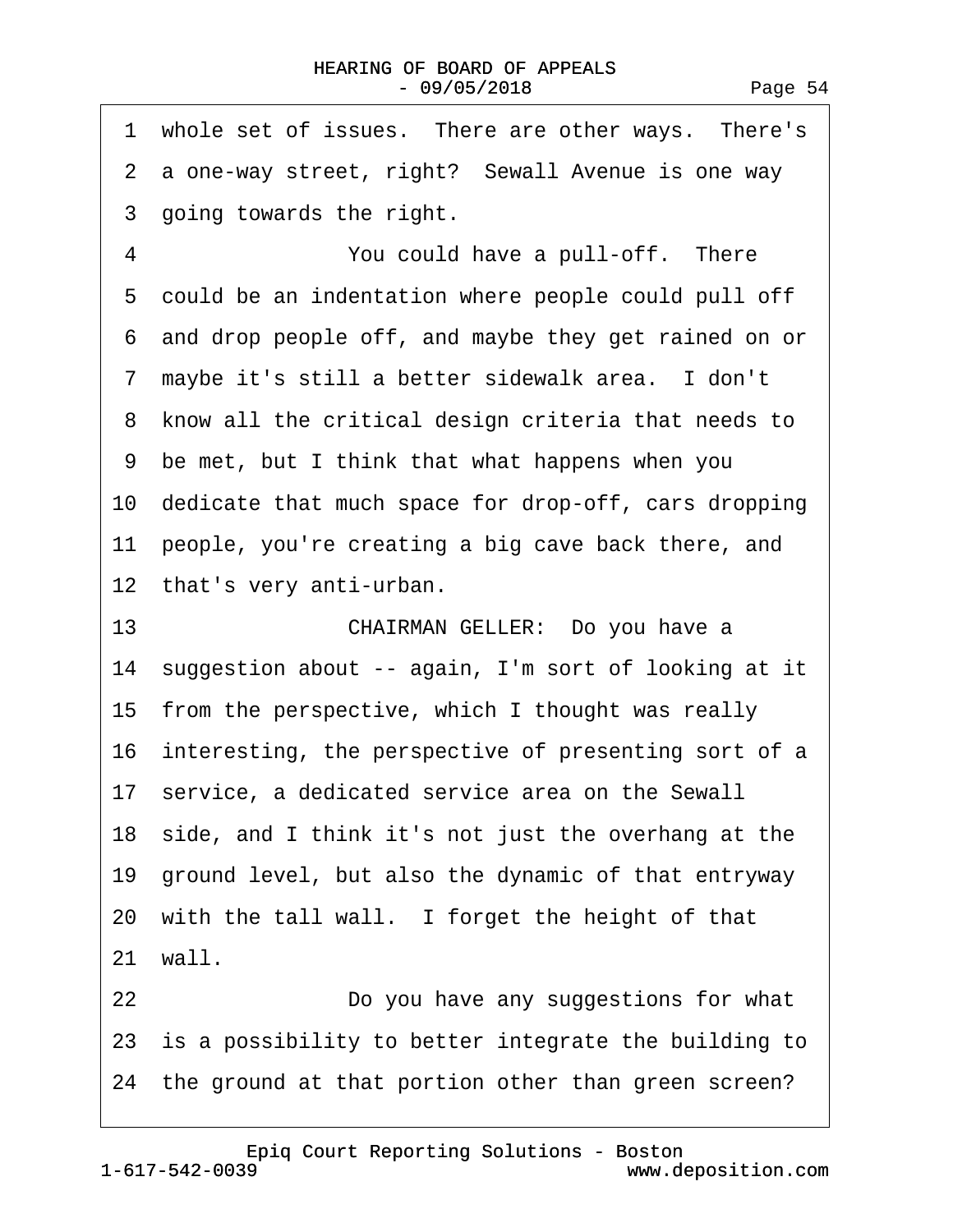| 1<br>MR. BOEHMER: The planted wall. I                  |
|--------------------------------------------------------|
| 2 think there are issues. It's right on the property   |
| 3 line, so I'm guessing they were imagining that it    |
| 4 was solid, masonry wall. I don't really know what    |
| 5 it was. I don't know that it needs to be closed      |
| 6 necessarily. I just don't know enough about what     |
| 7 they are trying to do with it. It is possible that   |
| 8 you can have a ramp there with just a small low wall |
| 9 and you're looking back at an elevation that has     |
| 10 windows in it, because I think they are thinking    |
| 11 about ramping down in this area, so maybe that wall |
| 12 doesn't need to be there.                           |
| <b>CHAIRMAN GELLER: And instead have</b><br>13         |
| 14 some kind of landscape door or something that's --  |
| 15 but you have to show something?                     |
| 16<br>MR. BOEHMER: Yeah, there's a ramp                |
| 17 there. But again, to me it's more that -- this is   |
| 18 really -- there is a lot that needs to be figured   |
| 19 out in a very small space, and I think the rest of  |
| 20 the building that is under control, you're at a     |
| 21 level where I think most of the big moves are       |
| 22 working. That doesn't preclude redistributing the   |
| 23 mass of the building. So again, if, to me, there's  |
| 24 an image here that I think makes that pretty --     |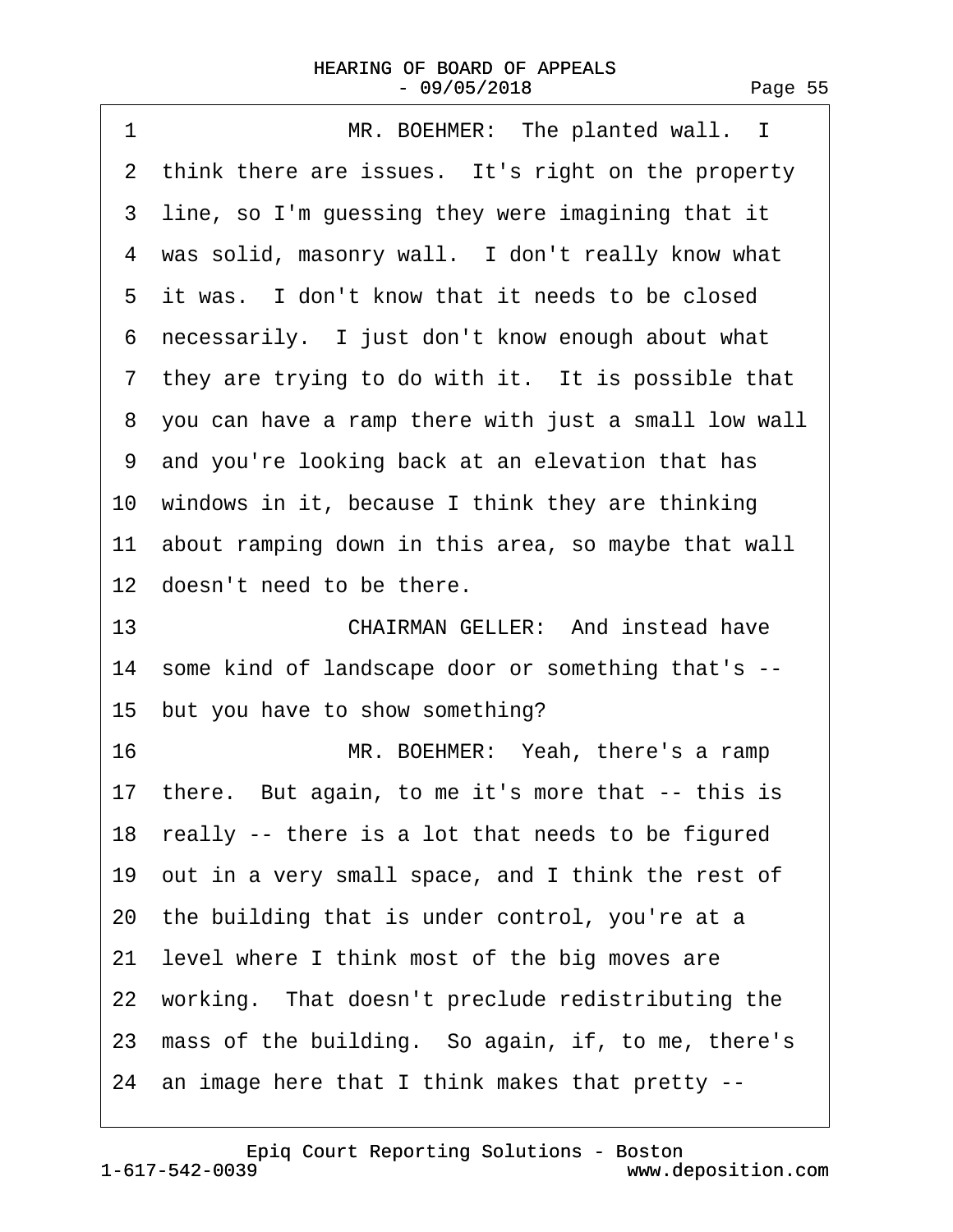1 yeah, this one. 2 **It's very easy to imagine this corner** 3 not being there and that could help a lot. Because 4 remember the notion of creating that entryway on 5 Sewall Avenue, this is really encroaching tightly. ·6· This is probably the line that is making the ·7· biggest -- creates the biggest sense of constriction 8 of that end of Sewall Avenue. 9 **CHAIRMAN GELLER: When you say the** 10 corner not being there, you're not talking about an 11 indentation, are you? 12 MR. BOEHMER: No. I think, again, 13 I'm talking about --14 **CHAIRMAN GELLER: Removing the whole** 15· thing? 16 MR. BOEHMER: I'm talking about 17 carving away and redistributing the mass of the 18 building in a way that's less problematic for street 19 level. 20 **CHAIRMAN GELLER: Any others?** 21 MS. POVERMAN: Do you have any 22 comments relating to materials used or to be used? 23 · · · · · · MR. BOEHMER: Again, I didn't see a 24· lot of call-outs on the drawings, so I really don't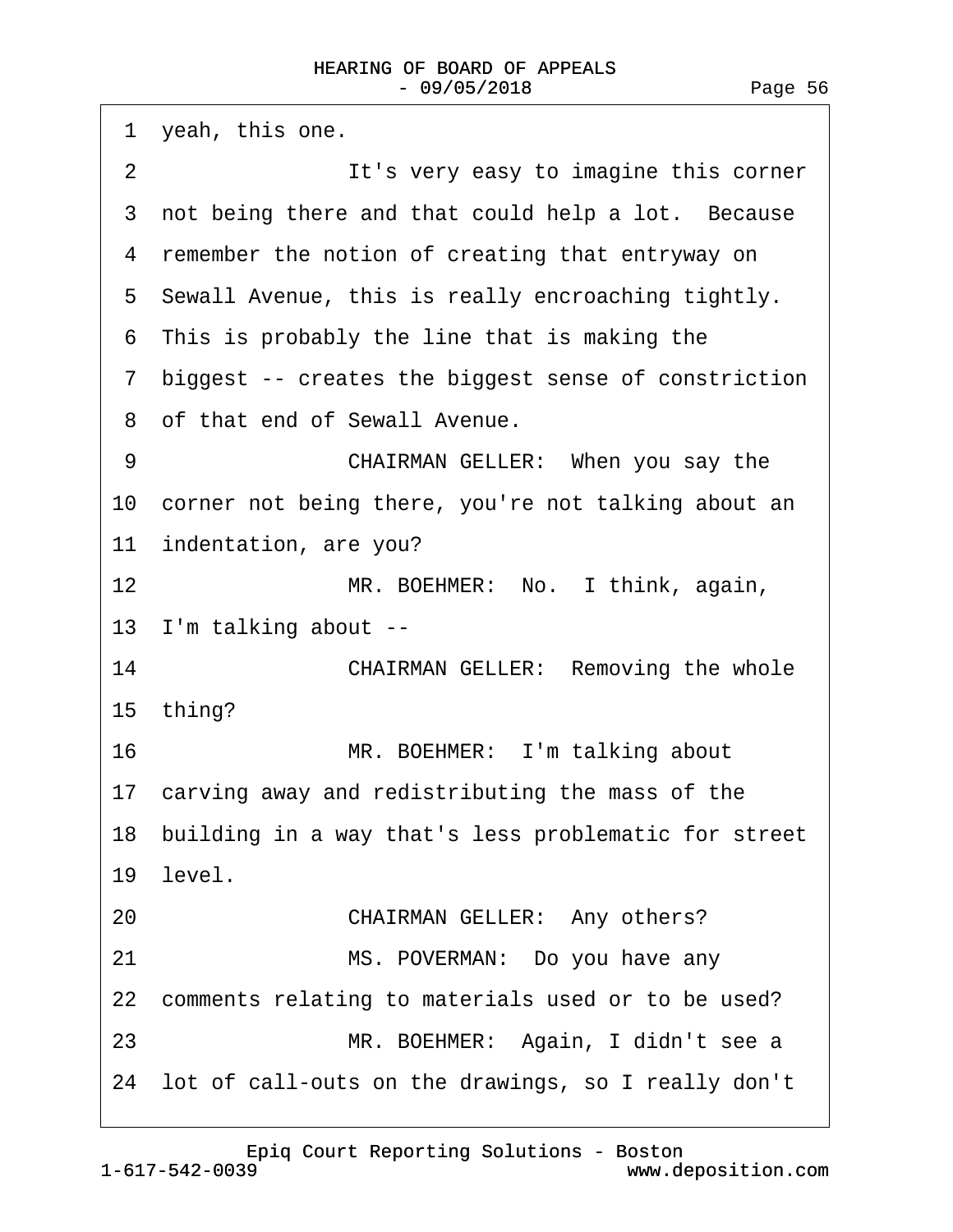1 know.

2 MS. POVERMAN: What suggestions would ·3· you have in terms of integrating with the 4 neighborhood? 5 MR. BOEHMER: Well, there is a lot of ·6· masonry at lower levels for sure, but this isn't a 7 historic building and it will never look like one 8 and probably shouldn't try to look like one, but ·9· certainly durable generally speaking materials that 10 are closer to the ground would be more durable 11 materials. 12 **In the Sepandian Masonries is a pretty common choice.** 13 That street is pretty much all masonry except for 14 the little wood frame building and then we get to 15 the seven-story concrete building, but that whole 16· first half where it's built out to three and a half, 17· four and a half stories is all masonry. 18 **MS. POVERMAN: Thanks.** 19 **CHAIRMAN GELLER: Randolph?** 20 MR. MEIKLEJOHN: Several comments and 21· questions.· I was taking some notes.· I read your 22 letter. I was taking some notes while you were 23· speaking and starting to put together some notes for 24· possible charge -- one of the things that occurred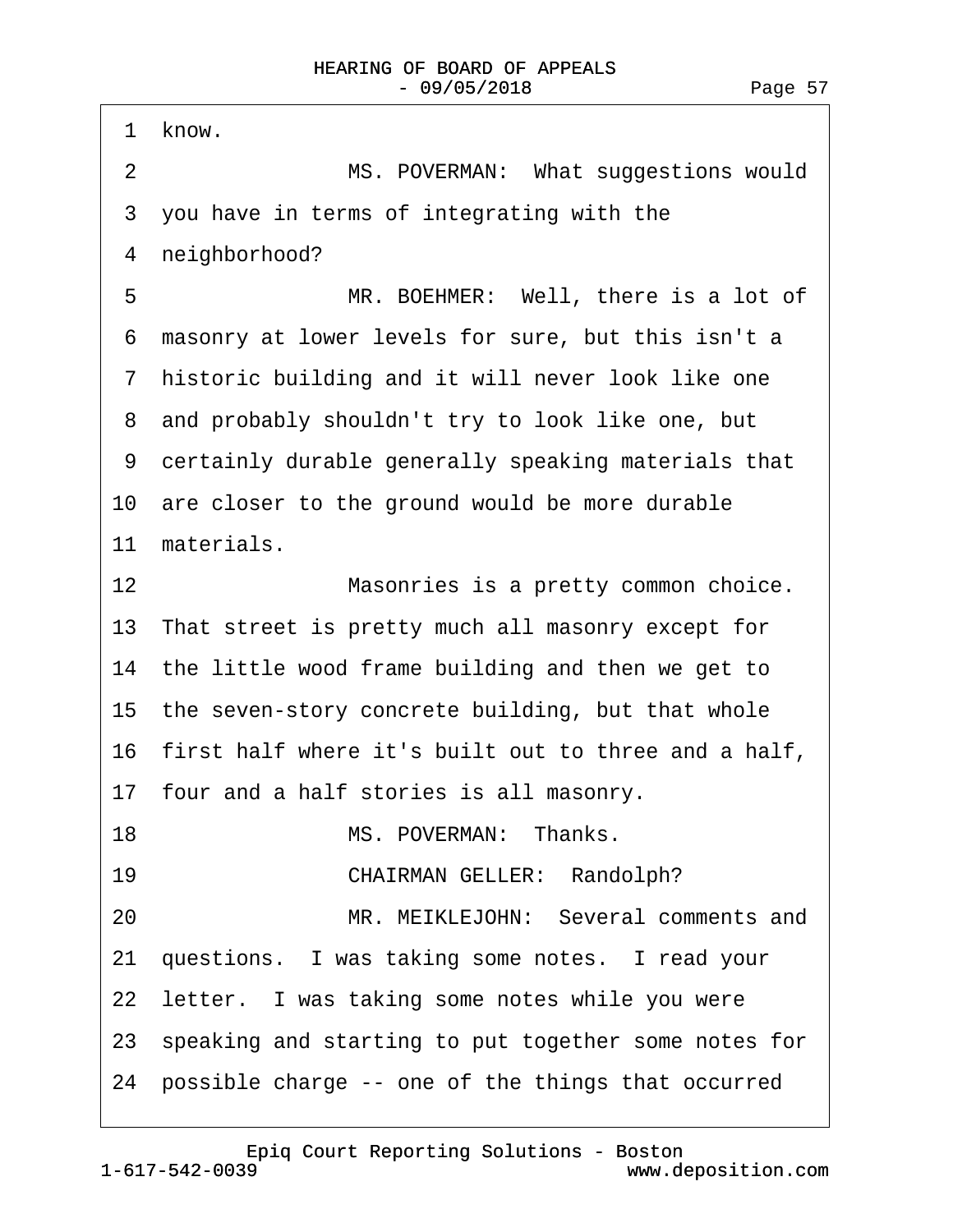| for me are to include a few things that you noted<br>1 |
|--------------------------------------------------------|
| 2 that are working well, and we can talk about that to |
| 3 the applicant. This seems to be working. Don't       |
| 4 lose it even though these other things are changing. |
| 5<br>I agree with you about the break-up               |
| 6 of the mass kind of working at this early stage of   |
| 7 design between the front and the back. It helps,     |
| 8 for example, we're looking at the sides facing       |
| 9 Trader Joe's. It helps that the part closer to       |
| 10 Beacon Street is set back ten feet and drops back   |
| 11 five feet when you get to the part closer to the    |
| 12 Sewall Avenue end. They're both set back from the   |
| 13 property line.                                      |
|                                                        |
| 14<br>I was looking at the plan when you               |
| 15 were talking about where the height might best be   |
| 16 accommodated. I think your thought that there is a  |
| 17 way to have a successful tall building on Beacon    |
| 18 Street, I think that's -- I agree with that in      |
| 19 principal. The thing that I really see in the plan  |
| 20 though is that the lot has kind of a panhandle and  |
| 21 the Beacon Street end is the skinny end. If it      |
| 22 weren't, maybe we would have already seen it from   |
| 23 the right applicant, a design that had more of a    |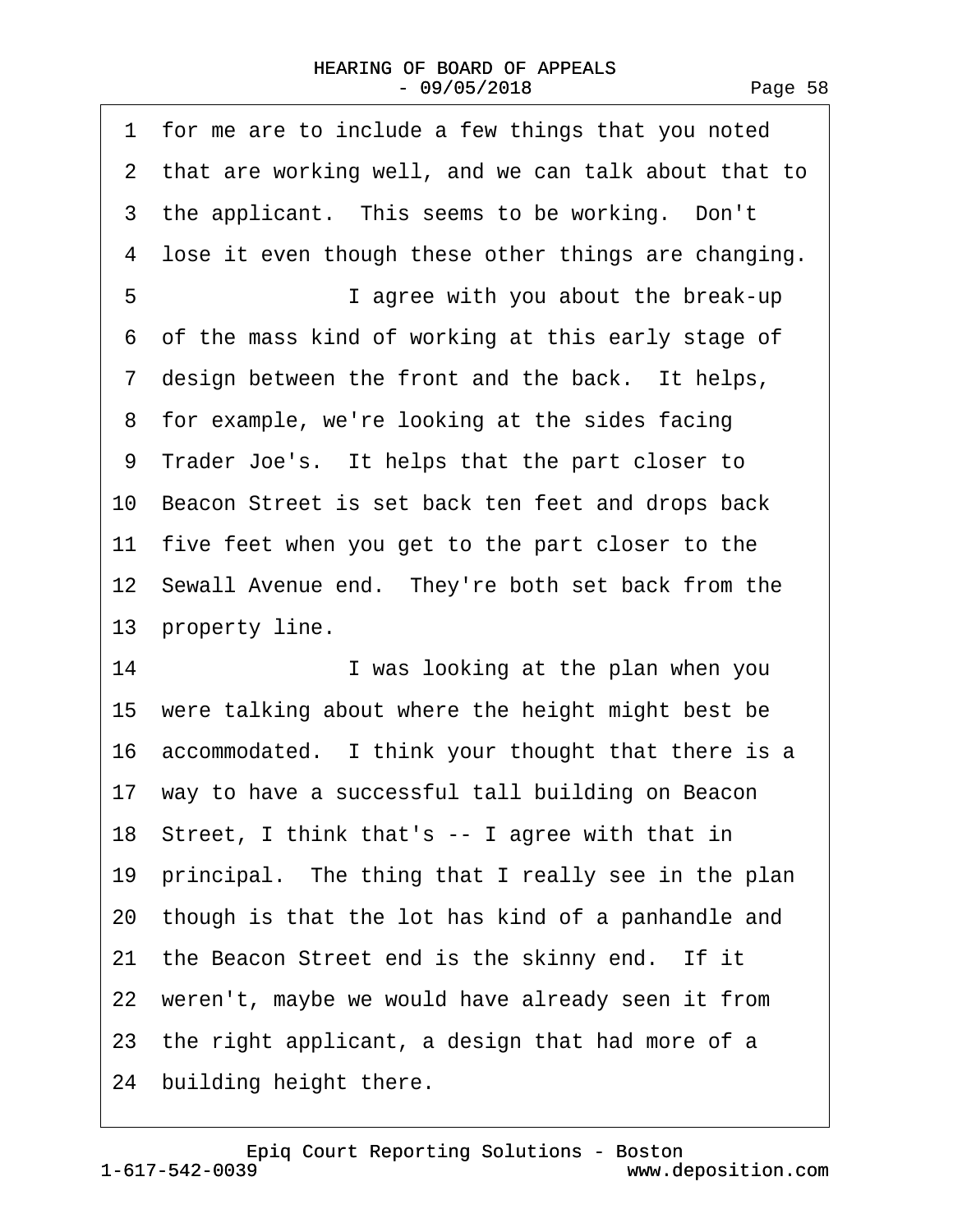| 1<br>But if you look at the dimension of                |
|---------------------------------------------------------|
| 2 the floor plate, east, west, it's significantly       |
| 3 greater once you get past the 1297 -- the 95-97       |
| 4 building. I think that's an interesting challenge     |
| 5 but I know there's things about a shape of a lot      |
| that's going to be make it hard to execute.<br>6        |
| I like what you said about the<br>7                     |
| 8 oversizes, the gargantuan portal on Beacon Street.    |
| 9 If you could flip to that elevation, the view of the  |
| 10 model. It's a big building. It's already             |
| 11 monumental. It needs a monumental retail entry to    |
| 12 pump up what is a relatively minor component of the  |
| 13 building and its volume.                             |
| 14<br>The thing I wrote notes about were                |
| 15 your comments about the Sewall Avenue side of the    |
| 16 building and I agree it's problematic. We spent a    |
| 17 lot of time at the July hearing talking about it     |
| 18 operationally because we had traffic and parking     |
| 19 there and the peer reviewer comments. I was really   |
| 20 challenging whether it worked at all, and it was     |
| 21 using different languages but it was essentially the |
| 22 same things you were speaking about, a lot that      |
| 23 needs to get figured out in a small space. And I     |
| 24 think this feels to me like the most complex area of |
|                                                         |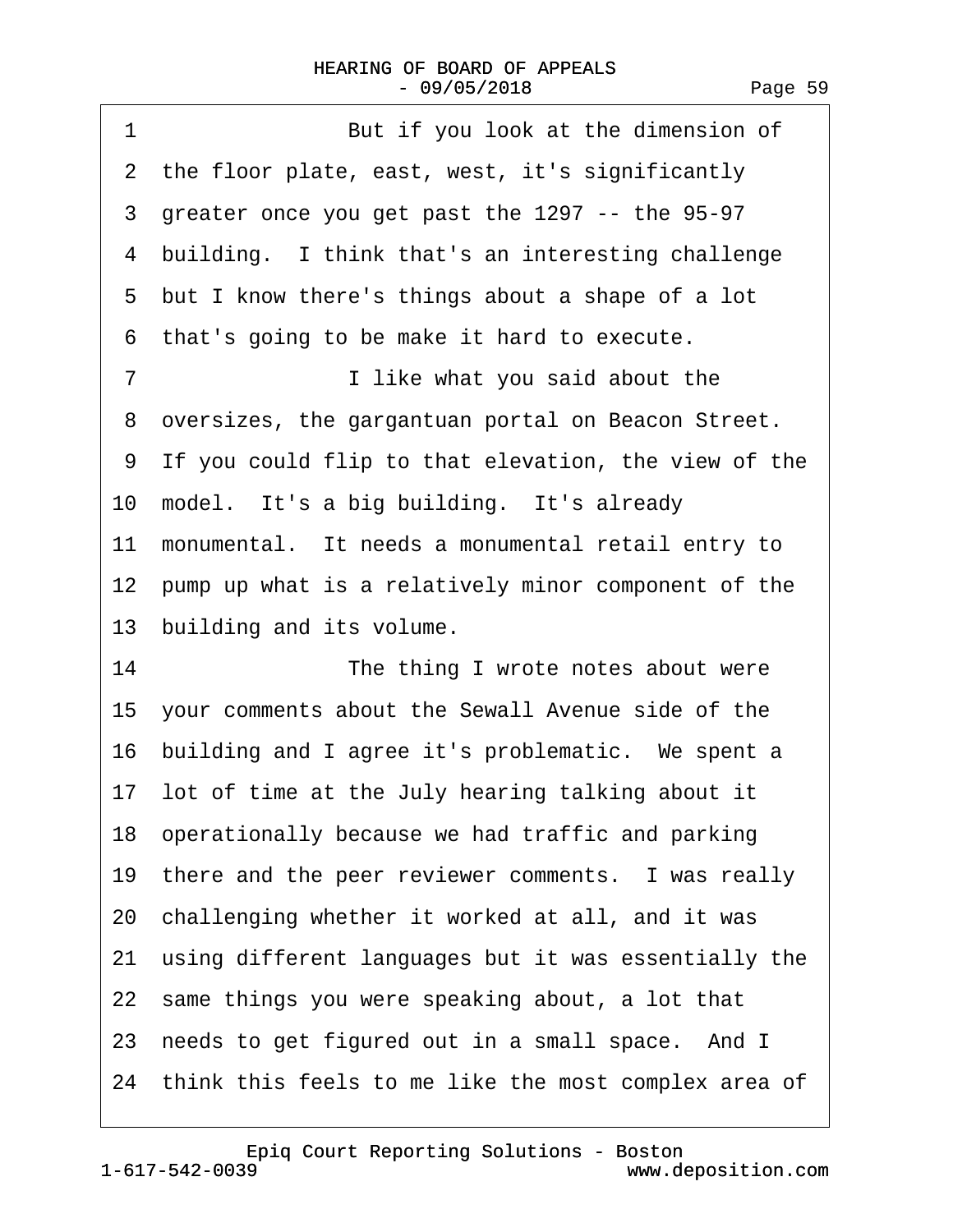·1· a possible design charge to the applicant. 2 A couple of thoughts about it. I'm 3 actually not that interested in whether it's a 4 service entrance or not. I don't think that's 5 important. I think it's a building for people who ·6· have cars, and this is how the cars are going to get ·7· on and off the property. 8 **What I'm having trouble figuring** ·9· out -- maybe we need to talk about it somewhat -- 10 what do we think is an acceptable outcome for the 11 pedestrian environment, for the pedestrian 12 experience on the Sewall Avenue sidewalk. That's 13 for everybody. That's for the public. That's for 14 people coming and going from the building. 15 **• Cliff, you talked about the coherent** 16 pedestrian environment on the other side. A lot of 17 that has to do with planting beds, not a lot of 18 curbcuts, existing development, a range of height of 19 buildings, three to five or seven stories, something 20 like that, but it's there. It's not going anywhere. 21 And the other side is all in motion. Right? 22 *Proving 22* **Providing 22** *Proving and going,* 23· parking lot lighting, the big curbcut, the postal 24· trucks, and I'm starting to think that it's actually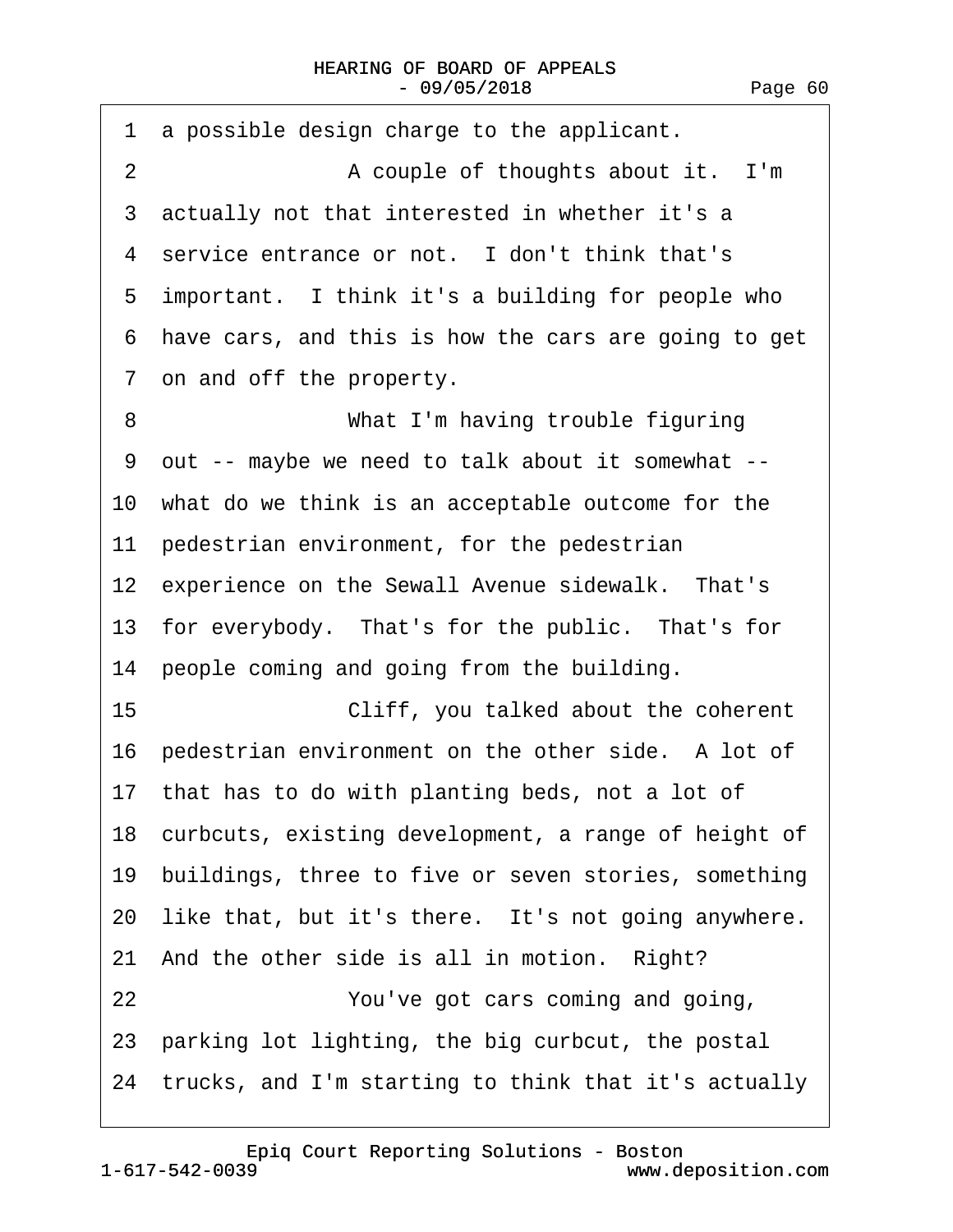| 1 the towering building mass that bothers me more that  |
|---------------------------------------------------------|
| 2 I like less on the Sewall Avenue side.                |
| 3<br>I think that the changes in the                    |
| 4 building, the high building mass and that shear wall  |
| 5 coming down Sewall Avenue changes that part of the    |
| 6 design I think would be more productive of better, I  |
| 7 want to say street experience. That's both sides of   |
| 8 the sidewalk that's driving down the street too. I    |
| 9 don't think it all rests on making the pedestrian     |
| 10 experience on that side of the street wonderful      |
| 11 because I think there's a lot of things that keep it |
| 12 from being wonderful starting with the post office.  |
| 13 So I'm more interested in the very tall and sheer    |
| 14 building itself. And you pointed that out in a       |
| 15 couple of ways.                                      |
| CHAIRMAN GELLER: Randolph, is it<br>16                  |
| 17 mass or is it height or is it both? I'm just         |
| 18 referring to Sewall Avenue.                          |
| 19<br>MR. MEIKLEJOHN: Can I talk with                   |
| 20 pictures? Cliff is going to flip to -- thank you.    |
| 21 Say the question again?                              |
| <b>CHAIRMAN GELLER: I want to</b><br>22                 |
| 23 understand what your concern is. Is it mass, is it   |
| 24 height, or is it both or setback?                    |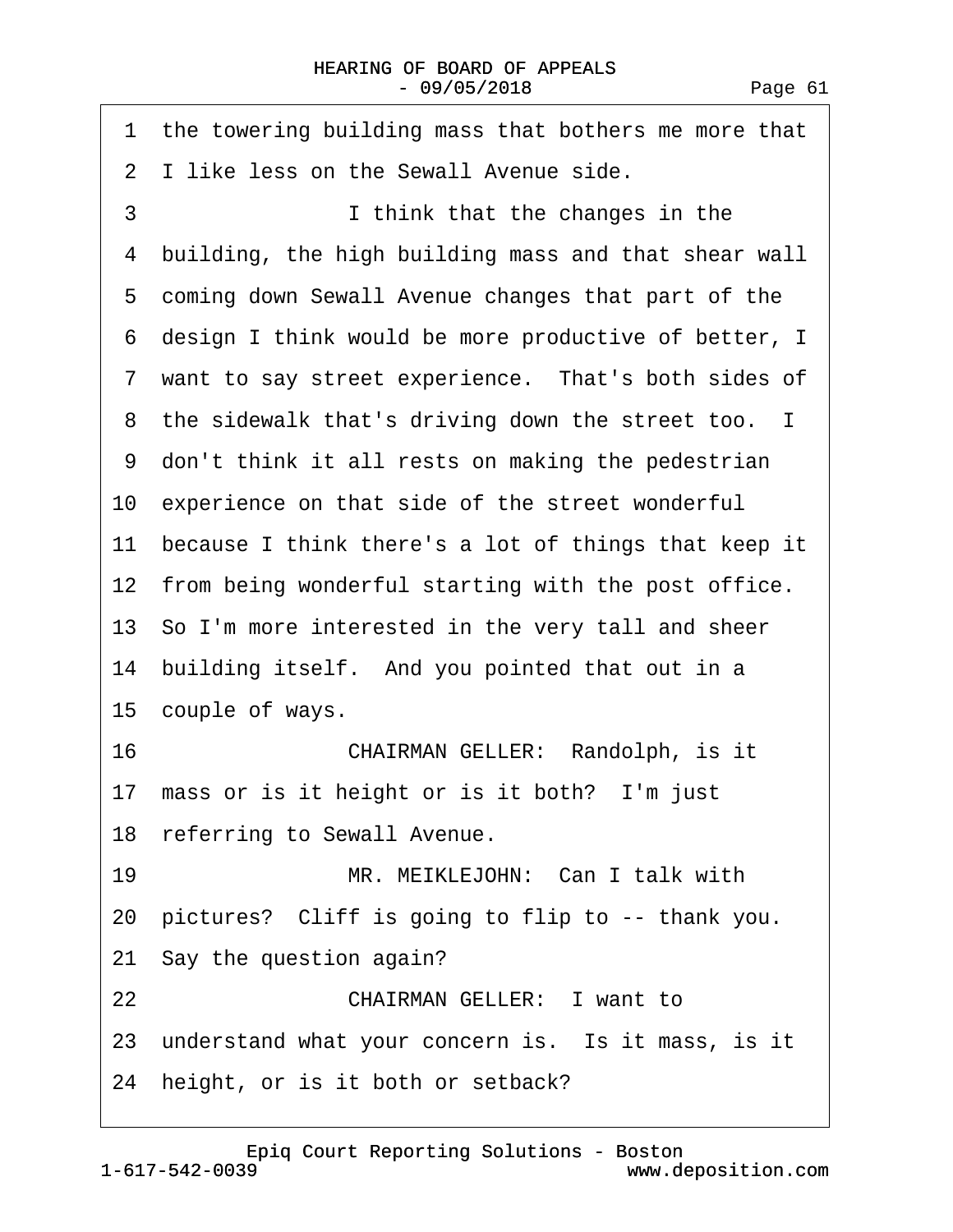1 MR. MEIKLEJOHN: Let me try. 2 **CHAIRMAN GELLER:** I view that as part ·3· of mass. 4 MR. MEIKLEJOHN: Here is the way I'm 5 thinking about it. Let's start with the other side 6 of Sewall Avenue again. It's a nice place to walk. ·7· You can do it.· If you have your choice, you would 8 probably do that because you were moving cars and ·9· trucks.· And one of the nice things about it is that 10· although it's not a terribly wide sidewalk, it's a 11 pleasant environment and has a relationship to the 12 buildings along the street that you recognize as a 13 nice experience that you have a lot of other parts 14 of Brookline. What I'm not quite seeing the pieces 15 of is what is -- because it's not going to be the 16 same on this side. So if can't be the same --17 **CHAIRMAN GELLER:** And it can't be for 18 reasons that are beyond this developer's ability. I 19 want to be clear. It can't be because there are 20· other parcels of property that don't create 21 continuity. 22 MS. SCHNEIDER: Right, but life is 23· long, other developments may come up, and I don't 24· think we give any particular development or this or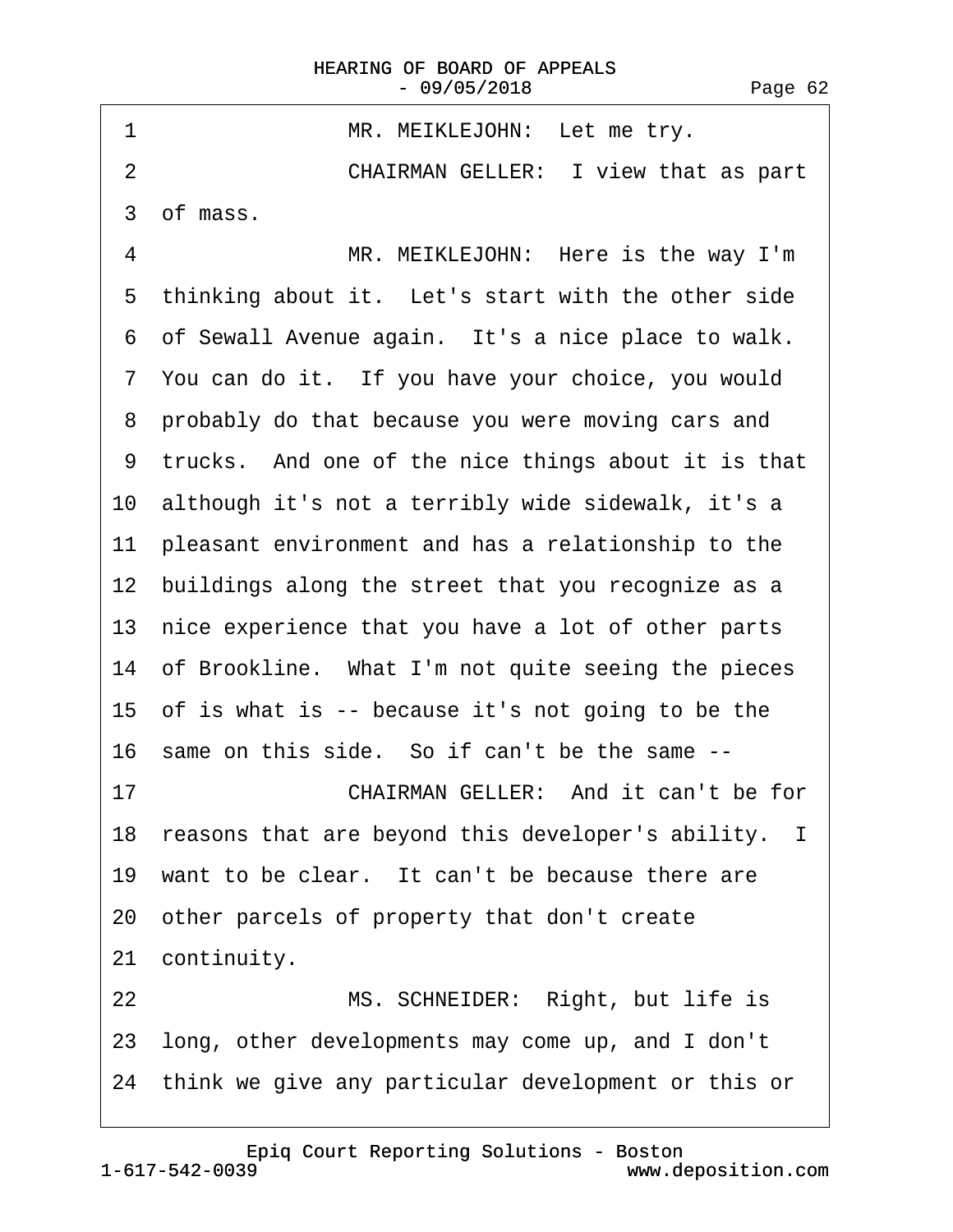| 1 anything else a pass from creating a reasonable       |
|---------------------------------------------------------|
| 2 pedestrian environment because everything else        |
| 3 around it right now is not good.                      |
| <b>CHAIRMAN GELLER: Right.</b><br>4                     |
| 5<br>MR. MEIKLEJOHN: I want to keep it                  |
| 6 broad on that. I would say reasonable street          |
| 7 environment because it isn't just the people. It's    |
| 8 the view down the street. It's the shadow impact in   |
| 9 the street corridor. In this particular case it's     |
| 10 the looming. This is probably the loomingness        |
| 11 building on Sewall Avenue and I would like it to be  |
| 12 a little less.                                       |
| 13<br>Why I think that's a public benefit               |
| 14 is that I think even if you don't choose to walk on  |
| 15 the side of the street or even if you never get out  |
| 16 of your car, I think this -- Cliff, you talked about |
|                                                         |
| 17 this portal -- the two -- I think you were using     |
| 18 this gate or entry idea. I would rather have the     |
| 19 Sewall Avenue that -- I'll put a number on it. It's  |
| 20 20 feet wider between these two buildings that is    |
| 21 currently proposed to be, so I think to accomplish   |
| 22 that in the first, say, four stories of height, it   |
| 23 might be that the design would have to both set      |

1-617-542-0039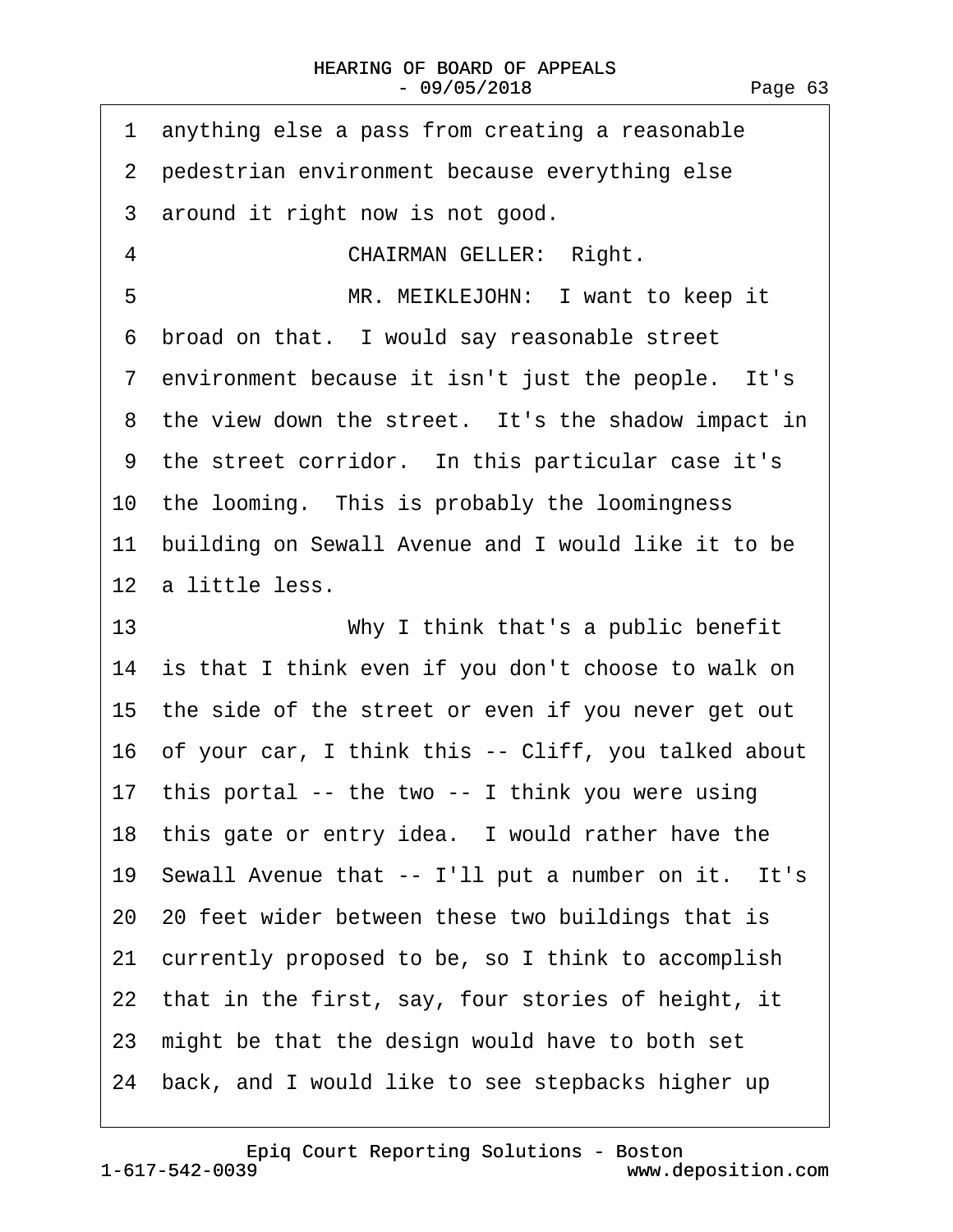| 1 too. Did I answer your question?                      |
|---------------------------------------------------------|
| <b>CHAIRMAN GELLER: No.</b><br>2                        |
| MS. POVERMAN: I want to follow up on<br>3               |
| 4 Johanna's comment and something you said as I think   |
| 5 this does present an opportunity to make that side    |
| 6 of the street nicer and less institutional by         |
| 7 somehow working with whether it's reflecting some of  |
| 8 the recent buildings that have been built across the  |
| 9 street or something, but I do think it provides an    |
| 10 opportunity to beautify that area that I don't think |
| 11 should be ignored.                                   |
| MS. SCHNEIDER: But it sounds like --<br>12              |
| 13 and I don't want to put words in your mouth -- but   |
| 14 it sounds like breaking up the massing of this side  |
| 15 of the building through stepbacks and setbacks is    |
| 16 what you're looking to accomplish. It's not a        |
| 17 height issue per se, it's where the height is        |
| 18 located relative to the street, the buildings across |
| 19 the street.                                          |
| MR. MEIKLEJOHN: Sure.<br>20                             |
| 21<br>MS. SCHNEIDER: And I'm trying to get              |
| 22 to Jesse's question. Are you fixated on height or    |
| 23 mass? I think it's more mass but the location of     |
| 24 the mass or the location of the height.              |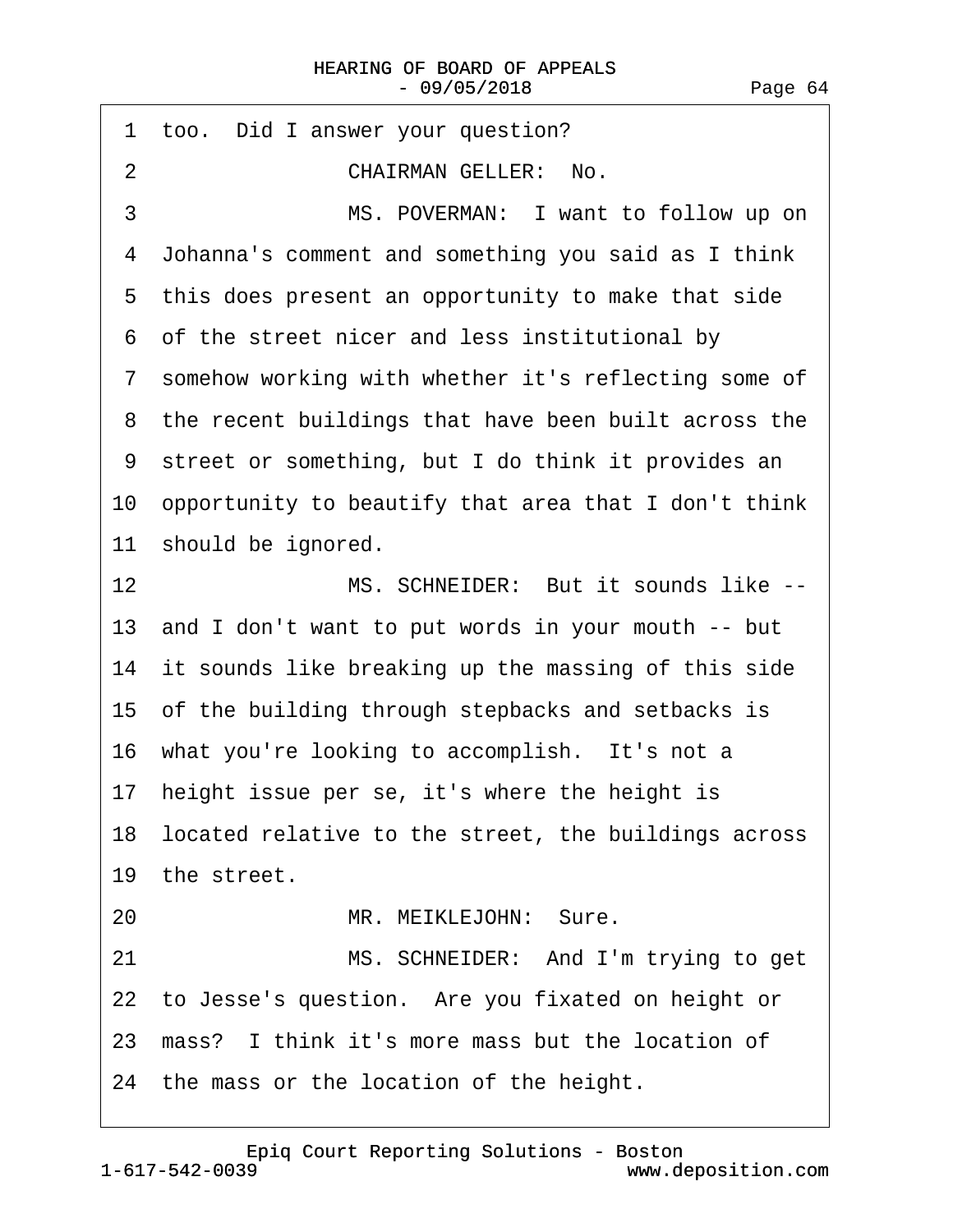| MR. MEIKLEJOHN: Thank you. I would<br>1                 |
|---------------------------------------------------------|
| 2 like to see less building mass only ten feet back     |
| 3 from the sidewalk and going straight up to 120 feet.  |
| 4 Thirty feet would be better and not going the         |
| $5$ whole $-$                                           |
| 6<br>MS. SCHNEIDER: The model of the wall               |
| 7 close to the street line. I think that's the          |
| 8 concern.                                              |
| MR. MEIKLEJOHN: Yeah. Let's talk<br>9                   |
| 10 construction economics. The building I would like    |
| 11 would be taller, would have more surface. This is    |
| 12 your clay analogy, Cliff, except when it's a         |
| 13 building, you have to talk about surface area of     |
| 14 chunk of clay. I think the thing that would be       |
| 15 nicer urbanistically and provide a better            |
| 16 environment down the street will have a higher total |
| 17 building exterior package because it has more        |
| 18 surface for the given volume of the building, but I  |
| 19 think that would be a good outcome for Brookline.    |
| MS. POVERMAN: I don't want the tail<br>20               |
| 21 wagging the dog, but one of the things which we      |
| 22 can't right now take into consideration fully is the |
| 23 intensity of the use of the space and how it's       |
| 24 current intensity or future intensity with height    |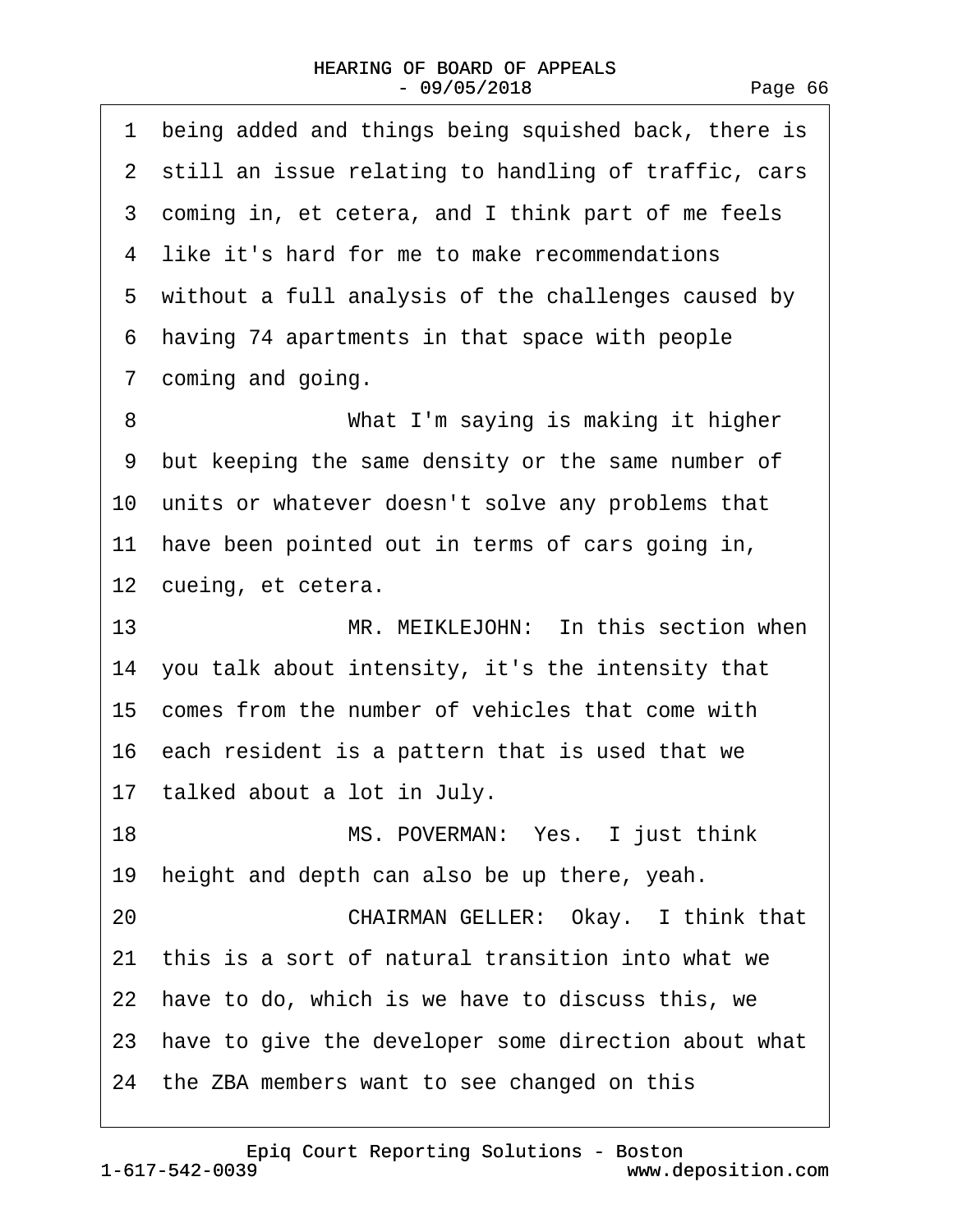| building. And I take note of Randolph's comment<br>1    |
|---------------------------------------------------------|
| 2 which I think is a fair one, what we don't want to    |
| 3 see changed.                                          |
| 4<br>And the goal here is obviously to see              |
| 5 if there is a project here that is achievable that    |
| 6 meets what we want, meets 40B, addresses our          |
| 7 concerns, but also meets the necessities of the       |
| 8 developer.                                            |
| 9<br>So let's start talking about that.                 |
| 10 We already have. So I want to jump back to Kate's    |
| 11 point, but I want to deal with it in sort of a       |
| 12 broader brush stroke because it's a highly technical |
| 13 issue, which is the concern over parking and         |
| 14 circulation.                                         |
| 15<br>I think its fairly clear from a gut               |
| 16 level response, visuals, and peer review that -- and |
| 17 forgive my use of my lingo -- the overscheduling of  |
| 18 the Sewall Avenue section that is underneath the     |
| 19 current canopy. My sense is it simply does not       |
| 20 function. It does not function from a safety         |
| 21 standpoint. It does not function, frankly, from a    |
| 22 valuable building standpoint where you want          |
| 23 residents to be excited about moving into your       |
| 24 building. It simply doesn't work.                    |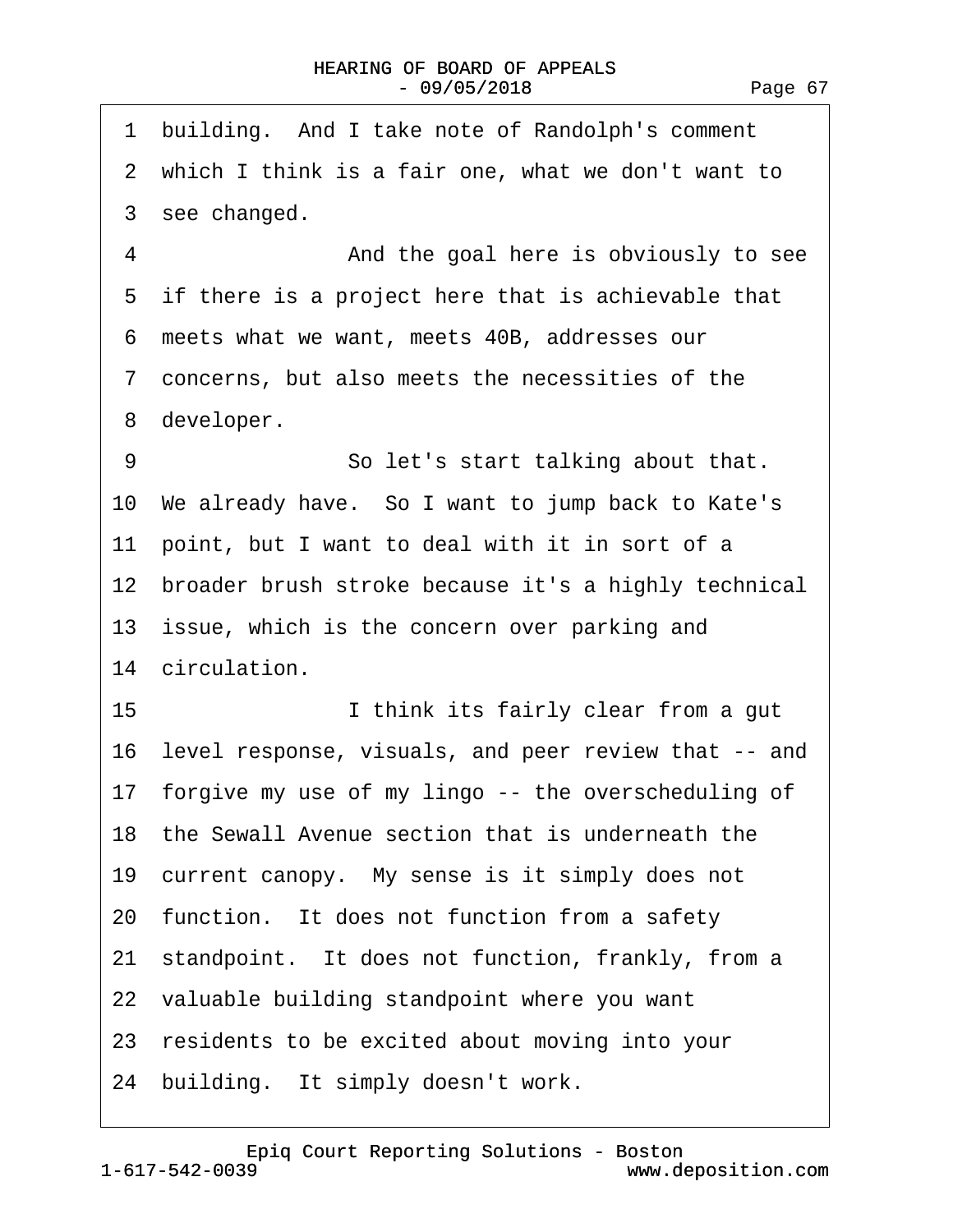| 1<br>How you solve the problem, I leave to              |
|---------------------------------------------------------|
| 2 you, but I think that if you propose to have the      |
| 3 amount of retail you propose to have and to have      |
| 4 that amount of housing, residential housing that you  |
| 5 propose to have, there needs to be adequate parking,  |
| 6 which I don't think there is. It needs to be          |
| 7 accessed in a way that functions, and it needs to     |
| 8 make sense given the realities of the access point    |
| 9 which is Sewall Avenue.                               |
| 10<br>So I wish I could give you more                   |
| 11 specifics, but that's my sense of the topic that you |
| 12 touched upon, and it's got to be addressed. It's as  |
| 13 simple as that. It has to be addressed. You knew     |
| 14 it from the last hearing. I understand you're        |
| 15 working on it. I just want to underscore the         |
| 16 charge. I don't think anybody up here is going to    |
| 17 disagree with me.                                    |
| 18<br>MS. SCHNEIDER: I think that's the                 |
| 19 biggest issue with this development at this point in |
| 20 time particularly as it relates to the               |
| 21 responsibility of this Board not to approve a        |
| 22 project that presents health and safety issues to    |
| 23 the Town.                                            |
| <b>CHAIRMAN GELLER: Cars cannot cue.</b><br>24          |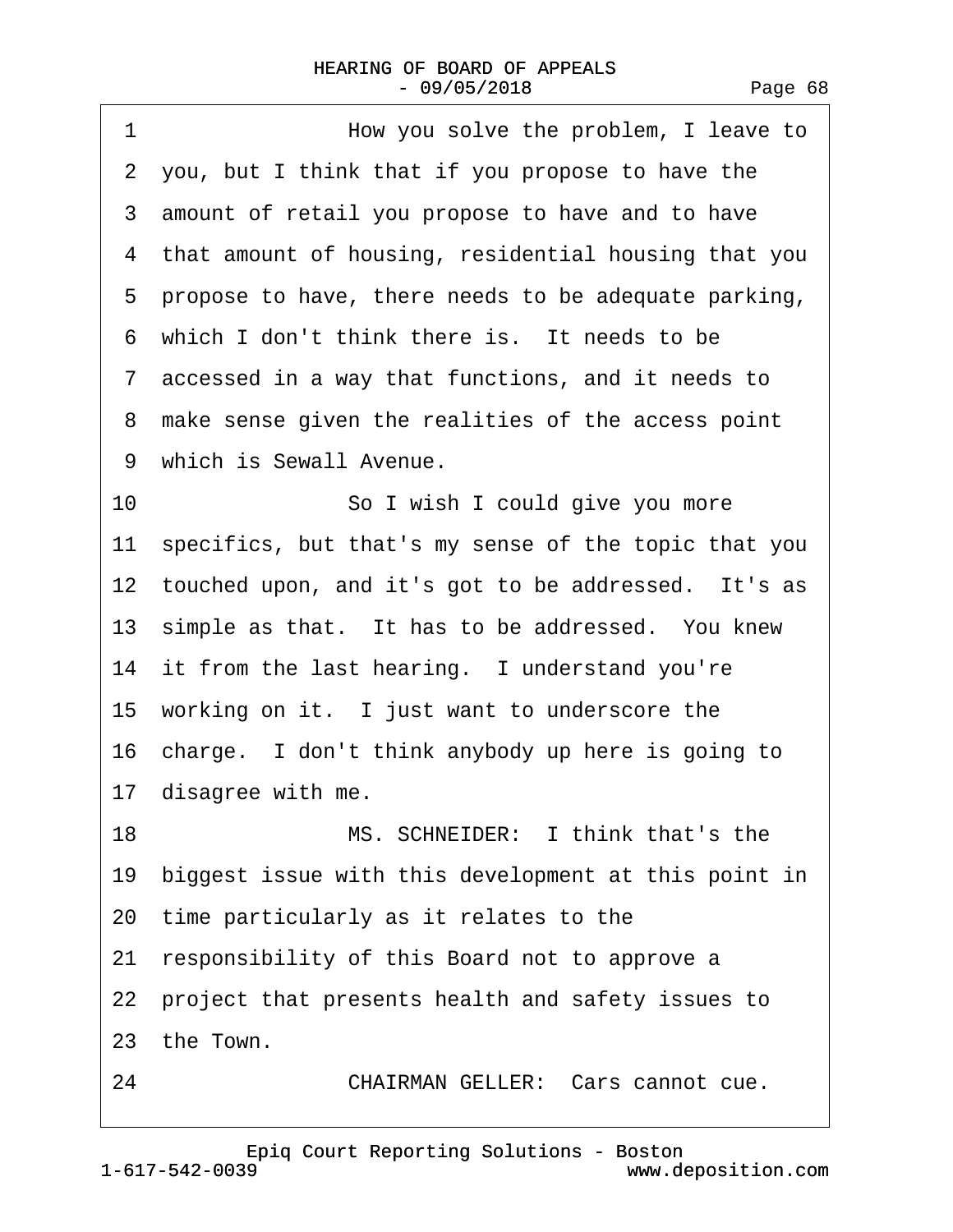1 They cannot back up. This has to function. So ·2· that's that topic. 3 The issues about the building we can 4 certainly talk about and then they'll figure out how 5 that fits with those others. ·6· · · · · · · · ·Randolph, I agree with you in terms ·7· of setback and stepback on Sewall Avenue.· Cliff, as 8 usual, I thought was excellent and he sort of ·9· somehow -- I don't know whether you have ESP or 10 something. I couldn't quite articulate what was 11 bothering me, but it was exactly what you pointed 12 out. I think that the Sewall Avenue side has to 13 appear at the ground level like a real building. It 14 has to finish. And I'm fine with Cliff's solution 15 which is simply to set the building back but finish 16· the building to the ground. 17 **• They then have to address whatever** 18 the ramification is of vehicles in and vehicles out. 19· and I'm not sure it works as sort of a circular 20· drive where you have dual curbcuts because I think 21 in many ways it defeats the purpose, but I like the 22 idea of setting it back. I like the idea of having 23 a real street wall back there. 24 **I** would like to see landscaping that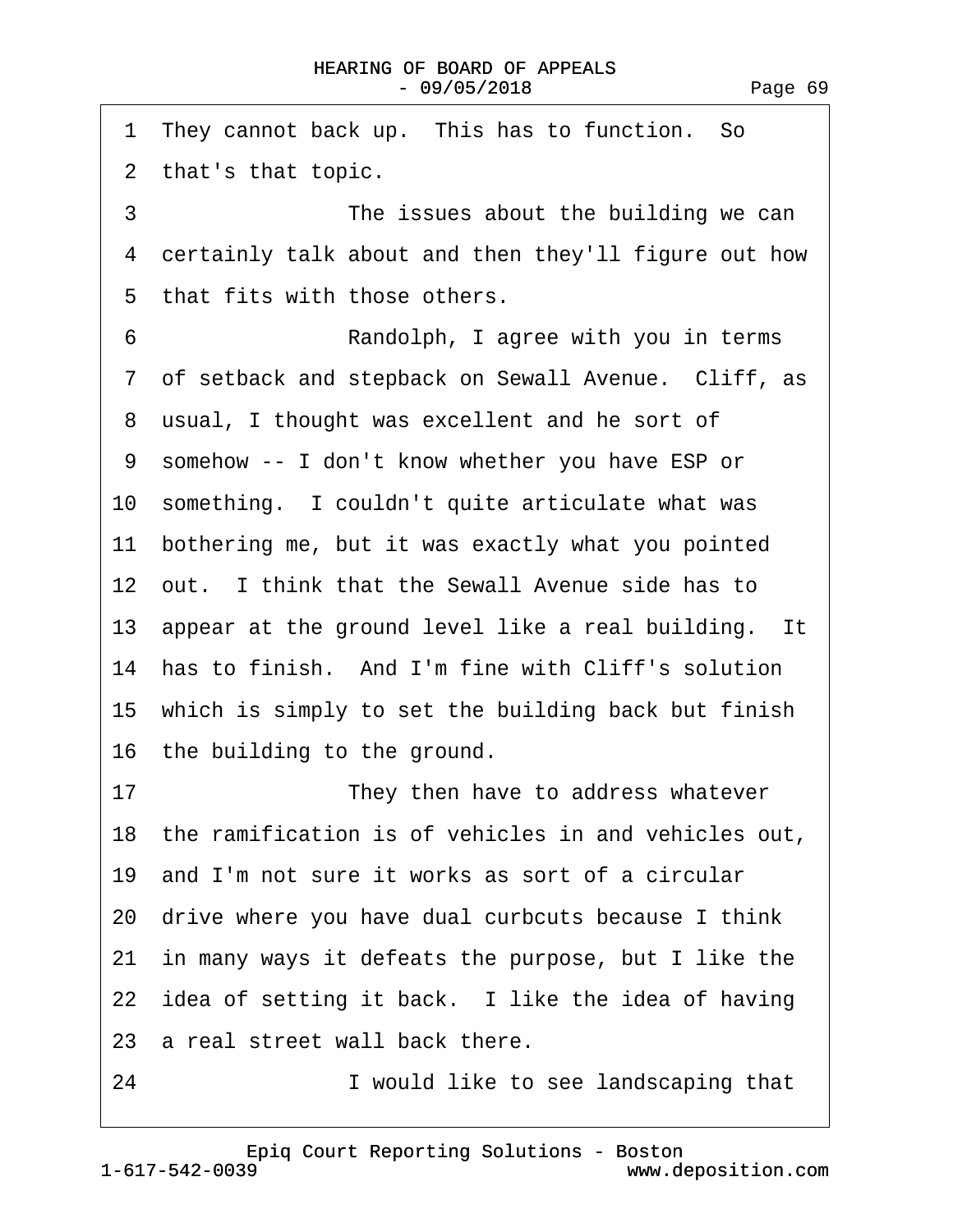1 is consistent with what we see, that exists nicely ·2· on the other side, and I actually think that all of 3 that is going to lead to a better building, a safer 4 environment, and one in which residents can take 5 pride in the street, albeit the surrounding 6 properties. ·7· · · · · · · · ·I would like to see something done 8 with the block-out wall with what appears to be the 9 entryway, which looks like it's a door. Somehow I 10 think it needs to be integrated into the building 11· and fit. 12 **In terms of setbacks and stepbacks,** 

13 there are number of things that you can do. I'm 14 sure you'll figure out creative ways. I would like 15· to see -- my sense is I don't object to the height 16 of the building. I would like to see it whittled 17 down. I think Cliff's words were carved out. So 18 that for instance, if the determination were even 19 with setting it back, in other words, removing the 20· overhang, setting buildings back so you have a real 21· entryway all the way to the ground and a nice 22 entryway. If you notch out the corners, I think 23· suddenly that massive unit back starts to feel 24 smaller. So if you notch out those -- particularly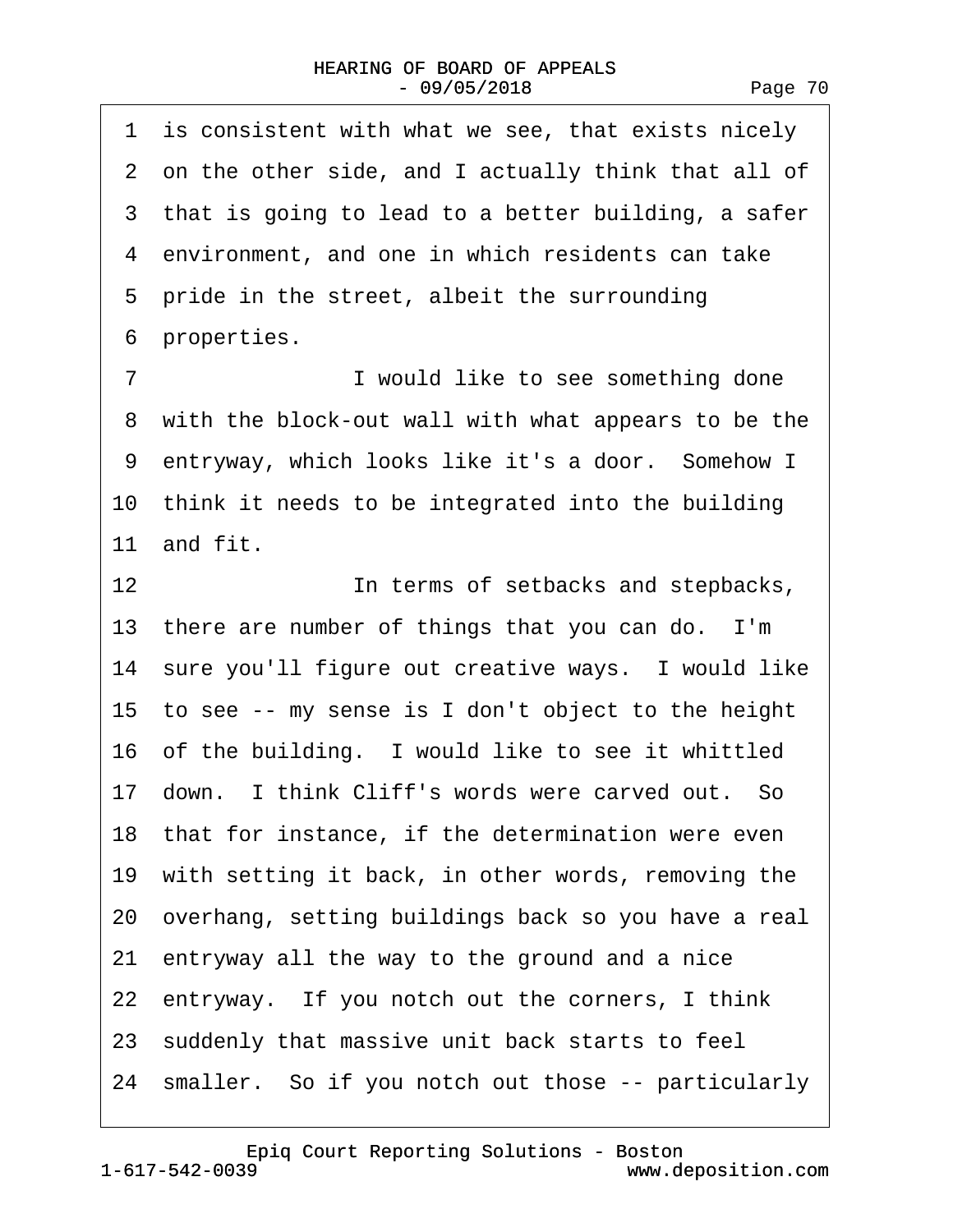| 1 that corner and that corner, I think that does a lot  |
|---------------------------------------------------------|
| 2 to narrow the massing. The architect will tell me     |
| 3 whether I'm close or not.                             |
| 4<br>On Beacon Street itself, I think my                |
| 5 comment is really that I would stick with the         |
| 6 comment that was generally made about making it a     |
| 7 better fit with the retail paradigm. That doesn't     |
| 8 mean it has to look like every building that runs     |
| 9 along that area, but I think it somehow has to fit    |
| 10 in, and, frankly, not look like Lord and Taylor's,   |
| 11 Which is what it looks like. That may be fine for    |
| 12 Back Bay. I don't know if it is fine for this        |
| 13 location. Comments?                                  |
| 14<br>MR. MEIKLEJOHN: I want to go back to              |
| 15 your discussion about Sewall Avenue and the street   |
| 16 wall because I have a different opinion, so I want   |
| 17 to talk about this.                                  |
| 18<br>I think it's never separated from the             |
| 19 vehicular operations on the ground. The language to  |
| 20 be used about the street wall on Sewall Avenue, what |
| 21 that usually means is sort of discussion about       |
| 22 design in the public realm. The street wall usually  |
| 23 means making the building that has a nice wall that  |
| 24 you walk along as you're walking down the sidewalk.  |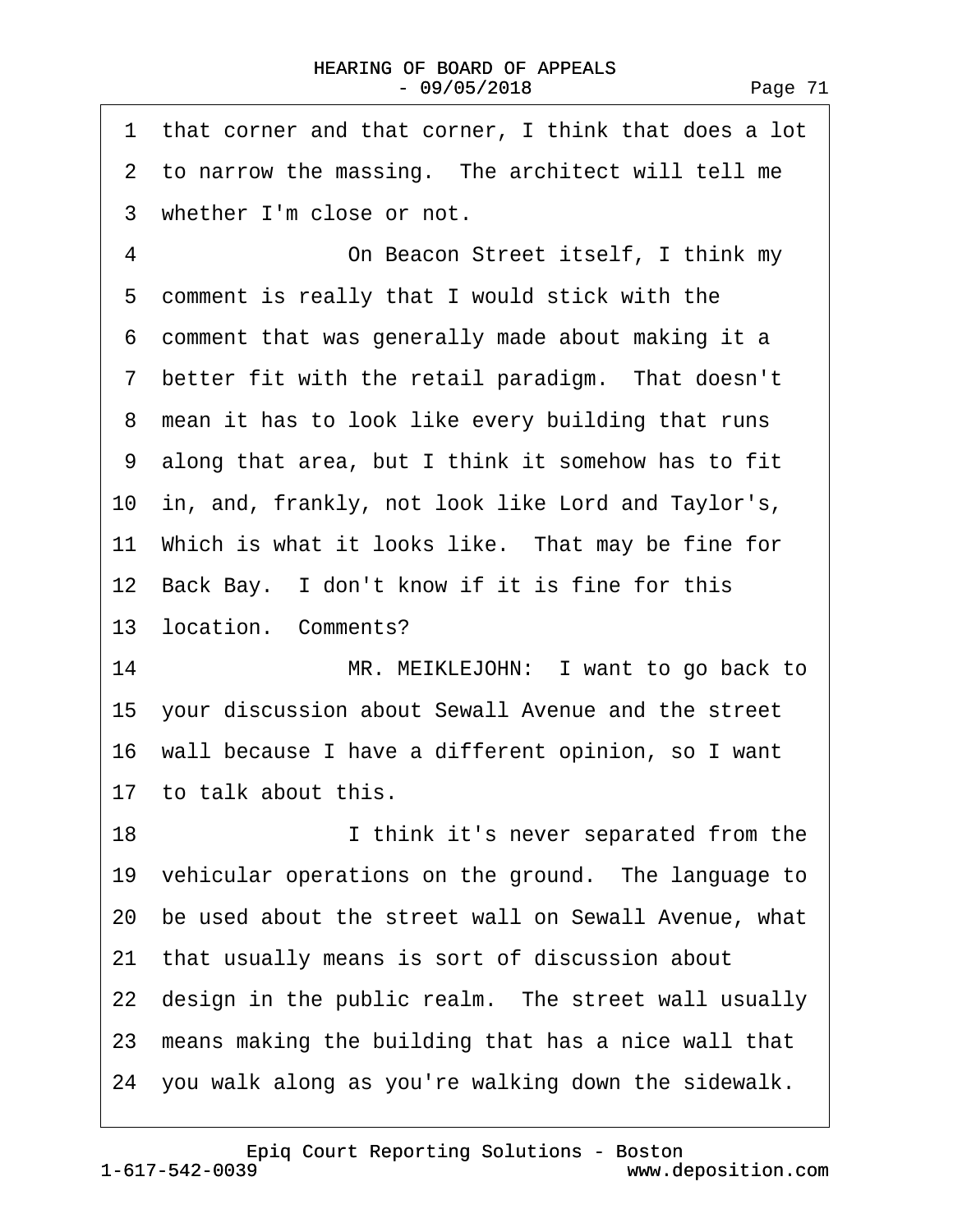| 1 And it's impossible to look at this building and not  |
|---------------------------------------------------------|
| 2 think of -- I'm sorry if anybody has kids in daycare  |
| 3 there, but the building on Harvard Avenue with the    |
| 4 pylons that has the dingy -- all the indoor-outdoor   |
| 5 carpet playground underneath, and that's an example   |
| 6 of a building that -- that's where the street wall    |
| 7 thing comes up. It would be nicer and I think         |
| 8 that's a clear example.                               |
| 9<br>It would be nicer on a pedestrian                  |
| 10 street or to have a wall to walk along. You can      |
| 11 look at cats and dogs and windows, something like    |
| 12 that.                                                |
| 13<br>CHAIRMAN GELLER: Let me just add to               |
| 14 that because frankly it's not simply just having the |
| 15 wall because go to another building which is --      |
| 16 there is an apartment building on Beacon Street near |
| 17 Saint Mary's, I think it's a Hamilton property       |
| 18 building and it does have a wall on the street, but  |
| 19 it's a solid wall. It's simply hiding ground level   |
| 20 parking. I'm not sure that that's particularly       |
| 21 helpful.                                             |
| MR. MEIKLEJOHN: It doesn't -- well,<br>22               |
| 23 let me finish my thought. I'm trying to see if       |
| 24 there is a way out for the designer to respond to    |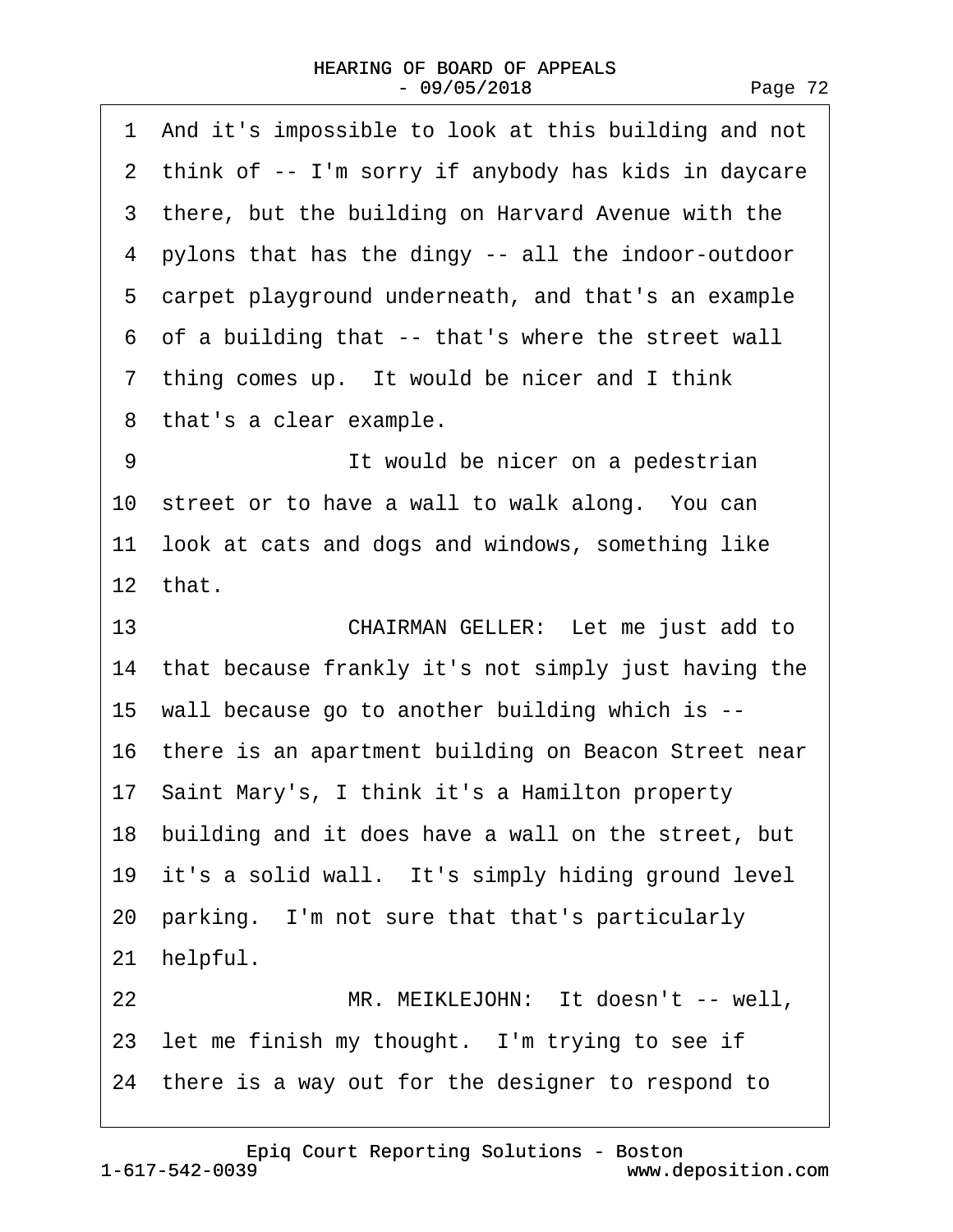<span id="page-72-0"></span>1 these comments which are going in a couple different 2 directions.

3 **The sketch model we're looking at,** 4 this is early design. I'm actually not convinced 5 that -- and Cliff, I made this note when you were 6 talking. I'm not sure that the idea of a building ·7· mass above with a cabby underneath is on its face 8 unacceptable. This is the vehicular approach side ·9· of the building.· I personally don't need to see 10· architectural portals in a solid-looking building 11 for the car to go in, the car to come up like the 12 tunnel on love. I think it's possible to -- and you 13 can look at plenty of nice looking hotels in urban 14 areas that have successfully done this and it really 15 is the front of the building. 16· · · · · · · · ·In a hotel you don't bring your car 17 in the back. You bring it right up in the front. 18 MS. MORELLI: I don't mean to 19 interrupt. Obviously you haven't been privy to some 20· of the interim changes that the project team is 21· working on.· So what they're trying to do is try to 22 move some of the parking operations from the Sewall 23 front yard to the subgrade garage. So we don't know 24 how much they're actually moving on. So they might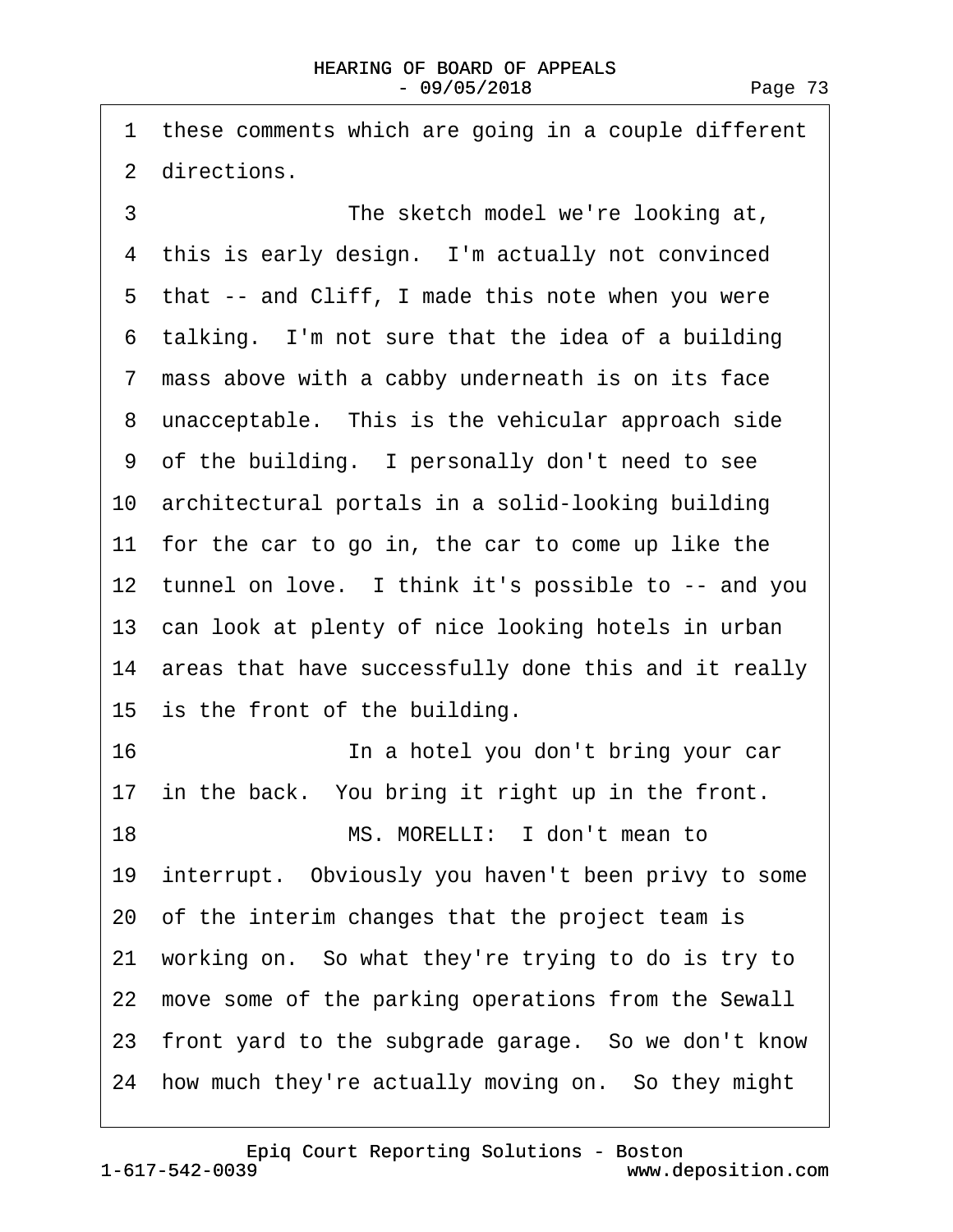<span id="page-73-0"></span>

| 1 already be working on reducing some of that service   |
|---------------------------------------------------------|
| 2 entry aspect that we're looking at with the initial   |
| 3 plan. So maybe not so much a debate whether it's      |
| 4 service or residential but maybe just some of those   |
| 5 pedestrian scale qualities.                           |
| I think what I hear from Mr. Boehmer<br>6               |
| 7 is that less of a recess, the overhang isn't great.   |
| 8 It isn't great for walking by that empty void         |
| 9 because there are some residential qualities but      |
| 10 namely the building across the street.               |
| 11<br>Mr. Geller is talking about he just               |
| 12 wants to see solid mass at the ground level to       |
| 13 anchor.                                              |
| MR. MEIKLEJOHN: I understood both<br>14                 |
| 15 those comments. I'm saying I disagree with them.     |
| 16 I'm caught up and I appreciate the design changes    |
| 17 are happening.                                       |
| 18<br>Going back to my earlier comment                  |
| 19 about what would make for a good street, this is why |
| 20 I started with your comment about the street wall.   |
| <b>CHAIRMAN GELLER: I don't like the</b><br>21          |
| 22 Westin, by the way.                                  |
| 23<br>MR. MEIKLEJOHN: I'll keep this                    |
| 24 simple. I would like to see a design where the       |
|                                                         |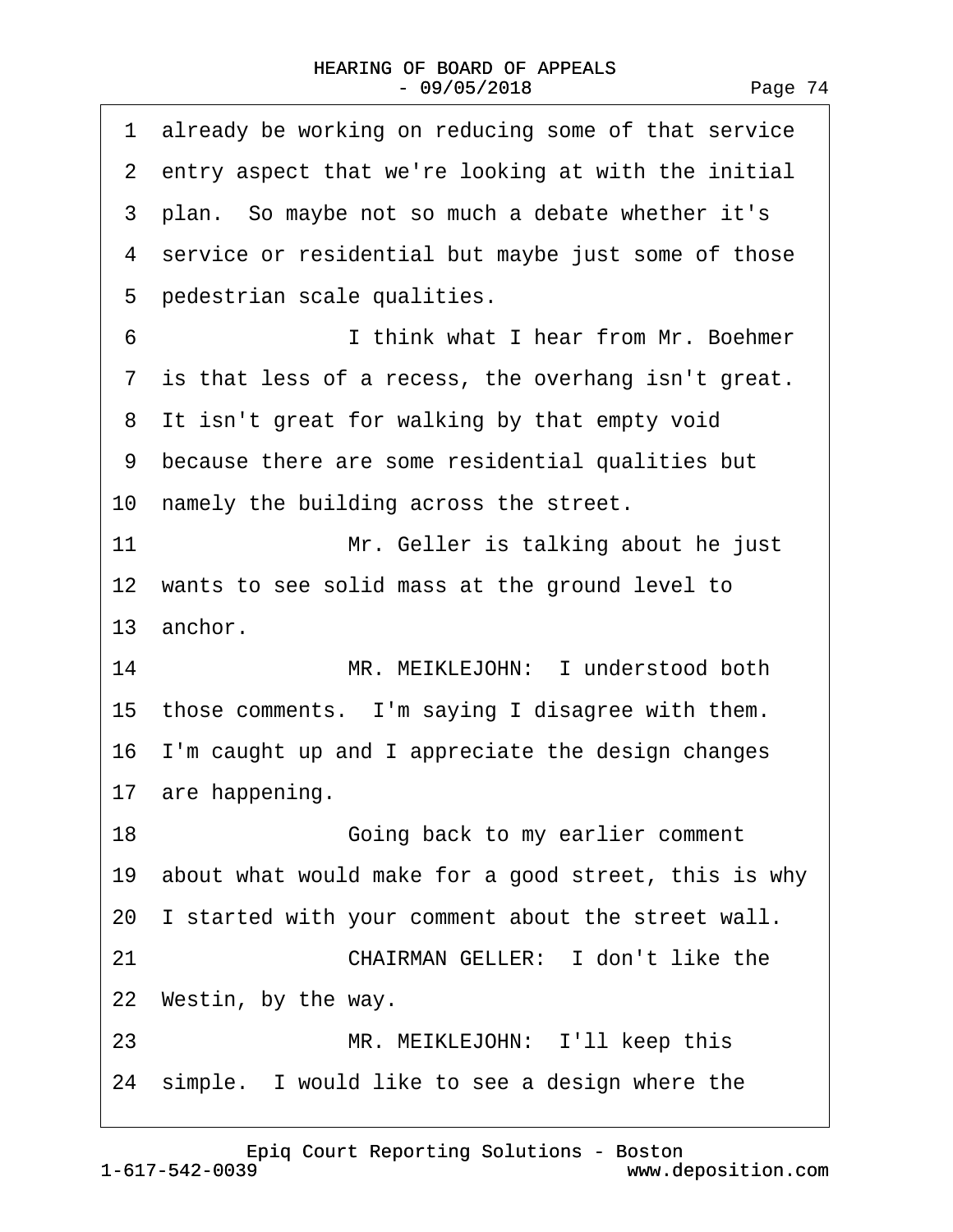<span id="page-74-0"></span>1 building as it comes down to the ground is just much 2 further back from the street, and that might mean 3 some of the vehicular areas that are now under the 4 overhang of the building might be out in the open. 5 Maybe there's a nice way to do that. 6 **CHAIRMAN GELLER:** I'm not sure we ·7· disagree. 8 MR. MEIKLEJOHN: What I'm differing ·9· with is I want to loosen up -- I'm not attached to 10 it being a street wall. It might be the wall of the 11 building that's not really on the street, sort of a 12 court in the front, but it would accomplish my 13 bigger aim of getting the tall mass of the building 14· away from this narrow -- 15 **• • • CHAIRMAN GELLER:** My suggestion was 16 not -- I want to be clear. My suggestion is not to 17 take this building, move it forward up to the 18 sidewalk. That's not my suggestion. 19 · · · · · MR. MEIKLEJOHN: Right. Okay. 20 MS. POVERMAN: I only have one small 21 comment which is to piggy-back on something Maria of 22 the Planning Department pointed out that relates to 23 the overhang safety considerations there in terms of 24· people walking through it at dark or cutting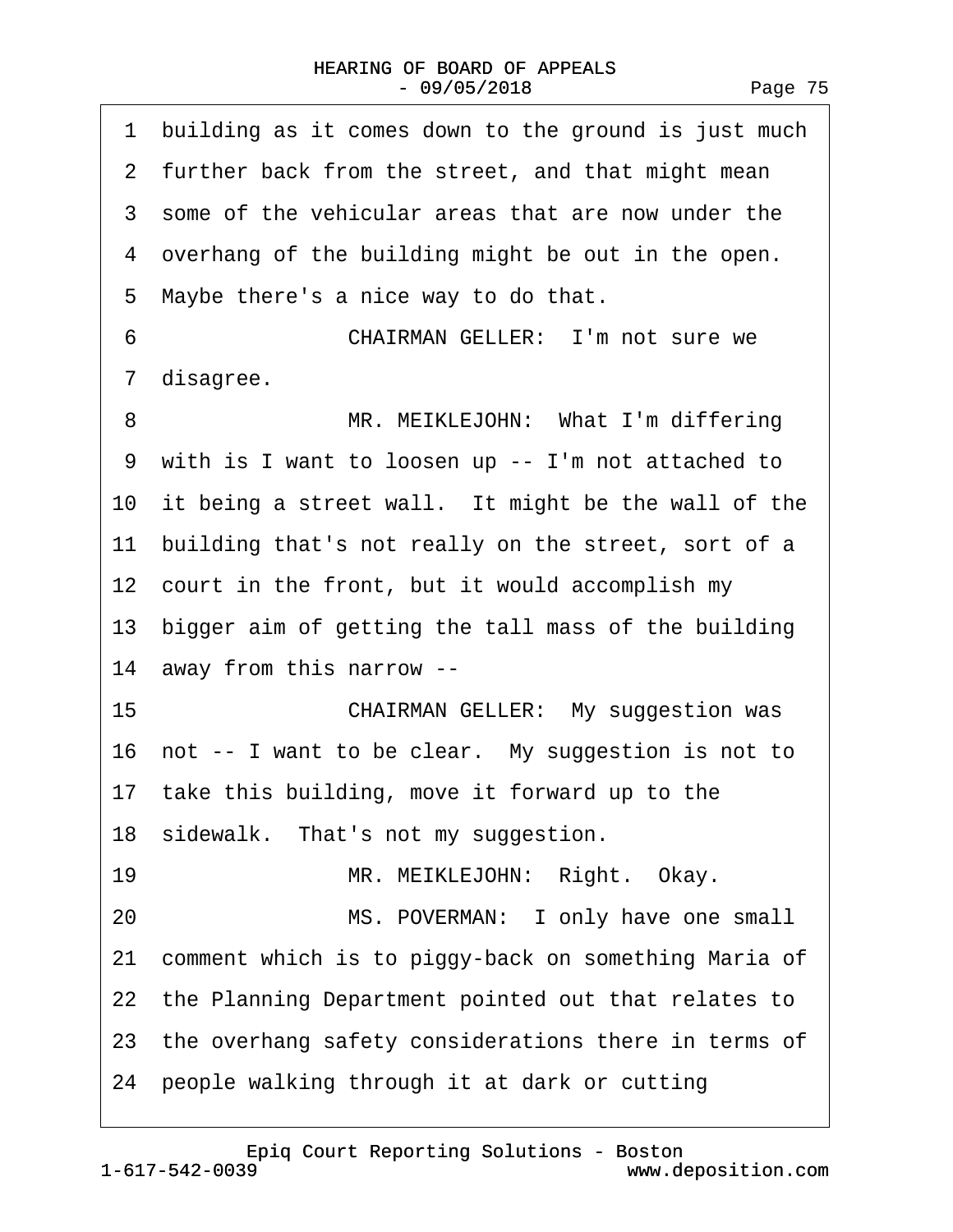<span id="page-75-0"></span>1 through, and as I recall it, the shadows projected 2 by the overhang are problematic in that way. I 3 disagree with the idea that overhang is okay in this 4 area. I would definitely be more comfortable with ·5· a, as we've been talking about, a street facade set ·6· back into the property line. 7 MS. SCHNEIDER: I would echo that. I ·8· do think that the cave, the 50-foot cave is a public ·9· safety issue with residents of the building but also 10 of the neighborhood. Generally I think that -- I 11 understand that the parking and service functions 12 for this building have to happen on Sewall. I get 13 it. But I also think there are a lot of other 14 residential buildings across the street and I think 15 however that area or that part of the building is 16 treated needs to be respectful to the people whose 17 homes are on the other side of that street. 18· · · · · · · · ·Another issue that Cliff raised which 19 I thought was a very good one, not one that I 20· considered before in the early days of the design, 21· but the importance of the screening of the 22 mechanical penthouse that it would be some design 23· element because as a very tall building for this

24 part of Brookline it will be quite visible and

Page 76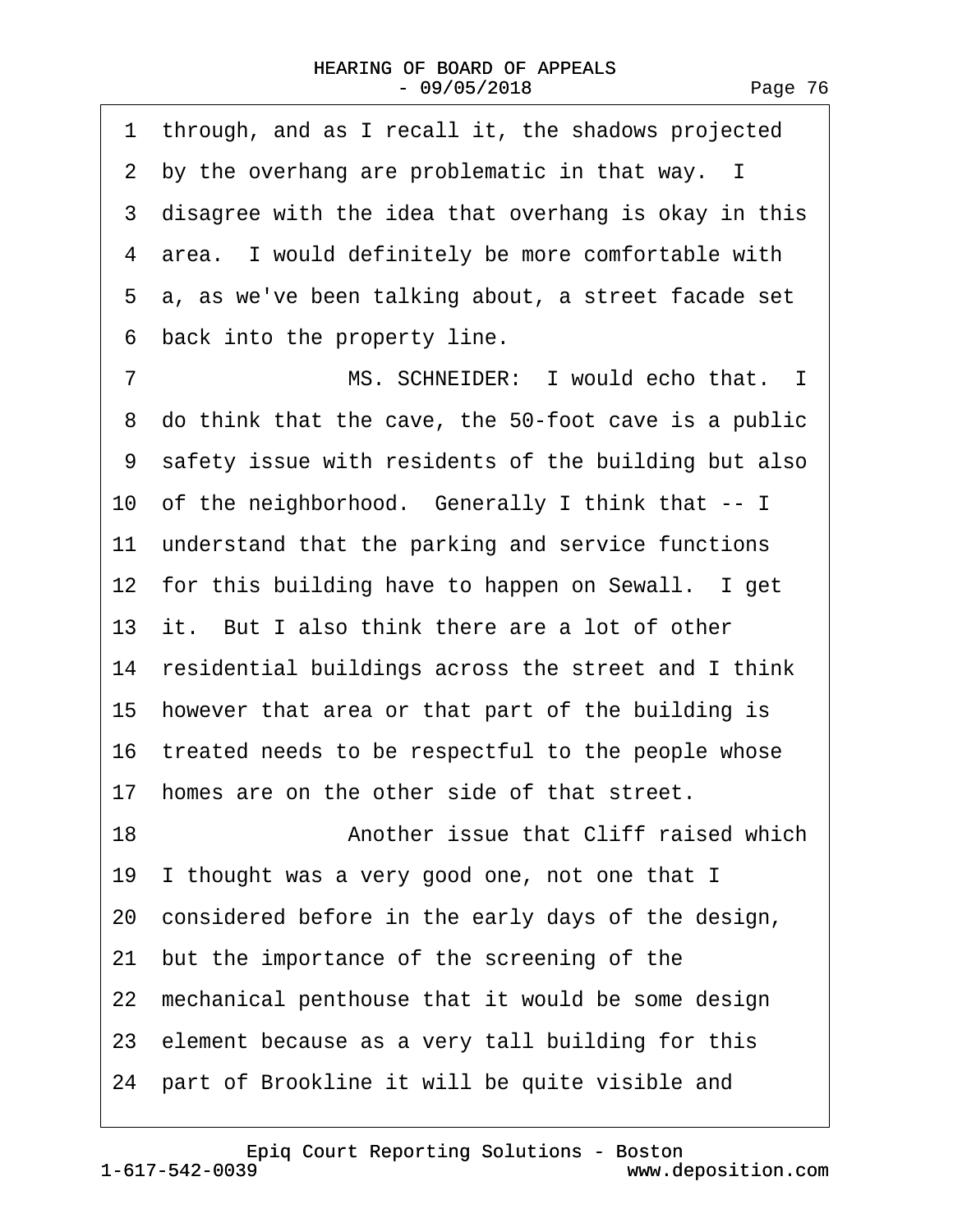<span id="page-76-0"></span>

| 1 visible from far distances, so I think some         |
|-------------------------------------------------------|
| 2 attention needs to be paid to that as well.         |
| 3<br>MR. MEIKLEJOHN: I agree. Can I go                |
| 4 back to one thing about surface parking. Again,     |
| 5 complex area, a lot going on. One of the things     |
| 6 that was mentioned in passing was -- and I forget   |
| 7 who said it -- did there need to be an entrance to  |
| 8 the trail from Sewall Avenue. However, the comment  |
| 9 was made, maybe the motivation, it's yet another    |
| 10 stream of people and vehicles coming and going.    |
| 11<br><b>CHAIRMAN GELLER: It sort of</b>              |
| 12 originates with Cliff's comments that you need to  |
| 13 simplify what is going on.                         |
| 14<br>MR. MEIKLEJOHN: The narrow question             |
| 15 that I have is relative to: Could you have         |
| 16 commercial development at the street level and not |
| 17 have an entrance there that serves accessible      |
| 18 parking which is for the commercial use.           |
| 19<br><b>CHAIRMAN GELLER: Interesting</b>             |
| 20 question.                                          |
| 21<br>MR. MEIKLEJOHN: That would be my                |
| 22 concern about opposing the elimination of that     |
| 23 entrance as much as I would see it would simplify  |
| 24 the people and car traffic at the back.            |
|                                                       |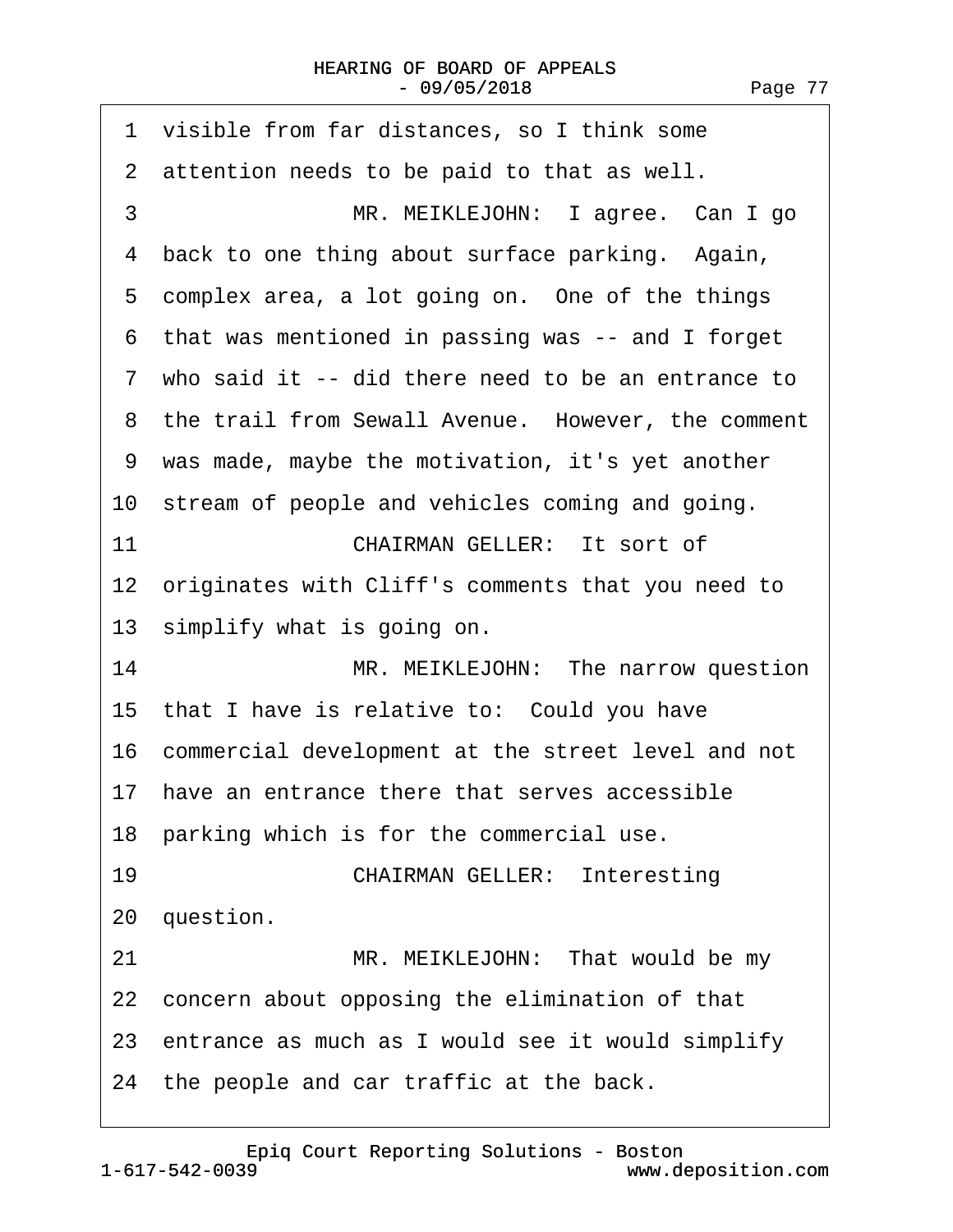<span id="page-77-0"></span>

| MS. POVERMAN: I would separate the<br>1                 |
|---------------------------------------------------------|
| 2 issue of the parking from the accessibility of the    |
| 3 retail building from the back because one of the      |
| 4 things that drives me nuts in that area is to get to  |
| 5 Beacon Street, you often have to make this detour     |
| 6 around other buildings. As a user, from a user        |
| 7 point of view -- I'm trying to remember. If you       |
| 8 want to get to the post office and back, you have to  |
| 9 go all the way around Bank of America.                |
| 10<br>MR. MEIKLEJOHN: I'm sort of thinking              |
| 11 about it as a designer and I'm sorry about that. If  |
| 12 you wanted to get a building permit to build out     |
| 13 this retail space, I think they would ask me where   |
| 14 is the accessible parking.                           |
| 15<br>MS. POVERMAN: Yeah, right. I agree                |
| 16 and actually don't disagree with that. I want to     |
| 17 speak to the practical consideration of how nuts are |
| 18 you going to drive your retail customers if they     |
| 19 can't access the building from the back, just that   |
| 20 point.                                               |
| <b>CHAIRMAN GELLER: Are there other</b><br>21           |
| 22 charges? I want to make sure that the developer has  |
| 23 a clear as possible understanding of how they need   |
| 24 to redesign this project so they can come back       |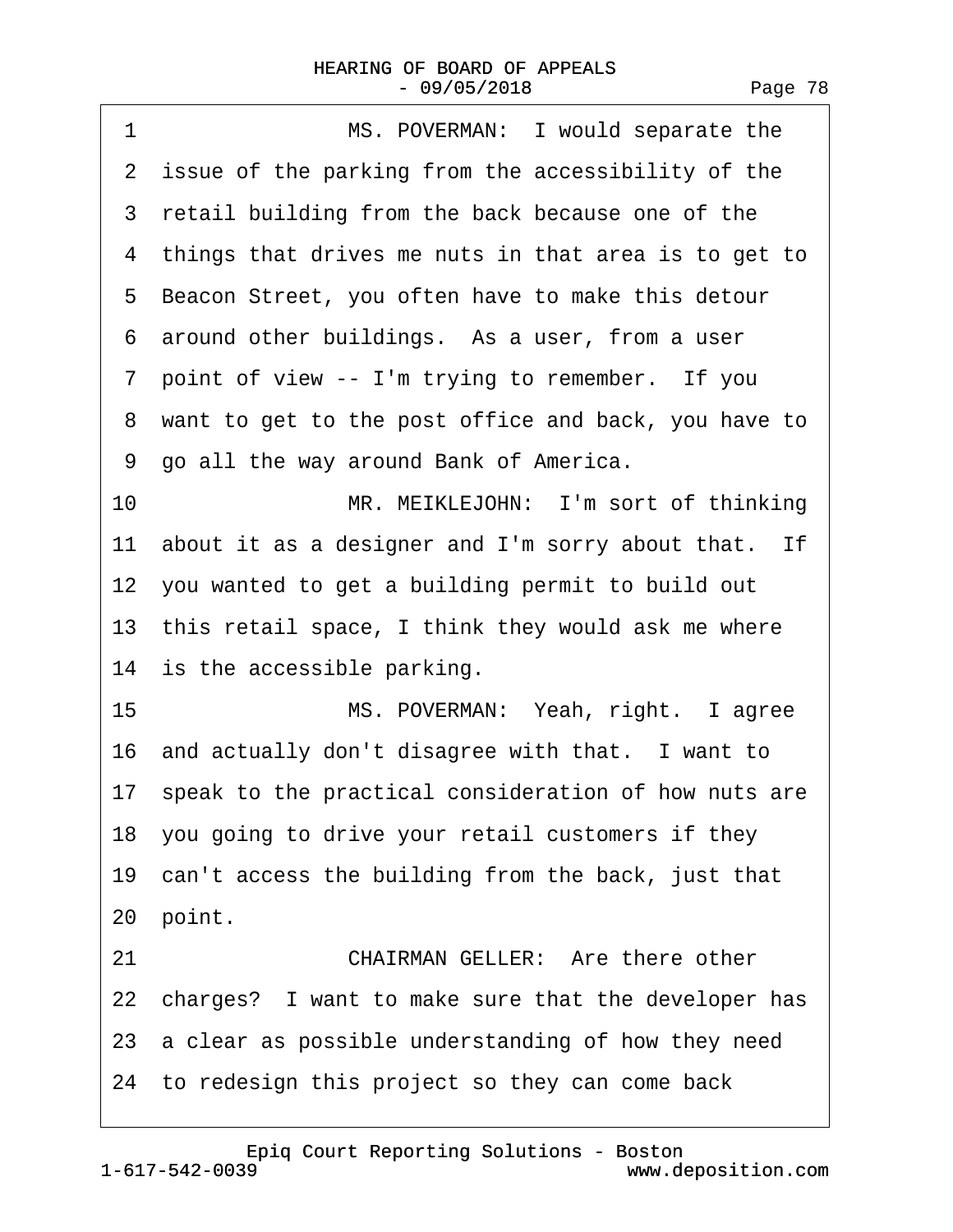<span id="page-78-0"></span>1 October 17 with something that we can look at and we 2 can say, Thank you, it hits the point of these 3 things, but can you look at this? We're trying to 4 give them a clear and better understanding of what  $5$  to do. 6 **MR. ENGLER:** I appreciate that and 7 that's exactly what we're going to do. The biggest 8 fear that I have is when four people disagree on ·9· things and we're supposed to respond to conflict in 10 terms of design objectives, so I haven't heard that 11 really that much, but I think you've supported 12 pretty much what Cliff said. We got that today and 13 we have a lot of respect for Cliff. We worked with 14 him, so we're going to take seriously all those 15· things and the things you said out here was pretty 16 much supportive of what he said. That's our charge, 17 and the other comments as well. 18 **· · · · · So before October 17 we hope to have** 19 something back. And we would like to meet with 20· Cliff again when we have some changes so we can try 21 the next level on to see what he thinks because he's 22 our guide here and we want to make this a building 23· that people appreciate, but we don't expect to get 24 100 percent support for everything we've done. We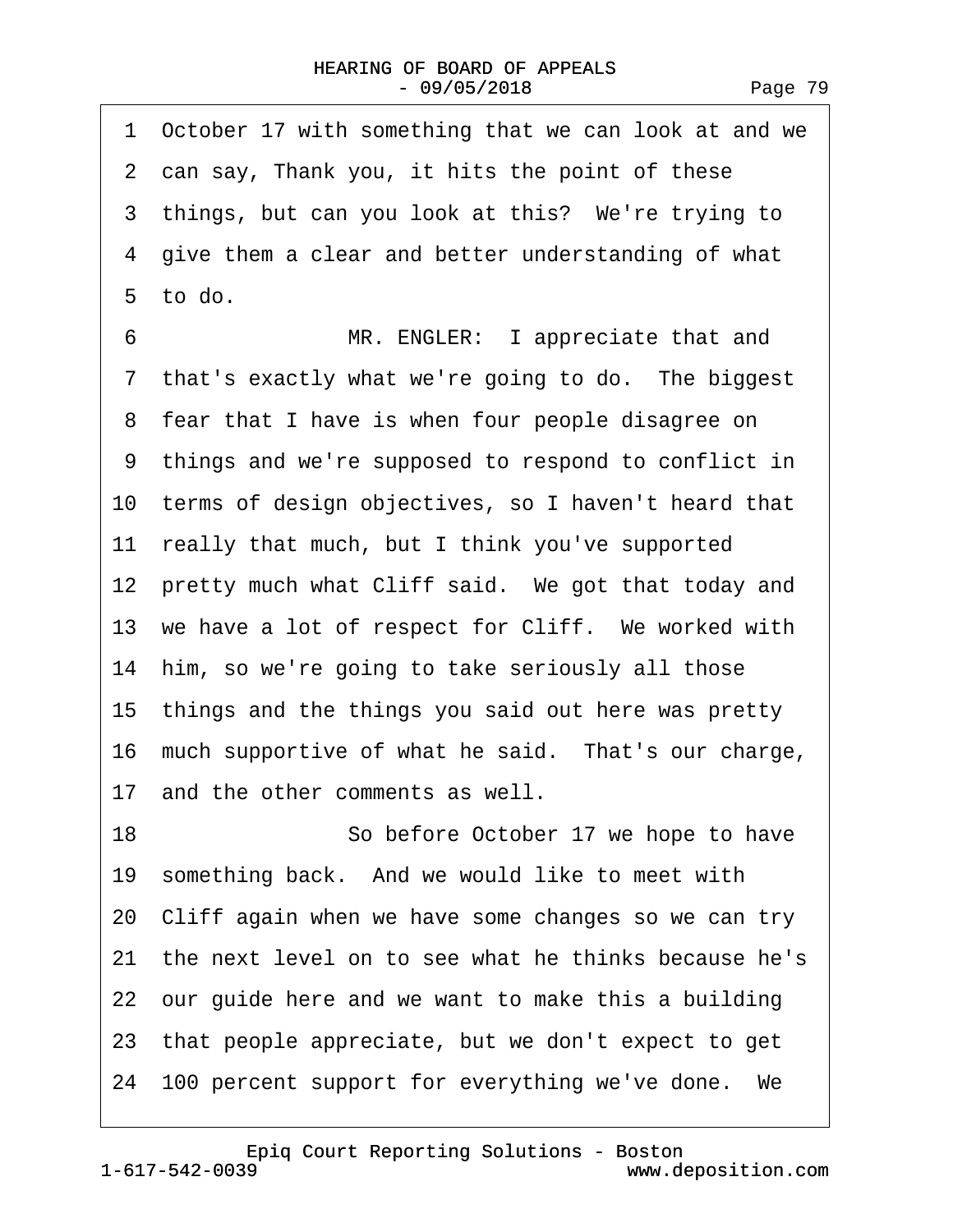<span id="page-79-0"></span>

| 1 know it's not going to be everything that you want   |  |  |  |
|--------------------------------------------------------|--|--|--|
| 2 to see. Everybody has a different take on what's     |  |  |  |
| 3 good architecture and what's good context, so we can |  |  |  |
| 4 try to get as close as we can, and rest assured you  |  |  |  |
| 5 will have a tougher decision to say if this is good  |  |  |  |
| 6 enough and what you would like to see or not, but    |  |  |  |
| 7 we'll try to get there by October 17.                |  |  |  |
| <b>CHAIRMAN GELLER: Great. Is there</b><br>8           |  |  |  |
| 9 anything else?                                       |  |  |  |
| 10<br>MS. SCHNEIDER: There were some                   |  |  |  |
| 11 preliminary matters that Maria had mentioned at the |  |  |  |
| 12 outset. I don't know if we need to restate those.   |  |  |  |
| 13<br><b>CHAIRMAN GELLER: We need to address</b>       |  |  |  |
| 14 the extension, if that's what you --                |  |  |  |
| 15<br>MS. SCHNEIDER: No, I was talking                 |  |  |  |
| 16 about the fact we still need to see a trash and the |  |  |  |
| 17 lighting plan and that there was some title work    |  |  |  |
| 18 that was recommended for the assessment of the      |  |  |  |
| 19 building foundation. Those things I would recommend |  |  |  |
| 20 be put in process now because I think those things, |  |  |  |
| 21 a lot of those things go to the feasibility of the  |  |  |  |
| 22 project.                                            |  |  |  |
| MS. MORELLI: Yes.<br>23                                |  |  |  |
| CHAIRMAN GELLER: Let's go back to<br>24                |  |  |  |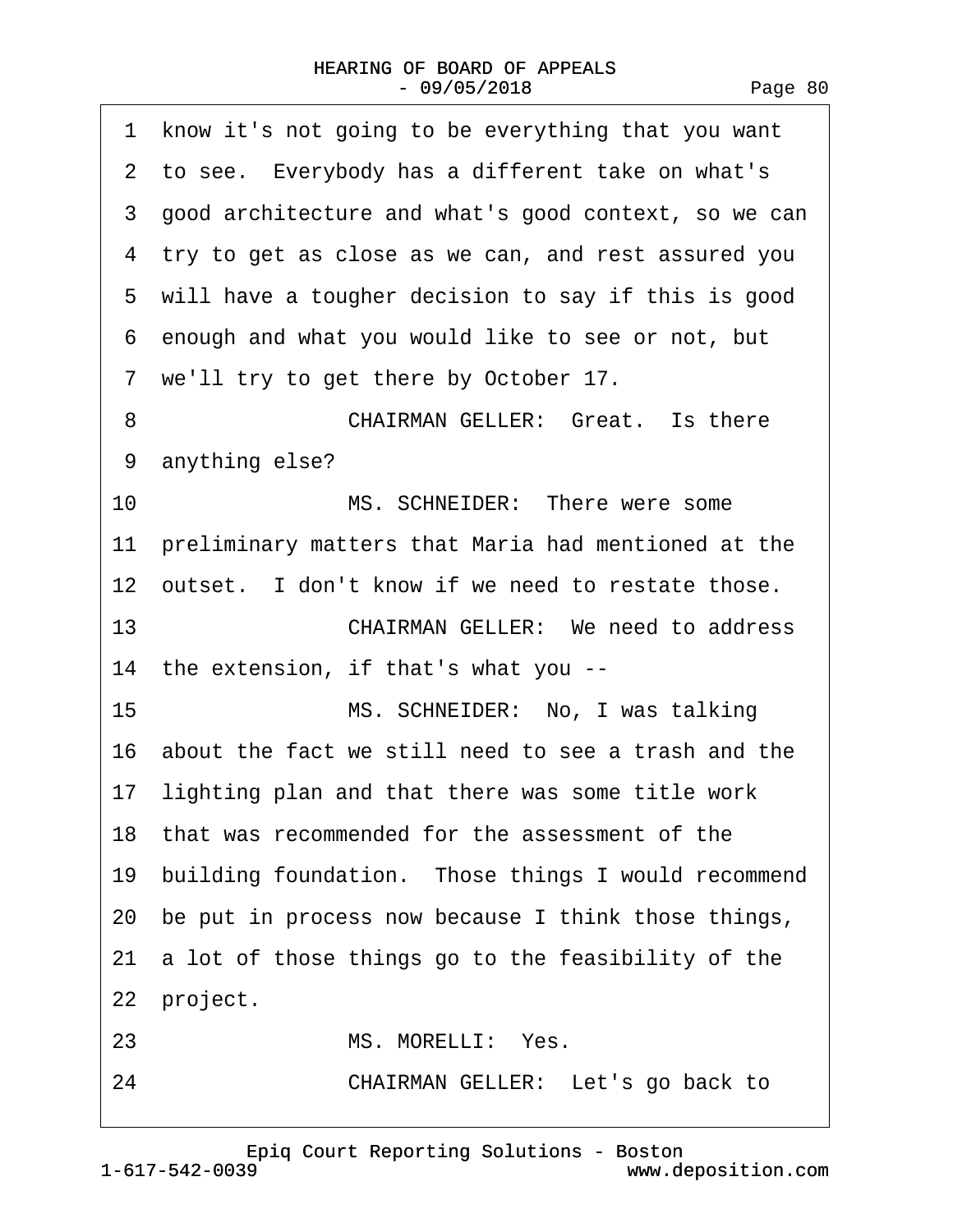<span id="page-80-0"></span>

| the request. Mr. Engler, hopefully you've had an<br>1  |  |  |  |
|--------------------------------------------------------|--|--|--|
| 2 opportunity to talk to your client. We have a        |  |  |  |
| 3 scheduled date of October 17. We're good through     |  |  |  |
| 4 October 15.                                          |  |  |  |
| 5<br>MR. ENGLER: The meeting is after the              |  |  |  |
| 6 time frame is over? It's not going to work. I        |  |  |  |
| 7 don't know what to say because I'm not -- I know you |  |  |  |
| 8 have a very tough schedule. I don't see why we       |  |  |  |
| 9 wouldn't need --                                     |  |  |  |
| MS. MORELLI: That's to confirm that<br>10              |  |  |  |
| 11 you are -- go ahead.                                |  |  |  |
| 12<br>MS. BALAKRISHNA: We agree with the               |  |  |  |
| 13 request for the extension from the ZBA.             |  |  |  |
| 14<br>MS. MORELLI: So that is from October             |  |  |  |
| 15 15, 2018 for January 16, 2019?                      |  |  |  |
| 16<br>MS. BALAKRISHNA: Yes.                            |  |  |  |
| MS. MORELLI: Thank you.<br>17                          |  |  |  |
| 18<br>CHAIRMAN GELLER: Thank you. Okay.                |  |  |  |
| 19 Other questions? Comments? Diatribes?               |  |  |  |
| MS. SCHNEIDER: None.<br>20                             |  |  |  |
| 21<br>CHAIRMAN GELLER: Okay. Maria, any                |  |  |  |
| 22 other administrative details in the interim?        |  |  |  |
| 23<br>MS. MORELLI: No, that's it.                      |  |  |  |
| CHAIRMAN GELLER: Okay. Our next<br>24                  |  |  |  |
|                                                        |  |  |  |

[Epiq Court Reporting Solutions - Boston](http://www.deposition.com)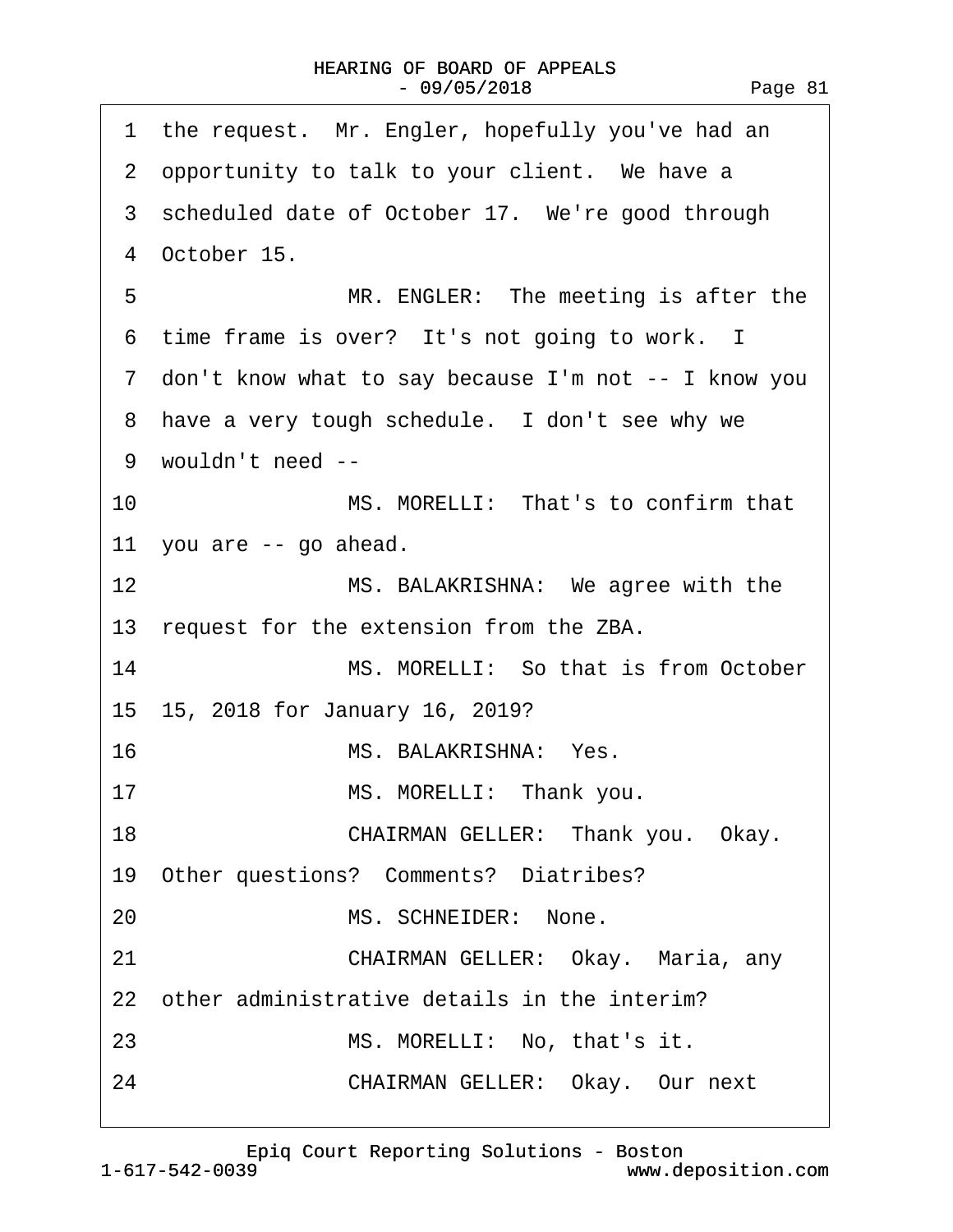<span id="page-81-0"></span>

|    | 1 hearing is October 17, 7 p.m. We don't know where  |
|----|------------------------------------------------------|
|    | 2 yet.                                               |
| 3  | MS. MORELLI: It will be here.                        |
| 4  | <b>CHAIRMAN GELLER: You reserved the</b>             |
|    | 5 room?                                              |
| 6  | MS. MORELLI: Yes.                                    |
| 7  | <b>CHAIRMAN GELLER: I want to thank</b>              |
|    | 8 everyone for your participation and your tolerance |
|    | 9 while we sort of hash this through. Thanks. We're  |
|    | 10 continued until October 17 at 7 p.m.              |
| 11 | (Whereupon, the hearing was adjourned                |
|    | 12 at 9 p.m.)                                        |
| 13 |                                                      |
| 14 |                                                      |
| 15 |                                                      |
| 16 |                                                      |
| 17 |                                                      |
| 18 |                                                      |
| 19 |                                                      |
| 20 |                                                      |
| 21 |                                                      |
| 22 |                                                      |
| 23 |                                                      |
| 24 |                                                      |
|    |                                                      |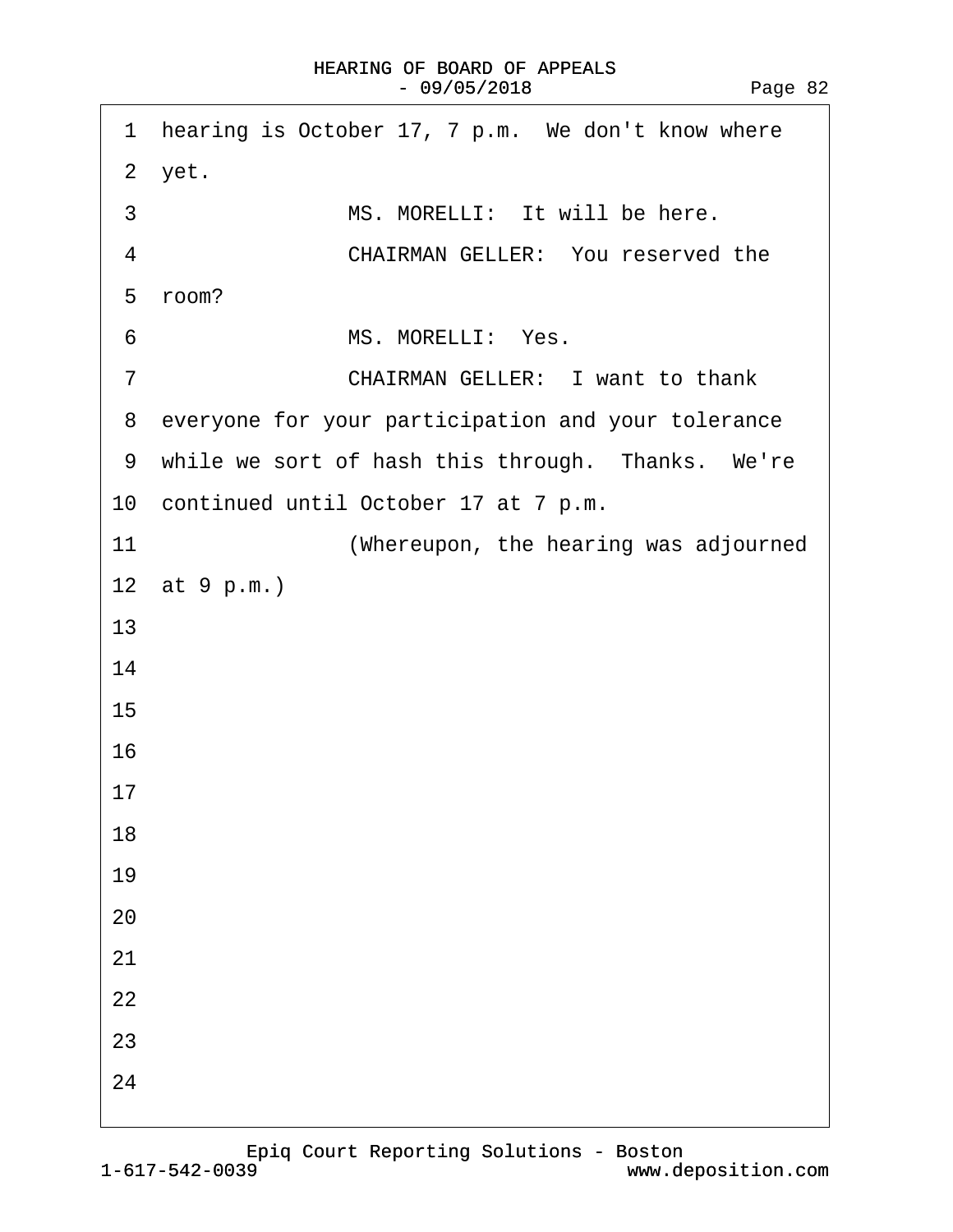| CERTIFICATE<br>1                                                                                    |  |  |  |
|-----------------------------------------------------------------------------------------------------|--|--|--|
| 2 COMMONWEALTH OF MASSACHUSETTS                                                                     |  |  |  |
| 3 Worcester, ss.                                                                                    |  |  |  |
| $\overline{4}$<br>I, Jennifer A. Doherty, Certified                                                 |  |  |  |
| 5 Shorthand Reporter and Notary in and for the                                                      |  |  |  |
| 6 Commonwealth of Massachusetts, do hereby certify                                                  |  |  |  |
| 7 that the foregoing Pages 1 to 83 to be a true,                                                    |  |  |  |
| 8 complete and accurate transcript of the testimony of                                              |  |  |  |
| 9 the aforementioned hearing held at the time and                                                   |  |  |  |
| 10 place hereinbefore set forth, to the best of my                                                  |  |  |  |
| 11 knowledge, skill and ability.                                                                    |  |  |  |
| 12                                                                                                  |  |  |  |
| IN WITNESS WHEREOF, I HAVE HEREUNTO SET MY<br>13<br>HAND AND SEAL THIS 15TH DAY OF SEPTEMBER, 2018. |  |  |  |
| 14                                                                                                  |  |  |  |
| 15                                                                                                  |  |  |  |
| 16                                                                                                  |  |  |  |
| 17                                                                                                  |  |  |  |
| 18                                                                                                  |  |  |  |
| 19<br><b>Certified Shorthand Reporter</b>                                                           |  |  |  |
| <b>CSR No. 1398F95</b><br>20                                                                        |  |  |  |
| 21                                                                                                  |  |  |  |
| 22 My Commission Expires:                                                                           |  |  |  |
| 23 October 19, 2023                                                                                 |  |  |  |
| 24                                                                                                  |  |  |  |
|                                                                                                     |  |  |  |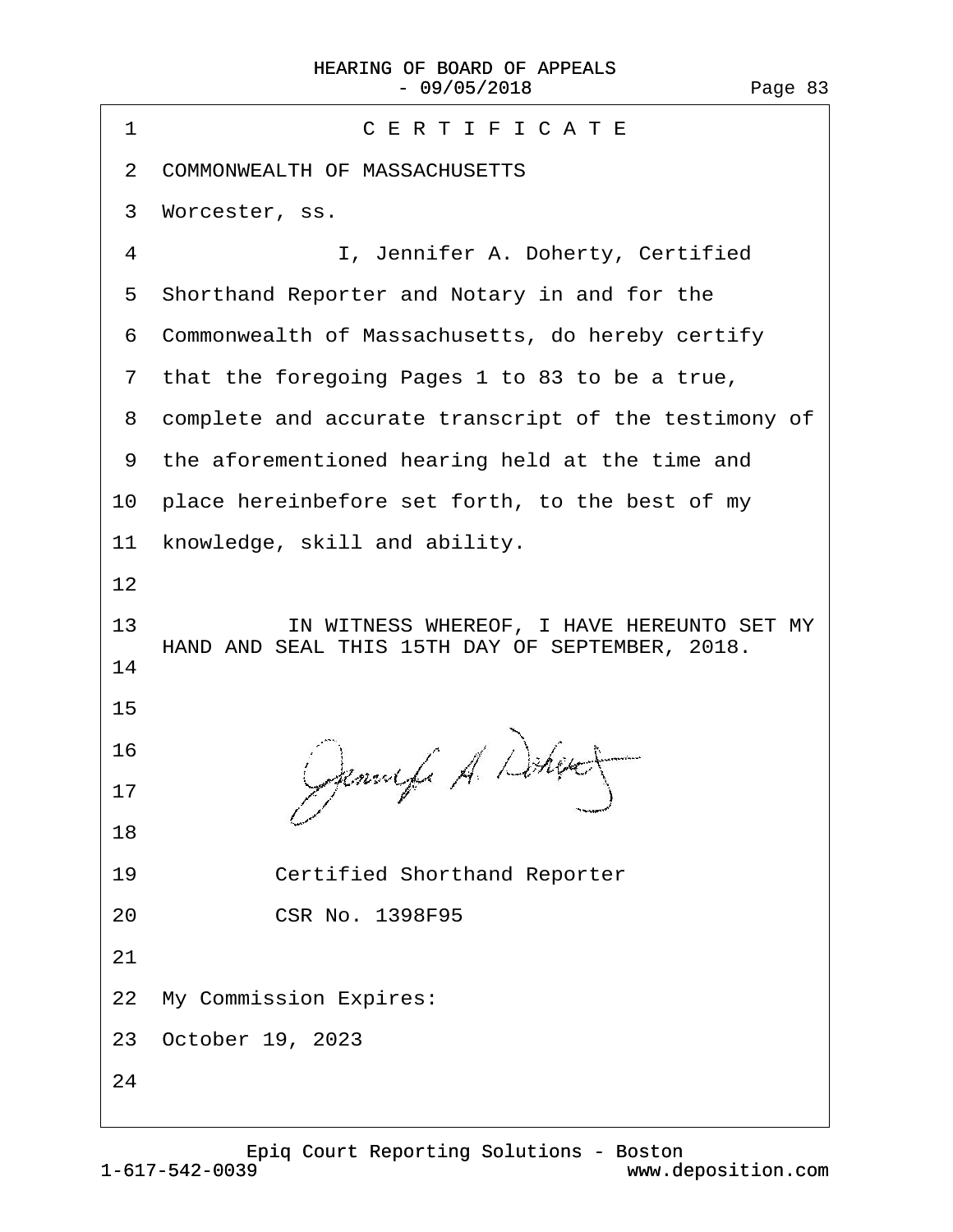|                         | 21                 |                           | accessible         |
|-------------------------|--------------------|---------------------------|--------------------|
| $\mathbf{1}$            | 9:19 15:23 20:15   | $\overline{7}$            | 46:3 77:17 78:14   |
|                         | 23                 |                           | accommodate        |
| 10                      | 7:19               | $\overline{7}$            | 23:2,9             |
| 12:13                   |                    | 82:1,10                   |                    |
| 100                     | 24                 | 74                        | accommodated       |
| 79:24                   | 6:11               | 66:6                      | 58:16              |
|                         | 24 <sub>th</sub>   |                           | accommodations     |
| 11                      | 6:19 18:15         |                           | 7:23               |
| 3:12                    | 26                 | 9                         | accomplish         |
| 120                     | 6:12               |                           | 63:21 64:16 75:12  |
| 65:3                    |                    | 9                         |                    |
| 122                     | 26th               | 82:12                     | account            |
| 38:9 39:14              | 6:20 7:1 18:15     | 90                        | 39:15              |
|                         | 284                | 5:1                       | accurate           |
| 1295-97                 | 21:5               | 95-97                     | 41:3               |
| 16:5                    |                    | 59:3                      | achievable         |
| 1297                    | 3                  |                           | 67:5               |
| 8:24 9:11 12:14,19      |                    |                           |                    |
| 14:23 15:15 48:3 59:3   | 30                 | A                         | acknowledgement    |
| 1299                    | 5:3 10:18          |                           | 53:9               |
| 3:4 7:13 9:2,3,4,10,20  |                    | ability                   | actions            |
| 12:22 14:1 22:6         | 36                 | 62:18                     | 12:19              |
|                         | 21:22              | able                      | activities         |
| 130<br>45:1             | 38                 | 12:10                     | 45:18              |
|                         | 34:20 36:9,10 37:4 | absolute                  |                    |
| 15                      |                    | 32:23                     | actual             |
| 4:8,14 5:2 81:4,15      | 4                  |                           | 23:8 35:2,15 50:15 |
| 16                      |                    | absolutely                | add                |
| 4:14 81:15              | 40                 | 48:20,21                  | 72:13              |
| 17                      | 21:13,17 36:9      | abutter                   | add-on             |
| 6:12 19:5,15,17 79:1,18 |                    | 8:24 16:12                | 34:24              |
| 80:7 81:3 82:1,10       | 40A                | abutting                  |                    |
|                         | 12:4               | 16:7 17:6                 | added              |
| 17 <sub>th</sub>        | 40B                |                           | 66:1               |
| 18:19,20,22             | 67:6               | accentuate                | address            |
| 18                      |                    | 33:3 43:1                 | 28:9 69:17 80:13   |
| 37:19                   | 5                  | accentuates               | addressed          |
| 18-foot                 |                    | 36:1 43:18                | 48:21 68:12,13     |
| 34:18                   | 50                 | accentuating              |                    |
|                         | 38:14              | 35:19 39:5                | addresses          |
|                         |                    |                           | 67:6               |
| $\mathbf{2}$            | 50-foot<br>76:8    | acceptable<br>16:24 60:10 | adequate           |
|                         |                    |                           | 68:5               |
| 20                      |                    | access                    | adequately         |
| 63:20                   | 6                  | 40:17 41:20 52:9 68:8     | 50:18              |
| 2018                    |                    | 78:19                     |                    |
| 4:8,14 9:13 12:13 81:15 | 60-foot            | accessed                  | adjacent<br>17:12  |
| 2019                    | 30:12              | 68:7                      |                    |
| 4:14 81:15              |                    | accessibility             | adjourned          |
|                         |                    | 78:2                      | 82:11              |
|                         |                    |                           |                    |
|                         |                    |                           |                    |

Epiq Court Reporting Solutions - Boston

 $1 - 617 - 542 - 0039$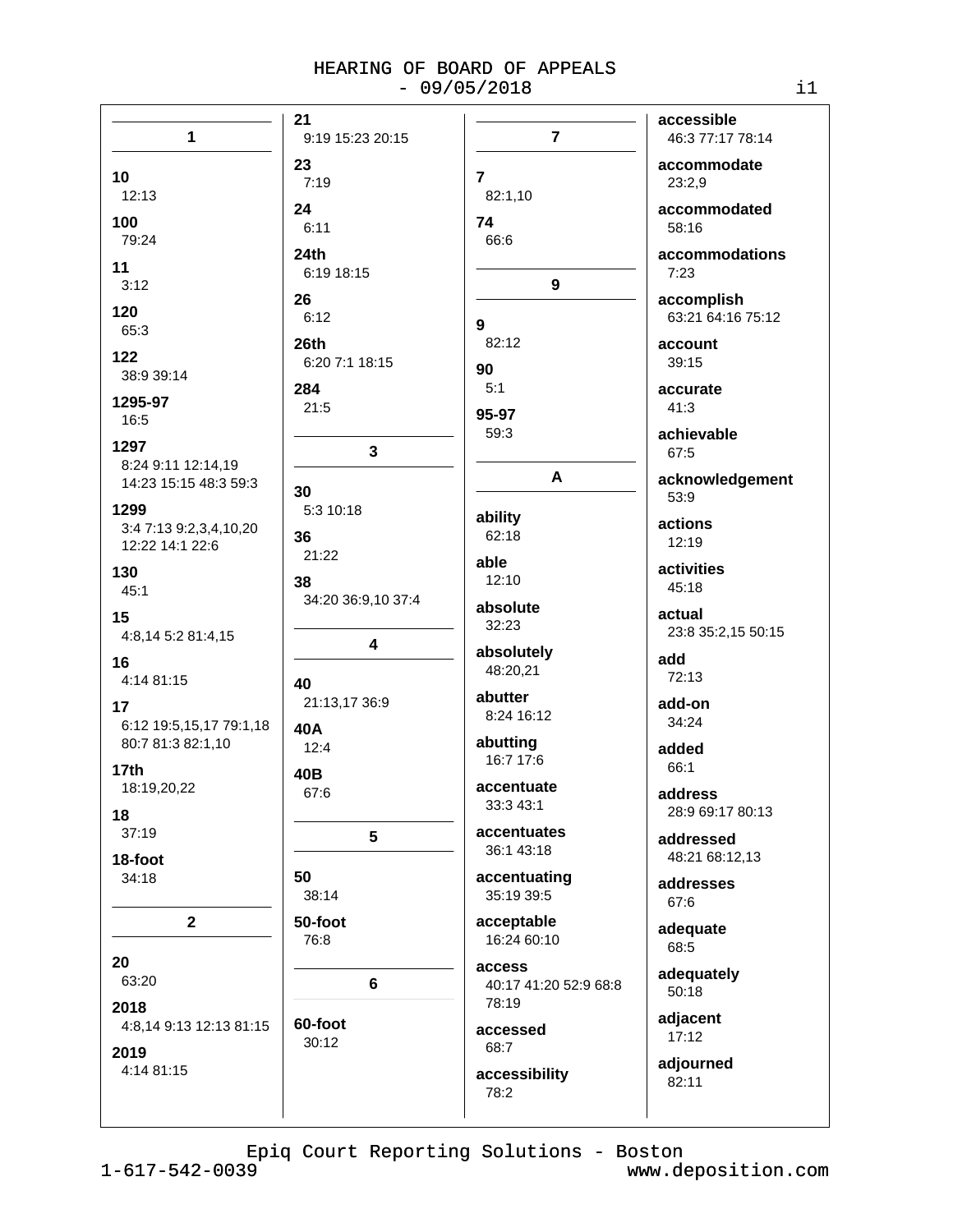administrative 3:19 81:22

advance 19:18

advantage  $31:11$ 

adverse 49:23

advice  $11:15$ 

advocating  $50:16$ 

affect 17:14,16 18:4

affordable  $46.4$ 

afternoon 38:18

ago  $25:21$ 

agree 35:1 48:17 58:5.18 59:16 69:6 77:3 78:15  $81:12$ 

ahead 30:24 81:11

aim 75:13

air  $45:2$ 

albeit  $70.5$ 

alternative  $12:6$ 

amenity 43:24

America 78:9

amount 21:21,24 36:22,24 52:4 68:3,4

analogy 65:12

analysis 3:15 16:19,23 18:4,9

19:8 24:4 26:14.23 44:13 66:5

anchor 74:13

angle

38:6 answer

6:3.11 19:5 44:5 64:1

anti-urban 54:12

anybody 40:3 68:16 72:2

anyway 27:3 28:4 38:3 40:8 45:9

apartment  $72:16$ 

apartments 66:6

apologize 25:19

appeal 9:14 12:18 14:12 48:18

appealed  $9:15$ 

appear 69:13

appears 70:8

applicant 4:6 17:9 18:2 19:7 58:3.  $23.60 \cdot 1$ 

application  $3.3$ 

applies 16:4

appreciate 6:4 74:16 79:6.23

approach 73:8

approaching 32:17,20

appropriate 34:17

approve 68:21 arbiter 13:9

appropriates

39:9

architect 36:2 46:14 71:2 architects

46:24

architectural 73:10

architecture  $80:3$ 

### area

15:12 31:2 32:18 33:15 40:18 41:20,21,22 42:1 44:2,3,7 45:9 54:7,17 55:11 59:24 64:10 65:13 71:9 76:4,15 77:5 78:4

areas 73:14 75:3

areaway 40:17

argument 52:12

arguments  $11:9$ 

articulate 50:20 51:4 69:10

articulation 22:12 35:17 39:22 46:23 51:16

artwork 42:19

asking 4:5,12 25:19 53:20

aspect 74:2

aspects  $18:4$ 

> assess 17:9,18

assessment

assured 80:4 attached

12:10 13:2.4 80:18

 $75.9$ 

attend 10:5 23:4

attendant 45:10,11

attention  $77:2$ 

attic.

 $33:13$ 

attitude  $27:12$ 

attractive 53:3

atypical 45:5

> **August** 7:19 9:18 14:8 15:23 20:15

automobile  $52:9$ 

available 6:24 10:18 19:18 20:11 45:21

Avenue

46:9,18 47:3,6 50:9 54:2 56:5,8 58:12 59:15 60:12 61:2,5,18 62:6 63:11,19 67:18 68:9 69:7,12 71:15,20 72:3 77:8

aware 10:8 16:13 24:1

B

### back

6:2 13:12 17:19 29:22 30:13,14 33:16 35:10 36:9,11,13 38:15,20 40:9 44:8 46:22 47:14, 21,24 49:2,12 51:10 52:18 54:11 55:9 58:7, 10,12 63:24 65:2 66:1

Epiq Court Reporting Solutions - Boston

 $1 - 617 - 542 - 0039$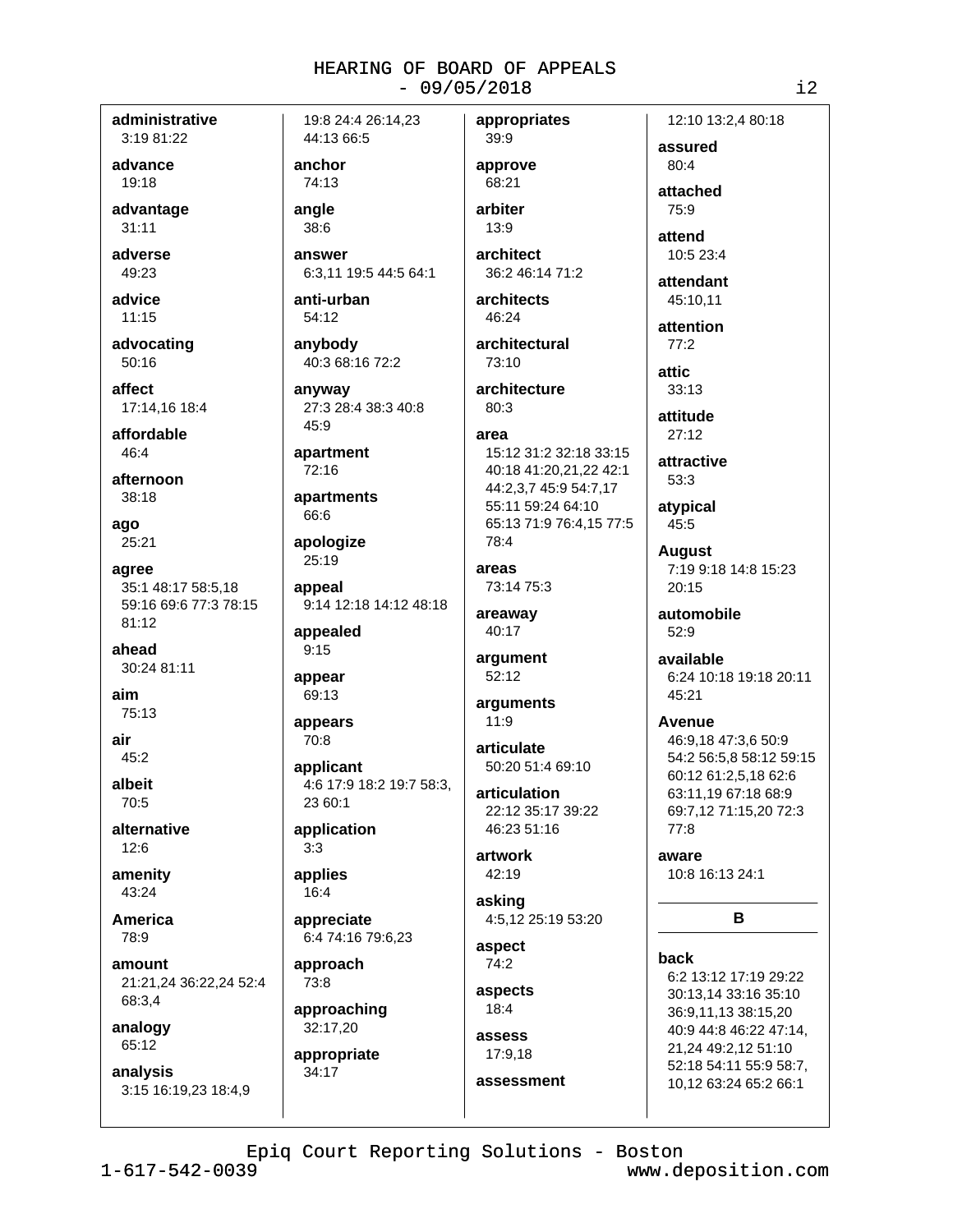67:10 69:1.15.22.23 70:19,20,23 71:12,14 73:17 74:18 75:2 76:6 77:4,24 78:3,8,19,24 79:19 80:24

background  $8:21$ 

backside  $31.7$ 

**Balakrishna** 15:17,21 81:12,16

balconies 35:12 39:22

**Bank** 78:9

**Barrett**  $11:18$ 

based 13:10 15:1 17:23 18:1 19:11

basically  $37:4$ 

basis  $10.22$ 

bathroom 45:12

**Bay** 71:12

**BBRS** 9:17 13:23 14:2 15:2

**Beacon** 3:5 7:13 8:24 9:2.11.20 12:22 14:1 16:6 20:18 21:4,16,19 22:6,10 34:14 36:7,14,20 48:4 58:10,17,21 59:8 71:4 72:16 78:5

Beacon's  $9.3$ 

beautify 64:10

beds 60:17

beginning  $8:13$ 

behalf  $8.6$ believe 9:13.19 beneficial 48:9

benefit 33:8 63:13

benign 40:19

**Bennett's** 16:18

hest 32:23 58:15

better 22:3 29:2.9 50:12 51:4 54:7,23 61:6 65:4,15 70:3 71:7 79:4

bevond 13:24 14:17 62:18

bicycle 44:10,15

bia 20:2 23:7 24:17 30:1 31:19 37:23 42:13,15, 16,20 53:24 54:11 55:21 59:10 60:23

bigger 35:21 75:13

biggest 56:7 68:19 79:7

hit 33:14 34:10 45:9,13  $51:10$ 

**hlock** 11:1 14:22 21:9

block-out 70:8

**blocked** 14:24 15:1 49:15

blocks 49:13

### **Board**

3:20 4:5 9:14,18 10:7,8, 13,18 11:6,10,13 12:18 13:19 14:9 15:6,24 16:2 19:22,23 20:3,4 68:21

**Board's** 10:16 **Bob** 

 $4.19$ 

### **Boehmer**

3:18 19:1.3 25:9.11 26:4 36:23 37:2,20 46:12 47:7,18 48:5,17 49:16 51:6 53:17 55:1, 16 56:12,16,23 57:5 74:6

**Boehmer's**  $6:13$ 

bothered  $40.441.9$ 

bothering 69:11

bothers  $61:1$ 

bottom  $5:16$ 

boxes  $46.6$ 

break 35:13 36:4

break-up 58:5

breaking 35:18 36:3 64:14

hreaths  $14:11$ 

brick  $21:1$ 

bring 33:1 40:19 41:5,6 43:7, 973:16,17

bringing  $53:10$ 

brings 40:16 43:23

broad 63:6 broadens

 $30:6$ 

broader 11:2 53:4 67:12

broadly 24:22

**Brookline** 10:6 20:18 44:19 62:14 65:19 76:24

brought 6:5 22:22 43:8 44:10

brush 67:12

**build** 49:6 50:24 78:12

### building

7:9,11 8:16 9:5,7,8,15, 18,21 10:3,10,12,13 11:7 12:1,5,11,12 13:8, 11 14:22 15:10,13 16:1, 19,20 17:4,11,13,15 18:10 19:8 21:5,7 24:4 26:14,16,19,22 28:6,7,9 29:9,10,21,22,24 30:1, 16,18 31:8,17,18,20 32:21 33:7,13,17,24 34:3,12,13 35:6,9,14, 15,18 36:5,11 37:13 38:14,23 39:6,10 40:4,5 42:1,10 43:2 44:9 45:1, 7,8,21 46:4,16 47:2,20, 22,23 48:7,8,24 49:1,4, 6,11,20 50:15,17,19 51:2,12,16,19 52:13,17 53:14,23 54:23 55:20, 23 56:18 57:7,14,15 58:17,24 59:4,10,13,16 60:5,14 61:1,4,14 63:11 64:15 65:2.10.13.17.18 67:1.22.24 69:3.13.15. 16 70:3,10,16 71:8,23 72:1,3,6,15,16,18 73:6, 9,10,15 74:10 75:1,4, 11, 13, 17 76: 9, 12, 15, 23 78:3,12,19 79:22 80:19 buildings

21:4,11 27:11,17,19 28:14.15.16.19 29:7.13. 19 35:11 43:4 44:21,22 45:16,17,18 60:19 62:12 63:20 64:8.18 70:20 76:14 78:6

builds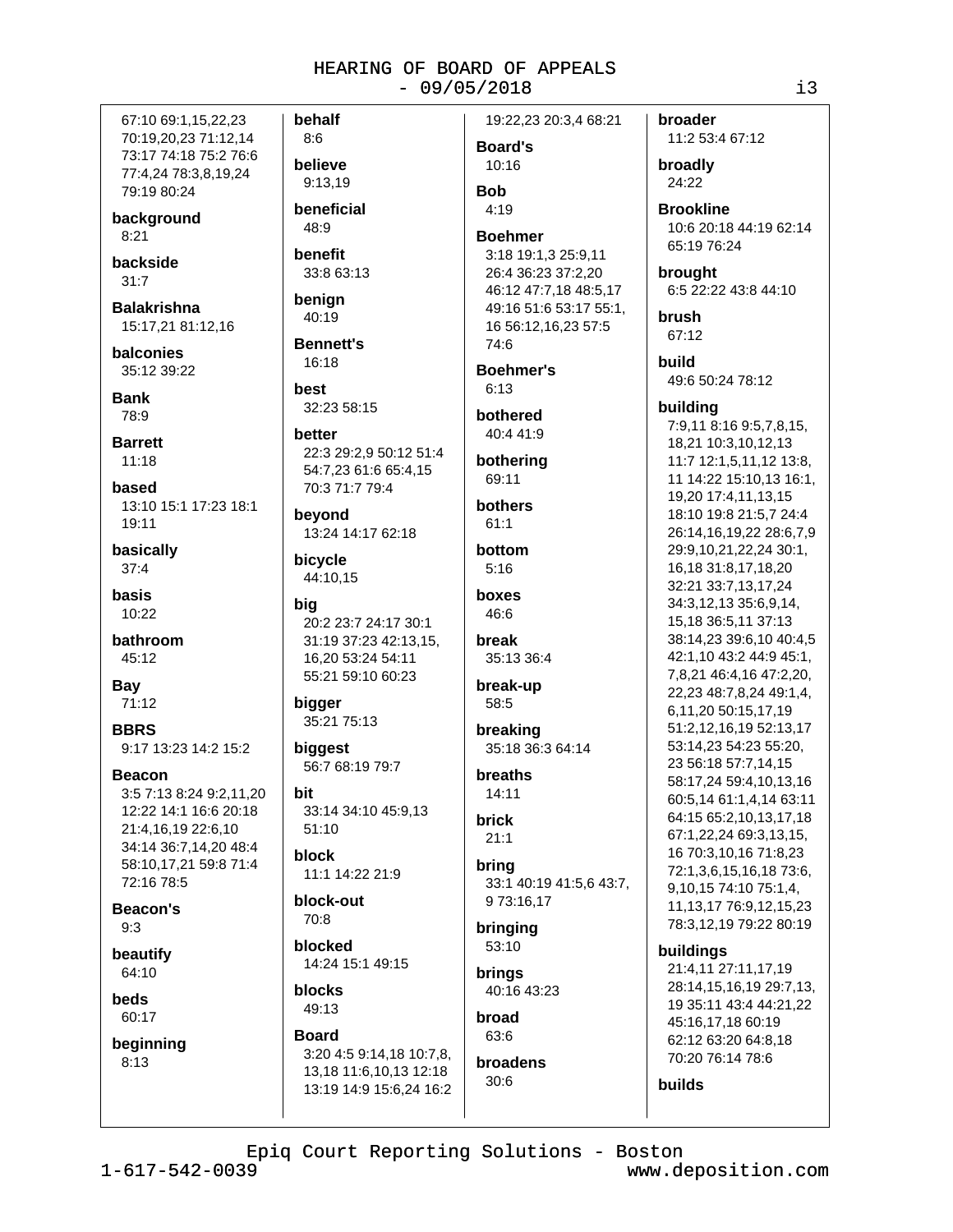49:13

**built** 

32:2 57:16 64:8

cases

 $17:3$ 

 $41.2$ 

casual

23:12

 $72:11$ 

caught

74:16

caused

66:5

 $11:5$ 

ceiling

36:21

cetera

 $11:3$ 

66:3,12

chain-link

Chairman

challenge

47:19 59:4

challenges

challenging

66:5

59:20

certainly

22:9 26:17.23 27:5

30:24 33:7 48:7,21

3:2,10 4:9 6:19 8:7,19

10:20.24 11:20 12:3

13:1,14,21 15:17,19

16:16 25:4,7 50:4 53:11

54:13 55:13 56:9.14.20

57:19 61:16,22 62:2,17

63:4 64:2 66:20 68:24

77:11,19 78:21 80:8,13,

24 81:18,21,24 82:4,7

72:13 74:21 75:6.15

CAVA

cautious

54:11 76:8

cats

cast

bullet

 $7.6$ 

burden 12:22

 $\mathbf{C}$ 

cabby 73:7

cable

29:21

calendar

7:3 18:14

calendars 6:10.18

call-outs 45:6 56:24

calling  $28:7$ 

can't 6:1 11:3 23:18 38:21 49:8 62:16.17.19 65:22 78:19

canopy 67:19

captive  $8:3$ 

car 63:16 73:11,16 77:24

care 45:19 46:17 49:8 50:2

carpet  $72:5$ 

cars 54:10 60:6,22 62:8 66:2,11 68:24

carved 70:17

carving 56:17

case

10:6 12:3,4 14:21 15:3

16:5 38:6.11 44:1 63:9 change 22:10 25:3 35:10,16 39:19 51:14,15 changed 66:24 67:3 changes 22:11,15 24:8 35:20,24 39:21 46:23 61:3.5 73:20 74:16 79:20 changing 58:4 character  $20:17$ character-defining  $20:22$ characteristics  $21:8$ charge 3:21 5:12 6:15 7:22 11:21 15:7 57:24 60:1 68:16 79:16 charges 4:18 5:1 11:5 12:2 16:22 17:16 18:8 19:18 78:22

Chicago 44:20 50:1.12 52:13 57:9 69:4 choice 57:12 62:7 choose 63:14 chop

> $52:2,3$ chunk 65:14

circle 20:19 43:22

circular 69:19

circulation  $7.2220.167.14$ 

circumstances 49:22

52:2,4 65:12,14

cited  $16:3$ clay

close closed

> closer 32:22 43:23 57:10 58:9.  $11$

code 7:11 16:2,4,19,23 17:11.13 18:4.9 19:8 24:4 26:14,16,19,22 44:13 45:8 48:6 49:6

Code's  $17:15$ 

clear

79:4

clearly

20:19

client

81:2

**Cliff** 

Cliff's

 $55:5$ 

8:12 31:5.6

**Cleveland** 

10:23 15:10 50:7 62:19

67:15 72:8 75:16 78:23

3:18 25:8.10 50:5 60:15

61:20 63:16 65:12 69:7

73:5 76:18 79:12,13,20

4:7,8,13 65:7 71:3 80:4

69:14 70:17 77:12

coherent 27:14 33:20 60:15

cohesive 22:20

columnar  $39.20$ 

come 6:2 13:12 17:19 18:9 39:18 47:10 62:23 66:15 73:11 78:24

comes 33:5 40:24 43:2 49:13 52:17 66:15 72:7 75:1

comfortable 76:4

coming

Epiq Court Reporting Solutions - Boston

 $1 - 617 - 542 - 0039$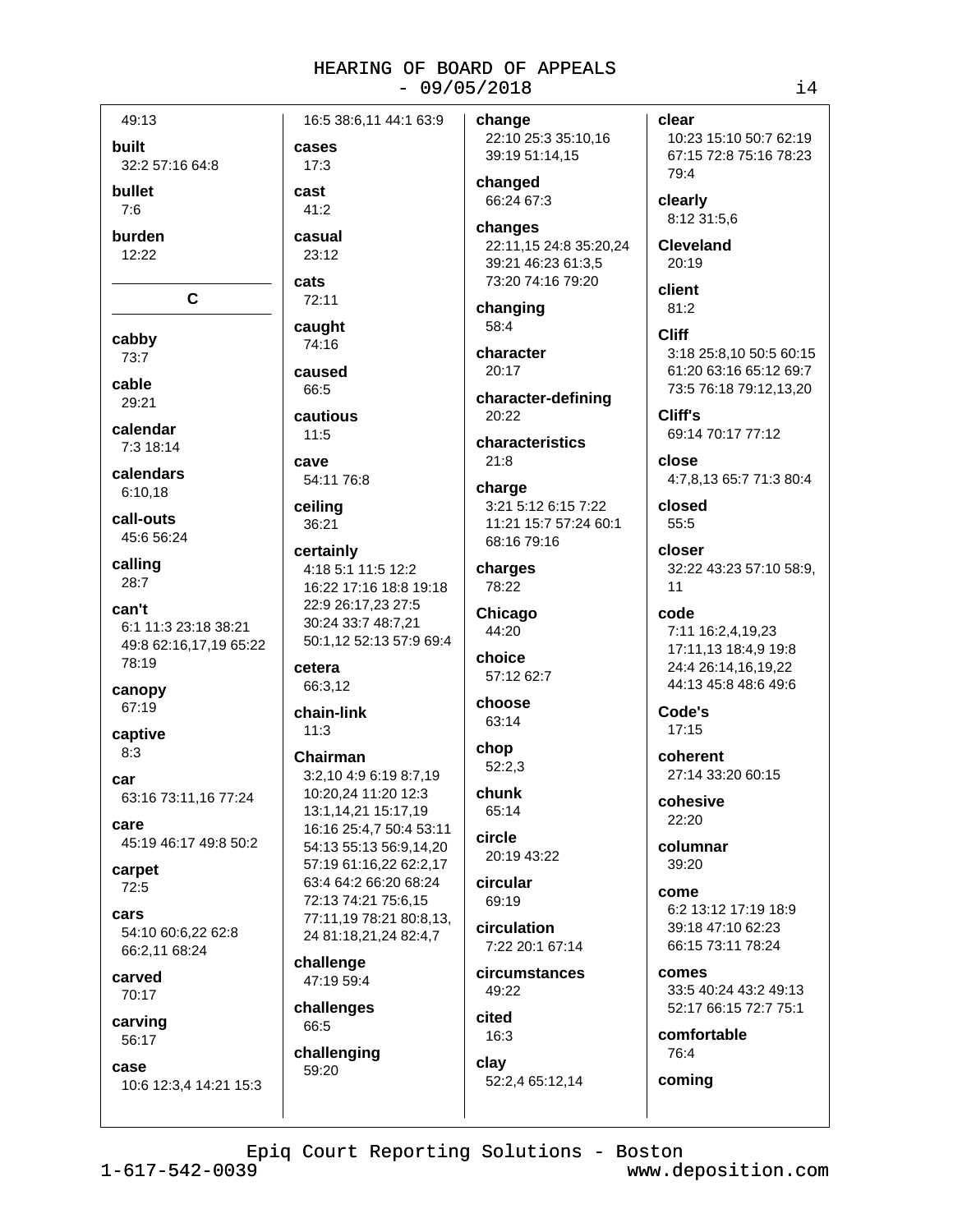30:12.13 33:23 60:14. 22 61:5 66:3,7 77:10

comment 15:18 26:12 36:20 45:15 64:4 67:1 71:5,6 74:18,20 75:21 77:8

commented  $20:8$ 

comments 19:23 20:5 34:14 41:8 42:17 43:13 45:5 48:16 56:22 57:20 59:15,19 71:13 73:1 74:15 77:12 79:17 81:19

commercial 20:24 21:13 30:8 31:7 37:22,23 41:21 42:3 77:16.18

**Commission** 8:1.2 20:14.23

commissioner 7:9 9:8 10:12.17 11:5. 11 12:5.11.13 13:8.22 15:10 16:1 17:4,24 18:3,10,11 48:19

**Commissioner's** 8:17 9:16

common 28:15 33:15 57:12

communicate 28:20

community 45:3,20

complex 59:24 77:5

complicated 42:6

component 59:12

comprehensive  $3:4$ 

compressed 21:17 30:10 41:23

concepts  $7:20$ conceptual concern 13:7 14:5 61:23 65:8 67:13 77:22 concerned

22:20

36:15

concerning 9:22 10:11

concerns 11:12 67:7

concrete  $57:15$ 

conditions 5:19 24:23

configuration

 $12:17$ 

confirm 81:10

confirmed  $11:7$ 

conflict 79:9

connecting 29:23

connection 24:12

conservative

consider 20:16 53:13

 $5:21$ 

consideration 65:22 78:17

considerations 7:11 75:23

considered 76:20

considering  $24:6$ 

consist  $5.7$ 

consistent 27:12 50:12 52:8 70:1

constriction 56:7

constructed 10:10 11:8

construction 17:10 27:10 65:10

consultant 4:17 22:23

context 22:4.16 25:17 26:8 27:6 29:11 34:6 38:2 80:3

continue 7:3 12:24

continued 82:10

continuing 6:8 53:12

continuity 32:5 62:21

continuous  $29:12$ 

contrast 30:4 39:12

control  $55:20$ 

conventional  $50:14$ 

convinced 73:4

**Coolidge** 40:20,21

cooperative  $4:23$ 

corner 21:9 27:18,22 29:8 30:14,18 31:20 32:16 33:11 38:16 40:20,21 56:2,10 71:1

corners 33:3 35:15 70:22

correct 18:18

corridor 63:9

cost 22:20 counts  $8:12$ 

couple 16:14,17 28:8 42:17 43:13 44:17 60:2 61:15  $73:1$ 

court 14:12 75:12

cover  $7:6$ 

covered  $3:13$ 

create 44:2,6 53:24 62:20

creates 30:19 37:4 50:1 56:7

creating 27:13 31:2 36:8 48:22 54:11 56:4 63:1

creative 70:14

criteria 54:8

critical 21:20 54:8

**CUA** 68:24

cueing 66:12

> curb 13:10

**Curbcut** 30:12 33:23 53:22 60:23

curbcuts 53:13.14.16 60:18  $69.20$ 

current 9:8 15:1 19:8 21:15 65:24 67:19

currently 4:7 10:14 63:21

curved

Epiq Court Reporting Solutions - Boston

 $1 - 617 - 542 - 0039$ 

www.deposition.com

 $\frac{1}{1}$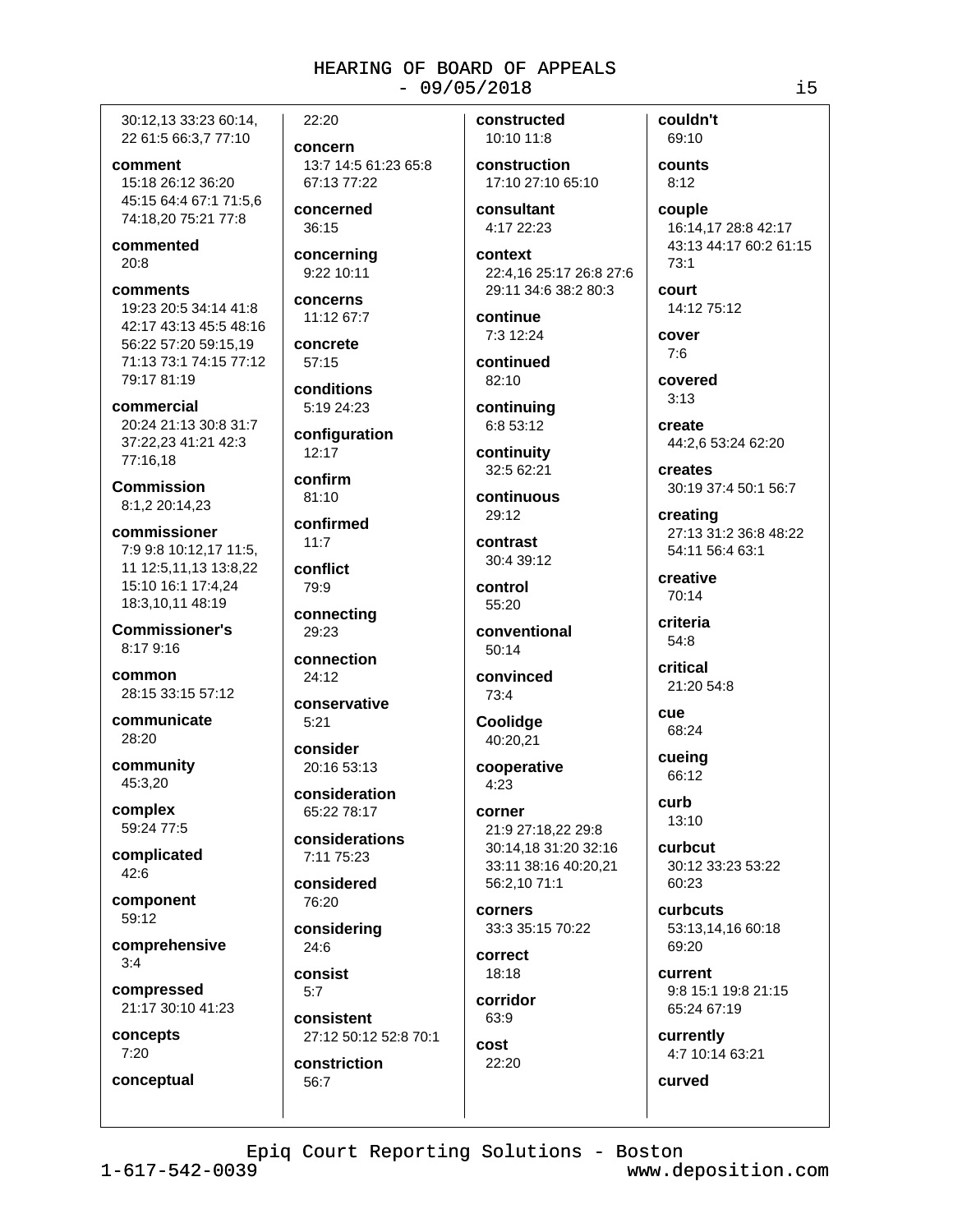31:20

customers 78:18

cuttina

75:24

D

dark 38:13 75:24

date 19:13 42:21 81:3

dates

3:24 6:16

day 22:8 42:14

davcare  $72:2$ 

days 5:1,3 6:23 10:19 52:15 76:20

deal 67:11

debate 74:3

**December**  $5:14$ 

decision 5:17 10:16,18,20 11:1, 12 14:9.18 16:14 48:18 80:5

decisions 14:12 17:17

dedicate  $54:10$ 

dedicated  $3.1754.17$ 

deed  $17:6$ 

deeds 17:5 50:2

deep 44:8 51:24

defeat 53:15

69:21 define

defeats

 $8:3$ defined

23:10

definina 20:17

definitely

76:4 dearee

51:22 delineation

 $35:12$ 

delivery  $43:16$ 

demo 45:24

density 66:9

deny 13:11

department 3:14 4:4 7:12 10:3 75:22

depending 49:19

depends 12:20

depth 53:1 66:19

describes 26:20

design 3:15,17 16:20 17:14 18:1,5 22:22 25:9 30:23 47:19 54:8 58:7.23 60:1 61:6 63:23 71:22 73:4 74:16,24 76:20,22 79:10

designed 46:19 50:9

detailed

designer 23:6,15 72:24 78:11 26:24 46:6

details 3:19 81:22 determination

 $13:20.70:18$ 

detour 78:5

developed 41:11 42:15

developer 3:21.22 4:6 15:22 66:23 67:8 78:22

developer's 62:18

development 25:16 28:12 60:18 62:24 68:19 77:16

developments 43:12 62:23

**Dhanda** 4:11 9:24

**Diatribes**  $81:19$ 

didn't 44:11,16 45:6,10,12,24 56:23

difference  $10.16$ 

different 12:17 21:10 27:17 28:10.11 29:14.19 49:5 59:21 71:16 73:1 80:2

differing 75:8

dimension  $59:1$ 

dimensionally

28:24 dingy 72:4

dining 23:12

direction 3:23 35:19 38:17 66:23 directions 73:2

directly  $31:15$ 

disagree 68:17 74:15 75:7 76:3 78:16 79:8

discern  $17:6$ 

discuss 3:24 6:8 66:22

discussed 4:22 11:9 25:2 46:9

discussing 26:13

discussion 43:10 71:15.21

diss 46:13

disservice  $45:4$ 

distance 44:23 45:3

distances 26:24 77:1

district 8:1 30:9

**Ditto**  $24:9$ 

doesn't 21:2 36:12 38:12 39:15 55:12.22 66:10 67:24 71:7 72:22

dog 65:21

dogs 72:11

doina 36:15 45:3 52:5,10

don't

4:4,24 5:2 6:10 7:16 8:17,22 11:17,23 14:4 17:19 18:15 20:7 24:18, 20 25:14 28:2 29:12 38:6 40:2 42:5 44:4,14 46:2,13 47:2,9 48:12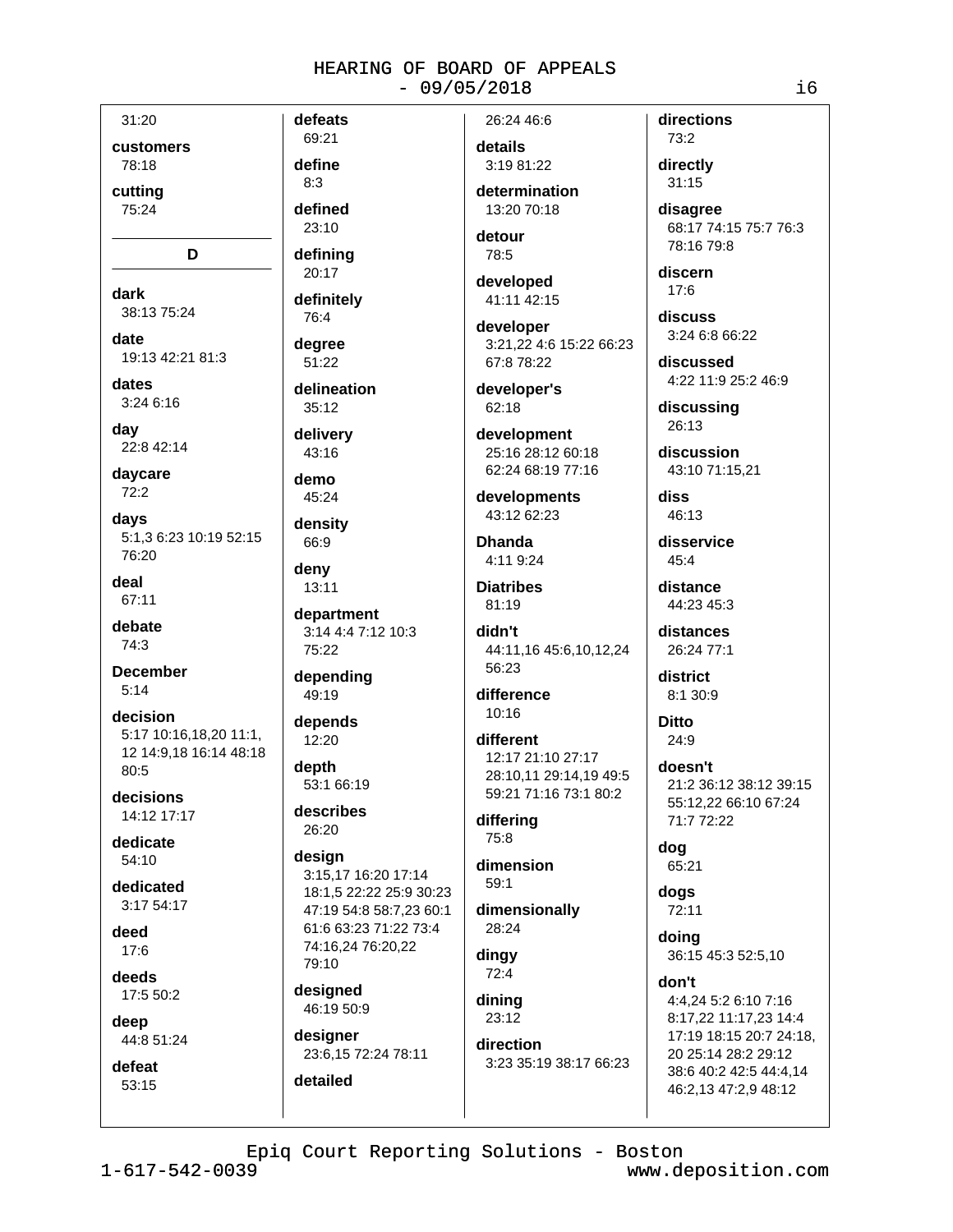49:9.10.16.24 50:15 53:15 54:7 55:4,5,6 56:24 58:3 60:4 61:9 62:20,23 63:14 64:10, 13 65:20 67:2 68:6,16 69:9 70:15 71:12 73:9, 16.18.23 74:21 78:16 79:23 80:12 81:7,8 82:1 door 9:4,5 14:23 41:19 43:24 55:14 70:9 doors  $27:1$ draft  $5:17$ drawings 36:2 41:12 42:21 56:24 dreaming 25:12 drifts 26:6 drive 69:20 78:18 drives 78:4 driveway 29:23 39:10 43:22  $51:10$ driving 61:8 drop 43:23 54:6 drop-off 43:21 51:9 54:10 dropped 22:18 dropping 52:20 54:10 drops 46:17 58:10 drumming 25:13 dual 69:20 durable 57:9.10

dynamic  $21:7$ 54:19 either E element  $76.23$ e-mail 4:12 25:24 elevation e-mailed  $11:14$  $59.9$ eager elevations 19:24 earlier eligibility 4:12 74:18  $43:9$ early elimination 58:6 73:4 76:20 77:22 easement empty 49:3.5.18  $74.8$ easier 17:18 52:16 56:5 east ended  $59:2$  $32:2$ eastbound ends  $22:6$  $29:4$ easy **Engler** 40:14 56:2  $81:1,5$  $A$ cho 21:15 22:3 76:7 entire  $31:1$ economics 65:10 entirety 20:18 edge 32:3 38:5,15 entrance effective 47:10 51:14.24 entries 32:9 53:3 effectively 48:1 50:11 53:15 entry effort 34:16 44:6 efforts 33:9 39:1 entryway egress 7:8 8:22 9:6,11,12 11:2, 24 12:7,15,21 14:3,22 15:15 16:7 26:24 28:1,3 48:11,23 49:7,12,14,15 eight

## equipment eroded 6:11,22 29:24 44:15  $33:3$ **ESP** 69:9 32:10.11 34:14 43:18 45:7 46:21 51:21 55:9 31:9 46:23  $e<sub>t</sub>$ 66:3,12 event encroaching  $27:21$  $24:1$ exactly 4:16,19 6:1,5,7 79:6 69:8 excited 67:23 **Excuse** 50:11 60:4 77:7,17,23 36:19 execute 59:6 37:9 38:13 39:8 40:9 23:20 41:14.21.22.23 42:3 44:9 47:8.12 49:4 52:20 exist 59:11 63:18 74:2 44:22 existing 33:5,17 54:19 56:4 70:9,21,22 environment exists

27:13,14 30:3 60:11,16 62:11 63:2,7 65:16 70:4 44:18 45:2

especially 42:14 53:18

essence 16:9 39:8

essentially 16:2 59:21

evening  $3:2.166:2$ 

everybody 3:3 26:11 60:13 80:2

evolved

29:4 69:11 79:7

example 58:8 72:5,8

excellent

exercise

14:23 21:24 25:17 37:16 43:11 60:18

70:1 exit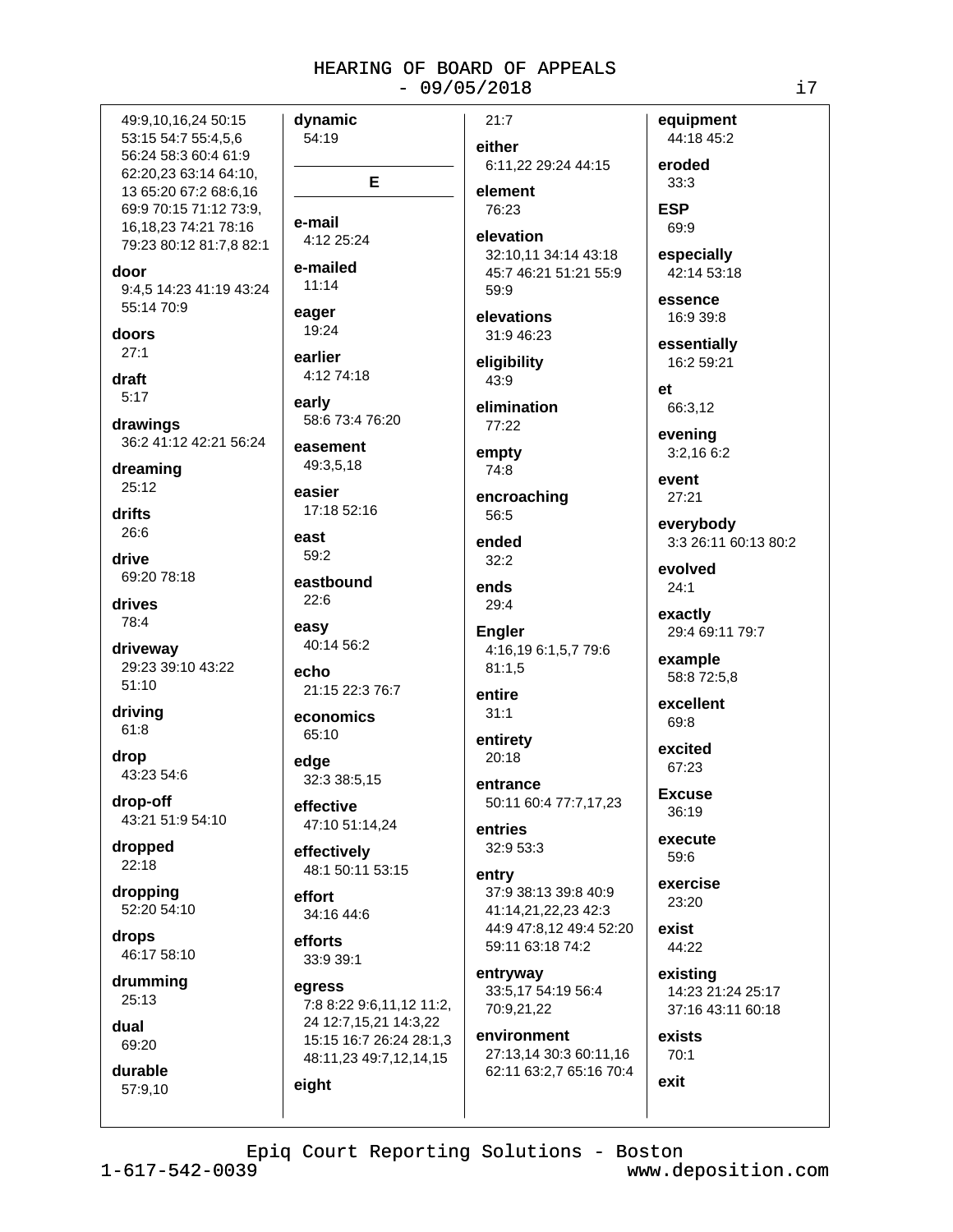43:23

### expanse

21:21

expect 6:13 11:17 14:8 19:14 36:16 49:8 79:23

experience 32:4,6 48:22 60:12 61:7,10 62:13

explained 12:6

explanation 13:15,17,18

expression 35:10 41:9

extending  $24:12$ 

extends  $47:2$ 

extension 4:6,13,23 80:14 81:13

exterior 65:17

eve 33:2

F

fabric 25:17 29:14 43:11

facade 9:4 33:12 34:22 35:3.4. 17 36:1 46:9 76:5

face 38:21 39:14 73:7

faces 28:10

facility 30:11 32:9

facing 40:17 58:8

fact 21:3 27:9 30:6 35:19 36:12 41:10 43:21 80:16

fairly 67:15 far 3:5 11:19 33:6 36:14 37:22 51:24 77:1

fault 41:15 49:14,17

favor  $9:19$ 

fair

67:2

fear 79:8

feasibility 80:21 feasible

26:18,20,22

features 8:3 20:17,22 32:24

featuring 52:9

feedback  $23:5$ 

feel 4:22 70:23

feeling 41:14

feelings 36:23

feels 15:11 47:13 59:24 66:3

 $f$  $\rho$ 21:13,17,22 34:20 36:10 37:4,19,22 38:9, 14 39:14 45:1 46:7 58:10,11 63:20 65:2,3,4

fence 9:2.20.22.23 10:1.11 11:3 13:24 14:24

fenestration 16:21

figure 15:6 50:23 69:4 70:14

figured 55:18 59:23

60:8 filled 50:22 filling 38:5

figuring

fills  $30:16$ 

find 6:19 25:21

fine 6:22 18:24 23:12 41:10 69:14 71:11,12

finish 69:14,15 72:23

fire 7:12,13,15 10:3 20:6

first 5:9 11:23 21:22 34:19 36:21 37:18 49:11,14 57:16 63:22

fit 70:11 71:7,9

fits 69:5

five 58:11 60:19

fix 31:1 52:23

fixated 64:22

fixed 52:24 53:1

flip 59:9 61:20

floor 31:19 41:18 50:17 59:2

floor-to-floor 34:19 36:21

floors 21:23 22:1,12 34:19 36:22 37:19 focus

46:16

follow 7:7 64:3 following 20:10

focusing

 $13:4$ 

footage 46:5

footprint  $11:8$ 

forever  $52:12$ 

forget

54:20 77:6

forgetting  $51:2$ 

forgive 67:17

form 49:23

forth 8:5 23:17,24

forward 75:17

foundation 80:19

foundations  $18:5$ 

four 21:3 57:17 63:22 79:8

four-and-a-half 29:20

four-and-a-quarter 29:20

four-story  $21:133:13$ 

frame 57:14 81:6

framed 29:22

frankly 67:21 71:10 72:14

front 8:23 31:23 33:18 35:10

Epiq Court Reporting Solutions - Boston

 $1 - 617 - 542 - 0039$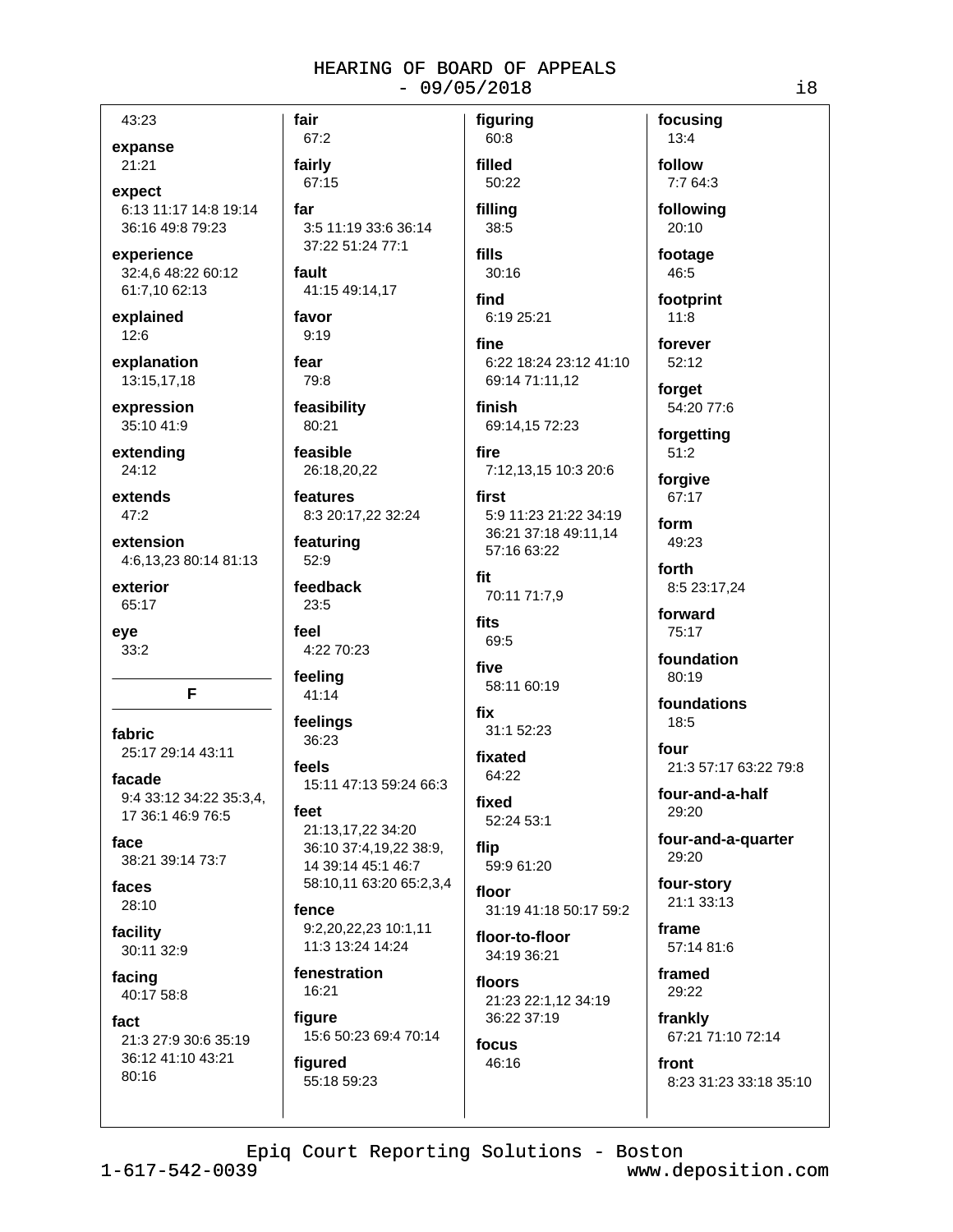41:1 44:8 46:22 49:12 51:15 52:13 58:7 73:15, 17,23 75:12

frowned  $52:14$ 

fulfill  $42:7$ 

full 36:13 66:5

fully 65:22

function 67:20.21 69:1

functions 42:1,7 68:7 76:11

funny  $39:10$ 

further 29:24 31:24 32:7 34:4 36:13 75:2

future 65:24

G

gable  $32:1$ 

garage 41:23 43:16 73:23

gargantuan 59:8

gate 63:18

gateway 30:19 31:16

### **Geller**

3:2,7,10 4:9 6:19 7:15 8:7,19 10:20,24 11:20 12:3 13:1.14.21 15:19 16:16 25:4,7 50:4 53:11 54:13 55:13 56:9,14,20 57:19 61:16,22 62:2,17 63:4 64:2 66:20 68:24 72:13 74:11,21 75:6,15 77:11,19 78:21 80:8,13, 24 81:18,21,24 82:4,7

generally 57:9 71:6 76:10

qenerational 45:17

Geoffrev

4:20

geometry 23:8

qesture 37:8,10,24

**aestures**  $35:12$ 

qetting 19:23 24:3 43:16 49:18 75:13

qive 3:20,22 6:3 7:6 8:15 20:5 23:5 52:20 62:24 66:23 68:10 79:4

qiven 65:18 68:8

qives 40:15

qlass 21:24 35:3 36:22,24  $37:3,18$ 

go

13:12 22:24 23:20 26:8 27:24 29:24 31:24 35:20 42:9 45:7 47:14 51:15 53:23 71:14 72:15 73:11 77:3 78:9 80:21,24 81:11

### goal  $67:4$

goes 5:4 31:3 44:8 51:18 53:22

### qoing

7:5 10:9 13:2 14:16 15:8 18:7 19:16 22:7 25:8.9.12 27:18 30:12 33:23 34:10 37:24 41:7 44:23 45:11 47:24 49:1 51:4 52:23 53:5 54:3 59:6 60:6.14.20.22 61:20 62:15 65:3,4 66:7,11 68:16 70:3 73:1 74:18 77:5.10.13 78:18 79:7,14 80:1 81:6

good 3:2 34:16,24 35:7 37:10 42:4 45:13.23 51:8 63:3 65:19 74:19 76:19 80:3. 5 81:3

gotten  $34:1$ 

grade

17:2,9 24:8 34:1 grandparent

45:22 granted

4:23 24:21 49:3 qreat 25:7 44:23 45:3 47:1

74:7,8 80:8 greater 51:22 59:3

green 54:24

around 21:14 38:8,13 50:10,17 51:1,5,23 52:18 54:19, 24 57:10 69:13.16 70:21 71:19 72:19 74:12 75:1

grow  $32:13$ 

guess 33:7 36:10 47:7 50:23

guessing 55:3

quidance  $20:12$ 

guide 79:22

qut 67:15

guys 46:1  $H$ 

habitability

half 57:16.17 **Hamilton** 

49:19

 $72.17$ handle

38:19,21

handling 66:2

happen 32:8 45:18 51:13 76:12

happening 27:22 30:18 38:8 41:17 46:20 74:17

happens 5:3,5 29:17 54:9

happy 22:14,23 26:4

hard 3:12 41:24 48:1 53:17 59:6 66:4

hardscape  $32:2$ 

**Harvard** 22:10 72:3

hash 82:9

hasn't 10:20 23:10

haven't 5:12 19:22 53:21 73:19  $79.10$ 

he's 4:21 48:20 79:21

head  $50:8$ 

health 11:22 13:7 20:8 68:22

hear 8:2 13:15 22:23 25:8 48:14 74:6

heard 19:22 79:10

hearing

3:11,22 4:7,13 5:8,13

Epiq Court Reporting Solutions - Boston

 $1 - 617 - 542 - 0039$ 

www.deposition.com

 $19$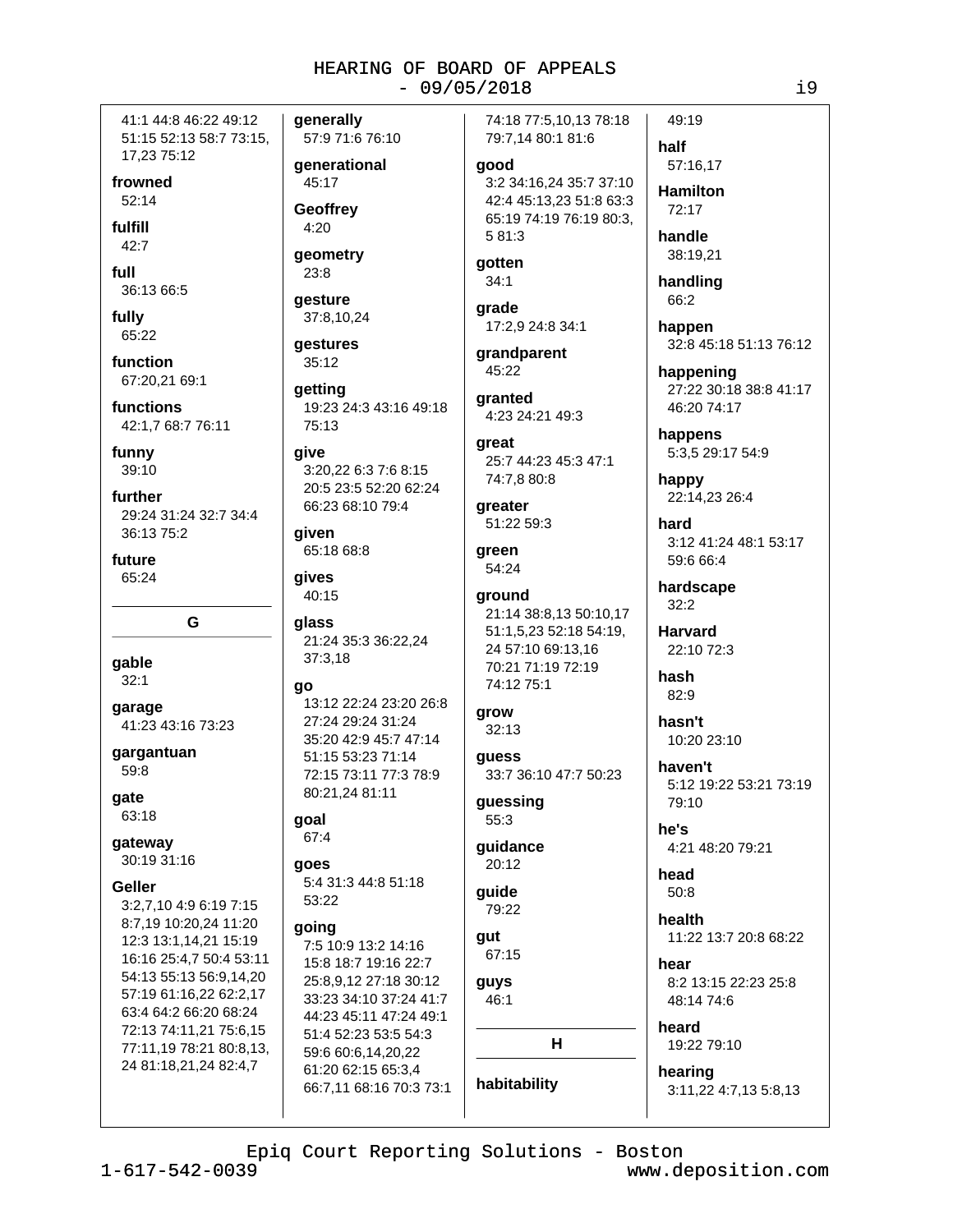| 6:9,14,20 9:18,19 10:5                                                                                                                                     | highly                                              |  |
|------------------------------------------------------------------------------------------------------------------------------------------------------------|-----------------------------------------------------|--|
| 14:7,14,17 15:23 16:9                                                                                                                                      | 67:12                                               |  |
| 18:8 19:4 20:15 48:16                                                                                                                                      | hire                                                |  |
| 59:17 68:14 82:1,11                                                                                                                                        | 23:6                                                |  |
| hearings                                                                                                                                                   | historic                                            |  |
| 5:17,18,20                                                                                                                                                 | 20:21 57:7                                          |  |
| heavily                                                                                                                                                    | hits                                                |  |
| 11:21                                                                                                                                                      | 79:2                                                |  |
| height<br>11:8 21:16 22:8 28:11<br>35:13 36:13 37:4 38:19,<br>21 39:1 40:4,5,7 51:19<br>54:20 58:15,24 60:18<br>61:17,24 63:22 64:17,<br>22,24 65:24 66:19 | hitter<br>6:6<br>hitting<br>24:19<br>hold<br>14:11  |  |
| 70:15<br>heights<br>27:10 36:21                                                                                                                            | homes<br>76:17                                      |  |
| held                                                                                                                                                       | honestly                                            |  |
| 15:23                                                                                                                                                      | 11:16 24:14,18                                      |  |
| help                                                                                                                                                       | hope                                                |  |
| 13:24 23:15 26:5,7                                                                                                                                         | 79:18                                               |  |
| 31:20 33:8 35:13 36:4                                                                                                                                      | hopefully                                           |  |
| 42:10 48:7 51:17 56:3                                                                                                                                      | 16:14 81:1                                          |  |
| helpful                                                                                                                                                    | horizontal                                          |  |
| 18:12 24:1 25:22 72:21                                                                                                                                     | 33:1                                                |  |
| helping                                                                                                                                                    | horizontally                                        |  |
| 22:24                                                                                                                                                      | 35:19                                               |  |
| helps                                                                                                                                                      | horrible                                            |  |
| 36:8 58:7,9                                                                                                                                                | 30:11                                               |  |
| here's                                                                                                                                                     | hot                                                 |  |
| 27:24                                                                                                                                                      | 3:13                                                |  |
| hidden                                                                                                                                                     | hotel                                               |  |
| 29:22                                                                                                                                                      | 47:14,15 73:16                                      |  |
| hiding                                                                                                                                                     | hotels                                              |  |
| 72:19                                                                                                                                                      | 73:13                                               |  |
| hierarchy                                                                                                                                                  | houses                                              |  |
| 47:8                                                                                                                                                       | 32:2                                                |  |
| high                                                                                                                                                       | housing                                             |  |
| 61:4                                                                                                                                                       | 11:14 68:4                                          |  |
| higher<br>63:24 65:16 66:8                                                                                                                                 | ı                                                   |  |
| highlight<br>26:7                                                                                                                                          | l'LL                                                |  |
| highlighted<br>26:9                                                                                                                                        | 6:6,8 7:3 26:8 27:4,<br>41:5,6 51:10 63:19<br>74:23 |  |
|                                                                                                                                                            |                                                     |  |

 $1 - 617 - 542 - 0039$ 

|   | l'M                                                                              | 44                             |
|---|----------------------------------------------------------------------------------|--------------------------------|
|   | 4:3 6:5,22,24 8:13<br>10:15 12:8,9 13:1,4,16                                     | im<br>28                       |
|   | 15:5 24:14 25:12,14,19<br>26:4 28:6 30:21 31:13,<br>16 34:9 39:18,23 41:9,       | im<br>72                       |
|   | 13 42:12,22 46:1 49:21<br>50:23 53:20 54:14 55:3<br>56:13,16 60:2,8,24           | im<br>31                       |
|   | 61:13,17 62:4,14 64:21<br>66:8 69:14,19 70:13                                    | im<br>33                       |
|   | 71:3 72:2,20,23 73:4,6<br>74:15,16 75:6,8,9 78:7,<br>10,11 81:7                  | imı<br>31                      |
|   | l'VE<br>11:14                                                                    | inc<br>13                      |
|   | idea<br>31:13 41:14 45:23                                                        | inc<br>18                      |
|   | 46:22 63:18 69:22 73:6<br>76:3                                                   | inc<br>8:                      |
|   | identified<br>20:23                                                              | inc<br>21                      |
|   | ignored<br>64:11                                                                 | inc<br>53                      |
|   | image<br>37:6 41:16 42:12 55:24                                                  | ind<br>5 <sub>4</sub>          |
|   | images<br>26:17 29:16                                                            | ind<br>48                      |
|   | imagine<br>3:12 30:16 38:23 40:15<br>56:2                                        | ind<br>33<br>ind               |
|   | imagines<br>41:11                                                                | 72                             |
|   | imagining<br>55:3                                                                | ine<br>35                      |
|   | impact<br>24:15,18 33:9 38:17<br>40:20 63:8                                      | infi<br>2 <sup>2</sup><br>infi |
|   | impactful<br>22:10                                                               | 12<br>inf                      |
|   | impacts<br>22:5,13                                                               | 12<br>inf                      |
|   | importance<br>76:21                                                              | 1 <sub>0</sub><br>inf          |
| 7 | important<br>22:13 26:10 27:17<br>28:20 29:16 31:9,14<br>34:7 37:7 38:7 43:11,17 | 28<br>init<br>5:               |

4:18 47:8 60:5 portantly 8:13 34:23 38:1 possible  $2:1$ press  $1:13$ prove  $3:10$ proving  $\mathbf{.3}$ **lined**  $3:10$ :lude 8:11 58:1 cluded 9 **congruous**  $1:23$ **creased**  $3:9$ dentation 4:5 56:11 dependent  $8:6$ dicators  $3:2$ loor-outdoor  $2:4$ vitably 5:20,22 iltration  $4:16$ inite  $2:5$ ormation 2:11 13:3 ormed  $0:9$ 

 $8:6$ tial

www.deposition.com

 $i10$ 

usive

:10 19:12 20:16 74:2

Epiq Court Reporting Solutions - Boston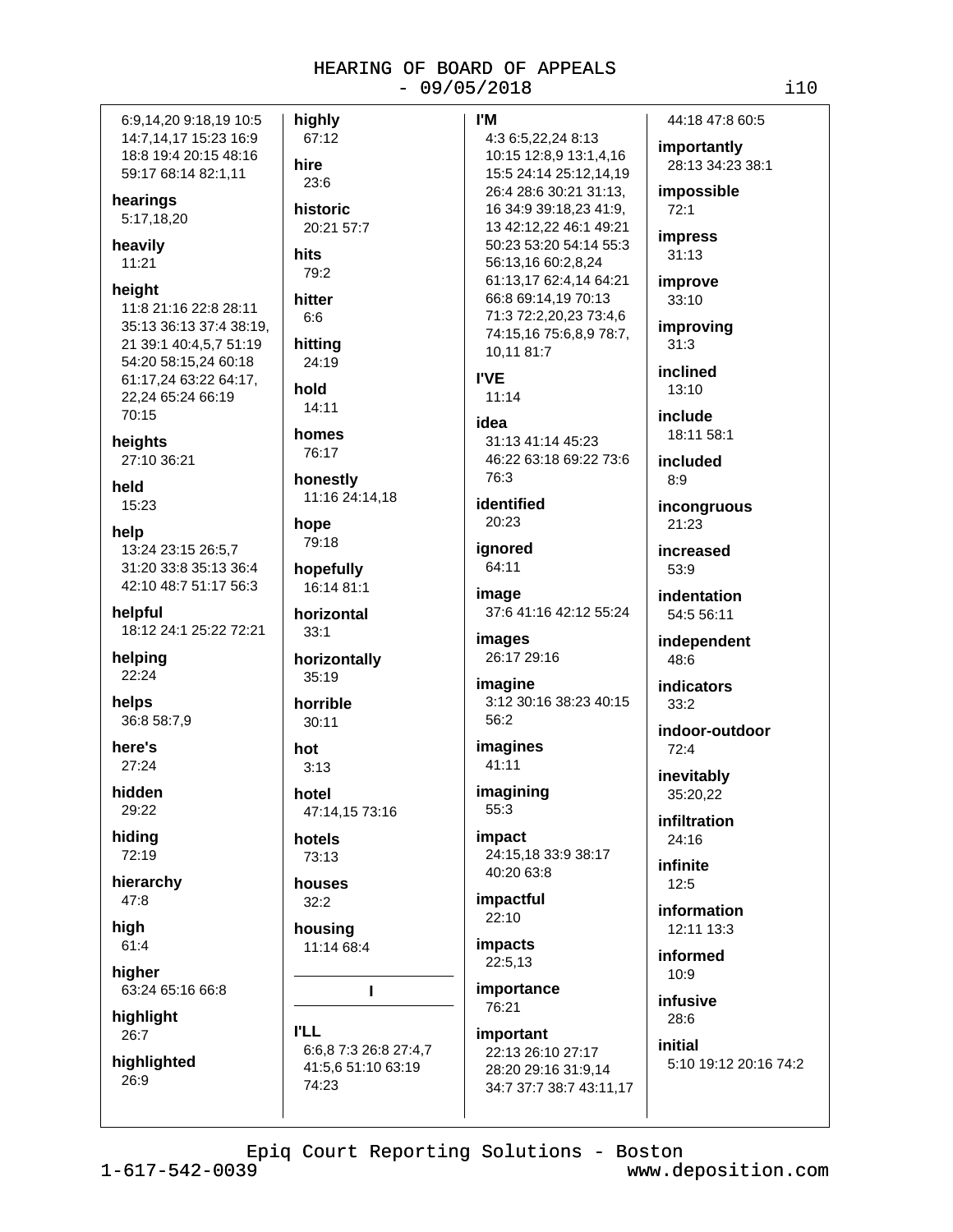items

J.

introducing

53:5

 $7:14$ 

irony

38:18

island

 $21:8$ 

isn't

issue

18 78:2

issued

10:21

**issues** 

it's

66:2 67:13 68:19 76:9,

11:22 16:20 23:1 34:11.

12,13 36:18 39:18 40:8

44:13 52:23 53:2 54:1

3:12 4:14 5:5 6:17 11:8

17:17 20:19 21:9 27:17

28:2 29:10.24 30:5.20.

22,23 31:6,9,10,17,18,

19,20 32:13,14,18 33:6

36:10,13 37:7,23 38:5,

9,13,24 39:3,5,6,10,13,

20 40:6,14,22 41:10,15,

45:1,8 46:18 47:22 48:1

24 42:6,13,20 44:5,19

50:20,21,22 51:6,8,19

52:7,10,14,16 53:6,17,

57:16 59:2,10,16 60:3,

63:7,8,9,19 64:7,16,17,

67:12 68:12 70:9 71:18

5,20,24 62:6,10,15

23 65:12.23 66:4.14

72:1,14,17,19 73:12

74:3 77:9 80:1 81:6

19 54:7,18 55:2,17 56:2

34:1.7 35:3.19.22

12:21,23 14:18,19,23

55:2 68:22 69:3

involvina

3:4 12:4

inside 37:24 46:5

insist  $23:5$ 

install  $10:1$ 

installed  $9:3$ 

instance

70:18

**instincts**  $36:3$ 

institutional 64:6

**insufficient**  $50:22$ 

integrate 39:2 54:23

integrated 70:10

integrating 57:3

integration 25:17 43:10

intensity 65:23,24 66:14

interested 60:3 61:13

interesting 28:8 29:3 30:15 39:21 41:7 52:7 54:16 59:4  $77.19$ 

### interfere  $21:18$

interim 7:18 22:19 23:24 73:20 81:22

interpreting 15:7 26:16

interrupt 7:4 25:18 73:19

intersection  $22.11$ 

intersections  $22:14$ 

### 8:8 16:17 investigation its 3:20 11:8 21:8 33:8.9 34:2 36:13 43:3 59:13 67:15 73:7 January 4:14 5:15 81:15 jardenesque 26:16 37:21 43:17 53:1 26:6 57:6 63:7 74:7,8 Jesse  $3:7$ 7:8 8:22 9:9 11:7,15 Jesse's 13:2,5 15:12,13,14 64:22 17:20 28:1,3 35:2 38:7 47:23 48:6,20 64:17 job

 $47:1$ Joe's

37:12 58:9

```
jog
 9:1
```

```
Johanna
3:6
```

```
Johanna's
 64.4
```
 $11:18$ 

Judi

iudicial 14:18

judicious  $22:11$ 

### July

3:11 7:13.22 9:13 12:13 25:2 59:17 66:17

**jump** 34:10 36:12 50:6 67:10

K

Kate 3:7,8 43:6

Kate's 67:10

### keep

5:4 6:20 8:6 19:21 33:2 61:11 63:5 74:23

keeping 66:9

Kenya  $3:11$ 

kids 45:19,20,22 72:2

### kind

27:21 28:13,17,19,21 29:4 30:4,5,6,19 32:4 34:2,7,11 35:4,9,11,16, 23 37:14 38:5,19 39:8 42:24 46:16.18.19 47:7 52:7.24 53:8.18 55:14 58:6,20

kinds

35:11 45:5

kitchen 45:24 46:1

knew 68:13

## know

4:24 8:17,23 10:13 11:23 13:24 24:18 26:7 27:17 28:2 36:2 41:8 43:14 44:5 45:24 46:3, 14 47:9,10 49:4,10,16, 17.24 54:8 55:4.5.6 57:1 59:5 69:9 71:12 73:23 80:1,12 81:7 82:1

knowing 29:9 40:11 44:23

knows 10:21 36:3

### L

laid 14:19 landscape

32:3 50:18 55:14

landscaped 31:22 32:18 44:6

landscaping 69:24

Epiq Court Reporting Solutions - Boston

 $1 - 617 - 542 - 0039$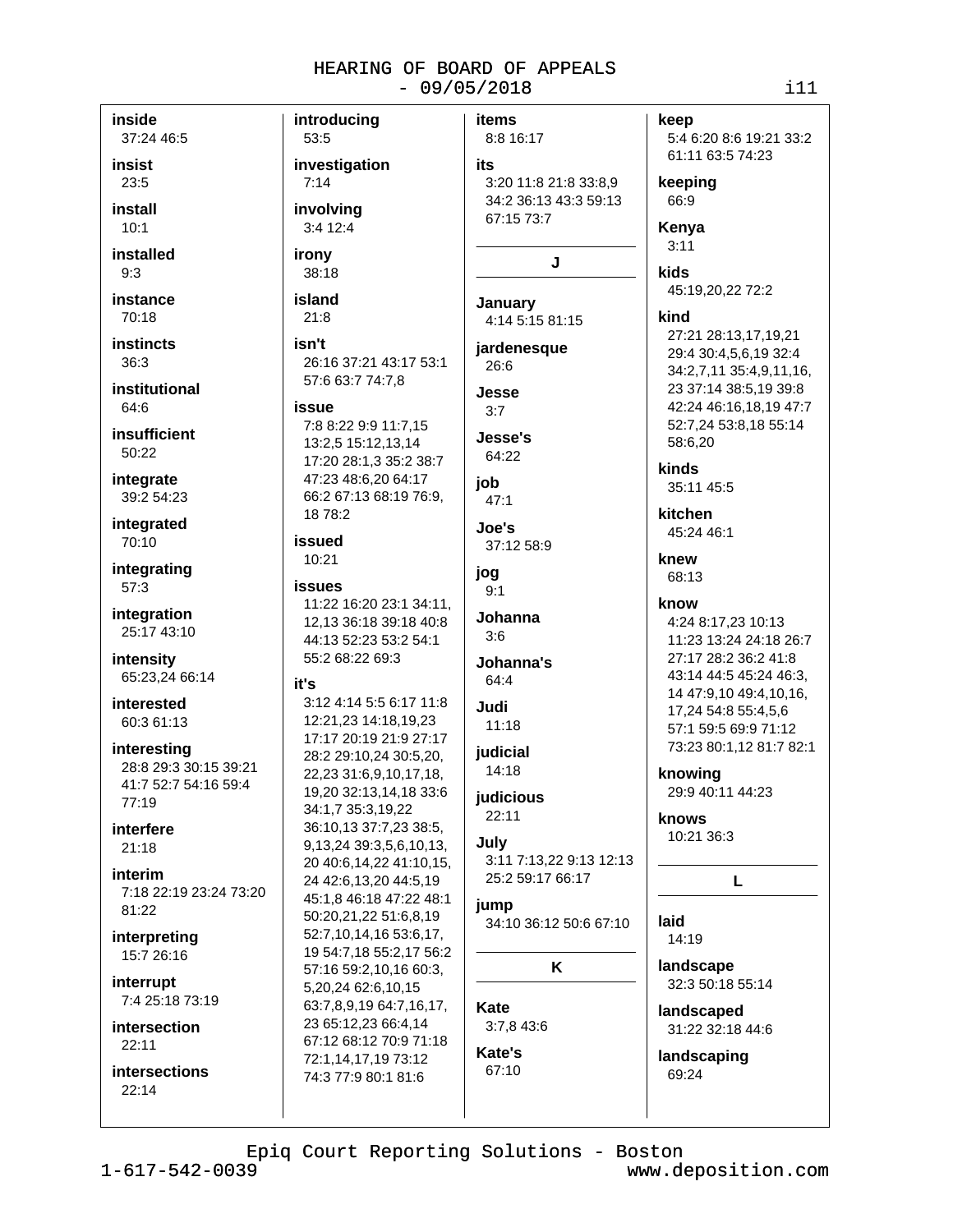language

71:19 languages

59:21

large 29:14 40:10

largely 3:16 21:23 22:7

larger 33:8 51:1

largest  $8:11$ 

late 14:8 18:8 40:24

law

15:3.8

laws 14:21

lavers  $24:6$ 

lead 70:3

leave 23:18 36:20 68:1

leaves  $5:19$ 

ledae 24:19

left 3:6 34:1 43:22

legal 48:24 49:1

legitimate  $5:23$ 

 $let's$ 49:10.11 50:4 62:5 65:9 67:9 80:24

letter 43:9 57:22

level 21:14 22:1 26:22 27:2 28:17 37:11 38:8 46:17 50:10 51:5 54:19 55:21 56:19 67:16 69:13 72:19 74:12 77:16

 $1 - 617 - 542 - 0039$ 

24:7 34:17 51:17 57:6

lighting 8:5 24:4 60:23 80:17

40:16,18,23 42:19

lights  $41:1$ 

79:21

levels

62:22

light

life

limited  $44:2$ 

line

8:24 10:1 14:6 15:13 34:21 48:3 55:3 56:6

58:13 65:7 76:6

lines

21:12 lingo

67:17

list  $7:7$ 

### little

11:18 14:13 21:10 28:5 30:23 32:1,7,22 33:14 34:1,10 40:23 44:6 45:9 51:10 52:22 57:14 63:12

load 24:18

local 48:18

located 22:6 64:18

location

lona 41:2 44:21 62:23

long-standing  $8:21$ 

### look

5:3 6:10,18 18:10 22:14 24:9 26:23 29:8 33:11 34:9 41:18 50:19 57:7.8 59:1 71:8,10 72:1,11 73:13 79:1,3

looked 22:5 40:3.6

looking 5:8,10 7:3 8:8 9:21 26:18 34:2 40:9.13 42:15 43:15 54:14 55:9 58:8,14 64:16 73:3,13 74:2

looks 46:13 70:9 71:11

**looming** 63:10

63:10

75:9

Lord

 $4:458:4$ 

 $37:15$ 

### lot

36:8,15 38:17 42:16 43:12,15 45:2,15,17 46:15,21 47:24 53:2,6 55:18 56:3.24 57:5 58:20 59:5.17.22 60:16. 17.23 61:11 62:13 66:17 71:1 76:13 77:5 79:13 80:21

### lots

35:6 64:23,24 71:13

22:24 30:12 31:3 33:23

loomingness

loosen

 $71:10$ 

lose

loses

21:9 29:16 30:13.14.21

## $32:3$

love 73:12

 $low$ 

Epiq Court Reporting Solutions - Boston

21:11 55:8 lower

33:2 35:14 57:6

# M

main 33:12,18 37:9 38:13 making 20:2,10 33:9 48:24 56:6 61:9 66:8 71:6,23

 $i12$ 

management  $23:8$ 

**Maria** 4:3 8:7 13:22 16:11 25:8 28:1 34:16 40:19 44:12 75:21 80:11 81:21

Marv's 20:19 72:17

**Masonries**  $57:12$ 

masonry 21:2 29:21 31:18 33:14 55:4 57:6,13,17

mass 11:14 35:20,21 55:23 56:17 58:6 61:1.4.17.23 62:3 64:23,24 65:2 73:7 74:12 75:13

massing 34:11 36:4,15 40:15,18 46:19 51:13 64:14 71:2

massive 70:23

material 27:20 33:14.15 42:22 45:6

materials 8:4 21:1 22:3 56:22 57:9,11

matter 13:24 14:11 15:8

matters 13:17 40:7 80:11

means

mean 13:21 21:2 46:13 47:12. 18 48:7 50:15 53:19 71:8 73:18 75:2

7:8 8:22 9:6.10.12 11:2.

15:15 16:7 17:10 71:21.

24 12:7,15,21 14:3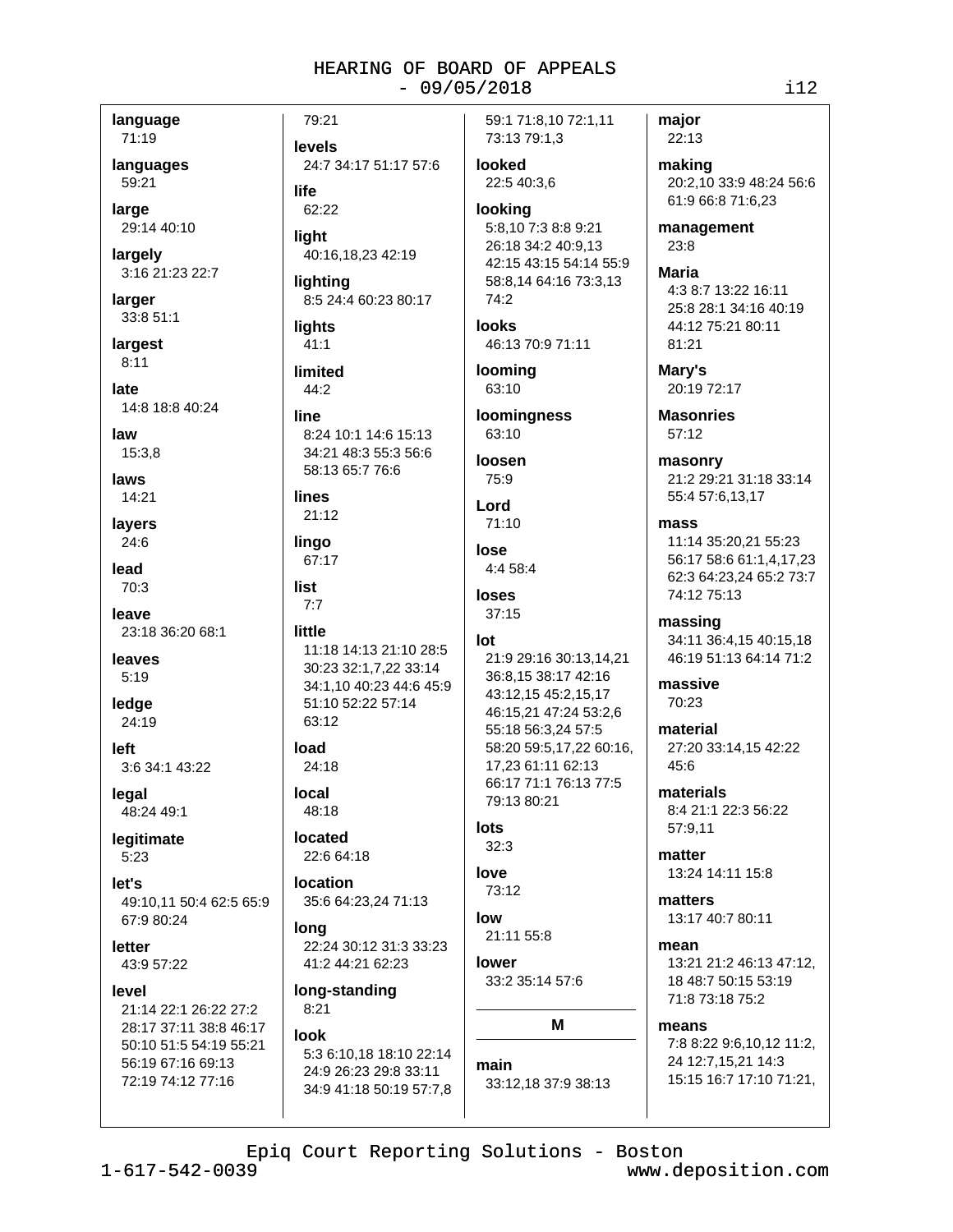23

meant

37:21 52:21

mechanical 44:17 45:2 76:22

meet 79:19

meeting 7:19 20:15 22:18 23:4 46:2 51:23 81:5

meetings 18:11 20:12

meets 67:6,7

mega 28:21

**Meiklejohn** 3:6 17:22 18:13.19 24:11,22 57:20 61:19 62:1,4 63:5 64:20 65:1, 9 66:13 71:14 72:22 74:14,23 75:8,19 77:3, 14,21 78:10

members 66:24

memo 7:9,24 8:18 12:13 16:18

mention 11:10 16:10 28:5 38:10

mentioned 15:22 16:11 26:14 27:8 40:10 44:12 47:5 77:6 80:11

mess  $30:5$ 

met 54:9

metal  $5:4$ 

methods  $17:10$ 

mind

19:21 48:15

minor 59:12 minutes 14:16 missed 44:16 mitigate  $33:8$ mitigation 44:2 mix 33:14 mobile 21:15.24 model 59:10 65:6 73:3 modest  $32:12$ moment  $51:2$ month  $5:2.318:9$ months 4:15 5:7 monumental 59:11 **Morelli** 4:2,3,11,18 5:6 6:4,7 7:2 8:10.20 10:23 11:4 12:2,12 14:7 15:9 16:17 18:7,20,23 19:1,4,9,16, 21 24:14 25:6.23 36:19 37:1,17 46:8 47:4,16 48:2,13 73:18 80:23 81:10,14,17,23 82:3,6

### morning  $40:21$

motion 60:21

motivation 77:9

mouth 64:13

move 34:4,24 35:22 50:4,17 73:22 75:17

moves 20:2 35:11 55:21 moving 3:23 62:8 67:23 73:24

multiple 28:10 municipal

24:18

## N

narrow 21:10 43:1 53:6 71:2 75:14 77:14

narrowness 34:23

national 8:1 20:20

natural 35:22 66:21

nature 35:3 39:6 near

 $72:16$ nebulous

23:10 necessarily

> 37:18 55:6 necessary 12:8 42:5

necessities 67:7

necessity  $51:9$ 

### need

11:23 12:10 13:3 39:16 52:19 55:12 60:9 73:9 77:7,12 78:23 80:12,13, 1681:9 needlessly

 $35:5$ needs

43:3,19 48:20 51:21 53:24 54:8 55:5,18 59:11,23 68:5,6,7 70:10 76:16 77:2

neighbor 49:8

neighborhood

25:1 53:10 57:4 76:10 neighboring

11:24 49:1 never

57:7 63:15 71:18

**New** 44:20

nice 14:5 39:22 43:24 62:6, 9,13 70:21 71:23 73:13 75:5

nicely 31:22 70:1

nicer 64:6 65:15 72:7,9

nine-or  $30:1$ 

normal 53:8

normally  $10:5$ 

north 40:23

notable  $32:21$ 

notch 70:22,24

note 67:1 73:5

noted  $58:1$ 

notes 57:21,22,23 59:14

notice 9:16 15:24 16:4

notified  $10:4$ 

notion 42:2 56:4

**November** 5:14.20

number 8:8 12:16,18 24:12 42:20 43:6 63:19 66:9,

Epiq Court Reporting Solutions - Boston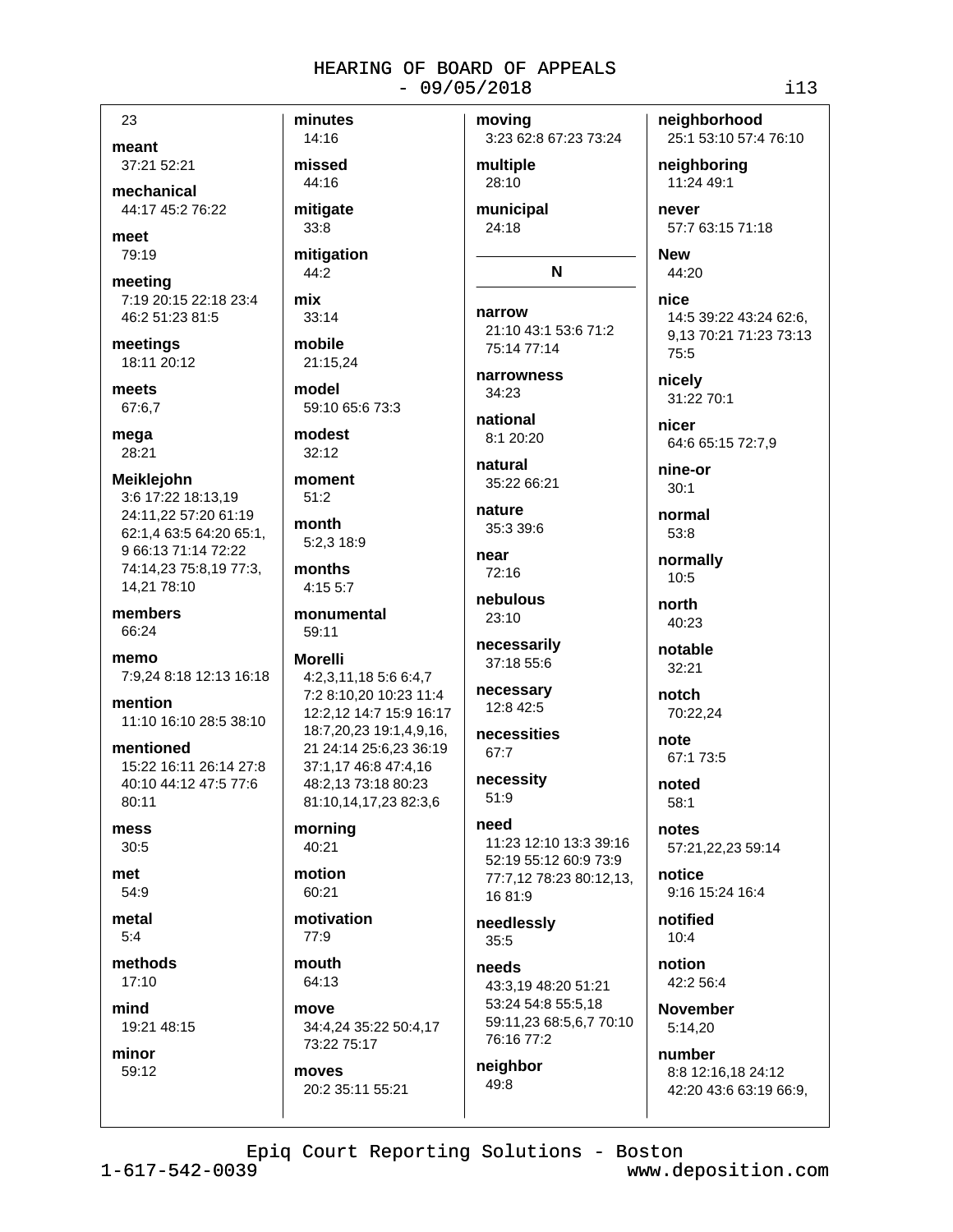15 70:13 numbers 20:11

nuts 78:4.17

O

- object
- $70:15$

objectives 79:10

obvious 14:20 30:5

obviously 30:11 32:13 34:13 67:4 73:19

occasionally 26:6

occupied  $31:8$ 

occurred 57:24

**October** 4:8.14 5:1.13.19 6:12 18:22 19:5,15,17 79:1, 18 80:7 81:3,4,14 82:1,  $10$ 

offer  $25:9$ 

office 30:10 32:9 45:12 61:12 78:8

okay 5:5 6:17 7:2 8:20 19:2 37:1 50:4 66:20 75:19 76:3 81:18,21,24

once 59:3

one-story 20:24 21:12 37:11

one-way  $54:2$ 

ones  $8:11$ 

open 9:5 75:4

open-ended 23:19

openina  $9:4$ 

59:18

operationally

operations 20:3 23:2,8,17,23 71:19 73:22

opinion 12:7 13:23 15:2 35:5 38:2 46:24 52:1 71:16

opinions 48:10

opportunities  $37:15$ 

opportunity 30:23 31:11 37:10 64:5, 10 81:2

opposed 51:24

opposing 77:22

opposite 18:16

options 53:19 order

 $12:9$ originates

77:12 outcome

60:10 65:19

outcomes  $24:23$ 

outline  $5.7$ 

outset 80:12

outstanding  $8:4$ overall 29:14 36:4 40:5 overblown 35:4 37:21

overhang 51:23 52:19 54:18 70:20 74:7 75:4.23 76:2.3

overhead 41:19

overly 28:5

overscheduling 67:17

oversizes  $59:8$ 

owner 9:11,20 12:14,19,22 14:1.21 16:5

owners'

16:8

P

p.m. 82:1,10,12

package 65:17

paid  $77:2$ 

panhandle 58:20

paper 53:22

paradigm  $71:7$ 

parapet

39:15 parcel  $9:2$ 

parcels 62:20

parking 3:14 7:20,22 17:2,9 20:2 22:22 23:4.6.15. 16.22 24:7 30:13.14 42:16 43:15 44:10,15 45:10,11 52:9,13 59:18 60:23 67:13 68:5 72:20 73:22 76:11 77:4,18 78:2,14

part 39:23 44:24 58:9.11 61:5 62:2 66:3 76:15,24

participation  $82:8$ 

particular 41:16 62:24 63:9

particularly 29:12 40:2,4 45:16 50:10 68:20 70:24 72:20

parties 9:9 12:23

parts 35:9 62:13

party 17:3,7 18:5

pass 63:1

passing  $77:6$ 

path 49:22

pathways 47:17

pattern 20:24 21:16.24 52:8 66:16

paved 24:24 44:3

pedal  $5:4$ 

pedestrian 21:14.18 22:9 27:13.14 28:18 30:3 32:5 36:9 47:17 60:11.16 61:9 63:2 72:9 74:5

pedestrians  $22:7$ 

neer 3:14,17 23:4 25:9 59:19 67:16

Epiq Court Reporting Solutions - Boston

 $1 - 617 - 542 - 0039$ 

www.deposition.com

### $114$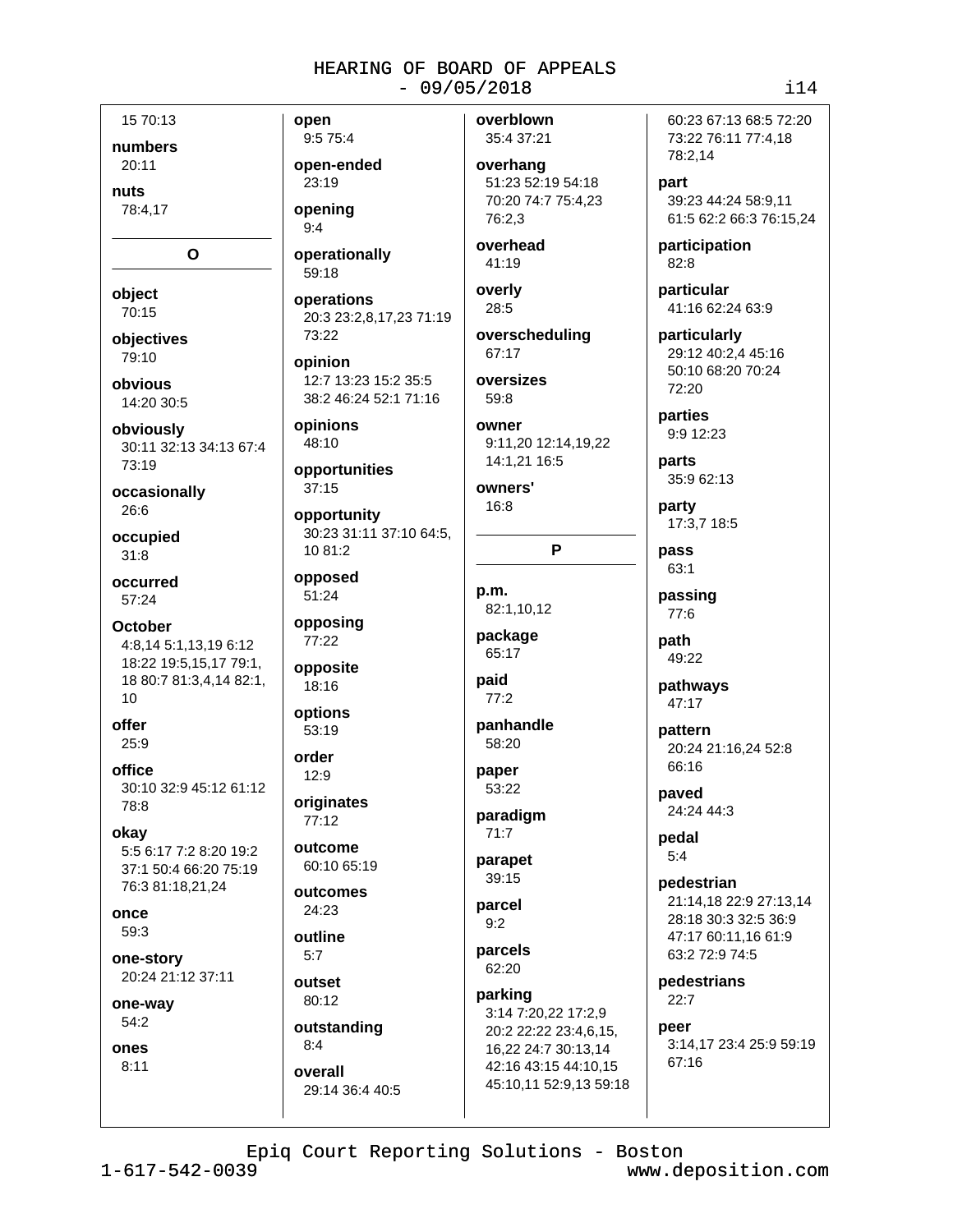Pelham

 $21:5$ pen

53:21

penthouse 76:22

people 3:11 14:15 17:19 42:8 53:5.6 54:5.6.11 60:5. 14 63:7 66:6 75:24 76:16 77:10,24 79:8,23

percent 79:24

permit 3:4 13:11 15:14 78:12

person 12:17 45:13 49:15

personally 73:9

perspective 46:19 54:15,16

pictures 61:20

piece 28:24 29:5 35:17,18 42:20 44:9 52:1,2,3 53:24

pieces 62:14

piggy-back 75:21

pinch  $6:6$ 

place  $62:6$ 

**Places** 20:21

plan 3:15 5:11 8:5,22 15:1 20:3,8 23:22,23 24:4,5 41:18 44:11 46:1 58:14. 19 74:3 80:17

planner  $4:3$ 

planning 3:14 4:3 17:14 19:23

20:4 34:12 75:22 plans 5:9,20 6:14 13:10 15:11,14 16:24 17:19

19:8,10,11,14,17 20:4,5 22:15.19 23:22.24 44:15 46:6

planted 42:18 55:1

planting 44:4 50:21 60:17

plantings  $32:12$ 

plate 59:2

play  $45:22$ 

playground  $72:5$ 

pleasant 21:6 29:8 30:3 31:2 32:14 53:4 62:11

plenty 73:13

plots  $5:23$ 

plug 23:14

### point 19:9 24:7 27:7 41:13 42:2 43:8,9 49:24 51:18 67:11 68:8,19 78:7,20 79:2

pointed 21:5 43:20 61:14 66:11 69:11 75:22

points 26:10 27:5 43:7 44:17

noke 28:14

police  $20:5$ 

population 53:9 portal

59:8 63:17

73:10 portion 50:10 54:24

portals

possession 49:24

possibility 24:5 54:23

possible 23:14 26:3 30:7 43:19 55:7 57:24 60:1 73:12 78:23

post 30:10 32:9 61:12 78:8

postal 60:23

### Poverman

3:7,8,9 6:22 14:20 18:22,24 19:6,13,20 25:18 26:2 48:15 49:9 50:3 56:21 57:2,18 64:3 65:20 66:18 75:20 78:1, 15

practical 14:11 78:17

preclude 9:10 55:22

precluded  $9:3$ 

preliminary 16:18 80:11

prerogative 17:21

present 15:11 23:22 64:5

presentation 6:14 19:17

presenting 54:16

presents 68:22

**Preservation** 7:24 8:2 20:14.23

pressure  $11:18$ 

pretty 5:21 21:8 23:10 24:21,

24 28:15 29:3 30:10,11 33:15 35:7 36:1 40:11 41:2 55:24 57:12,13 79:12,15

previous 46:2

pride 70:5

primarily 36:24

principal 58:19

privy 73:19

probably 26:15 29:15 41:19 47:21 48:11 52:2 56:6 57:8 62:8 63:10

problem 37:3 39:4,24 44:5 52:6, 17 68:1

problematic 38:12 56:18 59:16 76:2

problems 66:10

procedural 19:6

proceed  $7:7$ 

process 4:1 46:15 53:12 80:20

productive  $61:6$ 

professional  $23:6$ 

program 45:21

project 6:17 7:21 8:14 9:14 13:11 16:22 17:5,14,17 19:24 20:13 21:2 22:21, 24 23:6,11,19,21 24:5 26:21 67:5 68:22 73:20 78:24 80:22

Epiq Court Reporting Solutions - Boston

 $1 - 617 - 542 - 0039$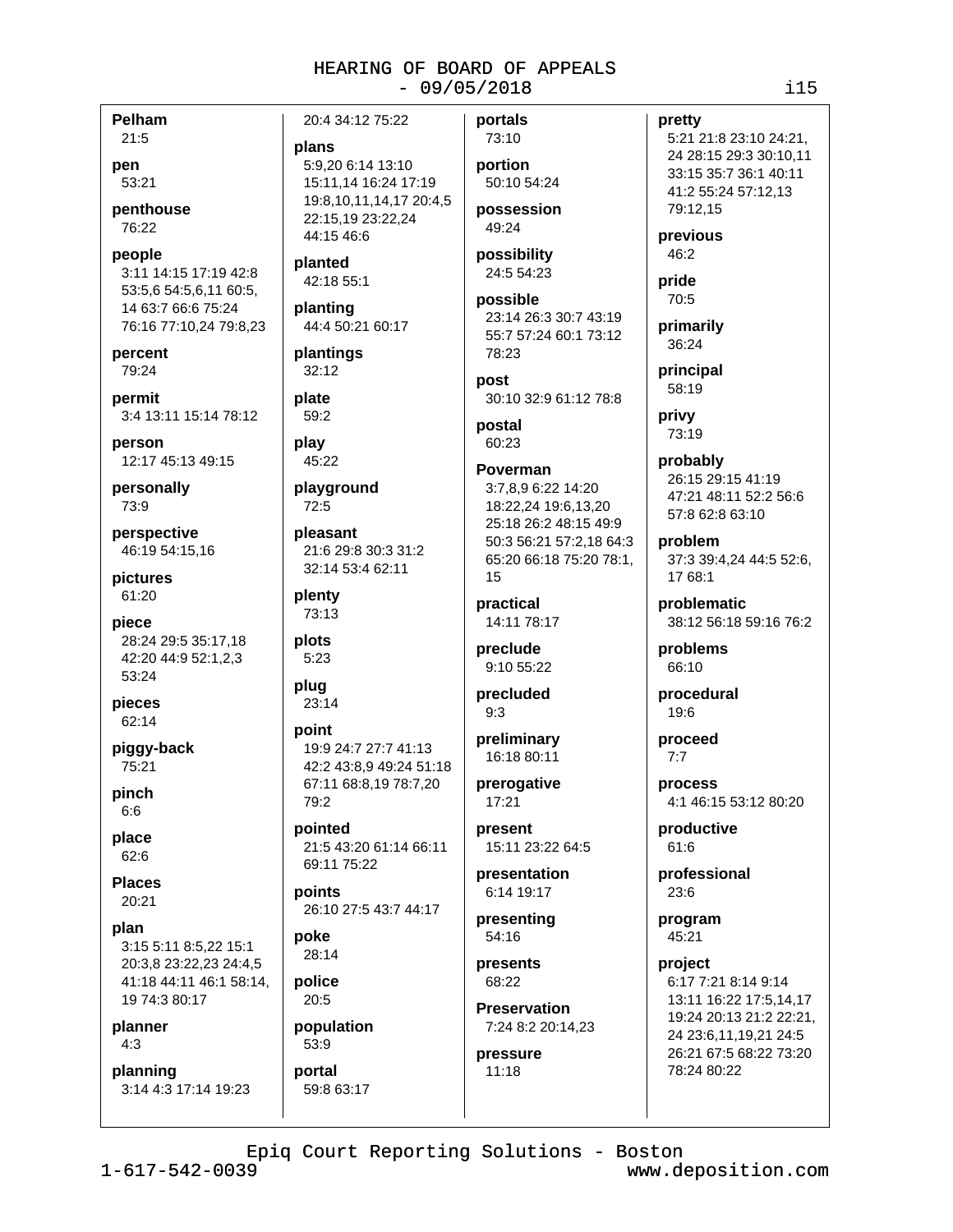projected 76:1

projects 18:1 40:6

prominent 40:11 42:14 47:12

promptly 25:24

proper 19:7

properly 10:4 39:16

properties 17:6,12 70:6

property 3:4 8:24 9:1,3 10:1 12:4 14:3,4,21 15:13 16:5,8 48:3,23 49:7 55:2 58:13 60:7 62:20 72:17 76:6

proponent's  $31:1$ 

proportions 34:22 35:5

proposal 5:10 19:12 20:16

propose 68:2,3,5

proposed 9:21 10:10,13 11:7 15:11 28:12 29:1 30:16 31:8 46:3 63:21

proposing 6:11 25:14 53:13

protected  $52:19$ 

protection  $17:12$ 

protrudes  $38.16$ 

provide 8:20 9:12 12:15 14:13 16:6,22 20:12 35:14 65:15

provides 64:9

providing 20 62:14 69:10 76:24 14:2 proximity  $17:1$ nublic 20:8 60:13 63:13 71:22 76:8 radii pull 43:21 54:5 54:6 pull-off 54:4 pump 59:12 purpose 69:21  $11:12$ purview 17:11,13,15 26:16 45:9 push 43:5 ramp put 11:3,18 32:3 41:24 42:24 44:4 45:1 47:7 52:3 57:23 63:19 64:13 Randolph 80:20 putting 69:6 24:16 pylons  $67:1$  $72:4$ range Q rate  $4:24$ qualities 74:5,9 ratio quality  $47:5$  $3:3$ **auestion** 11:21 17:22 19:7 50:6, read 16 51:8,18 61:21 64:1, 22 77:14,20 questions 7:14 19:5 50:5 57:21 81:19

**auick** 5:2 34:9

quite 26:2 27:19 29:19 38:4,

 $\mathsf{R}$ Rachna 15:21 23:23 43:16 rained rainfall 24:24 raised 13:8 76:18 raises

ramification 69:18

55:8,16

ramping 24:6 55:11

3:6 48:11 57:19 61:16

Randolph's

7:6 23:2 60:18

 $23:16$ 

re-opening

8:18 11:9,11 13:23 25:20 27:5 57:21

read-out 14:15

real 27:9 30:23 39:3 69:13, 23 70:20

realities 68:8

really 5:19 6:17 20:23 21:14 22:13,19,23 23:18 26:24 31:3,8,13,14 32:24 33:2 34:5,7 37:23 39:1,5,7 40:7 42:16 43:4,5,10,11,17 44:2, 18,24 48:1,7 50:1 51:17 52:19 54:15 55:4,18 56:5,24 58:19 59:19 71:5 73:14 75:11 79:11 realm  $71:22$ realms 26:6 reappearance  $33.24$ reappearing  $3:8$ rear 8:24 9:4 49:4 reason  $28:7$ reasonable 5:23 63:1,6 reasonably 31:22 32:14 33:20 reasoning 14:14,15 reasons 62:18 recall

3:11 12:6 76:1

received 11:19 16:1 25:24

recess 38:13 40:9 44:8 51:24  $74:7$ 

recognize 62:12

recognizing 34:24

recommend 80:19

recommendations 66:4

Epiq Court Reporting Solutions - Boston

 $1 - 617 - 542 - 0039$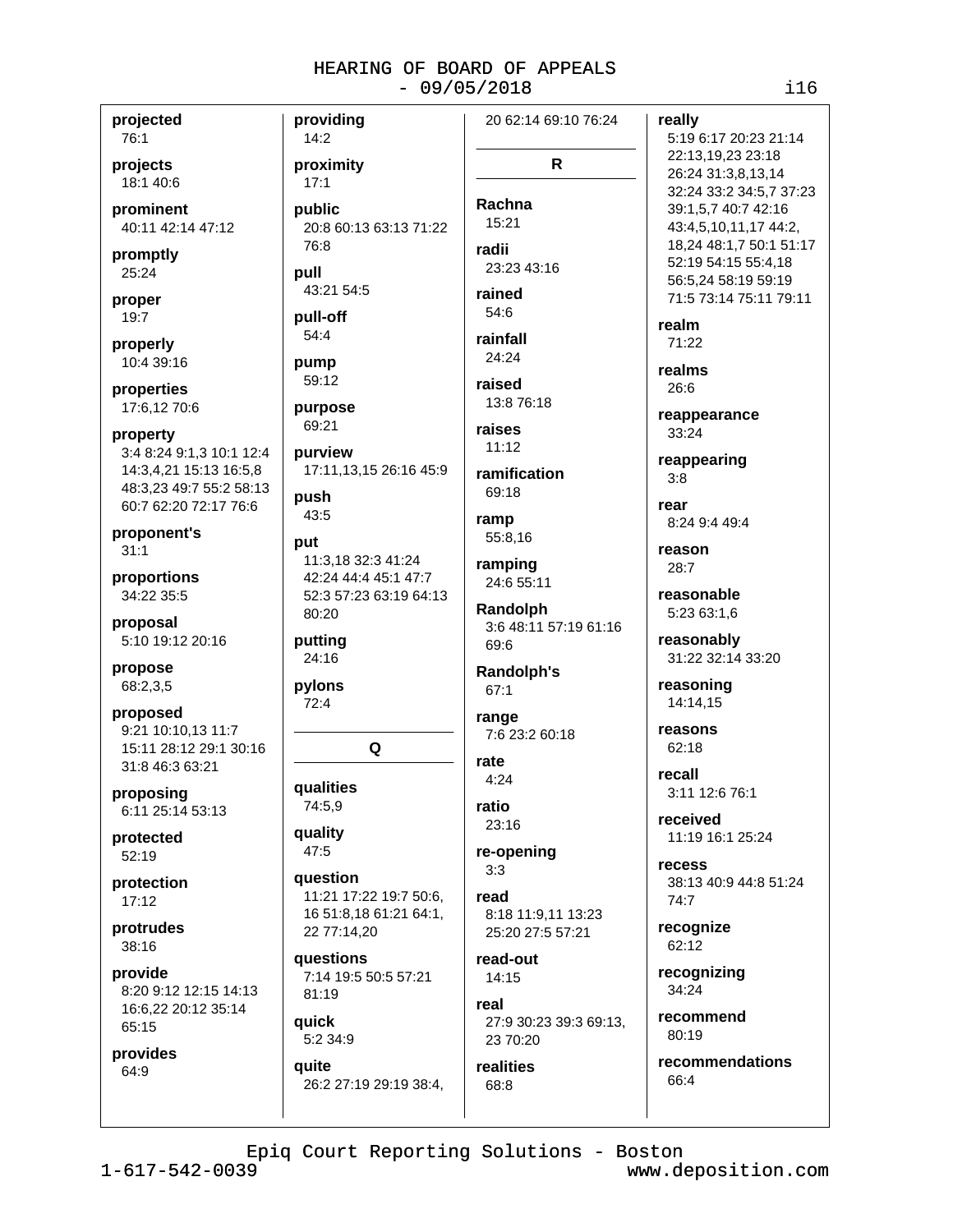recommended 80:18

recommending 4:5.12 17:4 46:11

record  $3:54:2$ 

recycling  $20:7$ 

redesign 78:24

redistributing 55:22 56:17

reduce  $22:12$ 

reduced  $22:2$ 

reducing  $74:1$ 

reference  $37:3.7$ 

references  $21:15$ 

referring 7:12 61:18

reflecting 64:7

regarding 7:8,11,15,20,22 8:3,4, 16 9:14,20 11:15 15:3, 15,24 16:20 17:7 20:2 24:16

**Register** 20:20

registered  $8:1$ 

reqular  $39:20$ 

regulations  $9:15$ 

relate 29:7,10,13

related 51:6.8

relates 37:11 39:24 68:20 75:22

relating 26:13 56:22 66:2

relationship 27:20 30:2 62:11

relationships 27:16 28:16,17,18

relative 27:20 64:18 77:15

relatively 27:12 47:11 53:6 59:12

relevant  $12:1$ 

remain 15:14

remember 56:4 78:7

removed

 $9:24$ removina

56:14 70:19

report 7:4,5,17 25:12,13,15,20 26:15 27:7 28:5 31:6 34:10.15 35:2 39:5 40:10 42:18 43:20 47:5 51:21

reports 24:10

representing 4:20

request 18:3 81:1,13

requested 16:18

requests 17:24

reauired  $12:21$ 

reserve 19:16

reserved  $82.4$ resident

66:16

residential 21:1 30:9 37:9 39:3 41:22 47:5,13 50:20 53:3 68:4 74:4,9 76:14

residents 45:19 47:9.10 52:20 67:23 70:4 76:9

resides  $20.18$ 

resolve  $23:1$ 

resolved  $15:16$ 

respect 37:15 48:19 79:13

respectful 5:22 76:16

respond 11:17 18:3 72:24 79:9

responded  $11:16$ 

response 6:15 7:21 11:19 67:16

responses 17:23

responsibility 9:12 12:15 14:2 15:6 16:6,8 31:1 48:22 68:21

responsible 4:21 9:10 49:7

rest 55:19 80:4

restate 80:12

restaurants  $23:13$ 

restricted  $45:16$ 

restrictions  $17:7$ 

rests 61:9 retail

21:21.22 22:1 23:2.9.13 37:6 59:11 68:3 71:7

78:3.13.18

returning 23:23

retain

 $32:5$ 

review 3:15.17 11:22 14:16 15:8 20:4 25:9 41:2 67:16

reviewed 17:5 42:21

reviewer 3:18 23:4 59:19

reviewers  $40:3$ 

reviews  $3.14$ 

revise 16:24 19:10

revised 5:9,20 6:14 19:11,14,17 20:4,5 22:15 23:22 41:12

revising 19:10

revisions  $5:11$ 

revisit  $22:17$ 

rhythm 35:24 39:19,20

right 3:7 5:1 6:11 9:24 12:8 13:21 15:4.9 21:5 28:2. 24 29:5 30:17 33:5 37:20 38:23 43:14 48:20 54:2.3 55:2 58:23 60:21 62:22 63:3.4 65:22 73:17 75:19 78:15

rises 38:9

roof 39:16 44:24

room 24:17 82:5

Epiq Court Reporting Solutions - Boston

 $i17$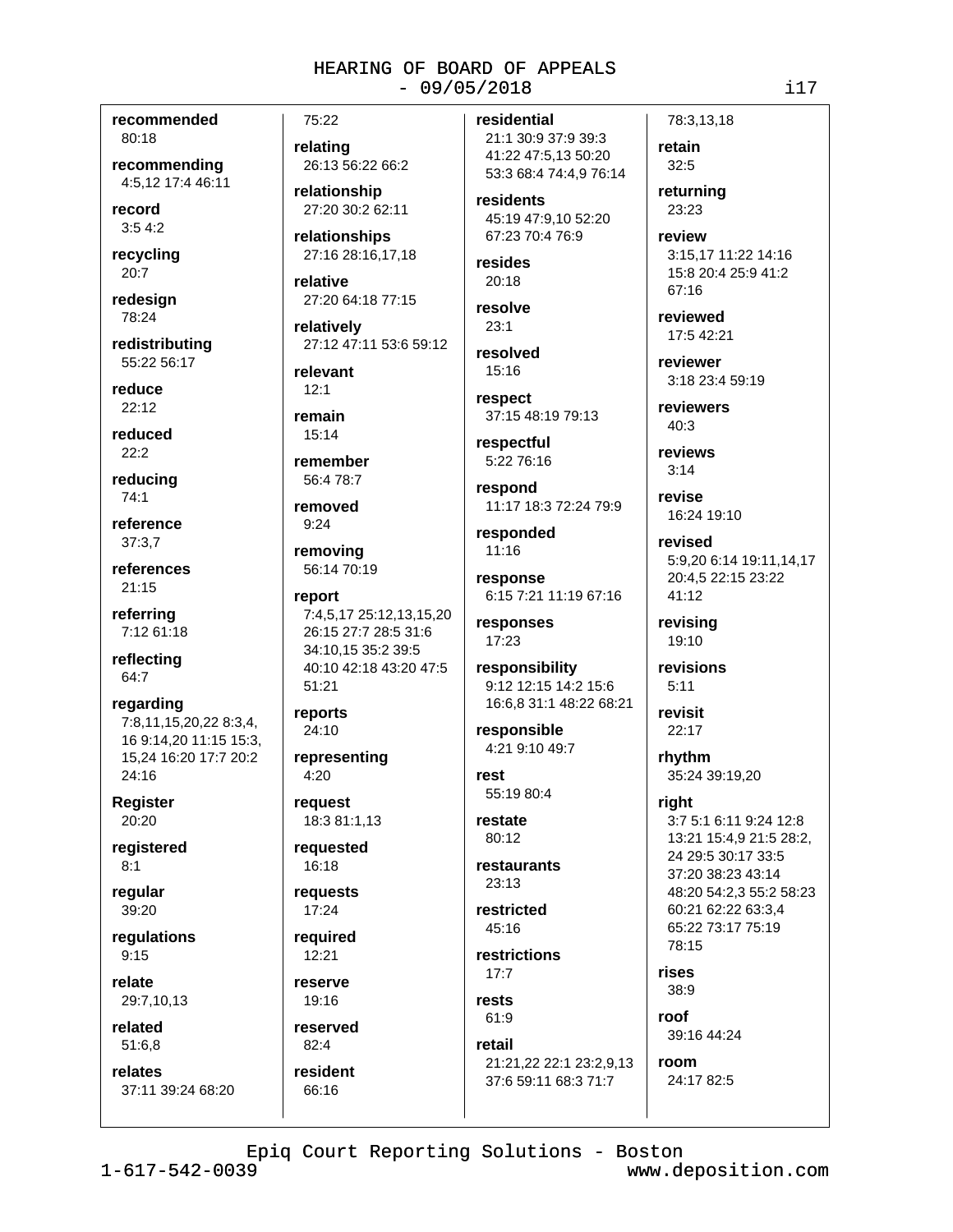routinely

14:12 rubbish

8:4 20:7 24:4

ruled

 $9:19$ 

runs  $71:8$ 

safer

70:3

safety 7:11 11:22 13:4,7 15:11 67:20 68:22 75:23 76:9

 $\mathbf{s}$ 

**Saint** 20:19 72:17

sat  $12:3$ 

satisfied  $13.18$ 

saw 41:13 44:14

saving 13:1 51:7,9 66:8 74:15

scale 21:18 27:20 28:22 29:5. 19 31:13 32:3 33:1,10 34:6,8 39:2 74:5

scape 33:20

scattered 44:20

schedule 5:23 6:13 81:8

scheduled 4:7 8:14 81:3

schematic  $36:2$ 

**Schneider** 3:6 6:24 13:6,16 14:10 15:5 18:17 62:22 64:12. 21 65:6 68:18 76:7 80:10,15 81:20

 $8:12$ screen

school

54:24 screening 44:7,24 76:21

sculpted 51:22

se

### 64:17 **SEB**

 $4:19$ second 7:8 8:21 9:6,12 12:15, 21 14:22 16:7 25:19

49:14 secondary

11:2,24

**Secondly**  $10:8$ 

25:21

seconds

section 16:2,4 39:12 66:13 67:18

### see

5:3,4,5,11 14:4 22:15 29:2,16,17 31:5,15 32:7,17 33:17,24 34:15 36:7.16 37:5.18 38:3 39:13 40:9 42:5.8 44:11.16 45:6.10.12 50:13 56:23 58:19 63:24 65:2 66:24 67:3,4 69:24 70:1,7,15,16 72:23 73:9 74:12,24 77:23 79:21 80:2,6,16  $81:8$ 

seeing 26:22 42:16 62:14

seen 5:12 58:22

senior  $4:3$ 

### sense

3:22 18:2 26:10 33:10 36:4 52:7 56:7 67:19

sensitive 22:16 33:7

68:8.11 70:15

sensitively 38:20

sent  $4:12$ 

separate 78:1

separated  $71:18$ 

separates  $34:11$ 

**September** 6:11,21 8:13 14:8 18:8, 14

seriously 79:14

served 50:12

serves 77:17

service 39:6,8 41:14 50:11 54:17 60:4 74:1,4 76:11

#### session  $8:12$

set 26:7 28:16 36:9 53:21 54:1 58:10,12 63:23 69:15 76:5

setback 15:12 21:17 27:13 32:12 33:8 36:8 48:3 50:18 61:24 69:7

### setbacks 17:2.8 34:17 38:4.5

46:11 51:3 64:15 70:12 sets

36:11

setting 28:13 69:22 70:19,20

SAVAN 29:23 32:20 60:19 seven-story

 $57:15$ 

### **Sewall**

27:8 30:20 32:6 38:18 39:9 46:9,18 47:2,6 50:9 54:2,17 56:5,8 58:12 59:15 60:12 61:2, 5,18 62:6 63:11,19 67:18 68:9 69:7,12 71:15.20 73:22 76:12  $77:8$ 

shadow 22:5,7,13 38:17 40:19, 21 41:2 63:8

shadowed 40:22

shadows 41:2 76:1

shallow  $17:2,8$ 

shape 31:21 59:5

shared  $9:117:3$ 

shear 37:4 38:21 39:1,14 61:4

sheer 61:13

short  $9:17$ 

shouldn't 14:11 57:8

show 23:1,7,24 42:19 55:15

showing 41:13 42:12

### side

22:6 27:8,11,14 30:4,8, 9 32:8.12 36:14.17 38:4,14 39:6 40:14,16, 23 42:3,10 46:18,23 47:3,6,14,20,21,22,23 53:4,8 54:18 59:15 60:16.21 61:2.10 62:5, 16 63:15 64:5,14 69:12 70:2 73:8 76:17

sides 31:9 33:21 37:24 58:8

Epiq Court Reporting Solutions - Boston

 $1 - 617 - 542 - 0039$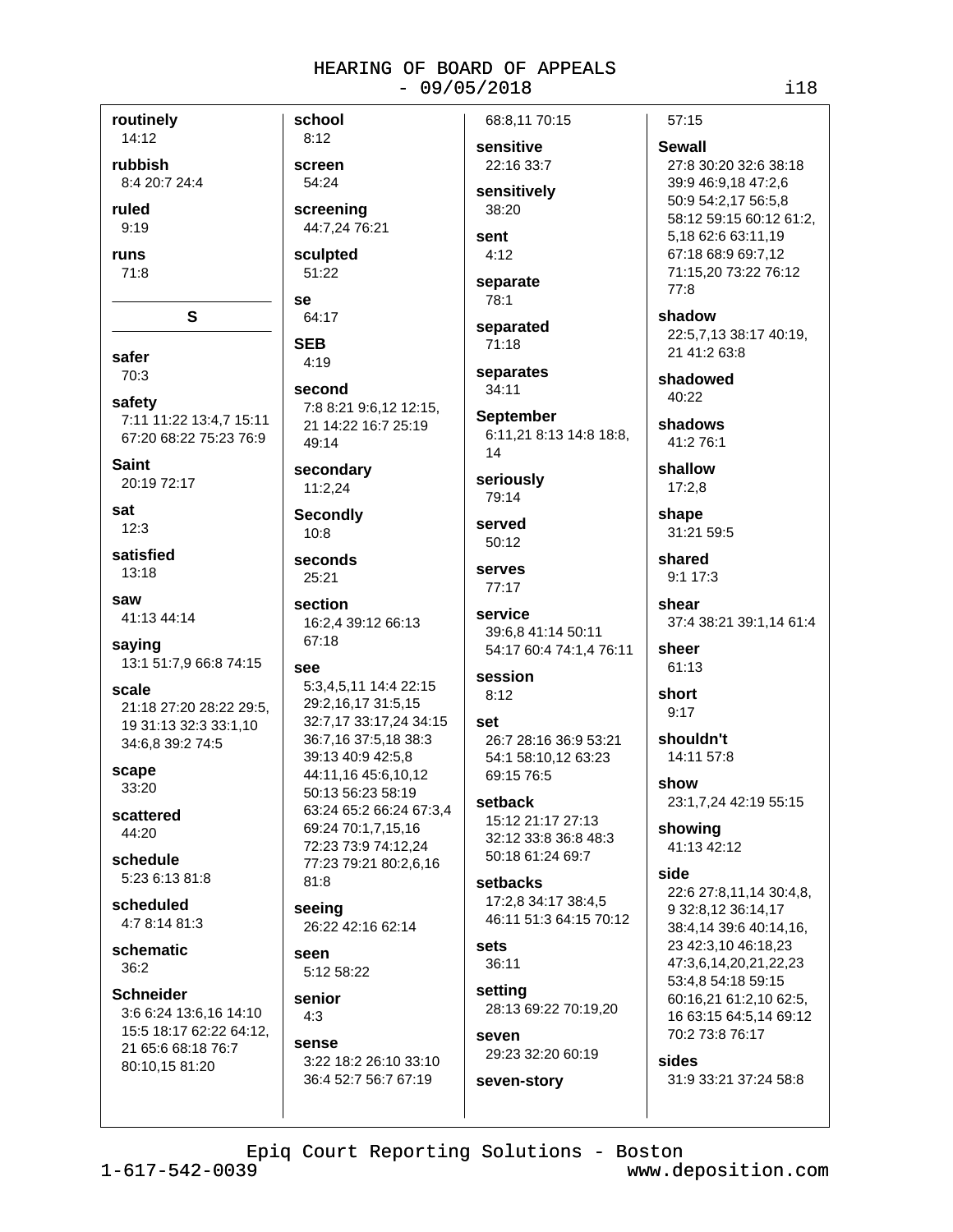| 61:7                                                                                              |
|---------------------------------------------------------------------------------------------------|
| sidewalk<br>32:18,19 36:7 40:22<br>41:1 53:4,7 54:7 60:12<br>61:8 62:10 65:3 71:24<br>75:18       |
| sight<br>4:4                                                                                      |
| significant<br>30:20 32:13                                                                        |
| significantly<br>48:8 59:2                                                                        |
| similar<br>17:24 27:19 28:11 29:1,<br>5                                                           |
| similarities<br>28:9                                                                              |
| Simon<br>22:22                                                                                    |
| simple<br>68:13 74:24                                                                             |
| simplification<br>42:9                                                                            |
| simplified<br>43:19                                                                               |
| simplify<br>77:13,23                                                                              |
| simply<br>51:3 67:19,24 69:15<br>72:14,19                                                         |
| sister<br>34:3                                                                                    |
| site<br>3:15 8:22 10:10 15:15<br>17:18 20:1 21:4,7,9<br>24:17 27:24 32:23<br>34:12 35:21 44:11,12 |
| situation<br>50:1                                                                                 |

slot

son

sort

78:10 82:9

**Soulmate** 

six  $20:9$ 

skeletal  $14:13$ 

sketch 53:22 73:3 sketched 28:6.7 22:21 sound skinny 13:6 58:21 sounds slide 13:9 64:12.14 42:24 south  $43:1$ space slung 21:11 small 32:2.3 41:24 42:1 45:5. 10 53:19 55:8,19 59:23 spaces 75:20 43:17 smaller 35:20 70:24 speak smattering 28:14 snafoos  $10:2$  $53:20$ solely specifics 12:22 68:11 solid 55:4 72:19 74:12 spent 59:16 solid-looking 73:10 square solution 32:23 69:14 squished 66:1 solve 52:17,22 53:2 66:10 **Stadig** 68:1  $23:3$ somebody staff 15:3 49:12,22 somewhat 22:2 41:12 60:9 stage 58:6 standards  $4:20$  $9:15$ sorry 72:2 78:11 67:21,22 start 30:19 53:11,13 54:14, 16 66:21 67:11 69:8,19 71:21 75:11 77:11

39:3 40:17 47:20.22

```
21:21.22 30:16 32:13
37:22,23 38:13 40:15
41:24 43:24 45:10,20
52:21,22 54:10 55:19
59:23 65:23 66:6 78:13
```
4:16 6:1,2 43:3 78:17

speaking 57:9,23 59:22

specifically

37:22 46:5,6

7:4,5,19 11:6 18:10 20:11,12 22:18 23:4

standpoint

3:20 20:1 50:20 62:5 67:9

started 3:21 74:20 starting 32:8 57:23 60:24 61:12 **starts** 53:24 70:23 state 7:13,17 9:14,18,24 10:4 12:18 13:12,19 14:9,20 15:7,23 16:2 17:11,13, 15 stated  $12:13$ statement 39:4.7.21 status 7:16 8:4 stepback 46:22 69:7 stepbacks 21:13 46:11 51:2 63:24 64:15 70:12 stepped 38:20 stick  $71.5$ stories 21:3 24:12 36:12 57:17 60:19 63:22 stormwater 24:10,13,24 story 21:7 29:21,23 32:21 37:6 38:1 49:5

straight 65:3

strange 38:6

stream 77:10

street 3:5 16:6 20:18 21:4,6, 16,19 22:10 27:8,11,15, 21 28:18 29:2,4,12,18 30:20 31:2,4,15,22,24 32:10 33:6,17,20 34:4, 8,11,14 36:7,14,20 38:15,18,19,20 39:9,24 47:11 50:14 52:8 53:14,

Epiq Court Reporting Solutions - Boston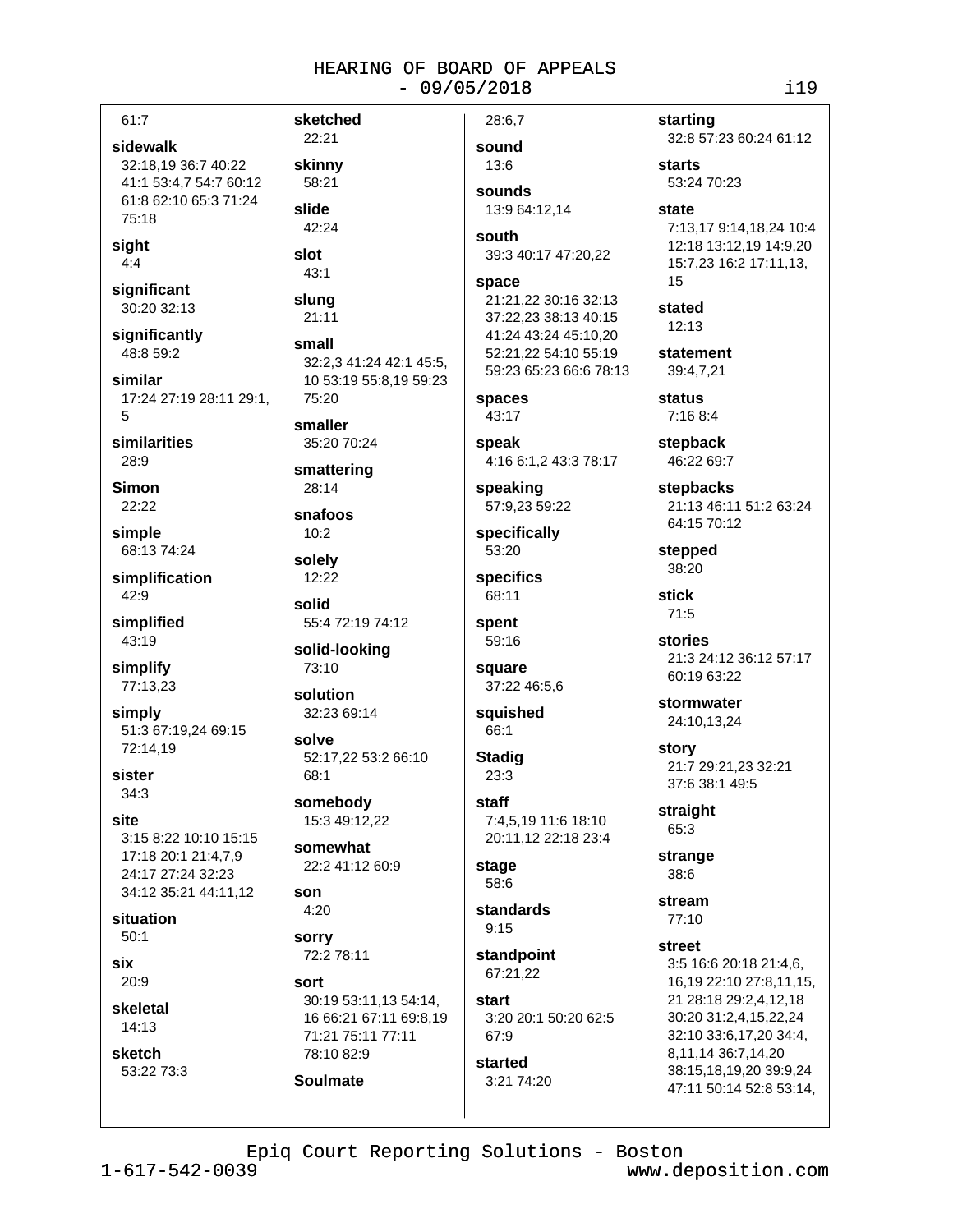15 54:2 56:18 57:13 58:10,18,21 59:8 61:7, 8,10 62:12 63:6,8,9,15 64:6,9,18,19 65:7,16 69:23 70:5 71:4,15,20, 22 72:6,10,16,18 74:10, 19,20 75:2,10,11 76:5, 14,17 77:16 78:5

**streets** 

28:10,11

strengthening 46:21

stretch 20:20 33:19

strip  $50:21$ 

stroke 67:12

strong 20:24 21:12,15 33:1 39:7

stronger  $37:10$ 

study  $41:3$ 

stuff  $45:8$ 

sub-grade  $24:7$ 

subarade 73:23

submit 25:24

substance  $10.24$ 

substantive  $25:3$ 

successful 58:17

successfully 73:14

suddenly 70:23

sufficient 49:12

sufficiently 21:17 suggesting 12:8,9 50:8,24 51:3  $53.21$ suggestion 54:14 75:15,16,18 suggestions 54:22 57:2 sum  $24.3$ summarize 8:18.19 summarizing 25:21 summary  $14:19$ summer 7:18 9:7 40:24 sun 40:24 sunlight 42:9 46:10 sunnier 53:3 supervised 45:22 support 79:24 supported 79:11 supportive 39:18 79:16 supposed

79:9 SUITA

10:15 13:16 15:5.10.19 17:18 20:10 24:14 26:17,21 42:22 46:1 47:9 49:21 50:7 57:6 64:20 69:19 70:14 72:20 73:6 75:6 78:22

### surface

65:11,13,18 77:4 surrounding

22:4.16 43:4 70:5 sustain  $21:4$ swallowed  $48.8$ swings  $27:1$ systems  $24:16$  $\mathbf T$ table  $24:15$ tail 65:20 take 10:17 12:19 24:21 31:12 42:2 49:8 65:22 67:1 70:4 75:17 79:14  $80:2$ take-aways 23:7 taken 50:2 talk 6:6 27:4,7,16,23 29:6 34:6 35:8 48:12 58:2 60:9 61:19 65:9.13 66:14 69:4 71:17 81:2 talked 11:6 14:16 44:14 46:1 60:15 63:16 66:17 talking 18:13 28:1 29:11.18 30:21 31:16 34:8.16 36:6 39:13 43:1 46:10 47:21 56:10,13,16

### tall

28:16 29:13 38:9,24 39:14 44:20,21,22 54:20 58:17 61:13 75:13 76:23

74:11 76:5 80:15

58:15 59:17 67:9 73:6

### taller

21:4 28:14 34:1 36:12 65:11

Taylor's 71:10 team 6:2.17 7:21 8:14 9:14 16:22 17:5,17 19:24 20:13 22:21,24 23:6,11, 20,21 24:5 73:20 technical 67:12

tell 14:6 15:19 71:2

temple

33:12.18

temporarily  $9:23$ 

 $tan$ 58:10 65:2

ten-story  $30:1$ 

terms 23:16 31:10 57:3 66:11 69:6 70:12 75:23 79:10

terribly 62:10

territory  $30:2$ 

thank 6:7 16:16 25:4.7 61:20 65:1 79:2 81:17,18 82:7

**Thanks** 19:20 50:3 57:18 82:9

there's 13:19 14:15 17:20 24:17 33:18 35:2 40:23

41:19 45:17 51:12.16 52:22 54:1 55:16,23 59:5 61:11 75:5

they'll 69:4

they're 14:13 20:2 22:20 24:16 53:12 58:12 73:21.24

thing 21:20 31:14 40:19 43:11 48:2 56:15 58:19 59:14 65:14 72:7 77:4

 $1 - 617 - 542 - 0039$ 

 $i20$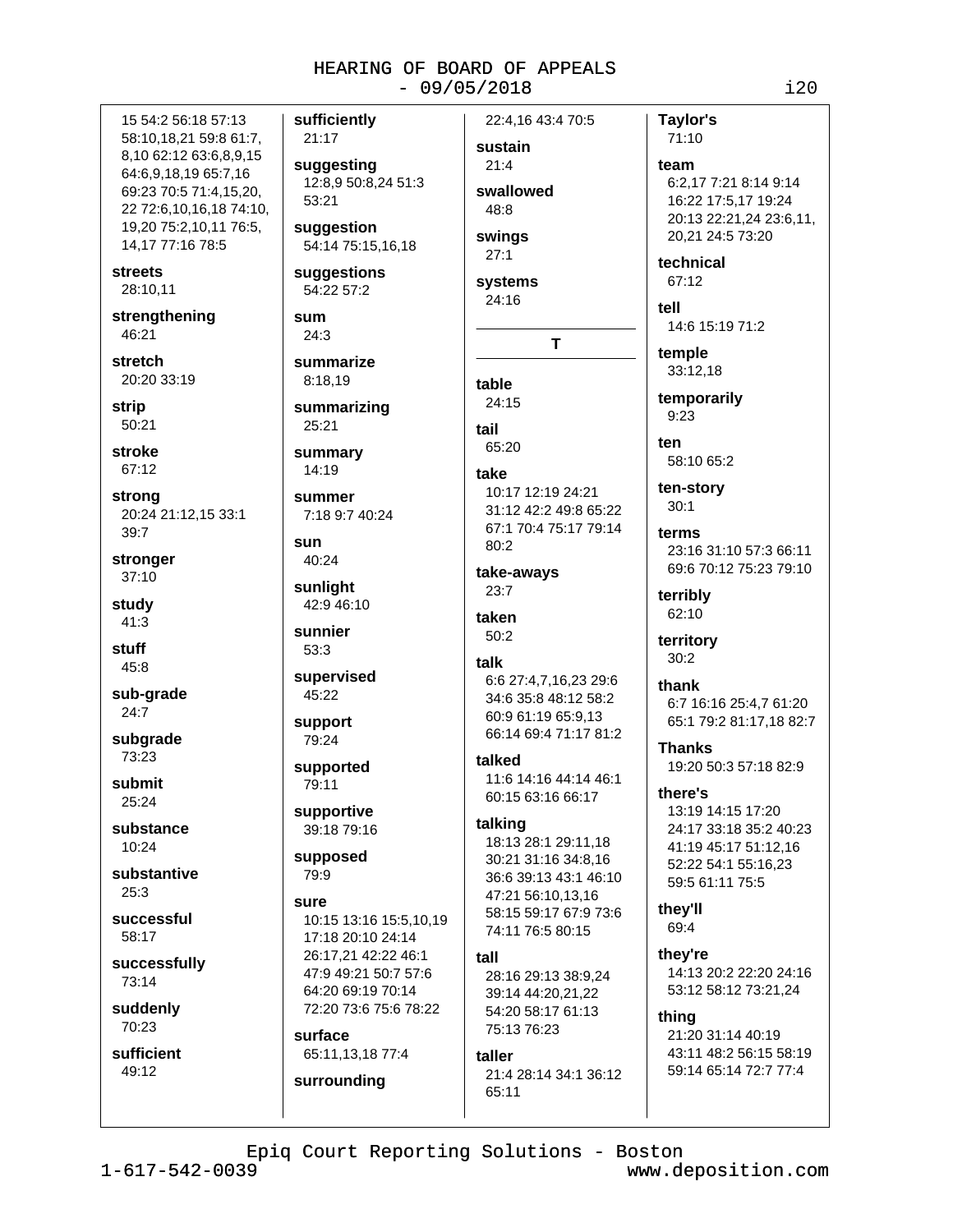### things

7:6 16:12 17:10,14 24:20 26:24 27:6,8,23 28:21 35:14 36:16 41:16 42:20 51:13 52:15 57:24 58:1,4 59:5.22 61:11 62:9 65:21 66:1 70:13 77:5 78:4 79:3,9,15 80:19, 20,21

#### think

3:21.23 4:24 5:21 7:14 11:4,9 13:18 18:15 22:17 23:11 25:1,11,16 26:5.9.15.23 27:17 28:12 29:2,15,24 30:5, 15,20,23,24 31:10,14 32:21,22 34:7,15,21,23 35:2,3,6,8,23 36:1,3,23 37:2,3,5,7,20 38:1,6,7, 11, 18, 22, 24 39: 3, 4, 18, 21, 22, 23 40: 1, 2, 14, 18 41:6,10 42:7,9,23 43:3, 4,8,17,19 44:14,18 45:13,20 46:12,15,24 47:2,4,8,19,20,22,23 48:5,6,9 51:8,11,13,20, 21 52:1,5,10,15,16,21 53:2 54:9,18 55:2,10, 19,21,24 56:12 58:16, 18 59:4,24 60:4,5,10,24 61:3,6,9,11 62:24 63:13,14,16,17,21 64:4, 9,10,23 65:7,14,19 66:3,18,20 67:2,15 68:2,6,16,18 69:12,20 70:2,10,17,22 71:1,4,9, 18 72:2,7,17 73:12 74:6 76:8,10,13,14 77:1 78:13 79:11 80:20

### thinking

41:7 49:18 55:10 62:5 78:10

thinks 79:21

**Thirty** 65:4

thought 53:12 54:15 58:16 69:8 72:23 76:19

### thoughts 60:2

three 4:15 5:7 27:18 57:16 60:19 three-and-a-halfstory  $31:18$ three-month  $4.13$ three-story 32:11 33:13

three-to  $20:24$ 

throw  $6:8$ 

tie 28:21 31:21 39:10

tie-in 29:11 42:4

tiaht 32:14

tightly 56:5

time 3:13 7:4,16 14:6 33:9 41:6 45:14 59:17 68:20  $81.6$ 

timely 23:5

times 31:6 42:8 49:23

timing 17:23 37:15

title 80:17

today 79:12

tolerance

 $82.8$ tonight 4:21 5:12

topic

68:11 69:2 topics  $5:24$ 

65:16 touch 38:12 touched 68:12

total

### tough 81:8

tougher 80:5

towering  $61:1$ 

town 13:8 68:23

#### track  $8:6$

tracking  $8:10$ 

**Trader** 37:12 58:9

traffic 3:13 8:11 22:9 59:18 66:2 77:24

### trail  $77.8$

transformer 41:20

transition 30:8 31:21 66:21

**Transportation** 19:22 20:3

trach 45:9 80:16

travels 49:22

treated 76:16

treatment  $35:24$ 

tremendous 48:19

trouble  $60:8$ 

trucks

turned  $39:7$ turning 43:16 two 5:11,14,17,18 17:10,13 21:22 24:6,7 25:20 31:8 34:19 36:12,21 37:18 41:20 53:13,14,16

two-and-a-half  $32:11$ 

63:17.20

two-mile 20:20

> two-page  $7:9$

two-story 32:10

tying 38:2 47:11

types 27:9,10

> typically  $10:6$

### $\mathbf U$

ultimately 13:19

umbrage 42:2

unacceptable 73:8

uncomfortable  $50:1$ 

30:12 33:23 60:24 62:9

11:17 32:24 53:22 57:8

62:1 73:21 79:20 80:4,7

31:13 32:4 42:7 50:23

55:7 64:21 72:23 73:21

try

trying

tunnel

73:12

78:7 79:3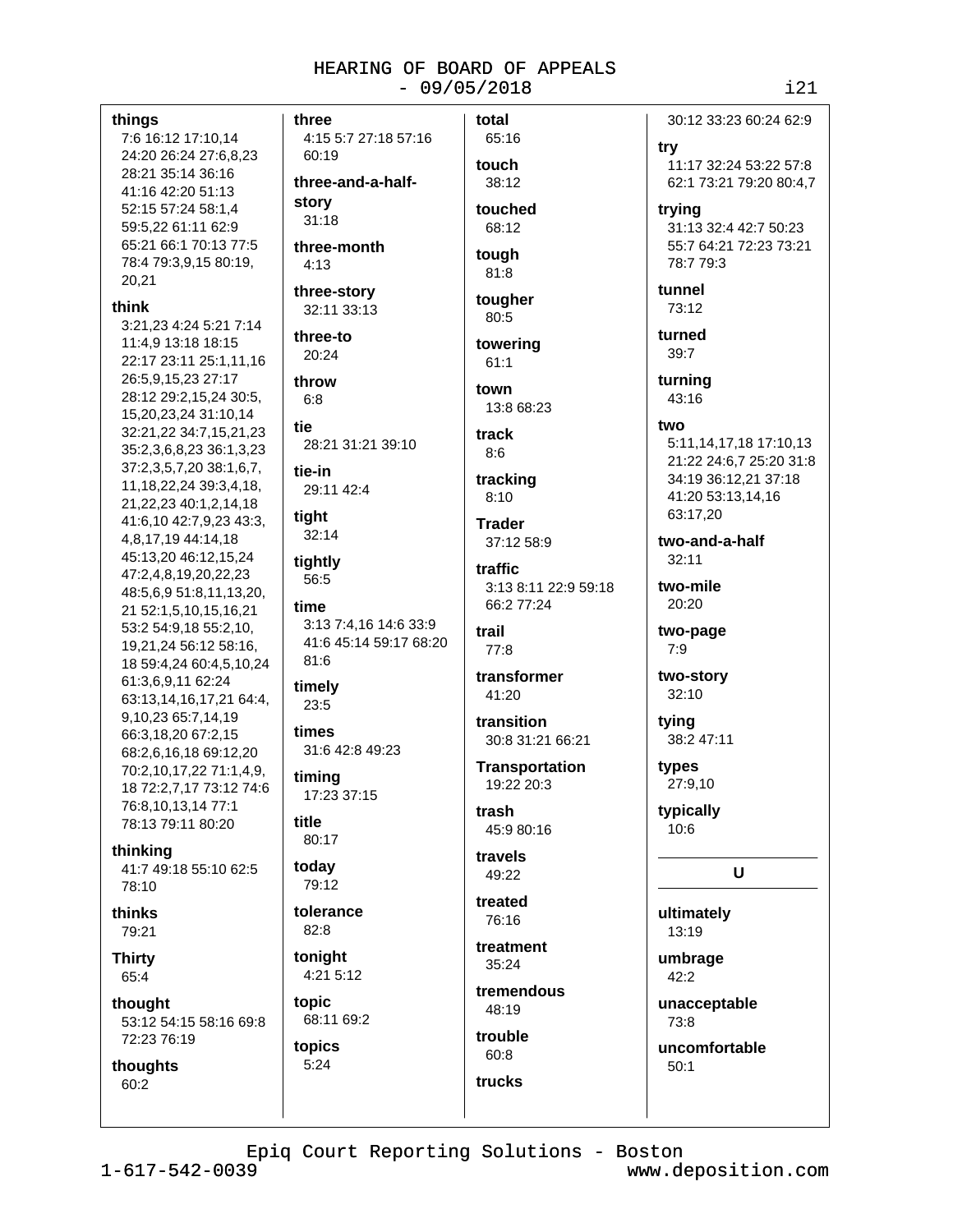| underground           | uses                                       | 45:19                                       | 42:8 43:13 47:17 78:12  |
|-----------------------|--------------------------------------------|---------------------------------------------|-------------------------|
| 24:13,23              | 12:20 23:2,9,13,14 30:8                    | visuals                                     | wants                   |
| underneath            | 31:7                                       | 67:16                                       | 11:5,11 74:12           |
| 67:18 72:5 73:7       | usual                                      |                                             |                         |
|                       | 69:8                                       | void                                        | wasn't                  |
| underscore            |                                            | 74:8                                        | 9:6 10:8,9 46:6         |
| 68:15                 | usually                                    | volume                                      | water                   |
| understand            | 5:10 14:14 71:21,22                        | 59:13 65:18                                 | 24:15                   |
| 19:24 29:9 34:7 49:10 |                                            |                                             | way                     |
| 61:23 68:14 76:11     | V                                          | W                                           | 3:10 4:24 22:24 25:13   |
| understanding         |                                            |                                             | 28:21 29:6,8,11 33:16   |
| 78:23 79:4            | vacated                                    | wagging                                     | 39:10,22 43:2 46:16     |
| understood            | 16:3                                       | 65:21                                       | 47:1,11,13 49:6 50:19   |
| 74:14                 | valuable                                   |                                             | 51:1,12 52:14,18 54:2   |
|                       | 67:22                                      | waiting<br>16:23                            | 56:18 58:17 62:4 68:7   |
| undifferentiated      | variety                                    |                                             | 70:21 72:24 74:22 75:5  |
| 42:22                 | 27:9 30:1                                  | waivers                                     | 76:2 78:9               |
| unexpected            |                                            | 5:18                                        | ways                    |
| 41:4                  | various                                    | walk                                        | 12:16 29:14 31:3 48:24  |
| unfortunate           | 42:8                                       | 31:12 32:6,15 62:6                          | 54:1 61:15 69:21 70:14  |
| 27:21                 | vehicles                                   | 63:14 71:24 72:10                           | we'll                   |
|                       | 66:15 69:18 77:10                          | Walker                                      | 3:23 80:7               |
| unfortunately         | vehicular                                  | 7:20                                        | we're                   |
| 33:22 52:11           | 71:19 73:8 75:3                            |                                             | 3:3 4:7,23 5:12 6:3,12  |
| unique                |                                            | walking                                     | 8:10 13:2,17 15:7 16:12 |
| 21:7                  | verification<br>8:8                        | 22:8 71:24 74:8 75:24                       | 19:16 22:23 24:24 32:1, |
| unit                  |                                            | walkway                                     | 8,17,20 34:2,8 39:13    |
| 46:6 70:23            | version                                    | 53:7                                        | 43:1 58:8 73:3 74:2     |
|                       | 5:9                                        | wall                                        | 79:3,7,9,14 81:3 82:9   |
| units<br>46:3,4 66:10 | versus                                     | 29:13 40:10 42:13,16,                       | we've                   |
|                       | 37:19                                      | 18 50:14,15 53:14,15                        | 40:6 76:5 79:24         |
| update                | verticality                                | 54:20,21 55:1,4,8,11                        |                         |
| 3:19 7:10 8:15,17     | 41:8,9                                     | 61:4 65:6 69:23 70:8                        | wedged<br>21:10         |
| updated               |                                            | 71:16,20,22,23 72:6,10,                     |                         |
| 8:11                  | view                                       | 15, 18, 19 74: 20 75: 10                    | weeks                   |
| upper                 | 14:2 28:4 29:3 40:2<br>59:9 62:2 63:8 78:7 | walls                                       | 16:15 20:9              |
| 22:1,12               |                                            | 17:3,7 18:6 44:21                           | weigh                   |
|                       | views                                      | want                                        | 20:6,17 23:15           |
| urban<br>29:14 73:13  | 39:17                                      | 4:9 5:1,6 7:7,15 8:2,17,                    | weighted                |
|                       | violation                                  | 18 9:5 12:24 15:9,22                        | 11:21                   |
| urbanistically        | 9:16,22 10:11 15:24                        | 17:19 22:17 23:12,13,                       |                         |
| 52:14 65:15           | 16:4                                       | 19 24:9,21 25:23 26:12,                     | went                    |
| use                   | violations                                 | 17,21 27:4 48:12,14                         | 25:16                   |
| 7:23 17:7 18:5 52:4   | 9:9 16:21                                  | 50:6,7 61:7,22 62:19                        | weren't                 |
| 65:23 67:17 77:18     |                                            | 63:5 64:3,13 65:20<br>66:24 67:2,6,10,11,22 | 58:22                   |
| useful                | virtually<br>26:20                         | 68:15 71:14,16 75:9,16                      | west                    |
| 31:10                 |                                            | 78:8,16,22 79:22 80:1                       | 59:2                    |
|                       | visible                                    | 82:7                                        | Westin                  |
| user<br>78:6          | 44:22 45:2 76:24 77:1                      |                                             | 74:22                   |
|                       | visiting                                   | wanted<br>8:5 10:12 16:10 20:16             |                         |
|                       |                                            |                                             |                         |
|                       |                                            |                                             |                         |

Epiq Court Reporting Solutions - Boston

i22